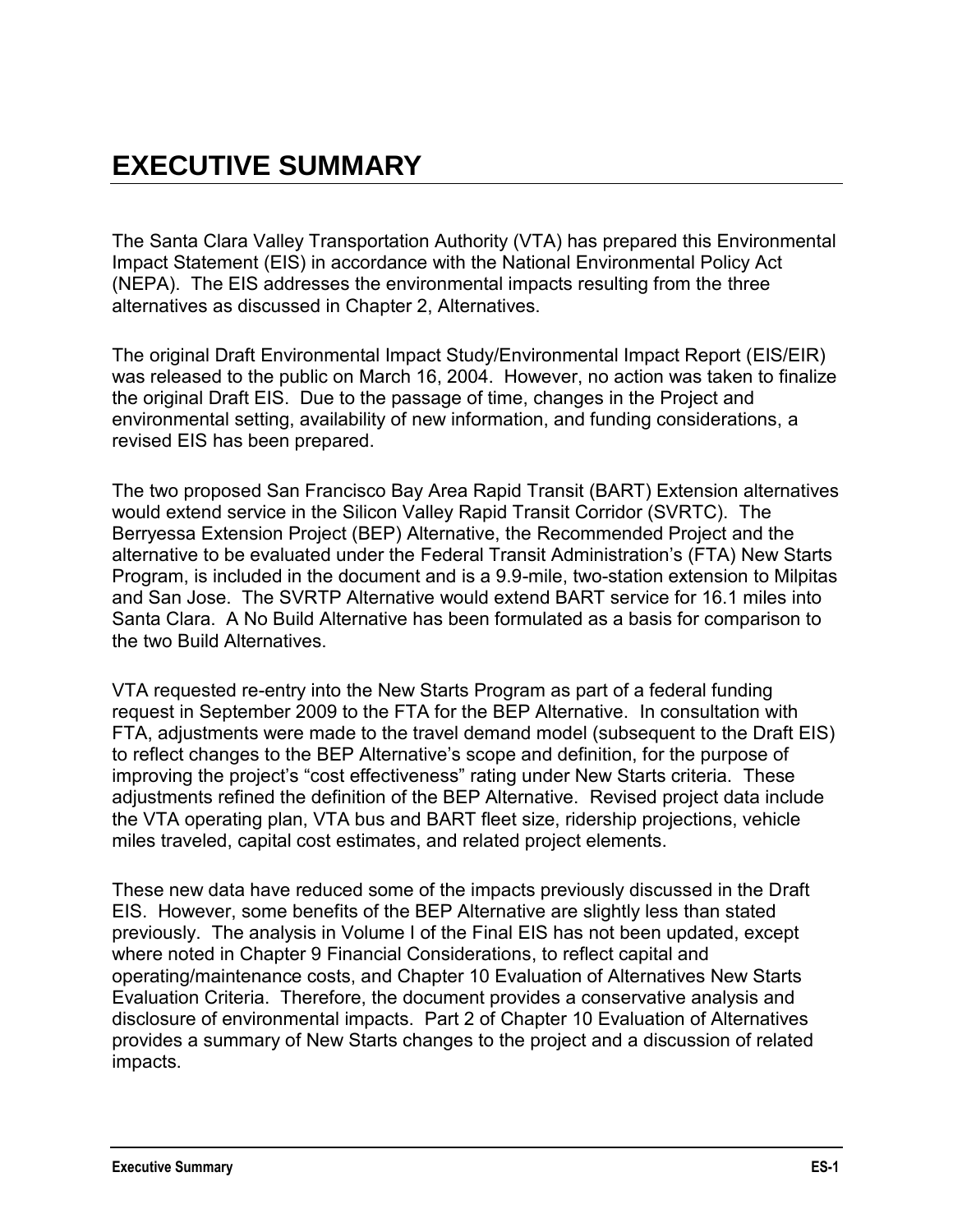The Recommended Project presented in Volume 2 Chapter 1 of the Final EIS represents a fully-updated description of the BEP Alternative, including the project scope and definition assumed for the New Starts Locally Preferred Alternative Silicon Valley Berryessa Extension Project submitted to FTA in September 2009.

This executive summary highlights the information that is presented in detail throughout this EIS. For specific discussion, the reader is directed to the document chapter(s) or section(s) that address that topic.

# **STUDY AREA**

The SVRTC extends over 20 miles from the City of Fremont in southwestern Alameda County through the cities of Milpitas, San Jose, and Santa Clara in Santa Clara County, covering approximately 100 square miles (Figure ES-1). Major roadway transportation facilities in the SVRTC include Interstate 880 (I-880), Interstate 680 (I-680), U.S. Highway 101 (US 101) and State Routes 237 and 87 (SR 237 and SR 87). The corridor is also traversed by two freight railroad mainlines and commuter rail, interstate and state routes, expressways, and major arterials. VTA, Caltrain, Altamont Commuter Express (ACE), Capitol Corridor Intercity Rail (Capitols), Amtrak, and a variety of bus operators provide transit services to major activity and employment centers located throughout the corridor.

# **PURPOSE AND NEED FOR TRANSPORTATION IMPROVEMENTS**

The SVRTC project is intended to achieve the following objectives:

- Improve public transit service in this severely congested corridor by providing increased transit capacity and faster, convenient access to and from major Santa Clara County employment and activity centers for corridor residents and residents from throughout the Bay Area and portions of the Central Valley of California.
- Enhance regional connectivity by expanding and interconnecting BART rapid transit service with VTA light rail, Amtrak, ACE, Caltrain, and VTA bus services in Santa Clara County; improve intermodal transit hubs where rail, bus, auto, bicycle and pedestrian links meet.
- Increase transit ridership by expanding modal options in a corridor with everincreasing travel demand that cannot be accommodated by existing or proposed roadway facilities; in particular, help alleviate severe and worsening congestion on I-880 and I-680 between Alameda County and Santa Clara County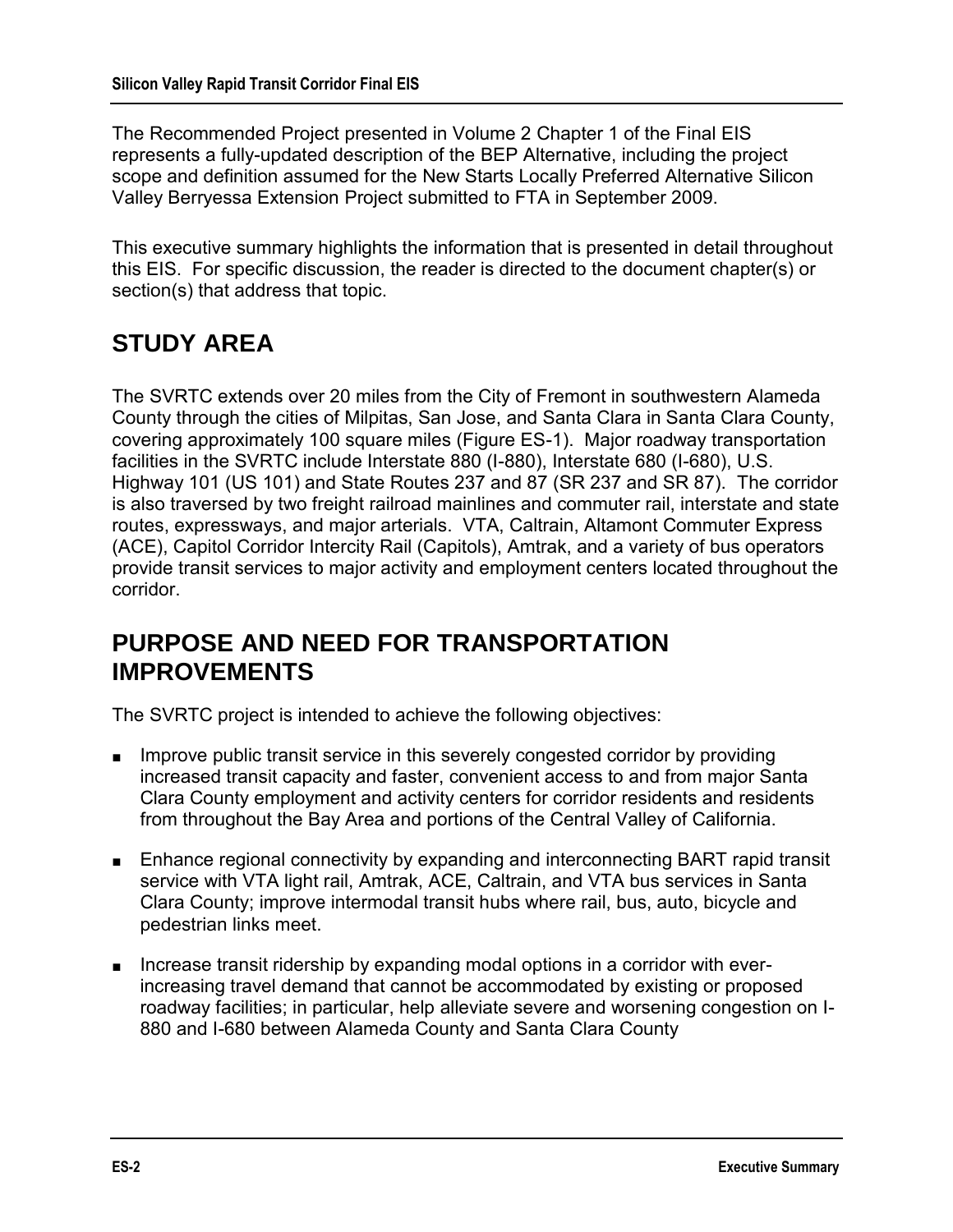

Source: VTA, 2008.

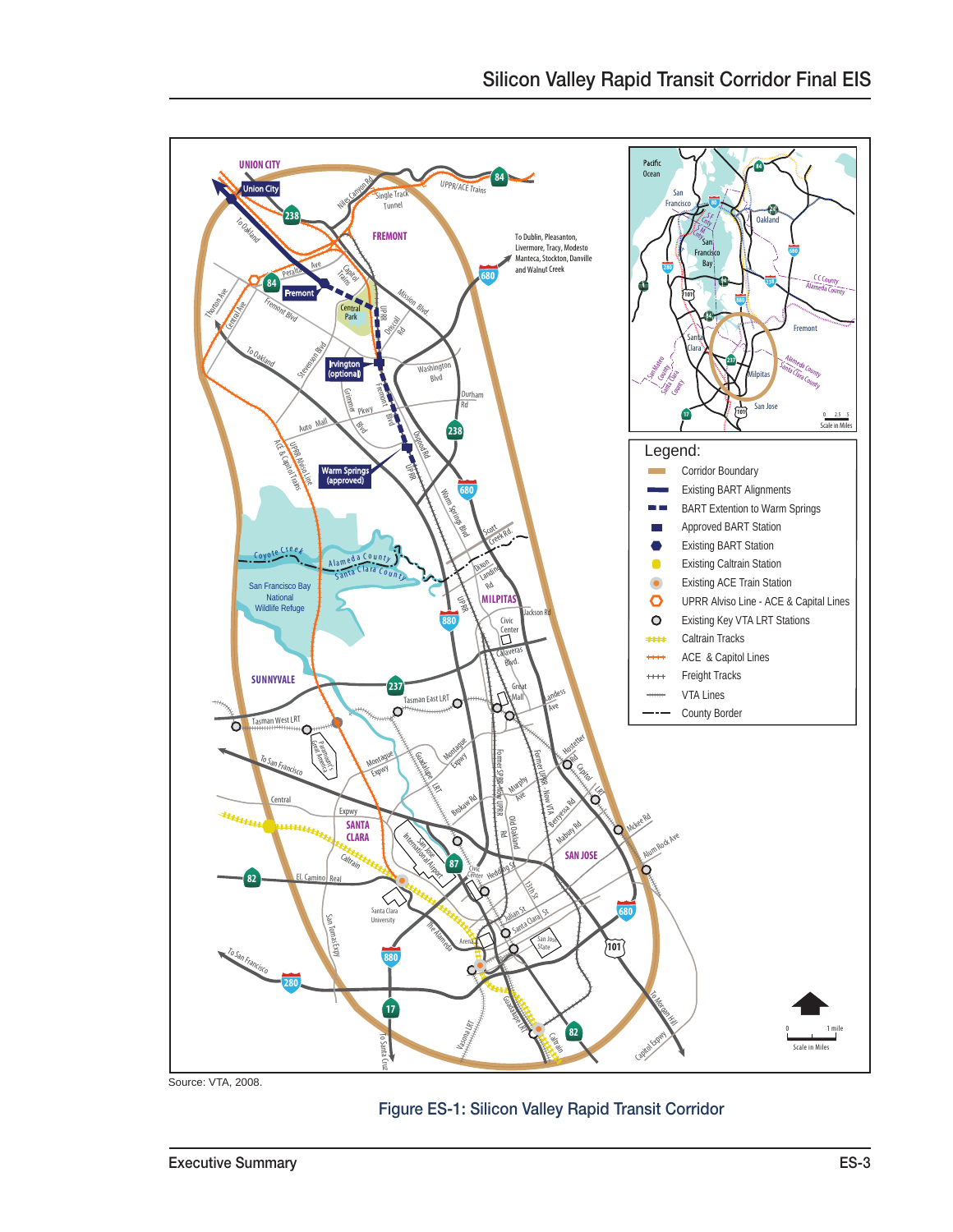- Support transportation solutions that will be instrumental in maintaining the economic vitality and continuing development of Silicon Valley.
- Improve mobility options to employment, education, medical, and retail centers for corridor residents, in particular low-income, youth, elderly, disabled, and ethnic minority populations.
- Improve regional air quality by reducing auto emissions.
- Support local and regional land use plans and facilitate corridor cities' efforts to direct business and residential investments in transit oriented development. More efficient growth and sustainable development patterns are necessary to reduce impacts to the local and global environment, such as adverse climate change.

Improved transit in the SVRTC is consistent with the goals established in prior studies (See Section 1.5 of Chapter 1, Purpose and Need) and responds to the long-range Valley Transportation Plan 2030 (VTP 2030), adopted by VTA in February 2005. The primary goal of the long-range plan is to provide transportation facilities and services that support and enhance Santa Clara County"s high quality of life and vibrant economy.

Transportation improvements in the corridor would address issues identified in the Metropolitan Transportation Commission"s (MTC) Regional Transportation Plans (T-2030 and pending T-35), including the need to improve access and thereby preserve economic vitality and the need to link transportation to community development around transit nodes. Improved transit also is consistent with the policy directions of VTA"s Short-Range Transit Plan and Santa Clara County 2000 Measure A. That measure, approved by 70.6 percent of Santa Clara County voters, provides a 30-year, ½-cent sales tax beginning in 2006 for a set of transit improvements in Santa Clara County, with the key improvement being the SVRTP Alternative.

More recently, the VTA Board of Directors voted to place on the November 4, 2008, general election ballot a ⅛-sales tax increment, Measure B, dedicated to operation of a BART extension project. Measure B was approved by approximately 67 percent of the voters of Santa Clara County, meeting the stringent two-thirds approval threshold for general tax measures in California. The measure is to go into effect when (1) VTA executes a Full Funding Grant Agreement (FFGA) or its equivalent with the Federal Transit Administration (FTA) for at least \$750 million and (2) the State of California contributes at least \$240 million in remaining Traffic Congestion Relief Program (TCRP) and/or other funds to the project. The state has reconfirmed its commitment to provide the remaining TCRP funds. The request for FTA funding is anticipated to be submitted later this year. If New Starts funding is approved, Measure B tax collections would begin and continue for 30 years.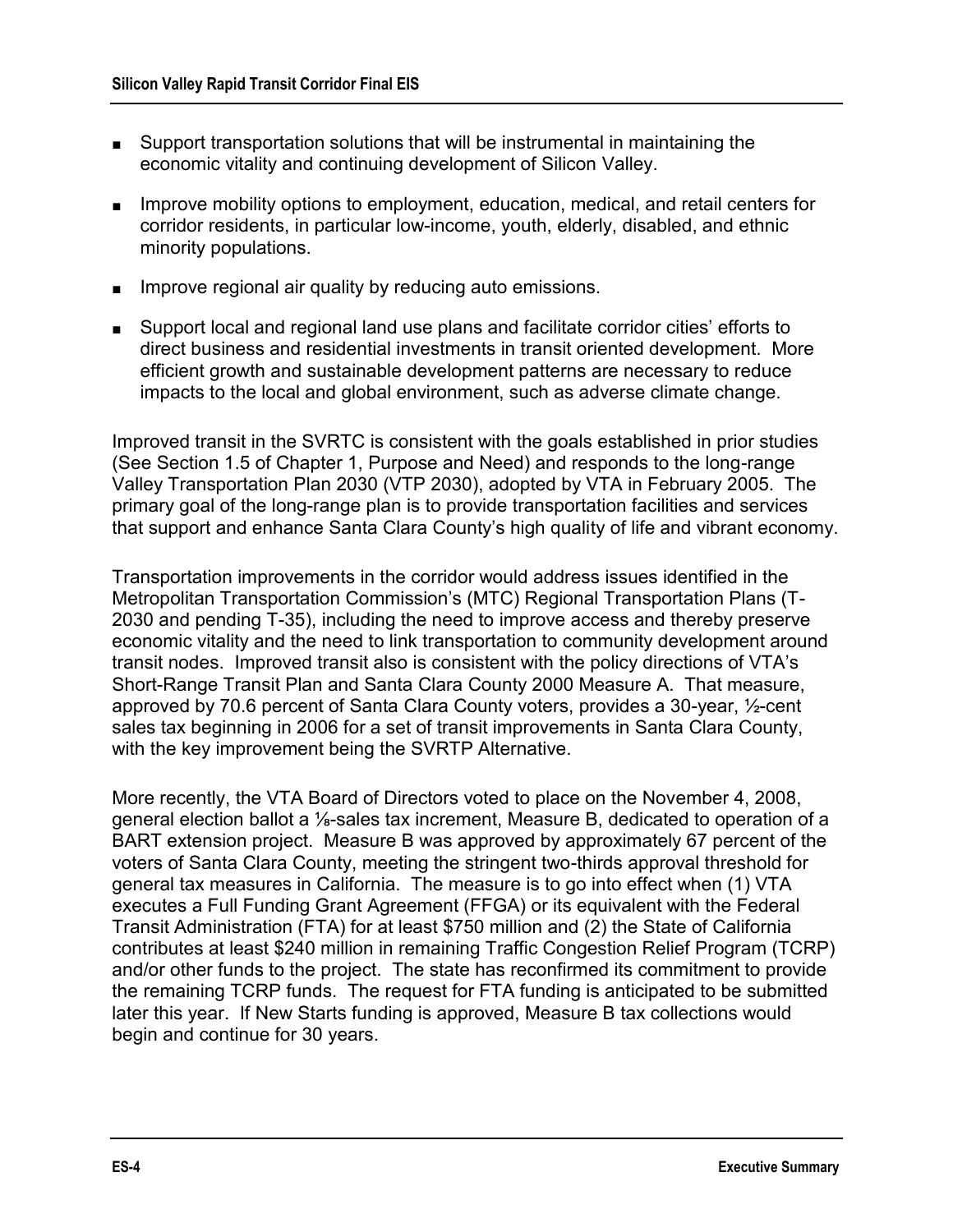Funds from Measures A and B supplemented by the \$750 million in FTA New Starts program and the \$240 million in State of California funds, would form the foundation for the capital and operating financial plan for the proposed BEP and SVRTP alternatives.

### **PURPOSE OF THE EIS AND SECTION 4(F) EVALUATION**

This document is an EIS and Section 4(f) Evaluation prepared pursuant to the requirements of the Council on Environmental Quality regulations implementing NEPA. It presents alternatives for improving transit services in the SVRTC and discloses the environmental impacts of those alternatives.

This document will be used by federal, state, regional, and local agencies to assess the environmental impacts of the alternatives on resources under their jurisdiction and/or to make discretionary decisions regarding the project. The FTA, the State of California, and the Metropolitan Transportation Commission (MTC) will use this document in deciding whether and how to fund the project. To the extent that this document analyzes effects of various alternatives that extend beyond the potentially federallyfunded New Starts portion of the overall transit project, it does so solely for purposes of meeting FTA"s responsibility pursuant to Section 102(2)(G) of NEPA (42 U.S.C. Section 4332(2)(G) to "make available to states, counties, municipalities, institutions, and individuals, advice and information useful in restoring, maintaining, and enhancing the quality of the environment.

Once the project is approved, public agencies can use this EIS as the basis for their decisions to issue permits and other approvals necessary to construct the project.

The EIS includes the following chapters, with supporting information found in the appendices:

- Executive Summary
- Chapter 1: Purpose and Need
- Chapter 2: Alternatives
- Chapter 3: Transportation Analysis
- Chapter 4: Affected Environment
- Chapter 5: Environmental Consequences
- Chapter 6: Construction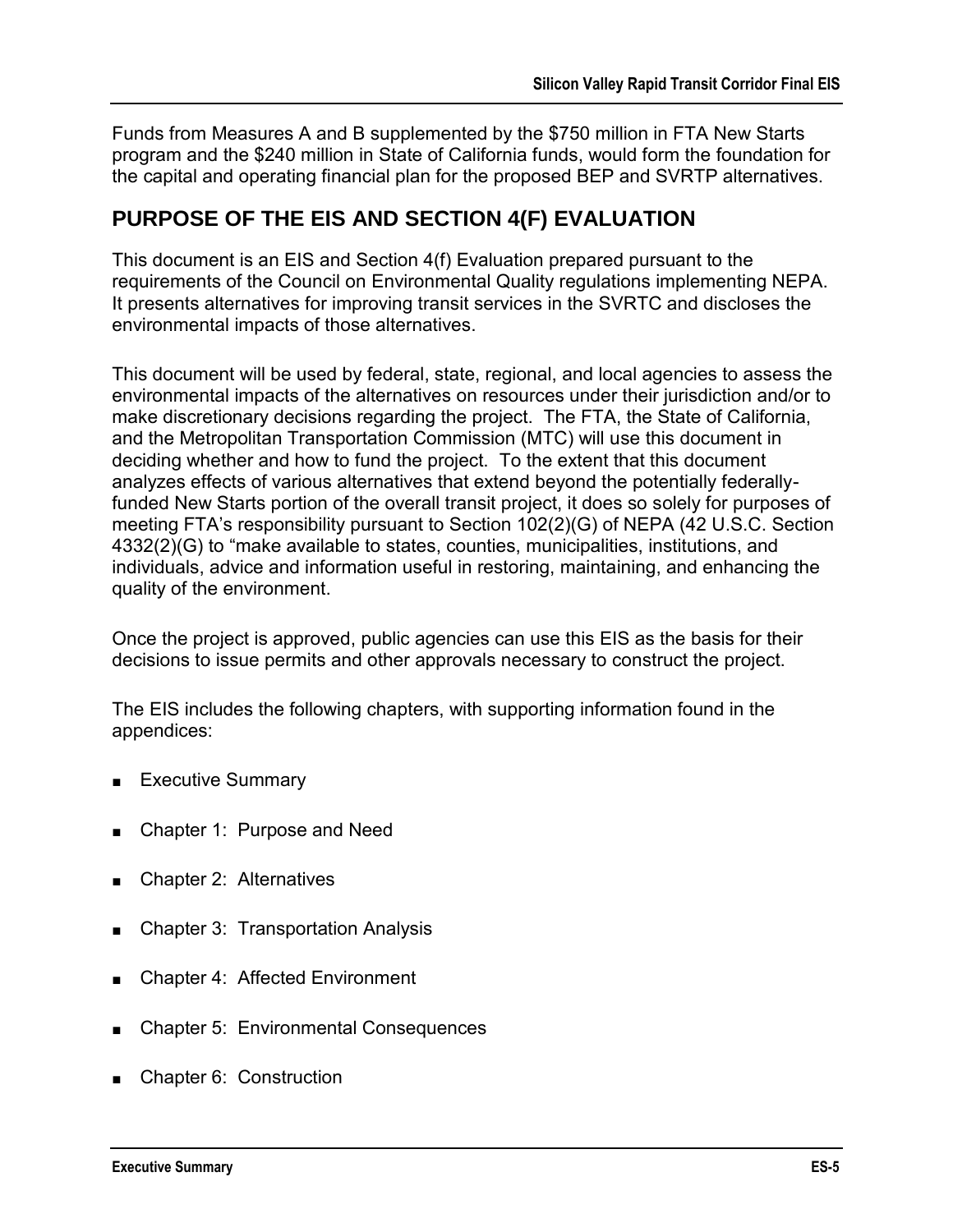- Chapter 7: Section 4(f) Evaluation
- Chapter 8: BART Core Parking Analysis
- Chapter 9: Financial Considerations
- Chapter 10: Evaluation of Alternatives
- Chapter 11: Agency and Community Participation
- Chapter 12: Distribution of the Final EIS
- Chapter 13: Definitions
- Chapter 14: References
- Chapter 15: List of Preparers

# **ALTERNATIVES**

The 2004 Draft EIS evaluated three alternatives: the Future No-Build, a Transportation Systems Management (TSM) alternative with enhanced bus service, and the proposed BART extension. On the basis of that Draft EIS, FTA and VTA have decided that the TSM alternative is not a reasonable alternative because it does not meet the Project"s purpose and need. The buses, which operate on highways, are subject to the same congestion as automobiles. Therefore, the Revised EIS will evaluate the following alternatives, plus any additional alternatives that emerge from the scoping process.

### **NO BUILD ALTERNATIVE**

The No Build Alternative consists of the existing transit and roadway networks and planned and programmed improvements in the SVRTC that are identified in the Bay Area"s Regional Transportation Plan (RTP), Mobility for the Next Generation – Transportation 2030 Plan for the San Francisco Bay Area (Transportation 2030 Plan), adopted by MTC in February 2005, and the Valley Transportation Plan 2030 (VTP 2030), adopted by VTA in February 2005.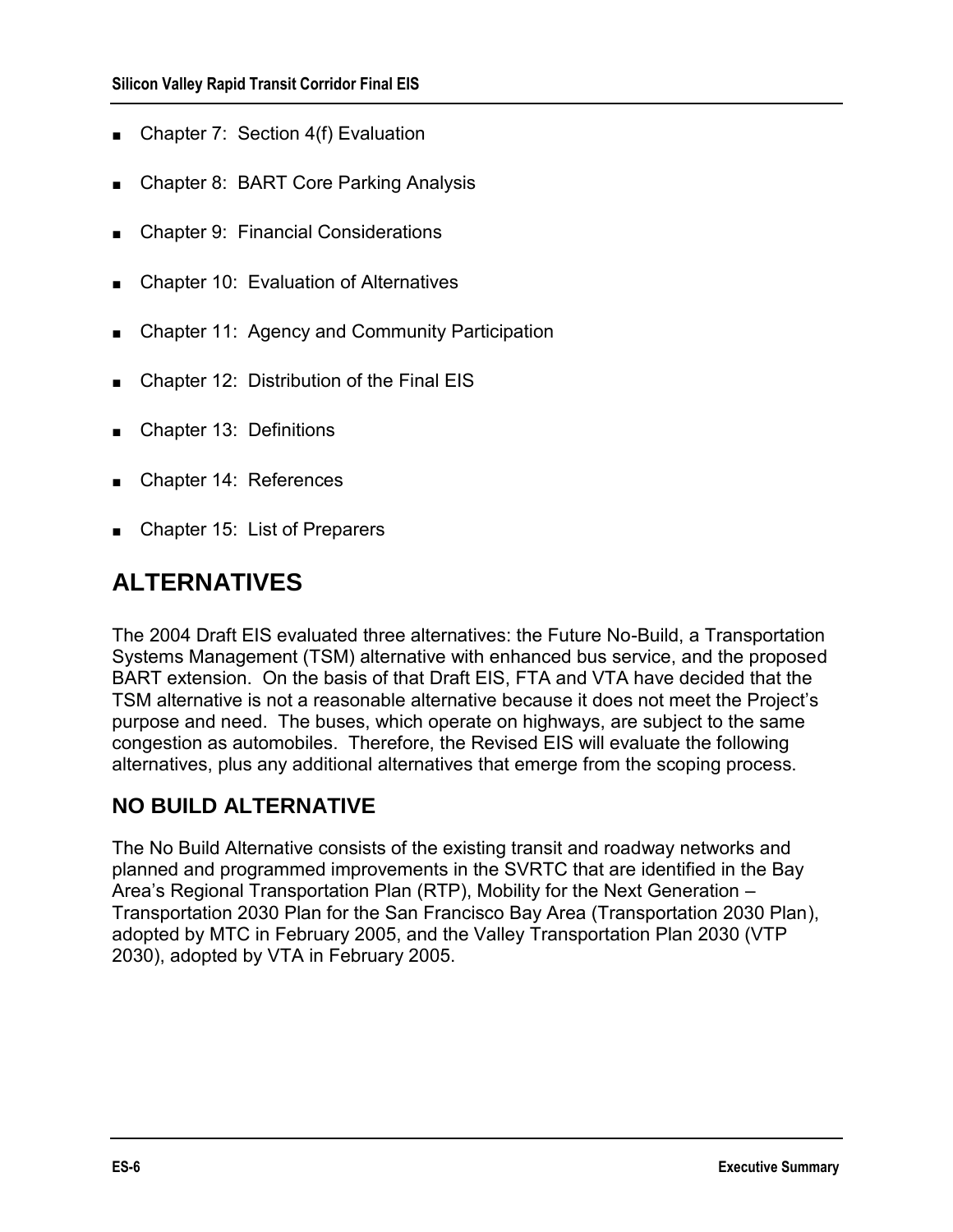### **BEP ALTERNATIVE**

The BEP Alternative would consist of the design, construction, and future operation of a 9.9 mile extension of the BART heavy rail line. The BEP Alternative would begin south of the planned BART Warm Springs Station in Fremont (to be implemented by 2014) and proceed on the former Union Pacific Railroad (UPRR) right-of-way (ROW) through Milpitas to near Las Plumas Avenue in San Jose (Figure ES-2). Two stations are proposed, one in Milpitas and one in San Jose, the Milpitas and the Berryessa Station, respectively. Passenger service for the BEP Alternative would start in 2018, assuming funding is available. Ridership is projected to be approximately 46,450 in 2030.

The alignment features for the BEP Alternative include four alignment options in Milpitas, bus transit center options in Milpitas, and two options for the terminus. These options are described in more detail in Chapter 2, Alternatives of this Final EIS.

#### **Other Related Facilities**

Other features associated with this alternative include construction staging areas, a maintenance and storage facility (referred to as "yard and shops") for BART vehicles, and BART core system improvements<sup>1</sup>.

#### **BART Core System Parking Analysis**

The BEP Alternative represents an expansion of the BART system and would affect the parking demand and supply in the core system. The BEP Alternative would support approximately 15,700 boardings at stations outside of Santa Clara County, for those traveling to Santa Clara County. Increased parking demand at core system stations north of the BEP Alternative would be needed to accommodate these boardings. It is projected that parking for riders of the BEP Alternative who would board at BART stations north of the extension would require approximately 617 spaces in 2030.

#### **Financial Considerations**

This section summarizes the capital and operating costs associated with the BEP Alternative. Detailed cost information can be found in Chapter 9, Financial Considerations of this document. Costs are shown in constant 2008 dollars and year of expenditure (YOE) dollars.

 $\overline{a}$ 

<sup>1</sup> "BART core system improvements" refers to upgrades and improvements to the existing BART system to accommodate the increased passenger loads anticipated within the existing BART facilities as a result of the BEP Alternative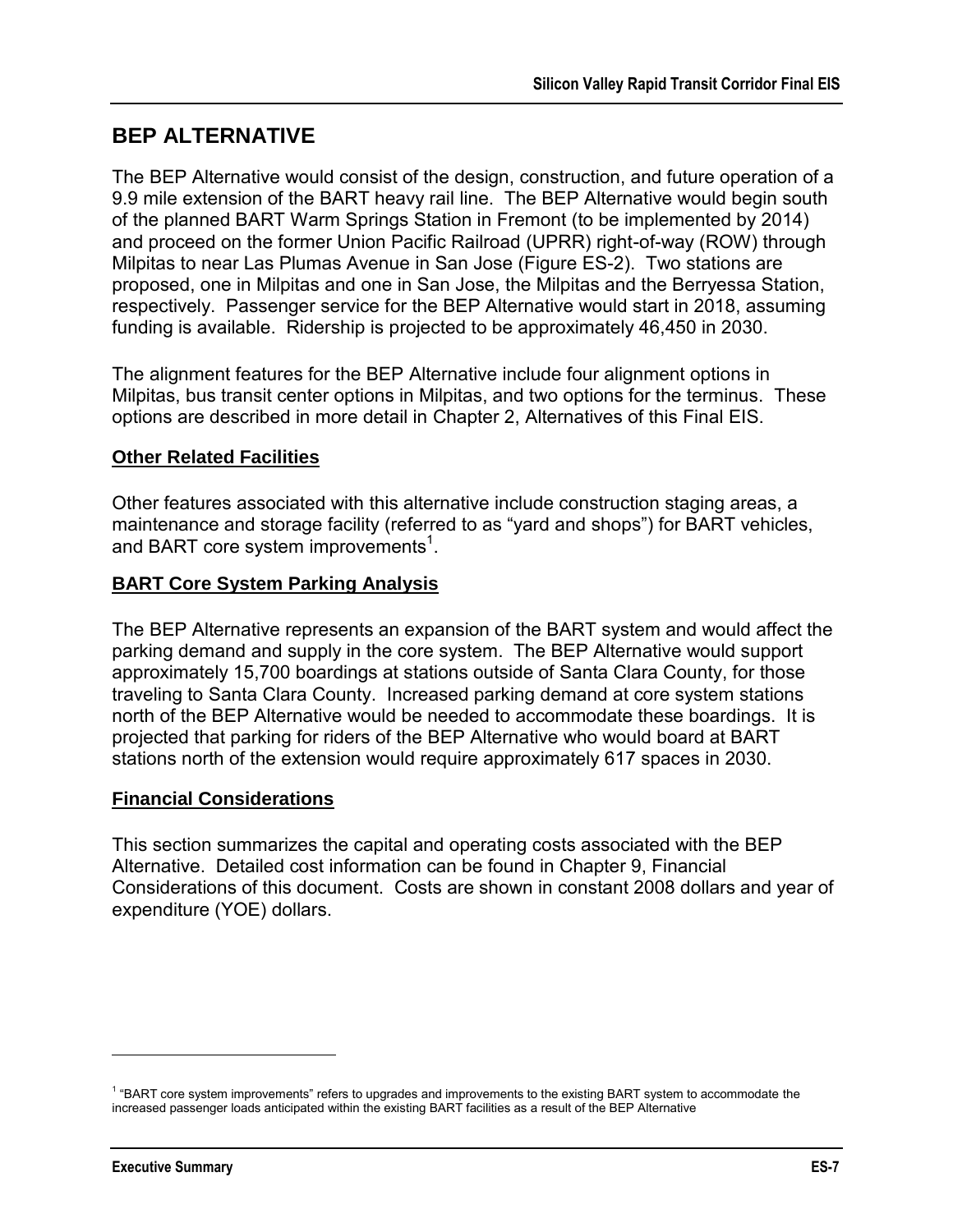

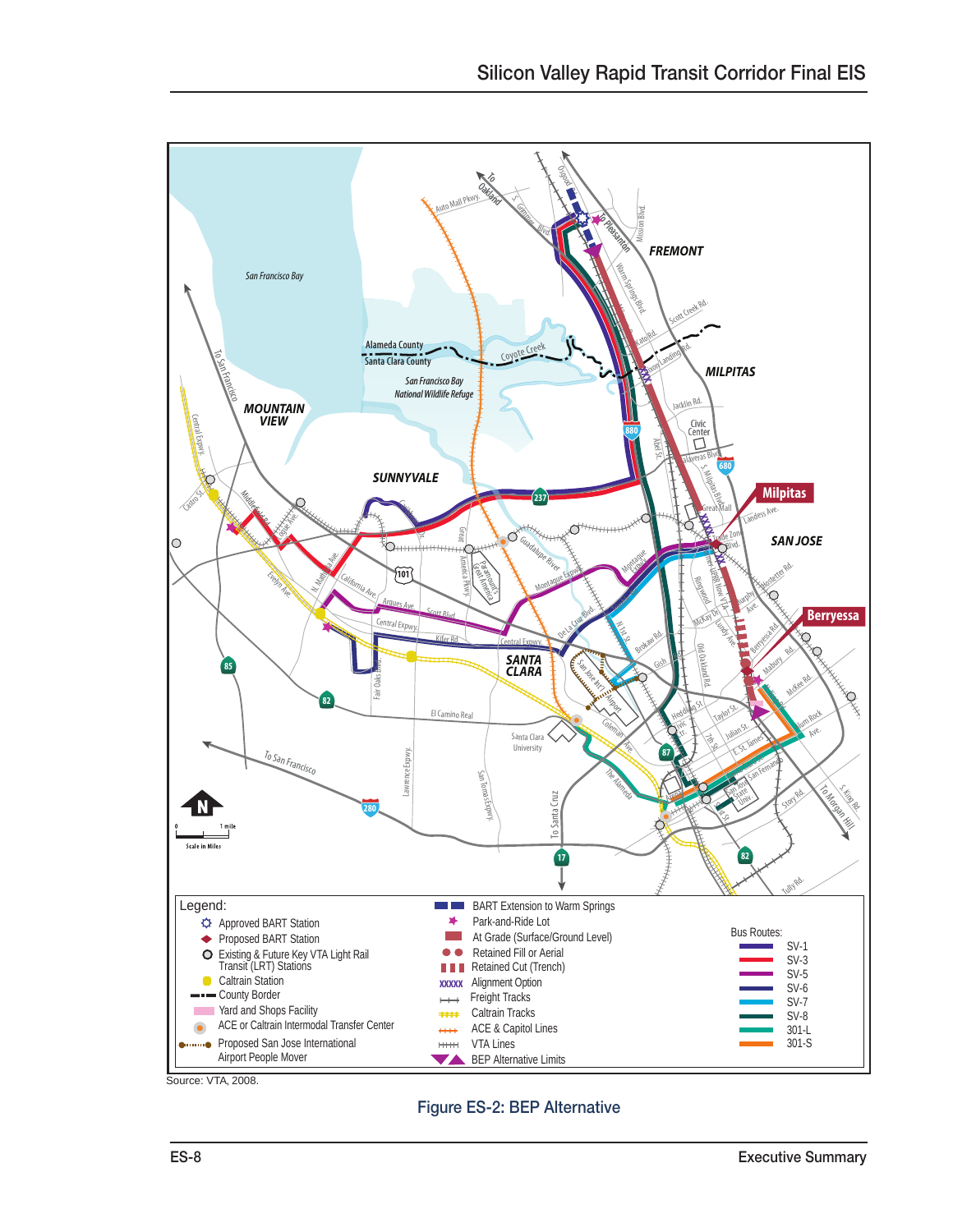Capital costs are estimated at \$2.064 billion in 2008 dollars and \$2.533 billion in YOE dollars for the BEP Alternative. These are the costs of improvements proposed for federal funding participation and include vehicles, right-of-way, design, administration, and construction.

Operating and maintenance costs for the BEP Alternative include both VTA"s costs for bus, bus rapid transit (BRT), light rail (LRT) and other assisted services, plus the costs for BART extension service. VTA's non-BART operating costs for the BEP Alternative total \$572.3 million in 2008 dollars and \$1.232 billion in YOE dollars. The net operating costs assume fare and related operating revenues would offset a portion of the operating costs. The net cost of VTA"s non-BART service would be \$415.8 million in 2008 dollars and \$941.1 in YOE dollars.

The total incremental operating cost of BART service under the BEP Alternative would be approximately \$83.9 million in 2008 dollars and \$156 million in YOE dollars. BART operating and maintenance costs include the maximum capital reserve contribution, and direct and fixed cost contributions VTA would make annually to BART. The net total annual operating cost for the BEP Alternative would be \$47.2 million in 2008 dollars and \$87.7 in YOE dollars.

## **SVRTP ALTERNATIVE**

The SVRTP Alternative would consist of a 16.1-mile extension of the BART system as shown in Figure ES-3. The alignment would begin at the planned BART Warm Springs Station in Fremont (to be implemented by 2014) and proceed on the former Union Pacific Railroad right-of-way through the City of Milpitas to south of Mabury Road in the City of San Jose. The extension would then descend into a 5.1 mile-long subway tunnel, continue through downtown San Jose, and terminate at grade in the City of Santa Clara near the Caltrain Station. Six stations are proposed: Milpitas, Berryessa, Alum Rock, Downtown San Jose, Diridon/Arena, and Santa Clara. Passenger service for the SVRTP Alternative would start in 2018, assuming funding is available. Ridership is projected to be approximately 98,750 by 2030.

The SVRTP Alternative would consist of the same design features and options as described under the BEP Alternative from the Milpitas/San Jose city lines to Berryessa Road, with two exceptions. First, the parking demand at the Milpitas and Berryessa Stations for the SVRTP Alternative would increase based on additional projected ridership for the alternative. Second, under the SVRTP Alternative, there is no Las Plumas Yard Option.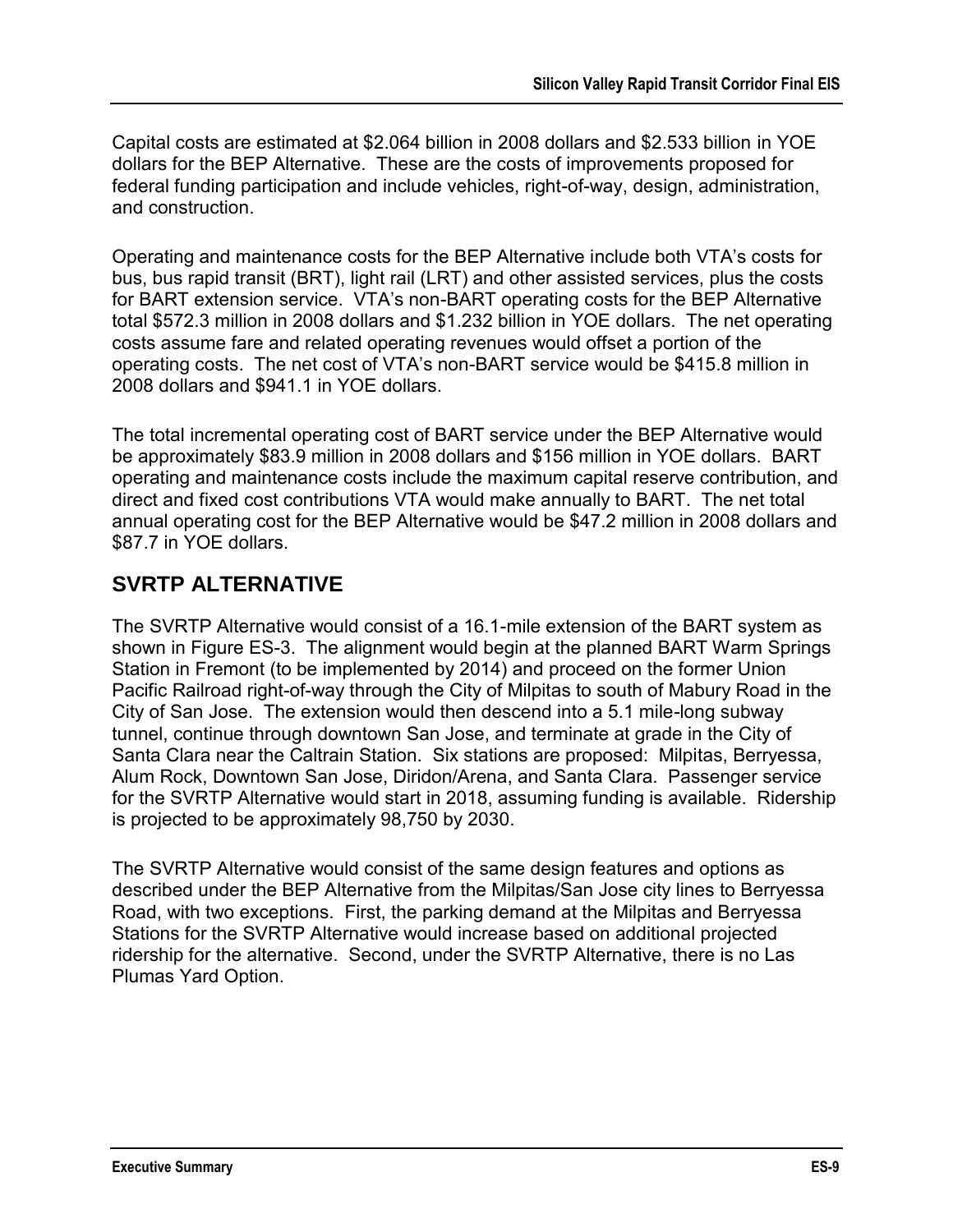

Source: VTA, 2008.

Figure ES-3: SVRTP Alternative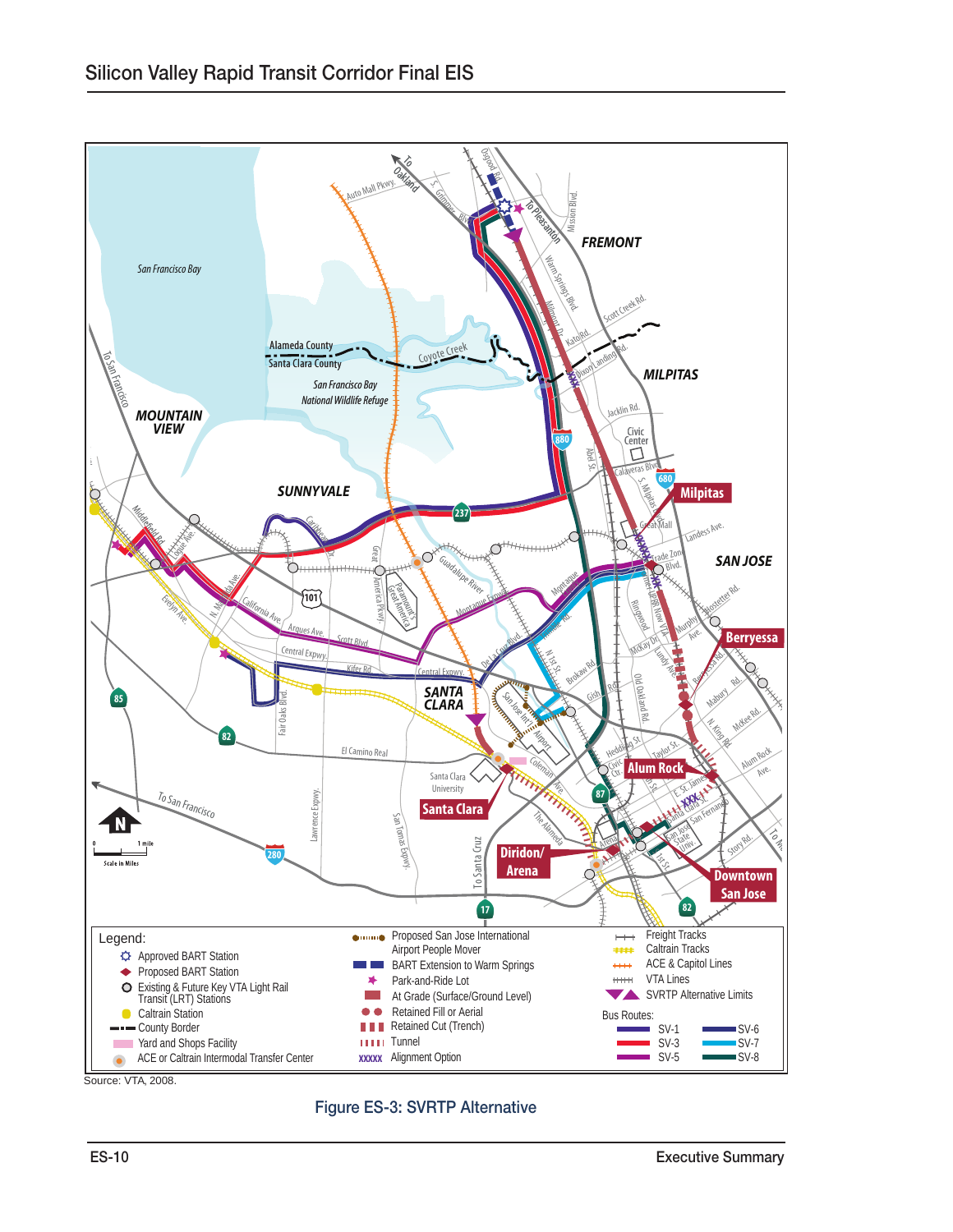In addition to those discussed under the BEP Alternative for the first 9.9 miles of the alignment, options under consideration for the SVRTP Alternative include tunnel alignment options near Coyote Creek, station entrance options for the Downtown San Jose station, and optional locations for the ventilation shafts along the tunnel in San Jose.

#### **Other Related Facilities**

The SVRTP Alternative in Santa Clara includes a yard and shops facility near the Santa Clara Station along with BART core system improvements. Other ancillary facilities that would be constructed along the SVRTP Alternative include electrical, train control, communications, and subway support equipment.

#### **BART Core System Parking Analysis**

The SVRTP Alternative represents an expansion of the BART system and would affect the parking demand and supply balance in the core system. The SVRTP Alternative would support approximately 20,100 boardings at stations outside of Santa Clara County, for those traveling to Santa Clara County. Increased parking demand at core system stations north of the SVRTP Alternative would be needed to accommodate these boardings. It is projected that parking for riders of the SVRTP Alternative who would board at BART stations north of the extension would require approximately 937 spaces in 2030.

#### **Financial Considerations**

This section summarizes the capital and operating costs associated with the SVRTP Alternative. Detailed cost information can be found in Chapter 9, Financial Considerations of this document. Costs are shown in constant 2008 dollars and YOE dollars.

Capital costs are estimated at \$5.207 billion in 2008 dollars and \$6.423 billion in YOE dollars for the SVRTP Alternative. These are the costs of improvements proposed for federal funding participation and include vehicles, right-of-way, design, administration, and construction.

Operating and maintenance costs for the SVRTP Alternative include both VTA"s costs for bus, bus rapid transit (BRT), light rail (LRT) and other assisted services, plus the costs for BART extension service. VTA"s non-BART operating costs for the SVRTP Alternative total \$555.5 million in 2008 dollars and \$1.196 billion in YOE dollars. The net operating costs assume fare and related operating revenues would offset a portion of the operating costs. The net cost of VTA"s non-BART service would be \$405.5 million in 2008 dollars and \$916.9 in YOE dollars.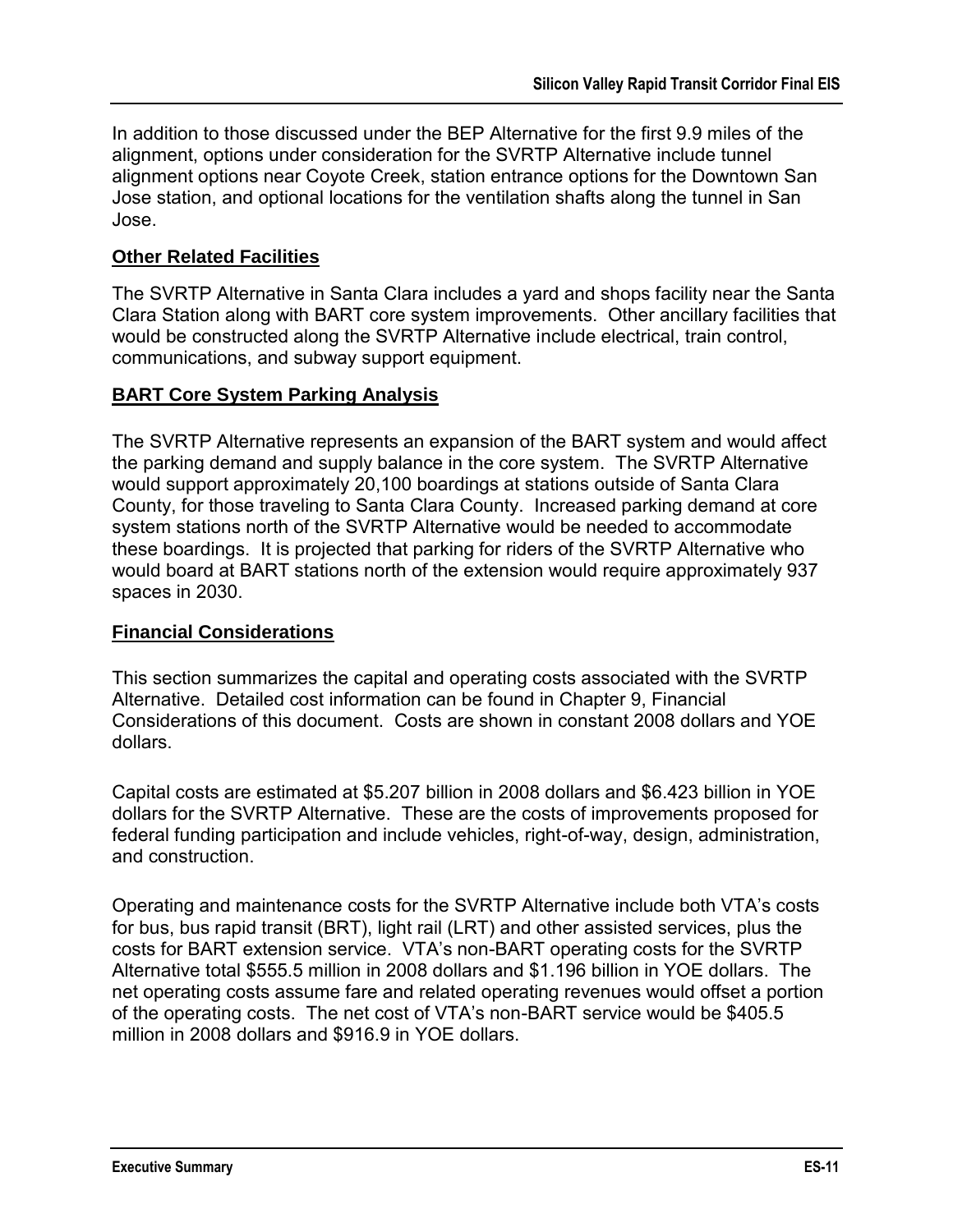Under the SVRTP Alternative, the total incremental cost of BART service would be approximately \$147.4 million in 2008 dollars and \$273.8 million in YOE dollars. BART operating and maintenance costs include the maximum capital reserve contribution, and direct and fixed cost contributions VTA would make annually to BART. The net operating cost for the SVRTP Alternative would be \$63.2 million in 2008 dollars and \$117.4 million in YOE dollars.

## **IMPACTS AND MITIGATIONS FOR THE ALTERNATIVES**

Table ES-1 summarizes the substantial, adverse, long-term effects from the alternatives and proposed mitigation. Substantial adverse effects that are short-term, temporary effects which would occur during the construction phase are summarized in Table ES-2. Table ES-2 also lists the mitigation measures for these effects. The criteria for determining adverse effects are provided in each topical section. Tables ES-1 and ES-2 show the substantial effects only. Any environmental effects that would not be substantially adverse are not discussed in the tables.

In addition, the following pre-construction activities will be implemented by VTA before construction of any Build Alternative. The magnitude of this effort would be substantially greater with the SVRTP Alternative than with the BEP Alternative since the SVRTP Alternative includes tunneling and additional stations. One action applies only to the SVRTP Alternative as noted in the list below.

- Undertake detailed geotechnical investigation.
- Prepare Final Design documents and construction contracts.
- Prepare traffic control and detour plans.
- Prepare a Downtown San Jose Construction Impact Mitigation Plan (SVRTP) Alternative only).
- Conduct a pre-construction business survey.
- Conduct a community construction information outreach program.
- Acquire necessary property and easements, including temporary construction and long-term underground easements.
- Acquire necessary environmental permits and approvals.
- Procurement of tunnel boring machines.
- Prepare and execute a Programmatic Agreement and a supporting Cultural Resources Treatment Plan for cultural resources.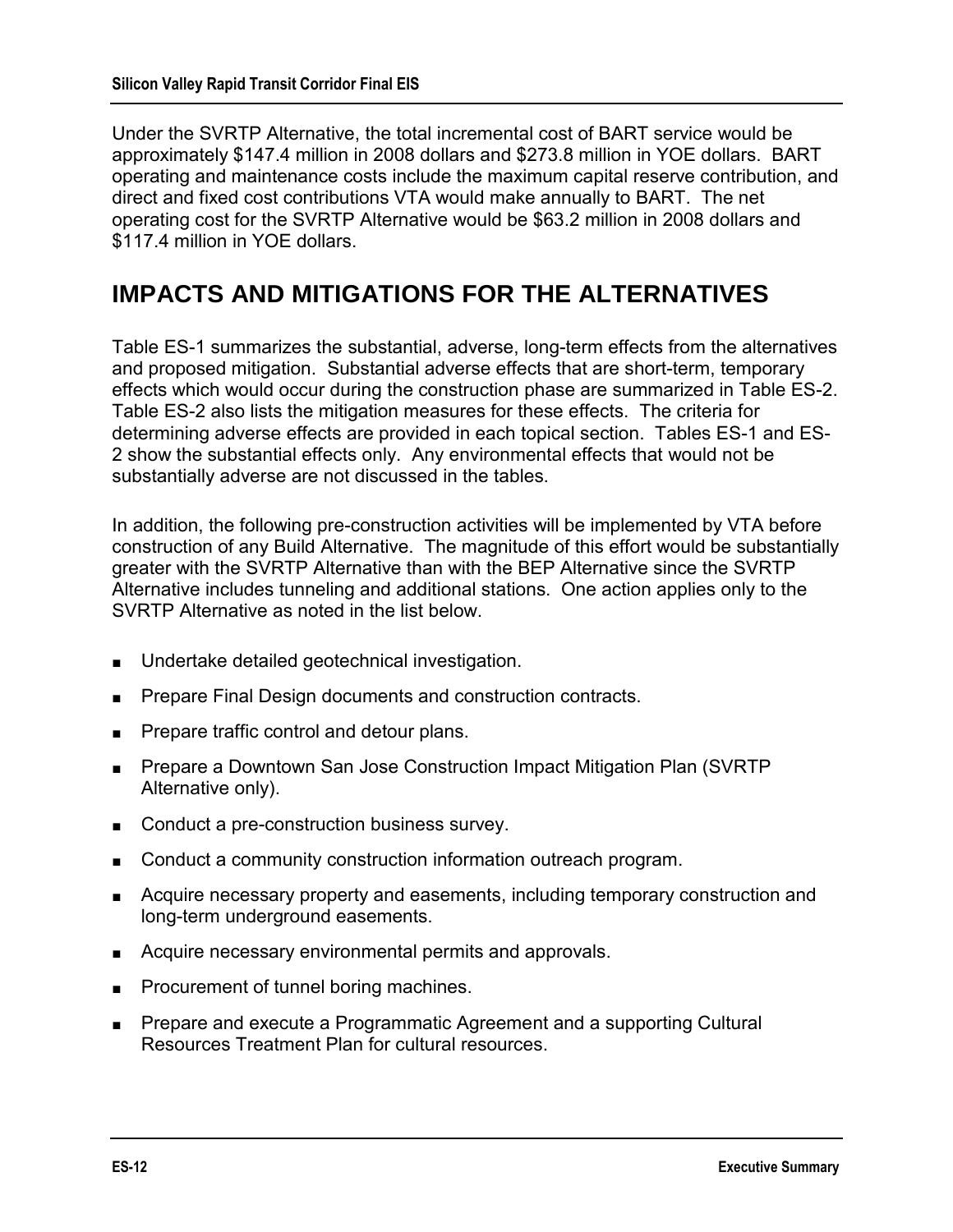| <b>Impact</b><br>Category                                                                                                                                   | <b>No Build</b><br><b>Alternative</b>                                                                                                                                                                                              | <b>BEP</b><br><b>Alternative</b>                                                                                                                                                                                                                          | <b>SVRTP</b><br><b>Alternative</b>                                                                                                                                                                     |
|-------------------------------------------------------------------------------------------------------------------------------------------------------------|------------------------------------------------------------------------------------------------------------------------------------------------------------------------------------------------------------------------------------|-----------------------------------------------------------------------------------------------------------------------------------------------------------------------------------------------------------------------------------------------------------|--------------------------------------------------------------------------------------------------------------------------------------------------------------------------------------------------------|
| Transportation                                                                                                                                              | Impacts: Affects to transit typically                                                                                                                                                                                              | Impacts:                                                                                                                                                                                                                                                  | Impacts:                                                                                                                                                                                               |
| and Transit:<br>associated with transit, facilities, and<br>Transit<br>roadway projects. Projects would undergo<br>adverse effects and mitigation measures. | separate environmental review to determine                                                                                                                                                                                         | Overall transit ridership in the SVRTC would<br>increase with the BEP Alternative. Some of<br>this growth would be diverted ridership from<br>other transit modes, reducing their growth in<br>2030.                                                      | Overall transit ridership in the SVRTC would<br>increase with the SVRTP Alternative. Some<br>of this growth would be diverted ridership<br>from other transit modes, reducing their<br>growth in 2030. |
|                                                                                                                                                             |                                                                                                                                                                                                                                    | Increase in Transit trips in SVRTC.                                                                                                                                                                                                                       | Increase in Transit Trips in SVRTC.                                                                                                                                                                    |
|                                                                                                                                                             |                                                                                                                                                                                                                                    | Total transit system ridership, meaning all<br>modes and service providers, would<br>increase by 52,658 riders in the SVRTC on<br>the average weekday in 2030 compared to                                                                                 | Total transit system ridership would increase<br>by 73,027 riders in the SVRTC on the<br>average weekday in 2030 compared to the<br>No Build Alternative, a 6 percent increase.                        |
|                                                                                                                                                             |                                                                                                                                                                                                                                    | the No Build Alternative, a 4 percent                                                                                                                                                                                                                     | <b>BART System Boardings.</b>                                                                                                                                                                          |
|                                                                                                                                                             |                                                                                                                                                                                                                                    | increase.<br><b>BART System Boardings.</b>                                                                                                                                                                                                                | The SVRTP Alternative is expected to serve                                                                                                                                                             |
|                                                                                                                                                             | The BEP Alternative is expected to serve<br>over 46,000 average daily riders in Santa<br>Clara County in 2030. This number includes<br>new trips on BART as a result of its service<br>to and within Santa Clara County as well as | over 98,000 average daily riders in Santa<br>Clara County in 2030. This number includes<br>new trips on BART as a result of its service<br>to and within Santa Clara County as well as<br>trips diverted to BART from other transit<br>service providers. |                                                                                                                                                                                                        |
|                                                                                                                                                             |                                                                                                                                                                                                                                    | trips diverted to BART from other transit<br>service providers.                                                                                                                                                                                           | <b>Increase in new Transit Riders.</b>                                                                                                                                                                 |
|                                                                                                                                                             |                                                                                                                                                                                                                                    | Increase in new Transit Riders.                                                                                                                                                                                                                           | The SVRTP Alternative would generate<br>48,597 new linked transit trips, or new transit                                                                                                                |
|                                                                                                                                                             |                                                                                                                                                                                                                                    | The BEP Alternative would generate 27,135<br>new linked transit trips, or new transit riders,<br>compared to No Build conditions. New<br>linked trips are diverted from non-transit                                                                       | riders, compared to No Build conditions.<br>New linked trips are diverted from non-transit<br>modes (primarily auto) and represent new<br>riders on BART.                                              |
|                                                                                                                                                             |                                                                                                                                                                                                                                    | modes (primarily auto) and represent new<br>riders on BART.                                                                                                                                                                                               | Non-VTA Transit Ridership.                                                                                                                                                                             |
|                                                                                                                                                             |                                                                                                                                                                                                                                    | Non-VTA Transit Ridership.                                                                                                                                                                                                                                | The SVRTP Alternative would reduce the<br>growth in non-VTA transit (ACE, Caltrain,                                                                                                                    |
|                                                                                                                                                             |                                                                                                                                                                                                                                    | The BEP Alternative would reduce the<br>growth in non-VTA transit (ACE, Caltrain,<br>Capitol Corridor, future Dumbarton Rail)                                                                                                                             | Capitol Corridor, future Dumbarton Rail)<br>ridership in the SVRTC by approximately 18<br>percent over No Build conditions, with these                                                                 |

### **Table ES-1: Summary of Impacts and Proposed Mitigation Measures**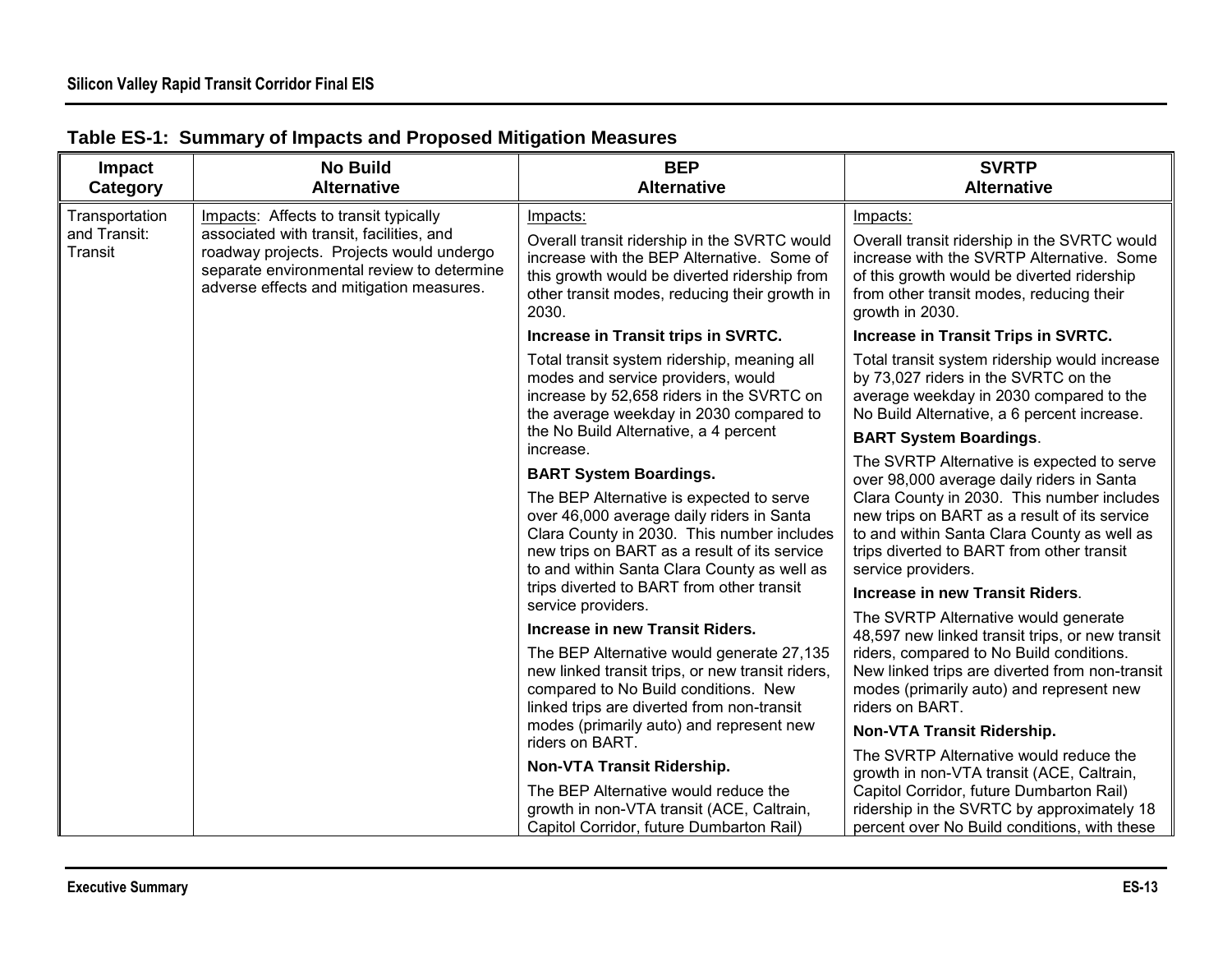| <b>Impact</b><br>Category | <b>No Build</b><br><b>Alternative</b> | <b>BEP</b><br><b>Alternative</b>                                                                                                                                                                                                                                                                                                                                                                                                                                                                                               | <b>SVRTP</b><br><b>Alternative</b>                                                                                                                                                                                                                                                                                                                                                                                                                   |
|---------------------------|---------------------------------------|--------------------------------------------------------------------------------------------------------------------------------------------------------------------------------------------------------------------------------------------------------------------------------------------------------------------------------------------------------------------------------------------------------------------------------------------------------------------------------------------------------------------------------|------------------------------------------------------------------------------------------------------------------------------------------------------------------------------------------------------------------------------------------------------------------------------------------------------------------------------------------------------------------------------------------------------------------------------------------------------|
|                           |                                       | ridership in the SVRTC by approximately 11<br>percent over No Build conditions, with these<br>riders diverting to the faster, more<br>convenient BART service. However, non-<br>VTA transit ridership would still grow by<br>approximately 114 percent over 2007                                                                                                                                                                                                                                                               | riders diverting to the faster, more<br>convenient BART service. However, non-<br>VTA transit ridership would still grow by<br>approximately 95 percent over 2007<br>conditions.                                                                                                                                                                                                                                                                     |
|                           |                                       | conditions.                                                                                                                                                                                                                                                                                                                                                                                                                                                                                                                    | <b>VTA Transit Ridership.</b>                                                                                                                                                                                                                                                                                                                                                                                                                        |
|                           |                                       | VTA Transit Ridership.                                                                                                                                                                                                                                                                                                                                                                                                                                                                                                         | The SVRTP Alternative would result in a<br>redistribution of VTA transit ridership. VTA                                                                                                                                                                                                                                                                                                                                                              |
|                           |                                       | The BEP Alternative would result in a<br>redistribution of VTA transit ridership. VTA<br>local bus trips would be about 10 percent<br>higher than No Build conditions. SVRTP<br>Alternative express/feeder bus services to<br>BART rail stations would generate over<br>17,000 average weekday boardings. In<br>contrast, VTA LRT ridership growth would<br>be 3 percent less than forecast under the<br>No-Build Alternative. Overall VTA transit<br>ridership would grow by 6 percent over the<br>2030 No Build Alternative. | local bus trips would be about 4 percent<br>higher than No Build conditions. SVRTP<br>Alternative express/feeder bus services to<br>BART rail stations would generate over<br>19,000 average weekday boardings. In<br>contrast, VTA LRT ridership growth would be<br>9 percent less than forecast under the No-<br>Build Alternative. Overall VTA transit<br>ridership would grow by 1 percent over the<br>2030 No Build Alternative.<br>Conclusion. |
|                           |                                       | Conclusion.                                                                                                                                                                                                                                                                                                                                                                                                                                                                                                                    | The diversion of riders from other transit<br>services would not be considered adverse                                                                                                                                                                                                                                                                                                                                                               |
|                           |                                       | The diversion of riders from other transit                                                                                                                                                                                                                                                                                                                                                                                                                                                                                     | because total system boardings increase.                                                                                                                                                                                                                                                                                                                                                                                                             |
|                           |                                       | services would not be considered adverse<br>because total system boardings increase.                                                                                                                                                                                                                                                                                                                                                                                                                                           | Mitigation Measures: None required.                                                                                                                                                                                                                                                                                                                                                                                                                  |
|                           |                                       | Mitigation Measures: None required.                                                                                                                                                                                                                                                                                                                                                                                                                                                                                            |                                                                                                                                                                                                                                                                                                                                                                                                                                                      |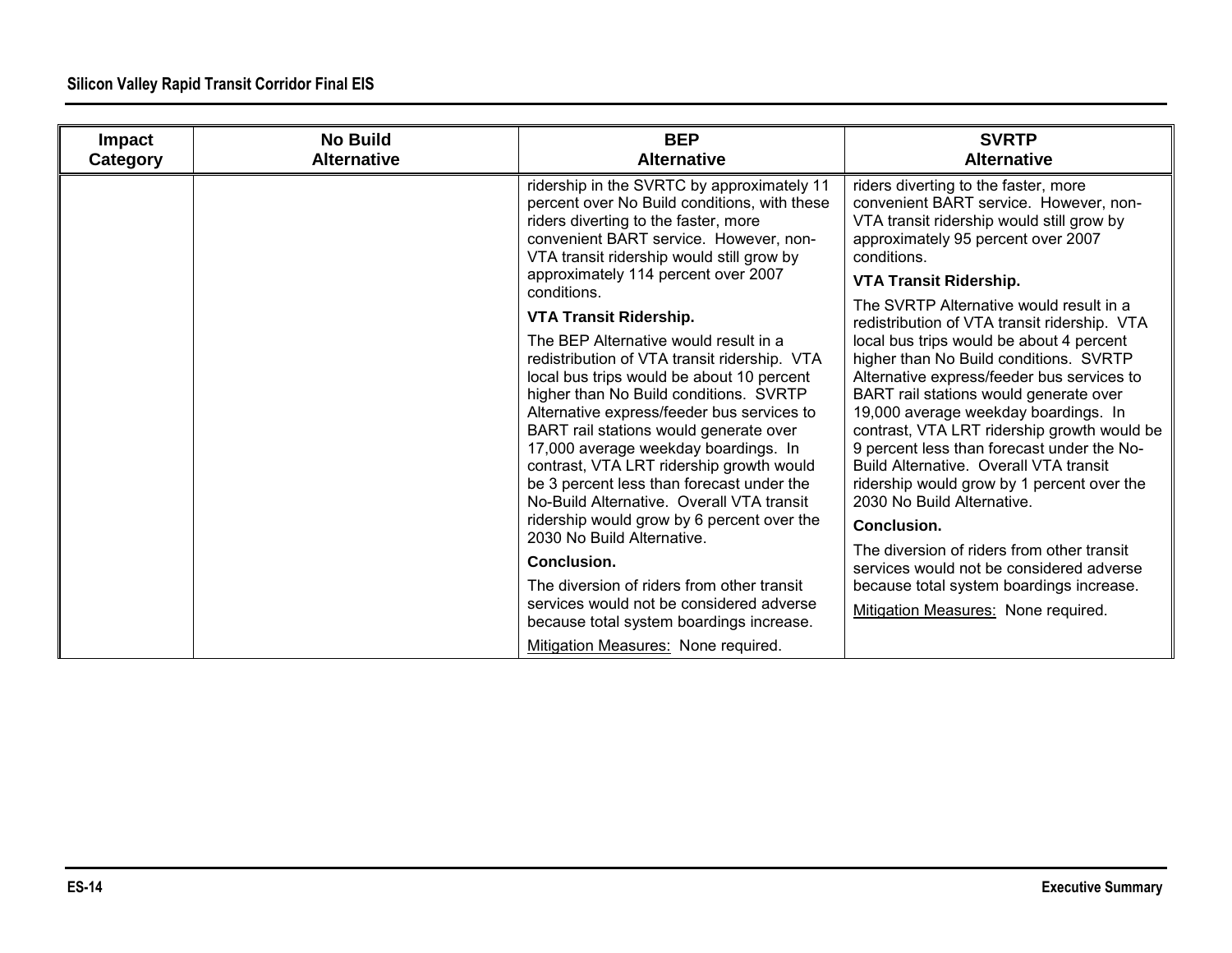| Impact<br>Category                            | <b>No Build</b><br><b>Alternative</b>                                                                                                                                                                                                  | <b>BEP</b><br><b>Alternative</b>                                                                         | <b>SVRTP</b><br><b>Alternative</b>                                                                                                                                                                                                                                                                                                                                                                                                                                                                                                                                                                                                                                                                                                                                                                                                                                                                                                         |
|-----------------------------------------------|----------------------------------------------------------------------------------------------------------------------------------------------------------------------------------------------------------------------------------------|----------------------------------------------------------------------------------------------------------|--------------------------------------------------------------------------------------------------------------------------------------------------------------------------------------------------------------------------------------------------------------------------------------------------------------------------------------------------------------------------------------------------------------------------------------------------------------------------------------------------------------------------------------------------------------------------------------------------------------------------------------------------------------------------------------------------------------------------------------------------------------------------------------------------------------------------------------------------------------------------------------------------------------------------------------------|
| Transportation<br>and Transit:<br>Parking     | Impacts: Effects related to parking typically<br>associated with transit, facilities, and<br>roadway projects. Projects would undergo<br>separate environmental review to determine<br>adverse effects and mitigation measures.        | Impacts: No adverse effects anticipated.<br>Mitigation Measures: No mitigation<br>measures are required. | <b>Diridon/Arena Station</b><br>Impacts: Under unconstrained conditions,<br>the proposed Diridon/Arena Station parking<br>structure would have capacity for 1,300<br>spaces out of a total 2030 demand of 2,585<br>spaces. As a result, without mitigation, the<br>lack of sufficient parking capacity to meet<br>2030 demand would be a substantial<br>adverse effect at this location. However, the<br>following mitigation measure would reduce<br>this effect.<br>Mitigation Measure TR-1: VTA will make a<br>financial contribution (up to the capital cost<br>allowance) to implement the parking demand<br>management strategies identified in the City<br>of San Jose's Diridon Station Transit Area<br>Plan to meet opening year and 2030<br>demand as part of a comprehensive parking<br>management strategy for the specific plan<br>area, or pursue leased parking options at<br>underutilized parking facilities in the area. |
|                                               |                                                                                                                                                                                                                                        |                                                                                                          | VTA will monitor parking demand and supply<br>and institute parking demand management<br>strategies as required. With implementation<br>of this mitigation measure, the effect would<br>be reduced to less than adverse.                                                                                                                                                                                                                                                                                                                                                                                                                                                                                                                                                                                                                                                                                                                   |
| Transportation<br>and Transit:<br>Pedestrians | Impacts: Effects related to pedestrians<br>typically associated with transit, facilities,<br>and roadway projects. Projects would<br>undergo separate environmental review to<br>determine adverse effects and mitigation<br>measures. | Impacts: Pedestrian access would be<br>enhanced.<br>Mitigation Measures: None required.                  | Impacts: Pedestrian access would be<br>enhanced.<br>Mitigation Measures: None required.                                                                                                                                                                                                                                                                                                                                                                                                                                                                                                                                                                                                                                                                                                                                                                                                                                                    |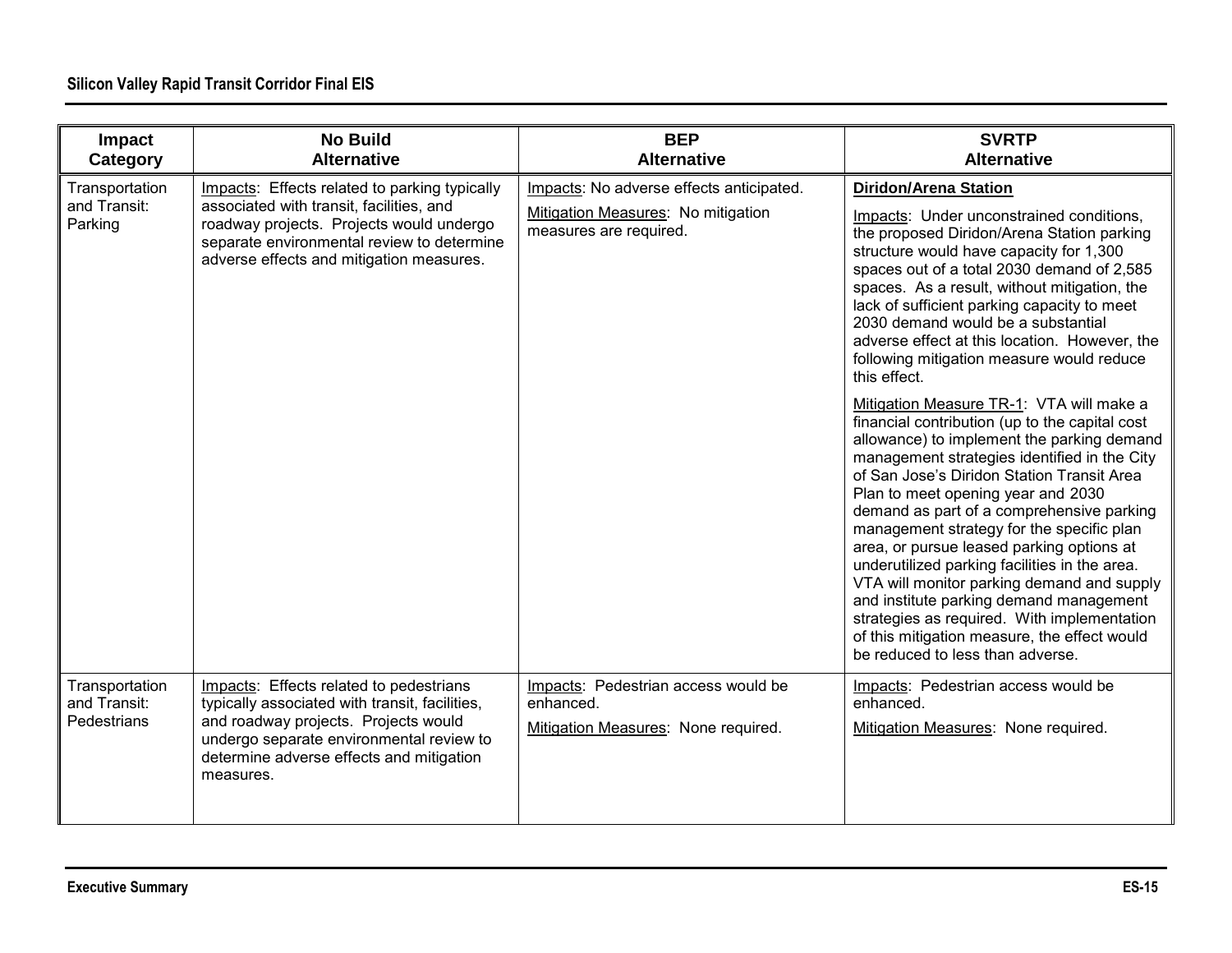| Impact<br>Category                                                | <b>No Build</b><br><b>Alternative</b>                                                                                                                                                                                      | <b>BEP</b><br><b>Alternative</b>                                                                                                                                                                                                                                                                                                                                                                                                                                                                                                                                         | <b>SVRTP</b><br><b>Alternative</b>                                                                                                                                                                                                                                                                                                                                                                                                                                                                                                                                                                                                                                                                                     |
|-------------------------------------------------------------------|----------------------------------------------------------------------------------------------------------------------------------------------------------------------------------------------------------------------------|--------------------------------------------------------------------------------------------------------------------------------------------------------------------------------------------------------------------------------------------------------------------------------------------------------------------------------------------------------------------------------------------------------------------------------------------------------------------------------------------------------------------------------------------------------------------------|------------------------------------------------------------------------------------------------------------------------------------------------------------------------------------------------------------------------------------------------------------------------------------------------------------------------------------------------------------------------------------------------------------------------------------------------------------------------------------------------------------------------------------------------------------------------------------------------------------------------------------------------------------------------------------------------------------------------|
| Transportation<br>and Transit:<br><b>Bicycles</b>                 | Impacts: Affects to bicyclists typically<br>associated with transit, facilities, and<br>roadway projects. Projects would undergo<br>separate environmental review to determine<br>adverse effects and mitigation measures. | Impacts: Existing bike lanes would not be<br>affected. Bike lanes would be constructed<br>on new streets in station areas. Bike<br>parking would be provided in station<br>campus. Therefore, no adverse effects<br>anticipated.<br>Mitigation Measures: None required.                                                                                                                                                                                                                                                                                                  | Impacts: Existing bike lanes would not be<br>affected. Bike lanes would be constructed<br>on new streets in station areas. Bike parking<br>would be provided in station campus.<br>Therefore, no adverse effects anticipated.<br>Mitigation Measures: None required.                                                                                                                                                                                                                                                                                                                                                                                                                                                   |
| Transportation<br>and Transit:<br>Vehicular Traffic<br>- Freeways | Impacts: Affects to freeways typically<br>associated with transit, facilities, and<br>roadway projects. Projects would undergo<br>separate environmental review to determine<br>adverse effects and mitigation measures.   | <b>Berryessa Station</b><br>Impacts:<br>US 101, Mabury Road to McKee Road,<br>SB/PM peak hour<br>US 101, I-280 to Santa Clara Street, NB/AM<br>peak hour<br>US 101, Santa Clara Street to I-280, SB/PM<br>peak hour<br>US 101, McKee Road to Santa Clara Street,<br>SB/PM peak hour<br>Mitigation Measure: The mitigation<br>necessary to reduce adverse affects upon<br>these freeway segments is the widening of<br>the freeway. Due to the substantial cost,<br>this measure is not considered feasible,<br>resulting in a substantial adverse effect to<br>freeways. | <b>Berryessa Station</b><br>Impacts:<br>US 101, McKee Road to Mabury Road,<br>NB/AM peak hour<br>US 101, Mabury Road to McKee Road,<br>SB/PM peak hour<br>Mitigation Measure: The mitigation<br>necessary to reduce adverse affects upon<br>these freeway segments is the widening of<br>the freeway. Due to the substantial cost, this<br>measure is not considered feasible, resulting<br>in a substantial adverse effect to freeways.<br><b>Alum Rock Station</b><br>Impacts:<br>US 101, Tully Road to Story Road, NB/AM<br>peak hour<br>US 101, Story Road to Tully Road, SB/PM<br>peak hour<br>US 101, I-280 to Santa Clara Street, NB/AM<br>peak hour<br>US 101, Santa Clara Street to I-280, SB/PM<br>peak hour |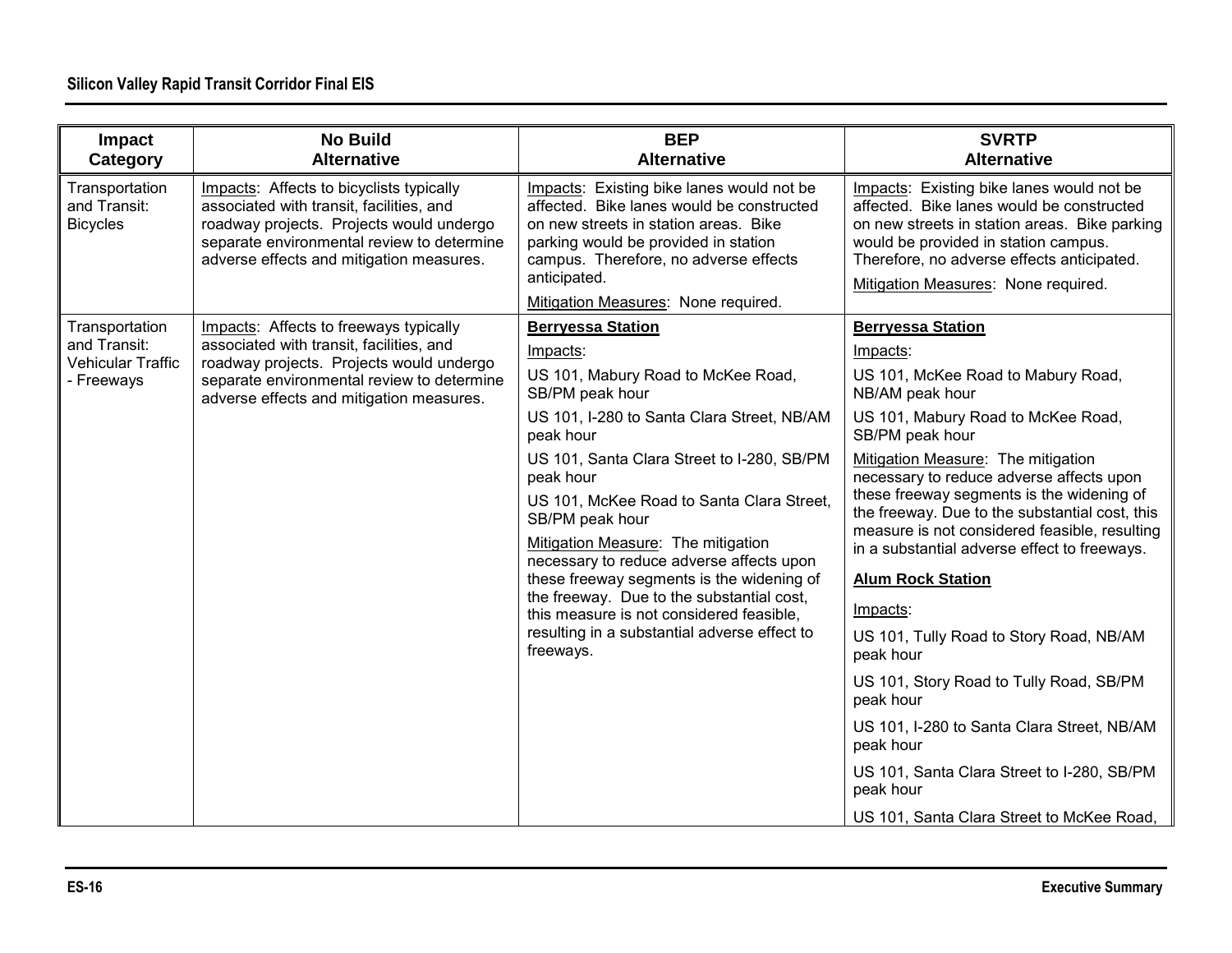| Impact<br>Category                                        | <b>No Build</b><br><b>Alternative</b>                                                                                                                                          | <b>BEP</b><br><b>Alternative</b>                                                                                                                                                                                                                                                                                                                                                                                                                                                                                                                                                 | <b>SVRTP</b><br><b>Alternative</b>                                                                                                                                                                                                                                                                                                                                                                                                                                                                                                                 |
|-----------------------------------------------------------|--------------------------------------------------------------------------------------------------------------------------------------------------------------------------------|----------------------------------------------------------------------------------------------------------------------------------------------------------------------------------------------------------------------------------------------------------------------------------------------------------------------------------------------------------------------------------------------------------------------------------------------------------------------------------------------------------------------------------------------------------------------------------|----------------------------------------------------------------------------------------------------------------------------------------------------------------------------------------------------------------------------------------------------------------------------------------------------------------------------------------------------------------------------------------------------------------------------------------------------------------------------------------------------------------------------------------------------|
|                                                           |                                                                                                                                                                                |                                                                                                                                                                                                                                                                                                                                                                                                                                                                                                                                                                                  | NB/AM peak hour<br>US 101, McKee Road to Santa Clara Street,<br>SB/PM peak hour<br>US 101, I-280 to Story Road, SB/PM peak<br>hour<br>Mitigation Measure: The mitigation<br>necessary to reduce adverse affects upon                                                                                                                                                                                                                                                                                                                               |
|                                                           |                                                                                                                                                                                |                                                                                                                                                                                                                                                                                                                                                                                                                                                                                                                                                                                  | these freeway segments is the widening of<br>the freeway. Due to the substantial cost, this<br>measure is not considered feasible, resulting<br>in a substantial adverse effect to freeways.                                                                                                                                                                                                                                                                                                                                                       |
| Transportation                                            | Impacts: Affects to vehicular traffic typically                                                                                                                                | <b>Milpitas Station</b>                                                                                                                                                                                                                                                                                                                                                                                                                                                                                                                                                          | <b>Milpitas Station</b>                                                                                                                                                                                                                                                                                                                                                                                                                                                                                                                            |
| and Transit:<br><b>Vehicular Traffic</b><br>Intersections | associated with transit, facilities, and<br>roadway projects. Intersection level of<br>service can be adversely affected at some<br>locations. Projects would undergo separate | <b>Great Mall Parkway and Montague</b><br>Expressway* (No Cost Effective Feasible<br><b>Mitigation</b> )                                                                                                                                                                                                                                                                                                                                                                                                                                                                         | <b>Great Mall Parkway and Montague</b><br>Expressway* (No Cost Effective Feasible<br><b>Mitigation</b> )                                                                                                                                                                                                                                                                                                                                                                                                                                           |
|                                                           | environmental review to determine adverse<br>effects and mitigation measures.                                                                                                  | Impacts: The level of service would be an<br>unacceptable LOS F during both the AM and<br>PM peak hours under 2030 No Build<br>Alternative with Improvements conditions<br>and the intersection would experience an<br>increase in critical-movement delay of four<br>or more seconds and an increase in the<br>demand-to-capacity ratio (V/C) of .01 or<br>more during the AM peak hour under the<br>BEP Alternative conditions. This constitutes<br>an adverse affect by CMP standards.<br>Mitigation Measure TR-1: There are no<br>other cost effective feasible improvements | Impacts: The level of service would be an<br>unacceptable LOS F during both the AM and<br>PM peak hours under 2030 No Build<br>Alternative with Improvements conditions<br>and the intersection would experience an<br>increase in critical-movement delay of four or<br>more seconds and/or an increase in the<br>demand-to-capacity ratio (V/C) of .01 or<br>more during the AM and PM peak hours<br>under the SVRTP Alternative conditions.<br>This constitutes an adverse affect by CMP<br>standards.<br>Mitigation Measure TR-2: There are no |
|                                                           |                                                                                                                                                                                | that can be made at this intersection beyond<br>those identified under the 2030 No Build<br>Alternative conditions. The necessary<br>improvement to mitigate the BEP<br>Alternative's adverse effect at this<br>intersection would require grade separation                                                                                                                                                                                                                                                                                                                      | other cost effective feasible improvements<br>that can be made at this intersection beyond<br>those identified under the 2030 No Build<br>Alternative conditions. The necessary<br>improvement to mitigate the adverse effect                                                                                                                                                                                                                                                                                                                      |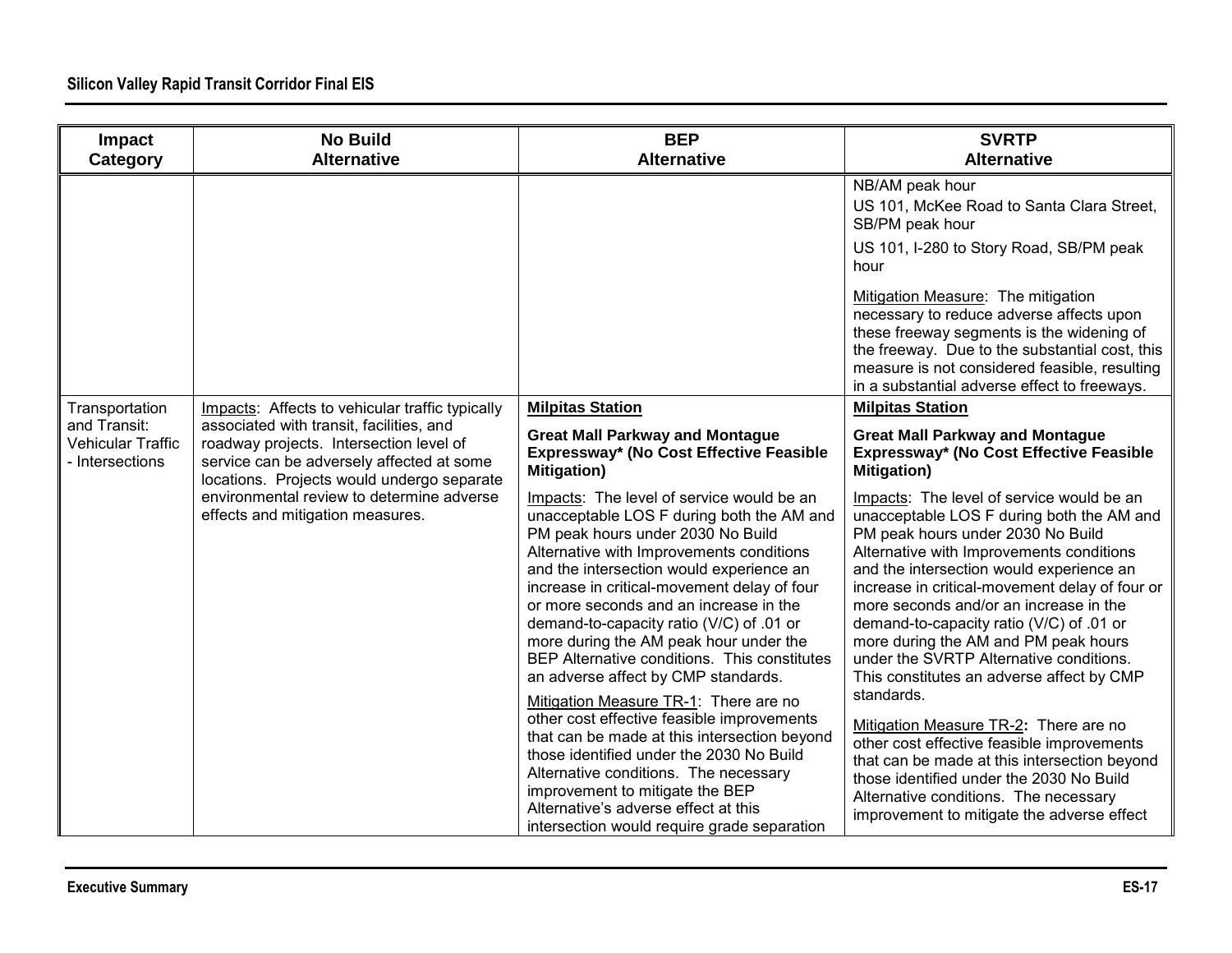| Impact<br>Category | <b>No Build</b><br><b>Alternative</b> | <b>BEP</b><br><b>Alternative</b>                                                                                                                                                                                                                                                                                                                                                                                                                                                                                                                                                                                                                                                                                                                                                                                                                                                                                                                                                                                                                           | <b>SVRTP</b><br><b>Alternative</b>                                                                                                                                                                                                                                                                                                                                                                                                                                                                                                                                                                                                                                                                                                                                                                                                                                                                                                                                                                                                                                                           |
|--------------------|---------------------------------------|------------------------------------------------------------------------------------------------------------------------------------------------------------------------------------------------------------------------------------------------------------------------------------------------------------------------------------------------------------------------------------------------------------------------------------------------------------------------------------------------------------------------------------------------------------------------------------------------------------------------------------------------------------------------------------------------------------------------------------------------------------------------------------------------------------------------------------------------------------------------------------------------------------------------------------------------------------------------------------------------------------------------------------------------------------|----------------------------------------------------------------------------------------------------------------------------------------------------------------------------------------------------------------------------------------------------------------------------------------------------------------------------------------------------------------------------------------------------------------------------------------------------------------------------------------------------------------------------------------------------------------------------------------------------------------------------------------------------------------------------------------------------------------------------------------------------------------------------------------------------------------------------------------------------------------------------------------------------------------------------------------------------------------------------------------------------------------------------------------------------------------------------------------------|
|                    |                                       | of the intersection. It should be noted that<br>the grade separation of this intersection is<br>included in the Valley Transportation Plan<br>2030 (VTP 2030) project list. However, this<br>improvement was not included as part of the<br>year 2030 roadway network since it was not<br>included in the VTA 2030 (SVRTC) traffic<br>model used for this analysis. Thus, as a<br>conservative approach and in order to<br>analyze the worst case scenario, this<br>improvement was not considered to be<br>implemented by the year 2030. Although<br>the BEP Alternative would adversely affect<br>this intersection, grade separation of this<br>intersection was identified as the needed<br>improvement under 2030 No Build<br>Alternative conditions. Therefore, since the<br>BEP Alternative would contribute to the need<br>for grade separation of the Great<br>Mall/Montague intersection, it will contribute<br>a "fair share" amount toward the<br>implementation of this improvement.<br><b>Milpitas Boulevard and Montague</b><br>Expressway* | from the SVRTP Alternative at this<br>intersection would require grade separation<br>of the intersection. It should be noted that<br>the grade separation of this intersection is<br>included in the Valley Transportation Plan<br>2030 (VTP 2030) project list. However, this<br>improvement was not included as part of the<br>year 2030 roadway network since it was not<br>included in the VTA 2030 (SVRTC) traffic<br>model used for this analysis. Thus, as a<br>conservative approach and in order to<br>analyze the worst case scenario, this<br>improvement was not considered to be<br>implemented by the year 2030. Although the<br>SVRTP Alternative would adversely affect<br>this intersection, grade separation of this<br>intersection was identified as the needed<br>improvement under 2030 No Build<br>Alternative conditions. Therefore, since the<br>SVRTP Alternative would contribute to the<br>need for grade separation of the Great<br>Mall/Montague intersection, it should<br>contribute a "fair share" amount toward the<br>implementation of this improvement. |
|                    |                                       | Impacts: The level of service would be an<br>unacceptable LOS F during both the AM and<br>PM peak hours under 2030 No Build<br>Alternative with Improvements conditions<br>and the intersection would experience an<br>increase in critical-movement delay of four<br>or more seconds and an increase in the<br>demand-to-capacity ratio (V/C) of .01 or<br>more during the PM peak hour under the<br>BEP Alternative conditions. This constitutes<br>an adverse affect by CMP standards.                                                                                                                                                                                                                                                                                                                                                                                                                                                                                                                                                                  | I-880 NB ramps and Great Mall Parkway<br>(No Cost Effective Feasible Mitigation)<br>Impacts: The level of service would be an<br>unacceptable LOS E under 2030 No Build<br>Alternative with Improvements conditions<br>and the intersection would experience an<br>increase in critical-movement delay of four or<br>more seconds and an increase in the<br>demand-to-capacity ratio (V/C) of .01 or<br>more during the PM peak hour under the<br>SVRTP Alternative conditions. This                                                                                                                                                                                                                                                                                                                                                                                                                                                                                                                                                                                                         |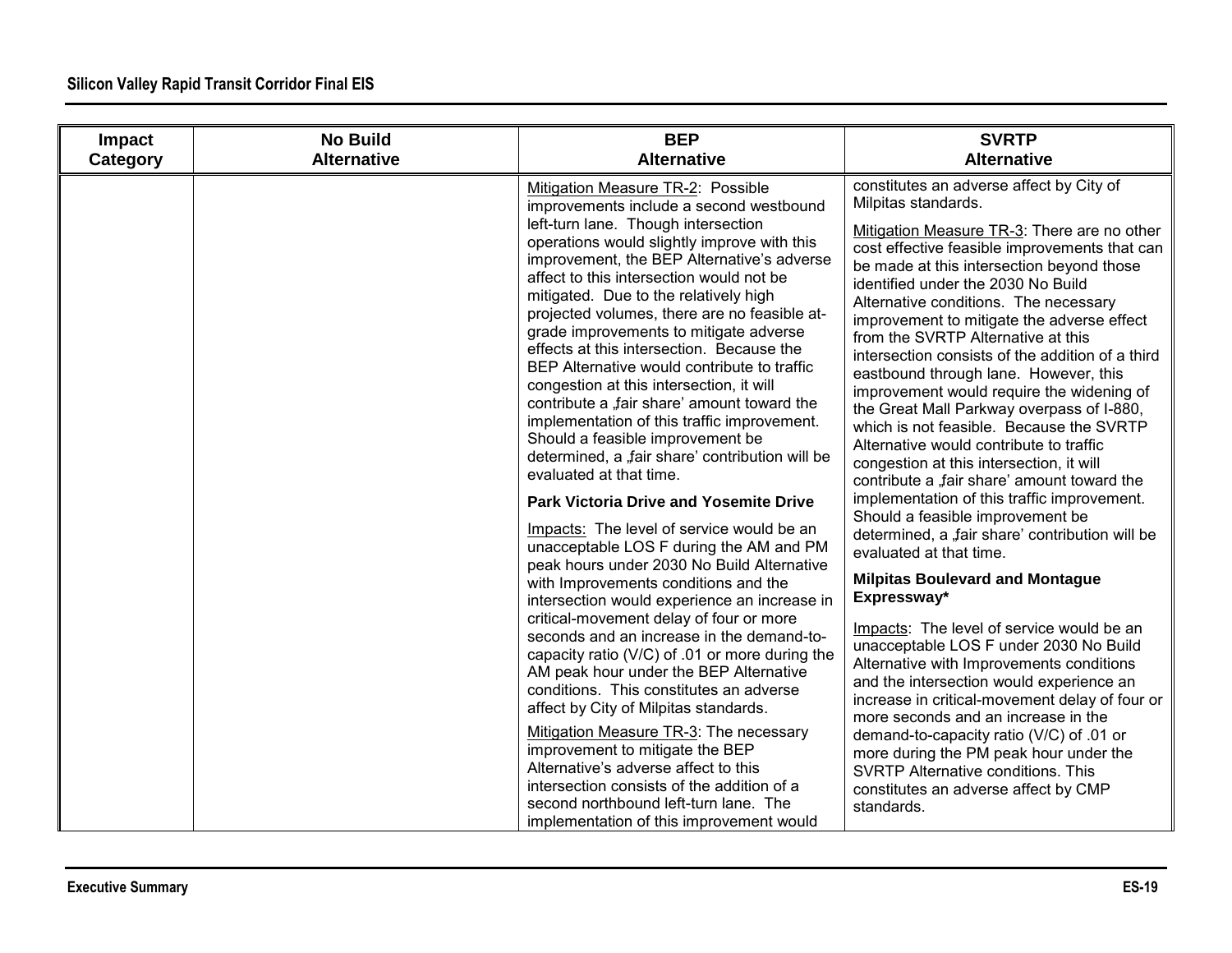| Impact<br>Category | <b>No Build</b><br><b>Alternative</b> | <b>BEP</b><br><b>Alternative</b>                                                                                                                                                                                                                                                                                                                                                                                                                                                                                                                                                                                                                                                                                                                                                  | <b>SVRTP</b><br><b>Alternative</b>                                                                                                                                                                                                                                                                                                                                                                                                                                                                                                                                                                                                                                                                                                                                                                                               |
|--------------------|---------------------------------------|-----------------------------------------------------------------------------------------------------------------------------------------------------------------------------------------------------------------------------------------------------------------------------------------------------------------------------------------------------------------------------------------------------------------------------------------------------------------------------------------------------------------------------------------------------------------------------------------------------------------------------------------------------------------------------------------------------------------------------------------------------------------------------------|----------------------------------------------------------------------------------------------------------------------------------------------------------------------------------------------------------------------------------------------------------------------------------------------------------------------------------------------------------------------------------------------------------------------------------------------------------------------------------------------------------------------------------------------------------------------------------------------------------------------------------------------------------------------------------------------------------------------------------------------------------------------------------------------------------------------------------|
|                    |                                       | improve intersection level of service to an<br>acceptable LOS D during the AM peak hour.<br>It should be noted that changes to the signal<br>timing at this location to accommodate future<br>traffic volumes may improve intersection<br>levels of operation without physical<br>improvements.<br>Old Oakland/Main Street and Montague<br>Expressway* (No Cost Effective Feasible<br><b>Mitigation</b> )<br>Impacts: The level of service would be an<br>unacceptable LOS F during the AM and PM<br>peak hours under 2030 No Build Alternative<br>with Improvements conditions and the<br>intersection would experience an increase in<br>the demand-to-capacity ratio (V/C) of .01 or<br>more during the AM peak hour under the<br>BEP Alternative conditions. This constitutes | Mitigation Measure TR-4: Possible<br>improvements include a second westbound<br>left-turn lane. Though intersection<br>operations would slightly improve with this<br>improvement, the adverse affects to this<br>intersection would not be mitigated. Due to<br>the relatively high projected volumes, there<br>are no feasible at-grade improvements to<br>mitigate adverse effects at this intersection.<br>Because the SVRTP Alternative would<br>contribute to traffic congestion at this<br>intersection, it will contribute a "fair share'<br>amount toward the implementation of this<br>traffic improvement. Should a feasible<br>improvement be determined, a "fair share'<br>contribution will be evaluated at that time.<br><b>Park Victoria Drive and Landess Avenue</b><br>(No Cost Effective Feasible Mitigation) |
|                    |                                       | an adverse affect by CMP standards.<br>Mitigation Measure TR-4: There are no<br>further feasible improvements beyond the<br>planned Montague widening assumed under<br>No Action conditions that can be<br>implemented to improve intersection levels<br>of service to acceptable levels. The North<br>San Jose Development Plan (NSJDP)<br>identified the impacts to the intersection<br>associated with its development as<br>significant and unavoidable due to the lack<br>of feasible mitigation measures. A traffic<br>impact fee has been implemented as part of<br>the NSJDP, but is only applicable to<br>development within the NSJDP area.<br>Development that impacts intersections<br>within the NSJDP area is required to make a                                    | Impacts: The level of service would be an<br>unacceptable LOS E during the PM peak<br>hour under 2030 No Build Alternative with<br>Improvements conditions and the<br>intersection would experience an increase in<br>critical-movement delay of four or more<br>seconds and an increase in the demand-to-<br>capacity ratio (V/C) of .01 or more during the<br>PM peak hour under the SVRTP Alternative<br>conditions. This constitutes an adverse<br>affect by City of Milpitas standards.<br>Mitigation Measure TR-5: There are no<br>other cost effective feasible improvements<br>that can be made at this intersection beyond<br>those identified under the 2030 No Build<br>Alternative conditions. The necessary                                                                                                         |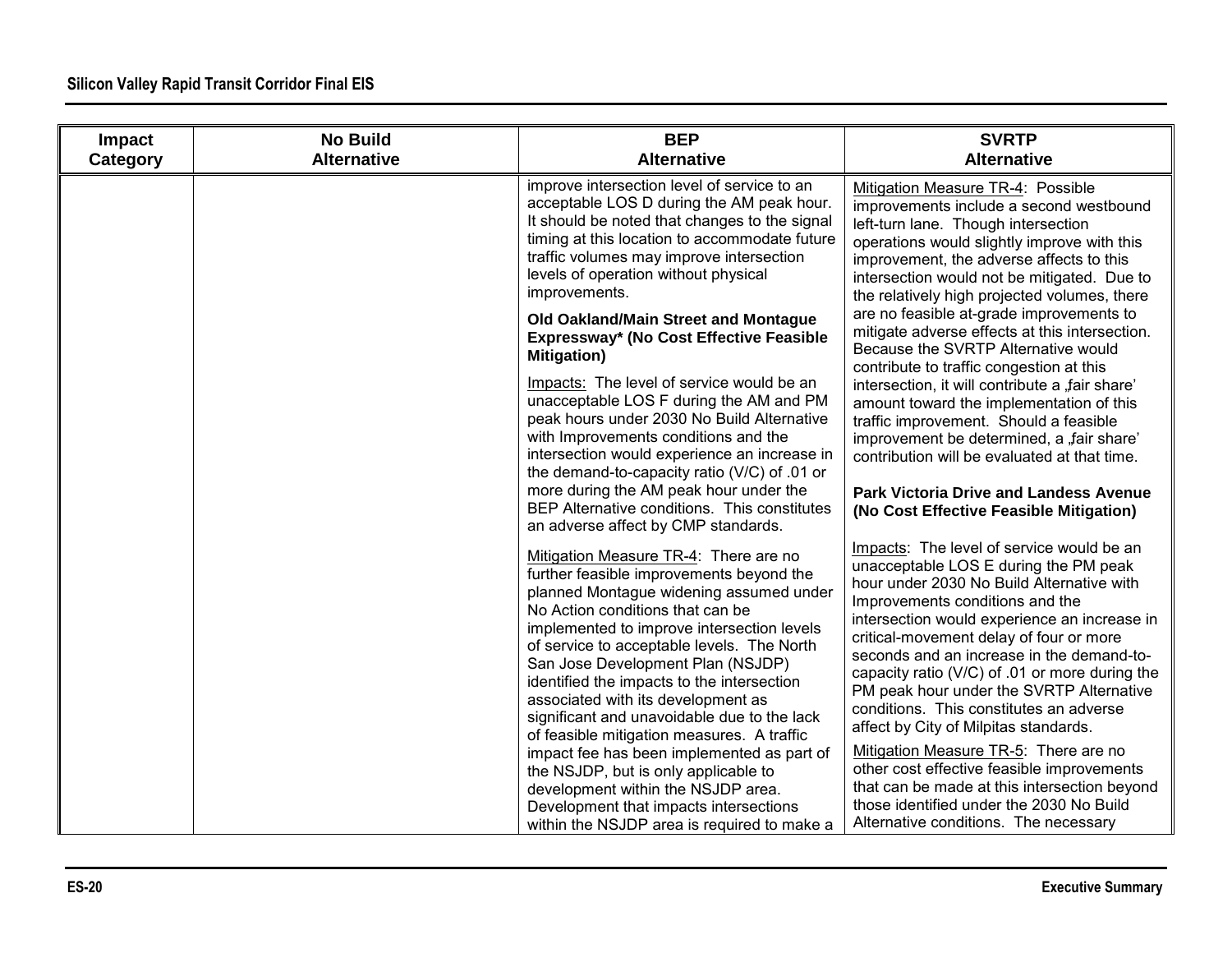| Impact   | <b>No Build</b><br><b>Alternative</b> | <b>BEP</b><br><b>Alternative</b>                                                                                                                                                                                                                                                                                                                                                                                                                                                                                                                                                                                                                                                                                                                                                                                                                                                                                                                                                                                                                                                                                                                                                                                              | <b>SVRTP</b><br><b>Alternative</b>                                                                                                                                                                                                                                                                                                                                                                                                                                                                                                                                                                                                                                                                                                                                                                                                                                                                                                                                                                                                                                                                                                                                                                                                                                                                                                                                                                     |
|----------|---------------------------------------|-------------------------------------------------------------------------------------------------------------------------------------------------------------------------------------------------------------------------------------------------------------------------------------------------------------------------------------------------------------------------------------------------------------------------------------------------------------------------------------------------------------------------------------------------------------------------------------------------------------------------------------------------------------------------------------------------------------------------------------------------------------------------------------------------------------------------------------------------------------------------------------------------------------------------------------------------------------------------------------------------------------------------------------------------------------------------------------------------------------------------------------------------------------------------------------------------------------------------------|--------------------------------------------------------------------------------------------------------------------------------------------------------------------------------------------------------------------------------------------------------------------------------------------------------------------------------------------------------------------------------------------------------------------------------------------------------------------------------------------------------------------------------------------------------------------------------------------------------------------------------------------------------------------------------------------------------------------------------------------------------------------------------------------------------------------------------------------------------------------------------------------------------------------------------------------------------------------------------------------------------------------------------------------------------------------------------------------------------------------------------------------------------------------------------------------------------------------------------------------------------------------------------------------------------------------------------------------------------------------------------------------------------|
| Category |                                       | fair-share contribution towards identified<br>improvements.<br>Because the project would contribute to<br>traffic congestion at this intersection, the<br>project will contribute a "fair share' amount<br>toward the implementation of the identified<br>traffic improvement under 2030 No Action<br>conditions. Should a feasible improvement<br>be determined, a ,fair share' contribution will<br>be evaluated at that time.<br><b>Trade Zone Boulevard and Montague</b><br>Expressway* (No Cost Effective Feasible<br><b>Mitigation</b> )<br>Impacts: The level of service would be an<br>unacceptable LOS F during the AM and PM<br>peak hours under 2030 No Build Alternative<br>with Improvements conditions and the<br>intersection would experience an increase in<br>the demand-to-capacity ratio (V/C) of .01 or<br>more during the PM peak hour under the<br>BEP Alternative conditions. This constitutes<br>an adverse affect by CMP standards.<br>Mitigation Measure TR-5: There are no<br>further feasible improvements beyond the<br>planned Montague widening assumed under<br>No Action conditions that can be<br>implemented to improve intersection levels<br>of service to acceptable levels. The NSJDP | improvement to mitigate the substantial<br>adverse effect at this intersection consists of<br>the addition of a third southbound through<br>lane on Park Victoria Drive or converting the<br>eastbound right-turn lane on Landess<br>Avenue to a free right-turn lane. However,<br>the widening of Park Victoria Drive is not<br>feasible due to ROW constraints. It should<br>be noted that changes to the signal timing at<br>this location to accommodate future traffic<br>volumes may improve intersection levels of<br>operation without physical improvements.<br>Because the SVRTP Alternative would<br>contribute to traffic congestion at this<br>intersection, it will contribute a "fair share"<br>amount toward the implementation of this<br>traffic improvement. Should a feasible<br>improvement be determined, a "fair share'<br>contribution will be evaluated at that time.<br><b>Park Victoria Drive and Yosemite Drive</b><br>Impacts: The level of service would be an<br>unacceptable LOS F during the AM peak<br>hour under 2030 No Build Alternative with<br>Improvements conditions and the<br>intersection would experience an increase in<br>critical-movement delay of four or more<br>seconds and an increase in the demand-to-<br>capacity ratio (V/C) of .01 or more during the<br>AM peak hour under the SVRTP Alternative<br>conditions. This constitutes an adverse |
|          |                                       | identified the impacts to the intersection<br>associated with its development as<br>significant and unavoidable due to the lack<br>of feasible mitigation measures. A traffic<br>impact fee has been implemented as part of                                                                                                                                                                                                                                                                                                                                                                                                                                                                                                                                                                                                                                                                                                                                                                                                                                                                                                                                                                                                   | affect by City of Milpitas standards.<br>Mitigation Measure TR-6: The necessary<br>improvement to mitigate the substantial<br>adverse effect at this intersection consists of<br>the addition of a second northbound left-turn                                                                                                                                                                                                                                                                                                                                                                                                                                                                                                                                                                                                                                                                                                                                                                                                                                                                                                                                                                                                                                                                                                                                                                         |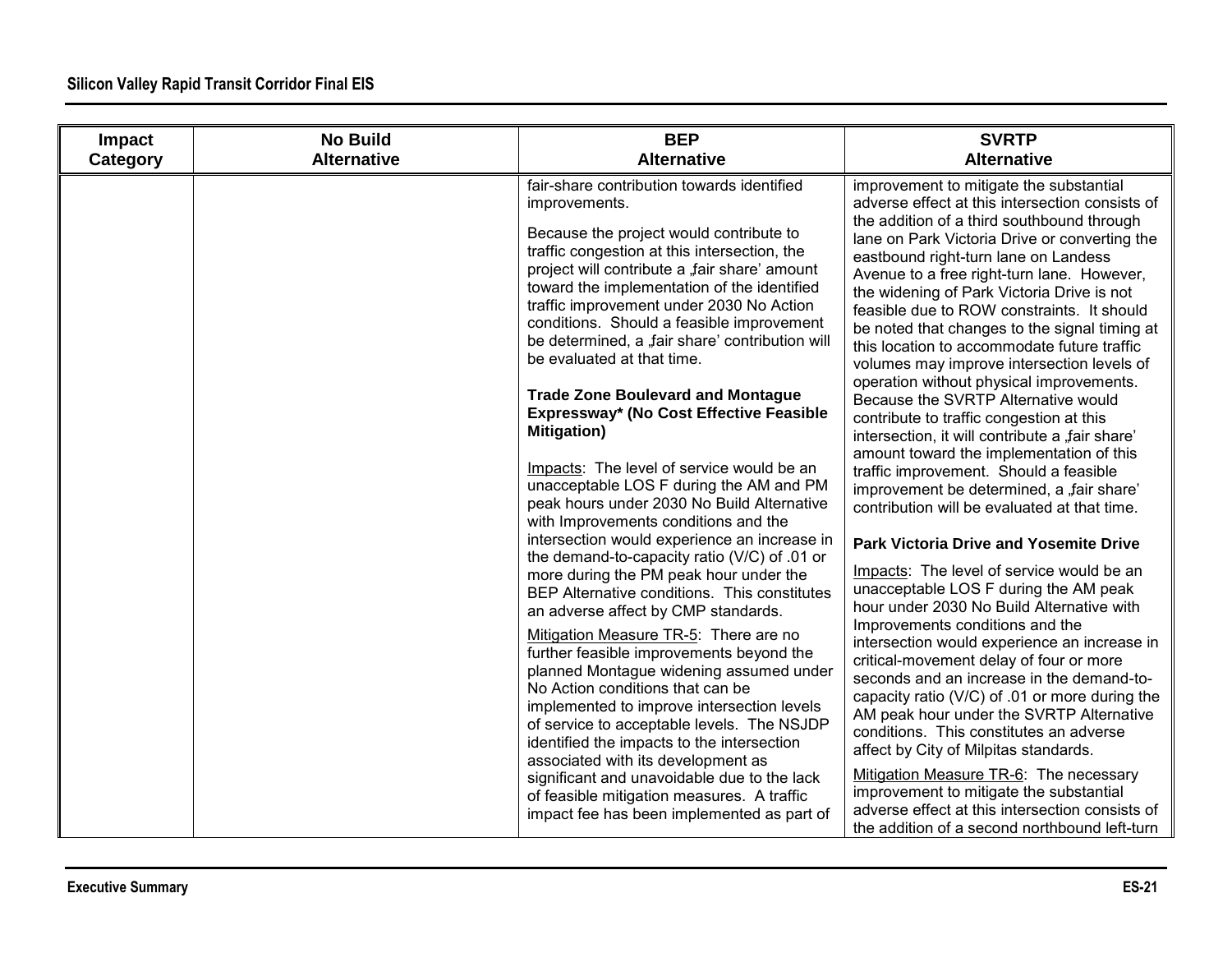| Impact<br>Category | <b>No Build</b><br><b>Alternative</b> | <b>BEP</b><br><b>Alternative</b>                                                                                                                                                                                                                                                                                              | <b>SVRTP</b><br><b>Alternative</b>                                                                                                                                                                                                                                                                                                                    |
|--------------------|---------------------------------------|-------------------------------------------------------------------------------------------------------------------------------------------------------------------------------------------------------------------------------------------------------------------------------------------------------------------------------|-------------------------------------------------------------------------------------------------------------------------------------------------------------------------------------------------------------------------------------------------------------------------------------------------------------------------------------------------------|
|                    |                                       | the NSJDP, but is only applicable to<br>development within the NSJDP area.<br>Development that impacts intersections<br>within the NSJDP area is required to make a<br>fair-share contribution towards identified<br>improvements.<br>Because the project would contribute to<br>traffic congestion at this intersection, the | lane. The implementation of this<br>improvement would improve intersection<br>level of service to an acceptable LOS D<br>during the AM peak hour. It should be noted<br>that changes to the signal timing at this<br>location to accommodate future traffic<br>volumes may improve intersection levels of<br>operation without physical improvements. |
|                    |                                       | project will contribute a "fair share' amount<br>toward the implementation of the identified<br>traffic improvement under 2030 No Action                                                                                                                                                                                      | Old Oakland/Main Street and Montague<br>Expressway* (No Cost Effective Feasible<br><b>Mitigation</b> )                                                                                                                                                                                                                                                |
|                    |                                       | conditions. Should a feasible improvement<br>be determined, a ,fair share' contribution will<br>be evaluated at that time.                                                                                                                                                                                                    | Impacts: The level of service would be an<br>unacceptable LOS F during both the AM and<br>PM peak hours under 2030 No Build                                                                                                                                                                                                                           |
|                    |                                       | <b>Berryessa Station</b><br><b>Flickinger Avenue and Berryessa Road</b>                                                                                                                                                                                                                                                       | Alternative with Improvements conditions<br>and the intersection would experience an<br>increase in critical-movement delay of four or<br>more seconds and/or an increase in the                                                                                                                                                                      |
|                    |                                       | Impacts: The level of service would be LOS<br>D and F during the AM and PM peak hours,<br>respectively, under 2030 No Build<br>Alternative with Improvements conditions<br>and the intersection would degrade to an<br>unacceptable LOS E during the AM peak                                                                  | demand-to-capacity ratio (V/C) of .01 or<br>more during the AM and PM peak hours<br>under the SVRTP Alternative conditions.<br>This constitutes an adverse affect by CMP<br>standards.                                                                                                                                                                |
|                    |                                       | hour and it would experience an increase in<br>critical-movement delay of four or more<br>seconds and an increase in the demand-to-<br>capacity ratio (V/C) of .01 or more during the<br>both the AM and PM peak hours under the<br>BEP Alternative conditions. This constitutes                                              | Mitigation Measure TR-7: There are no<br>further feasible improvements beyond the<br>planned Montague widening assumed under<br>No Action conditions that can be<br>implemented to improve intersection levels<br>of service to acceptable levels. The NSJDP                                                                                          |
|                    |                                       | an adverse affect by City of San Jose<br>standards.<br>Mitigation Measure TR-6: There are no<br>other feasible improvements that can be<br>made at this intersection beyond those                                                                                                                                             | identified the impacts to the intersection<br>associated with its development as<br>significant and unavoidable due to the lack of<br>feasible mitigation measures. A traffic<br>impact fee has been implemented as part of<br>the NSJDP, but is only applicable to                                                                                   |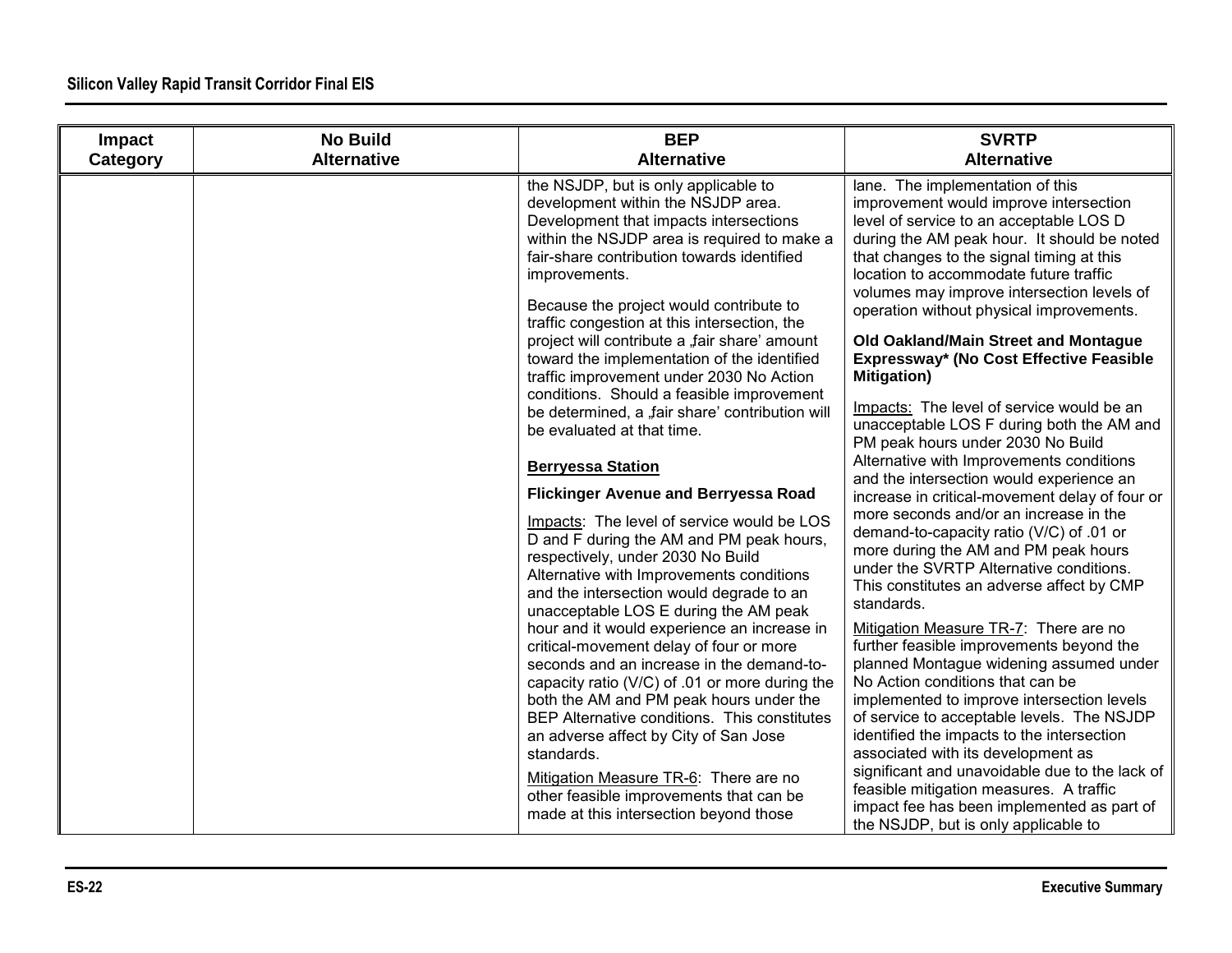| Impact<br>Category | <b>No Build</b><br><b>Alternative</b> | <b>BEP</b><br><b>Alternative</b>                                                                                                                                                                                                                                                                                                                                                                                                                                                                                                                                                                                                                                                                                                                                                                                                                                                                                                                                        | <b>SVRTP</b><br><b>Alternative</b>                                                                                                                                                                                                                                                                                                                                                                                                                                                                                                                                                                                                                                                                                                                                                                                                                                                                                                           |
|--------------------|---------------------------------------|-------------------------------------------------------------------------------------------------------------------------------------------------------------------------------------------------------------------------------------------------------------------------------------------------------------------------------------------------------------------------------------------------------------------------------------------------------------------------------------------------------------------------------------------------------------------------------------------------------------------------------------------------------------------------------------------------------------------------------------------------------------------------------------------------------------------------------------------------------------------------------------------------------------------------------------------------------------------------|----------------------------------------------------------------------------------------------------------------------------------------------------------------------------------------------------------------------------------------------------------------------------------------------------------------------------------------------------------------------------------------------------------------------------------------------------------------------------------------------------------------------------------------------------------------------------------------------------------------------------------------------------------------------------------------------------------------------------------------------------------------------------------------------------------------------------------------------------------------------------------------------------------------------------------------------|
|                    |                                       | described for 2030 No Action conditions to<br>mitigate project impacts. Because the<br>project would contribute to traffic congestion<br>at this intersection, the project will contribute<br>a fair share' amount toward the<br>implementation of the identified traffic<br>improvement under 2030 No Action<br>conditions. Should a feasible improvement<br>be determined, a "fair share' contribution will<br>be evaluated at that time.                                                                                                                                                                                                                                                                                                                                                                                                                                                                                                                             | development within the NSJDP area.<br>Development that impacts intersections<br>within the NSJDP area is required to make a<br>fair-share contribution towards identified<br>improvements.<br>Because the project would contribute to<br>traffic congestion at this intersection, the<br>project will contribute a "fair share' amount<br>toward the implementation of the identified<br>traffic improvement under 2030 No Action                                                                                                                                                                                                                                                                                                                                                                                                                                                                                                            |
|                    |                                       | Lundy Avenue and Berryessa Road* (No<br><b>Cost Effective Feasible Mitigation</b><br><b>Measures)</b>                                                                                                                                                                                                                                                                                                                                                                                                                                                                                                                                                                                                                                                                                                                                                                                                                                                                   | conditions. Should a feasible improvement<br>be determined, a "fair share' contribution will<br>be evaluated at that time.                                                                                                                                                                                                                                                                                                                                                                                                                                                                                                                                                                                                                                                                                                                                                                                                                   |
|                    |                                       | Impacts: The level of service would be an<br>acceptable LOS E under 2030 No Build<br>Alternative with Improvements conditions<br>and the intersection would degrade to an<br>unacceptable LOS F during the AM peak<br>hour under the BEP Alternative conditions.<br>This constitutes adverse affect by CMP<br>standards.<br>Mitigation Measure TR-7: There are no cost<br>effective feasible improvements that can be<br>made beyond those described for 2030 No<br>Build Alternative conditions to mitigate BEP<br>Alternative's adverse effects. The<br>necessary improvement to mitigate the BEP<br>Alternative's adverse effect at this<br>intersection to an acceptable level consists<br>of the addition of a fourth westbound through<br>lane on Berryessa Road. This improvement<br>is not feasible due to ROW constraints.<br>Because the BEP Alternative would<br>contribute to traffic congestion at this<br>intersection, it will contribute a "fair share' | <b>Trade Zone Boulevard and Montague</b><br>Expressway* (No Cost Effective Feasible<br><b>Mitigation</b> )<br>Impacts: The level of service would be an<br>unacceptable LOS F under 2030 No Build<br>Alternative with Improvements conditions<br>and the intersection would experience an<br>increase in the demand-to-capacity ratio<br>(V/C) of .01 or more during the PM peak<br>hour under the SVRTP Alternative<br>conditions. This constitutes an adverse<br>affect by CMP standards.<br>Mitigation Measure TR-8: There are no<br>further feasible improvements beyond the<br>planned Montague widening assumed under<br>No Action conditions that can be<br>implemented to improve intersection levels<br>of service to acceptable levels. The NSJDP<br>identified the impacts to the intersection<br>associated with its development as<br>significant and unavoidable due to the lack of<br>feasible mitigation measures. A traffic |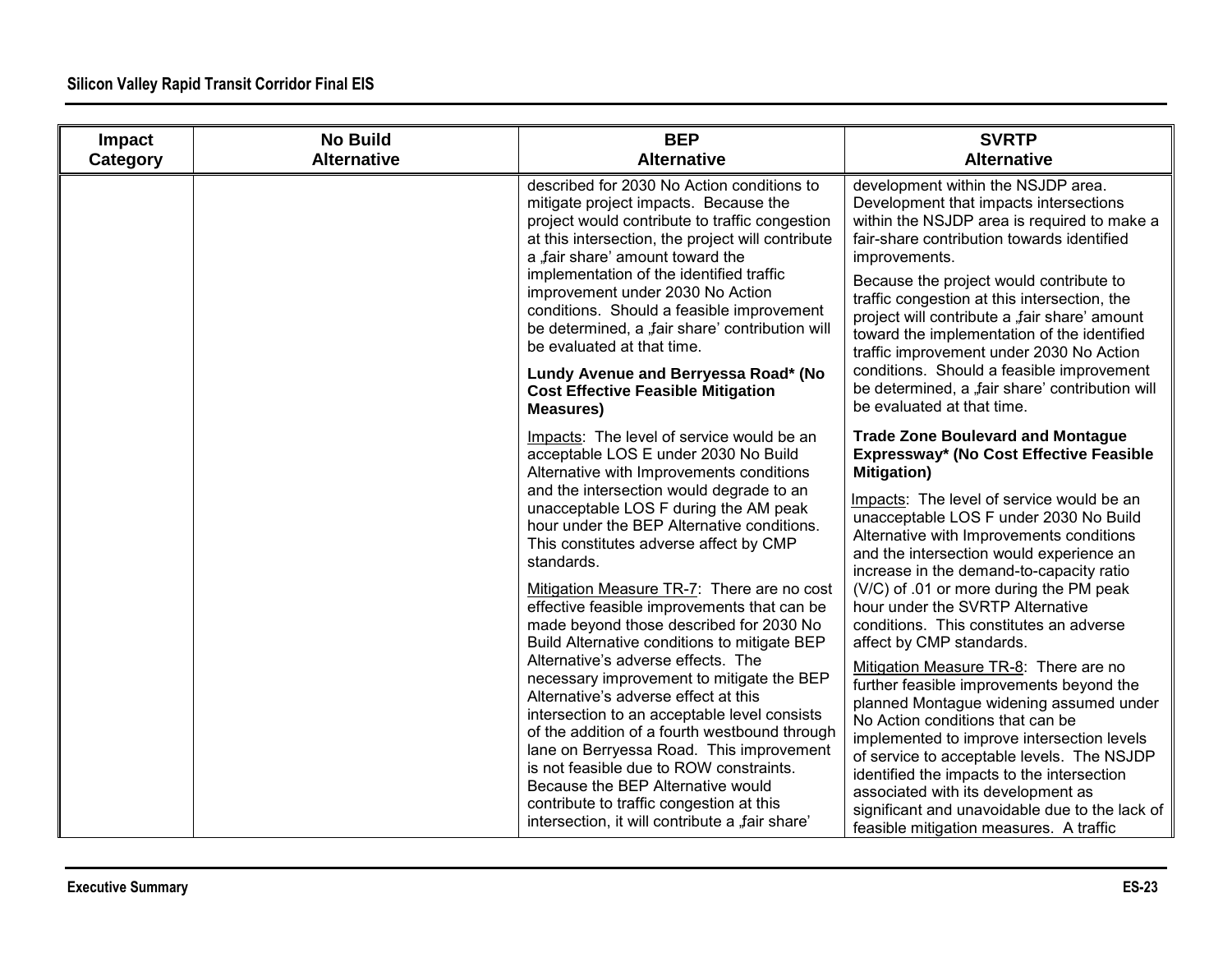| Impact<br>Category | <b>No Build</b><br><b>Alternative</b> | <b>BEP</b><br><b>Alternative</b>                                                                                                                                                                                                                                                                                                                                                                                                                                                                                                                                                                                                                                                                                                                          | <b>SVRTP</b><br><b>Alternative</b>                                                                                                                                                                                                                                                                                                                                                                                                                                                                                                                                                                                                                                       |
|--------------------|---------------------------------------|-----------------------------------------------------------------------------------------------------------------------------------------------------------------------------------------------------------------------------------------------------------------------------------------------------------------------------------------------------------------------------------------------------------------------------------------------------------------------------------------------------------------------------------------------------------------------------------------------------------------------------------------------------------------------------------------------------------------------------------------------------------|--------------------------------------------------------------------------------------------------------------------------------------------------------------------------------------------------------------------------------------------------------------------------------------------------------------------------------------------------------------------------------------------------------------------------------------------------------------------------------------------------------------------------------------------------------------------------------------------------------------------------------------------------------------------------|
|                    |                                       | amount toward the implementation of this<br>traffic improvement. Should a feasible<br>improvement be determined, a "fair share'<br>contribution will be evaluated at that time.<br><b>King Road and Mabury Road</b>                                                                                                                                                                                                                                                                                                                                                                                                                                                                                                                                       | impact fee has been implemented as part of<br>the NSJDP, but is only applicable to<br>development within the NSJDP area.<br>Development that impacts intersections<br>within the NSJDP area is required to make a<br>fair-share contribution towards identified<br>improvements.                                                                                                                                                                                                                                                                                                                                                                                         |
|                    |                                       | Impacts: The level of service would be an<br>acceptable LOS D under 2030 No Build<br>Alternative with Improvements conditions<br>and the intersection would degrade to an<br>unacceptable LOS E during the PM peak<br>hour under the BEP Alternative conditions.<br>This constitutes an adverse affect by City of<br>San Jose standards.                                                                                                                                                                                                                                                                                                                                                                                                                  | Because the project would contribute to<br>traffic congestion at this intersection, the<br>project will contribute a "fair share' amount<br>toward the implementation of the identified<br>traffic improvement under 2030 No Action<br>conditions. Should a feasible improvement<br>be determined, a "fair share' contribution will<br>be evaluated at that time.                                                                                                                                                                                                                                                                                                        |
|                    |                                       | Mitigation Measure TR-8: The necessary<br>improvement to mitigate the BEP<br>Alternative's adverse effect at this<br>intersection to an acceptable level consists<br>of the addition of a second westbound left-<br>turn lane. The implementation of this<br>improvement would improve intersection<br>level of service to an acceptable LOS D.<br><b>US 101 and Julian Street</b><br>Impacts: The level of service would be an<br>acceptable LOS D during the PM peak hour<br>under 2030 No Build Alternative with<br>Improvements conditions and the<br>intersection would degrade to an<br>unacceptable LOS E during the PM peak<br>hour under the BEP Alternative conditions.<br>This constitutes an adverse affect by City of<br>San Jose standards. | <b>Berryessa Station</b><br><b>Flickinger Avenue and Berryessa Road</b><br>Impacts: The level of service would be LOS<br>D and F during the AM and PM peak hours,<br>respectively, under 2030 No Build Alternative<br>with Improvements conditions and the<br>intersection would degrade to an<br>unacceptable LOS E during the AM peak<br>hour and would experience an increase in<br>critical-movement delay of four or more<br>seconds and an increase in the demand-to-<br>capacity ratio (V/C) of .01 or more during the<br>AM and PM peak hours under the SVRTP<br>Alternative conditions. This constitutes an<br>adverse affect by City of San Jose<br>standards. |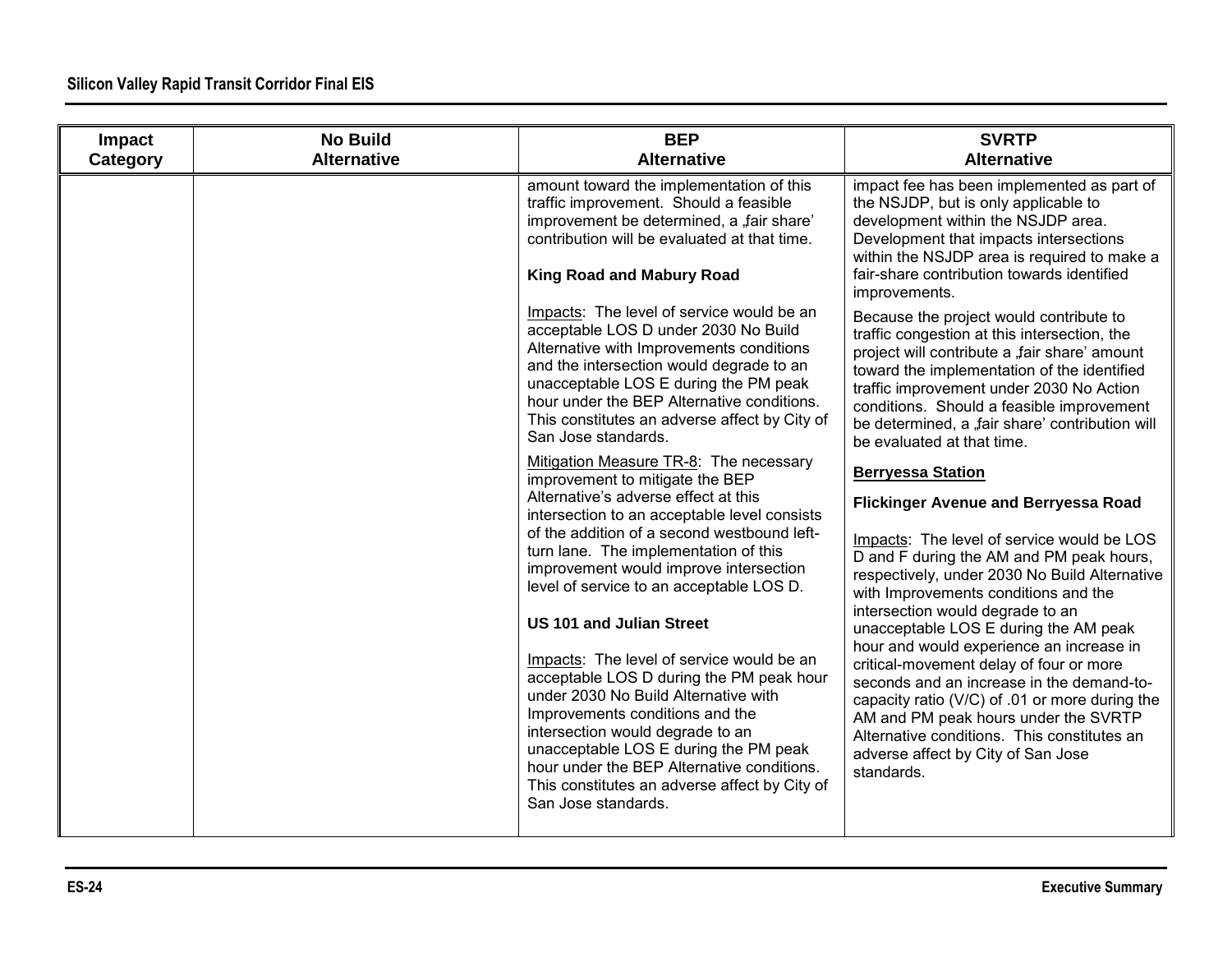| Impact<br>Category | <b>No Build</b><br><b>Alternative</b> | <b>BEP</b><br><b>Alternative</b>                                                                                                                                                                                                                                                                                                                                                                                                                                                                                                                                                                                                                                                                                                                                                                                                                                                                                                                                                                                                                                                                                                                            | <b>SVRTP</b><br><b>Alternative</b>                                                                                                                                                                                                                                                                                                                                                                                                                                                                                                                                                                                                                                                                                                                                                                                                                                                                                                                                                                                  |
|--------------------|---------------------------------------|-------------------------------------------------------------------------------------------------------------------------------------------------------------------------------------------------------------------------------------------------------------------------------------------------------------------------------------------------------------------------------------------------------------------------------------------------------------------------------------------------------------------------------------------------------------------------------------------------------------------------------------------------------------------------------------------------------------------------------------------------------------------------------------------------------------------------------------------------------------------------------------------------------------------------------------------------------------------------------------------------------------------------------------------------------------------------------------------------------------------------------------------------------------|---------------------------------------------------------------------------------------------------------------------------------------------------------------------------------------------------------------------------------------------------------------------------------------------------------------------------------------------------------------------------------------------------------------------------------------------------------------------------------------------------------------------------------------------------------------------------------------------------------------------------------------------------------------------------------------------------------------------------------------------------------------------------------------------------------------------------------------------------------------------------------------------------------------------------------------------------------------------------------------------------------------------|
|                    |                                       | Mitigation Measure TR-9: There are no<br>other feasible improvements that can be<br>made at this intersection beyond those<br>planned as part of the station development.<br>VTA proposes that the intersection be added<br>to the city's list of Protected Intersections<br>and adhere to the Protected Intersection<br>Policy. The LOS policy specifies that<br>Protected Intersections consist of locations<br>that have been built to their planned<br>maximum capacity and where expansion of<br>the intersection would have an adverse<br>effect upon other transportation facilities<br>(such as pedestrian, bicycle, and transit<br>systems). If a development project has<br>significant traffic impacts at a designated<br>Protected Intersection, the project may be<br>approved if offsetting Transportation System<br>Improvements are provided that enhance<br>pedestrian, bicycle and transit facilities to the<br>community near the Protected Intersection.<br>As part of the development of the station,<br>surrounding pedestrian, bicycle and transit<br>facilities will be enhanced to serve the<br>station and surrounding community. | Mitigation Measure TR-9: There are no<br>other feasible improvements that can be<br>made at this intersection beyond those<br>described for 2030 No Action conditions to<br>mitigate project impacts. Because the<br>project would contribute to traffic congestion<br>at this intersection, the project will contribute<br>a fair share' amount toward the<br>implementation of the identified traffic<br>improvement under 2030 No Action<br>conditions. Should a feasible improvement<br>be determined, a ,fair share' contribution will<br>be evaluated at that time.<br>Lundy Avenue and Berryessa Road* (No<br><b>Cost Effective Feasible Mitigation</b><br><b>Measures)</b><br>Impacts: The level of service would be an<br>acceptable LOS E under 2030 No Build<br>Alternative with Improvements conditions and<br>the intersection would degrade to an<br>unacceptable LOS F during the AM peak<br>hour under the SVRTP Alternative<br>conditions. This constitutes an adverse<br>affect by CMP standards. |
|                    |                                       | King Road and McKee Road (No Cost<br><b>Effective Feasible Mitigation Measures)</b><br>Impacts: The level of service would be LOS<br>E during the PM peak hour under 2030 No<br>Build Alternative with Improvements<br>conditions and the intersection would<br>experience an increase in critical-movement<br>delay of four or more seconds and an                                                                                                                                                                                                                                                                                                                                                                                                                                                                                                                                                                                                                                                                                                                                                                                                         | Mitigation Measure TR-10: There are no<br>cost effective feasible improvements that can<br>be made beyond those described for 2030<br>No Build Alternative conditions to mitigate<br>adverse effects from the SVRTP Alternative.<br>The necessary improvement to mitigate the<br>substantial adverse effect at this intersection<br>to an acceptable level consists of the                                                                                                                                                                                                                                                                                                                                                                                                                                                                                                                                                                                                                                          |
|                    |                                       | increase in the demand-to-capacity ratio                                                                                                                                                                                                                                                                                                                                                                                                                                                                                                                                                                                                                                                                                                                                                                                                                                                                                                                                                                                                                                                                                                                    | addition of a fourth westbound through lane<br>on Berryessa Road. This improvement is                                                                                                                                                                                                                                                                                                                                                                                                                                                                                                                                                                                                                                                                                                                                                                                                                                                                                                                               |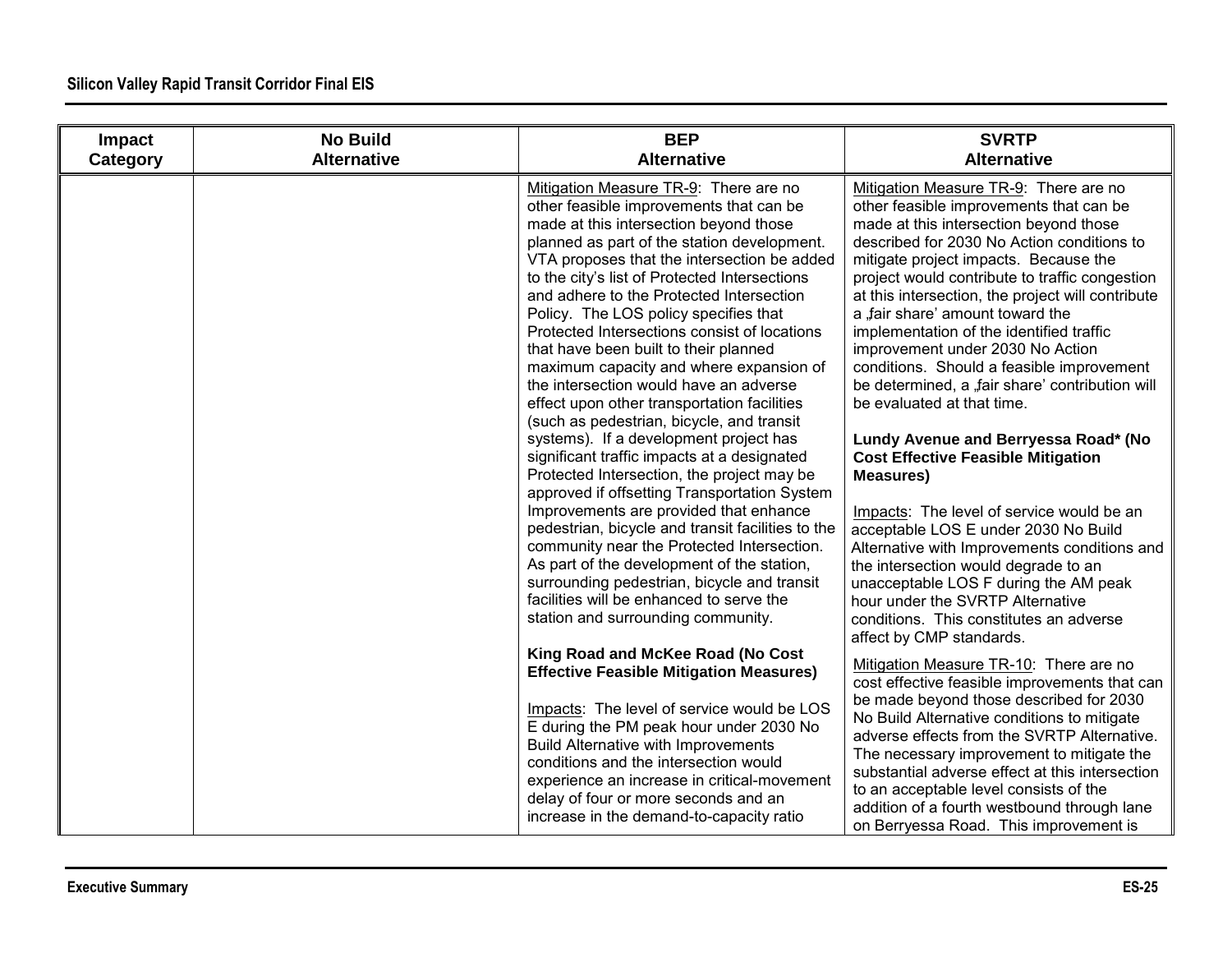| Impact<br>Category | <b>No Build</b><br><b>Alternative</b> | <b>BEP</b><br><b>Alternative</b>                                                                                                                                                                                                                                                                                                                                                                                                                                                                                                                                                                                                                                                                                                                                                                                                                                                                                                                                                                                                                                                                                                                              | <b>SVRTP</b><br><b>Alternative</b>                                                                                                                                                                                                                                                                                                                                                                                                                                                                                                                                                                                                                                                                                                                                                                                                                                                                                                                                                                                                                                                                                                                   |
|--------------------|---------------------------------------|---------------------------------------------------------------------------------------------------------------------------------------------------------------------------------------------------------------------------------------------------------------------------------------------------------------------------------------------------------------------------------------------------------------------------------------------------------------------------------------------------------------------------------------------------------------------------------------------------------------------------------------------------------------------------------------------------------------------------------------------------------------------------------------------------------------------------------------------------------------------------------------------------------------------------------------------------------------------------------------------------------------------------------------------------------------------------------------------------------------------------------------------------------------|------------------------------------------------------------------------------------------------------------------------------------------------------------------------------------------------------------------------------------------------------------------------------------------------------------------------------------------------------------------------------------------------------------------------------------------------------------------------------------------------------------------------------------------------------------------------------------------------------------------------------------------------------------------------------------------------------------------------------------------------------------------------------------------------------------------------------------------------------------------------------------------------------------------------------------------------------------------------------------------------------------------------------------------------------------------------------------------------------------------------------------------------------|
|                    |                                       | (V/C) of .01 or more during the PM peak<br>hour under the BEP Alternative conditions.<br>This constitutes an adverse affect by City of<br>San Jose standards.<br>Mitigation Measure TR-10: There are no<br>cost effective feasible improvements that<br>can be made beyond those described for<br>2030 No Build Alternative conditions to<br>mitigate adverse effects from the BEP<br>Alternative. The necessary improvement to<br>mitigate the BEP Alternative's adverse effect<br>at this intersection to an acceptable level<br>consists of the addition of a third westbound<br>through lane. However, this improvement<br>would require the widening of McKee Road,<br>which is not feasible due to ROW<br>constraints. Because the BEP Alternative<br>would contribute to traffic congestion at this<br>intersection, it will contribute a "fair share"<br>amount toward the implementation of this<br>traffic improvement. Should a feasible<br>improvement be determined, a "fair share'<br>contribution will be evaluated at that time.<br><b>Capitol Avenue and McKee Road (No</b><br><b>Cost Effective Feasible Mitigation</b><br><b>Measures)</b> | not feasible due to ROW constraints.<br>Because the SVRTP Alternative would<br>contribute to traffic congestion at this<br>intersection, it will contribute a "fair share'<br>amount toward the implementation of this<br>traffic improvement. Should a feasible<br>improvement be determined, a "fair share'<br>contribution will be evaluated at that time.<br><b>King Road and Mabury Road</b><br>Impacts: The level of service would be an<br>acceptable LOS D under 2030 No Build<br>Alternative with Improvements conditions<br>and the intersection would degrade to an<br>unacceptable LOS E during both the AM and<br>PM peak hours under the SVRTP Alternative<br>conditions. This constitutes an adverse<br>affect by City of San Jose standards.<br>Mitigation Measure TR-11: The necessary<br>improvement to mitigate the substantial<br>adverse effect from the SVRTP Alternative at<br>this intersection to an acceptable level<br>consists of the addition of second eastbound<br>and westbound left-turn lanes. The<br>implementation of this improvement would<br>improve intersection level of service to an<br>acceptable LOS D. |
|                    |                                       | Impacts: The level of service would be an<br>unacceptable LOS F during the PM peak<br>hour under 2030 No Build Alternative with<br>Improvements conditions and the<br>intersection would experience an increase in<br>critical-movement delay of four or more<br>seconds and an increase in the demand-to-                                                                                                                                                                                                                                                                                                                                                                                                                                                                                                                                                                                                                                                                                                                                                                                                                                                    | <b>Alum Rock Station</b><br>28 <sup>th</sup> Street and Julian Street<br>Impacts: The level of service would be LOS<br>D during the PM peak hour under 2030 No<br><b>Build Alternative with Improvements</b><br>conditions and the intersection would                                                                                                                                                                                                                                                                                                                                                                                                                                                                                                                                                                                                                                                                                                                                                                                                                                                                                                |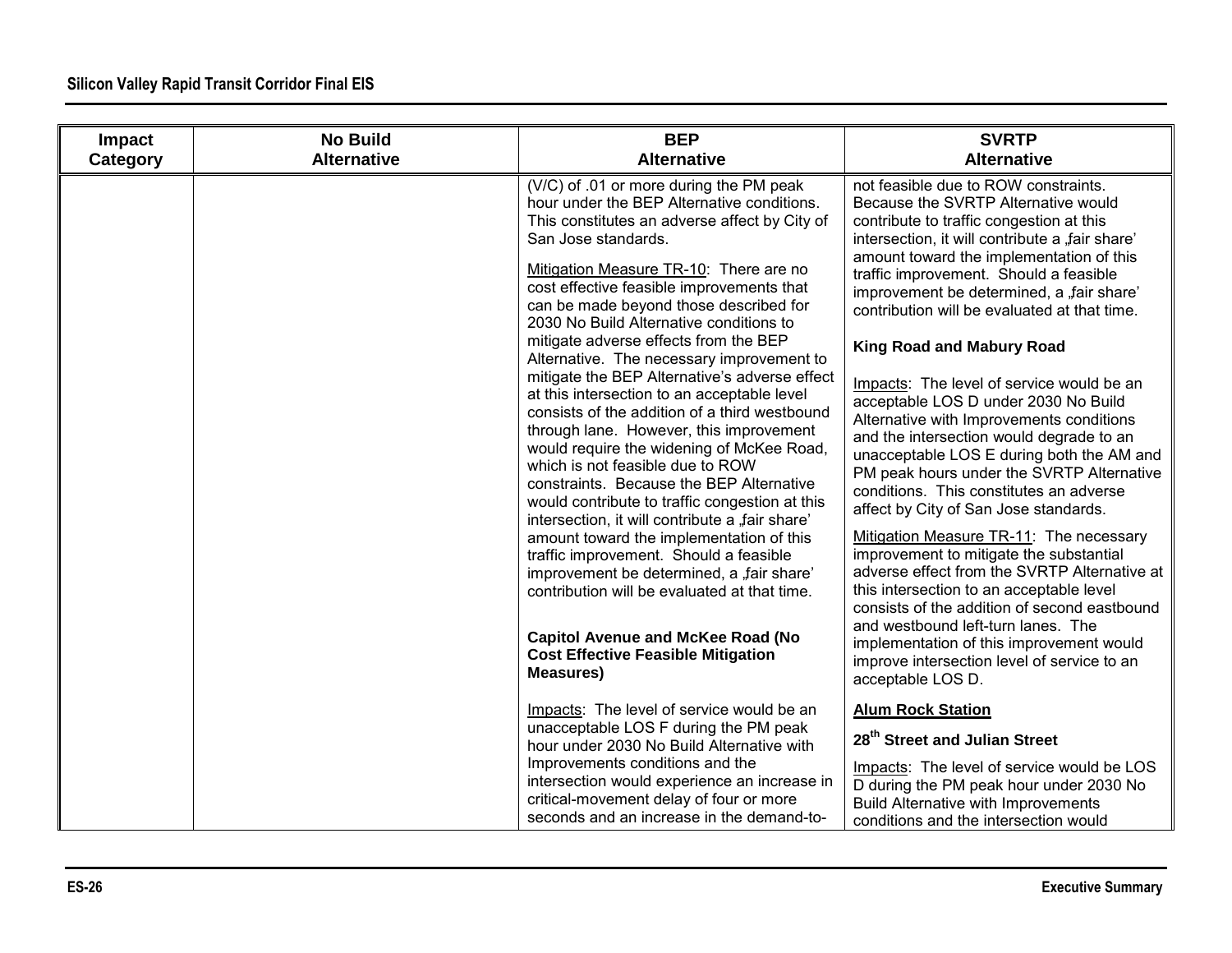| Impact   | <b>No Build</b>    | <b>BEP</b>                                                                                                                                                                                                                                                                                                                                                                                                                                                                                                                                                                                                                                                            | <b>SVRTP</b>                                                                                                                                                                                                                                                                                                                                                                                                                                                                                                                                                                                                                              |
|----------|--------------------|-----------------------------------------------------------------------------------------------------------------------------------------------------------------------------------------------------------------------------------------------------------------------------------------------------------------------------------------------------------------------------------------------------------------------------------------------------------------------------------------------------------------------------------------------------------------------------------------------------------------------------------------------------------------------|-------------------------------------------------------------------------------------------------------------------------------------------------------------------------------------------------------------------------------------------------------------------------------------------------------------------------------------------------------------------------------------------------------------------------------------------------------------------------------------------------------------------------------------------------------------------------------------------------------------------------------------------|
| Category | <b>Alternative</b> | <b>Alternative</b>                                                                                                                                                                                                                                                                                                                                                                                                                                                                                                                                                                                                                                                    | <b>Alternative</b>                                                                                                                                                                                                                                                                                                                                                                                                                                                                                                                                                                                                                        |
|          |                    | capacity ratio (V/C) of .01 or more during the<br>PM peak hour under the BEP Alternative<br>conditions. This constitutes an adverse<br>affect by City of San Jose standards.<br>Mitigation Measure TR-11: As described in                                                                                                                                                                                                                                                                                                                                                                                                                                             | degrade to an unacceptable LOS E during<br>the PM peak hour under the SVRTP<br>Alternative conditions. This constitutes an<br>adverse affect by City of San Jose<br>standards.                                                                                                                                                                                                                                                                                                                                                                                                                                                            |
|          |                    | the 2030 No Build Alternative conditions<br>chapter, there are no cost effective feasible<br>improvements that can be made at this<br>intersection to mitigate adverse effects from<br>the BEP Alternative. With the newly<br>constructed Capitol LRT line, Capitol<br>Avenue has been upgraded to its extent to<br>allow for the operation of the LRT in its<br>median. Further improvement of the<br>intersection would not be compatible with<br>LRT operations. VTA will comply with the<br>Protected Intersection Policy as required<br>including providing fair-share funding<br>(amount to be negotiated) towards the<br>construction of identified offsetting | Mitigation MeasureTR-12: As part of the<br>station development, the intersection will be<br>re-constructed to include the addition of a<br>second northbound right-turn lane, a second<br>westbound left-turn lane, converting the<br>shared eastbound left-and-through lane to<br>an exclusive left-turn lane, converting the<br>eastbound right-turn lane to a shared right-<br>and-through lane, and providing protected<br>left-turn phasing on the east/west direction.<br>The implementation of these improvements<br>would improve the intersection level of<br>service to an acceptable LOS C.<br><b>US 101 and Julian Street</b> |
|          |                    | improvements.<br><b>McLaughlin Avenue and Story Road</b><br>Impacts: The level of service would be an<br>unacceptable LOS E during the PM peak<br>hour under 2030 No Build Alternative with<br>Improvements conditions and the<br>intersection would experience an increase in<br>critical-movement delay of four or more<br>seconds and an increase in the demand-to-                                                                                                                                                                                                                                                                                                | Impacts: The level of service would be an<br>acceptable LOS D during the PM peak hour<br>under 2030 No Build Alternative with<br>Improvements conditions and the<br>intersection would degrade to an<br>unacceptable LOS F during the PM peak<br>hour under the SVRTP Alternative<br>conditions. This constitutes an adverse<br>affect by City of San Jose standards.                                                                                                                                                                                                                                                                     |
|          |                    | capacity ratio (V/C) of .01 or more during the<br>PM peak hour under the BEP Alternative<br>conditions. This constitutes an adverse<br>affect by City of San Jose standards.<br>Mitigation Measure TR-12: Possible<br>improvements include the addition of a                                                                                                                                                                                                                                                                                                                                                                                                          | Mitigation Measure TR-13: There are no<br>other feasible improvements that can be<br>made at this intersection beyond those<br>planned as part of the station development.<br>VTA proposes that the intersection be added<br>to the City's list of Protected Intersections<br>and adhere to the Protected Intersection                                                                                                                                                                                                                                                                                                                    |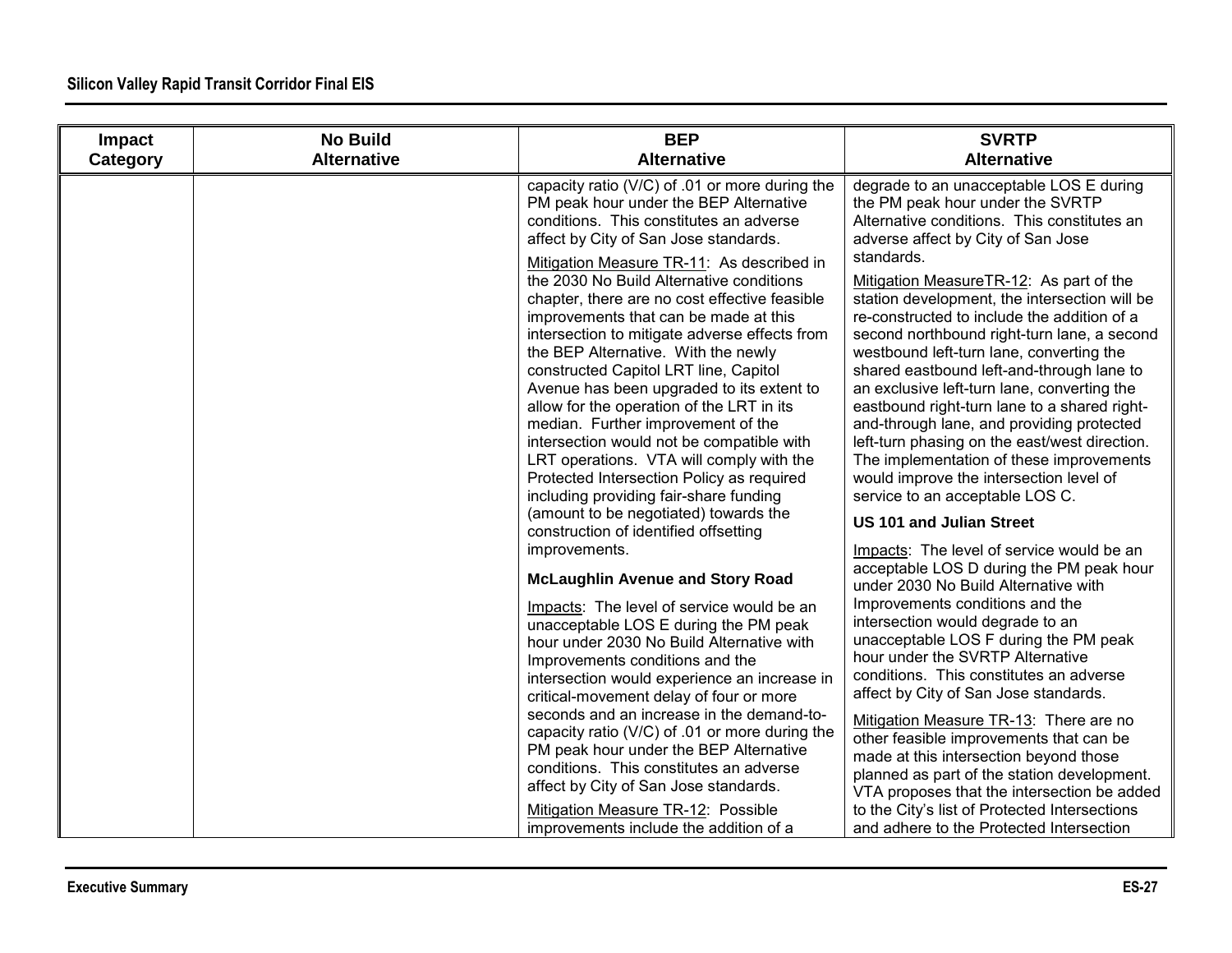| Impact<br>Category | <b>No Build</b><br><b>Alternative</b> | <b>BEP</b><br><b>Alternative</b>                                                                                                                                                                                                                                                                                                                                                                                                                                                                                                                                                                                                                                                                                                                                               | <b>SVRTP</b><br><b>Alternative</b>                                                                                                                                                                                                                                                                                                                                                                                                                                                                                                                                                                                                                                                                                                                                                                                                 |
|--------------------|---------------------------------------|--------------------------------------------------------------------------------------------------------------------------------------------------------------------------------------------------------------------------------------------------------------------------------------------------------------------------------------------------------------------------------------------------------------------------------------------------------------------------------------------------------------------------------------------------------------------------------------------------------------------------------------------------------------------------------------------------------------------------------------------------------------------------------|------------------------------------------------------------------------------------------------------------------------------------------------------------------------------------------------------------------------------------------------------------------------------------------------------------------------------------------------------------------------------------------------------------------------------------------------------------------------------------------------------------------------------------------------------------------------------------------------------------------------------------------------------------------------------------------------------------------------------------------------------------------------------------------------------------------------------------|
|                    |                                       | second northbound left-turn lane. Though<br>adverse effects would be mitigated and<br>intersection level of service would improve<br>with this improvement, the level of service<br>would remain an unacceptable LOS E during<br>the PM peak hour. The necessary<br>improvement to improve intersection level of<br>service to an acceptable level consists of the<br>addition of a third southbound left-turn lane<br>and widening of Story Road from six to eight<br>through lanes. This improvement would<br>require the widening of both McLaughlin<br>Avenue and Story Road, which is infeasible<br>due to ROW constraints.<br>King Road and Story Road (No Cost<br><b>Effective Feasible Mitigation Measures)</b>                                                        | Policy. The LOS policy specifies that<br>Protected Intersections consist of locations<br>that have been built to their planned<br>maximum capacity and where expansion of<br>the intersection would have an adverse<br>effect upon other transportation facilities<br>(such as pedestrian, bicycle, and transit<br>systems). If a development project has<br>significant traffic impacts at a designated<br>Protected Intersection, the project may be<br>approved if offsetting Transportation System<br>Improvements are provided that enhance<br>pedestrian, bicycle and transit facilities to the<br>community near the Protected Intersection.<br>As part of the development of the station,<br>surrounding pedestrian, bicycle and transit<br>facilities will be enhanced to serve the<br>station and surrounding community. |
|                    |                                       | Impacts: The level of service would be an<br>unacceptable LOS E under 2030 No Build<br>Alternative with Improvements conditions<br>and the intersection would experience an<br>increase in critical-movement delay of four<br>or more seconds and an increase in the<br>demand-to-capacity ratio (V/C) of .01 or<br>more during the AM peak hour under the<br>BEP Alternative conditions. This constitutes<br>an adverse affect by City of San Jose<br>standards.<br>Mitigation Measure TR-13: As described in<br>the 2030 No Build Alternative conditions<br>chapter, there are no cost effective feasible<br>improvements that can be made at this<br>intersection to mitigate adverse effects from<br>the BEP Alternative. The necessary<br>improvement to mitigate the BEP | King Road and McKee Road (No Cost<br><b>Effective Feasible Mitigation Measures)</b><br>Impacts: The level of service would be LOS<br>D and E during the AM and PM peak hours,<br>respectively, under 2030 No Build Alternative<br>with Improvements conditions and the<br>intersection would degrade to an<br>unacceptable LOS E during the AM peak<br>hour and would experience an increase in<br>critical-movement delay of four or more<br>seconds and an increase in the demand-to-<br>capacity ratio (V/C) of .01 or more during the<br>AM and PM peak hours under the SVRTP<br>Alternative conditions. This constitutes an<br>adverse affect by City of San Jose<br>standards.                                                                                                                                               |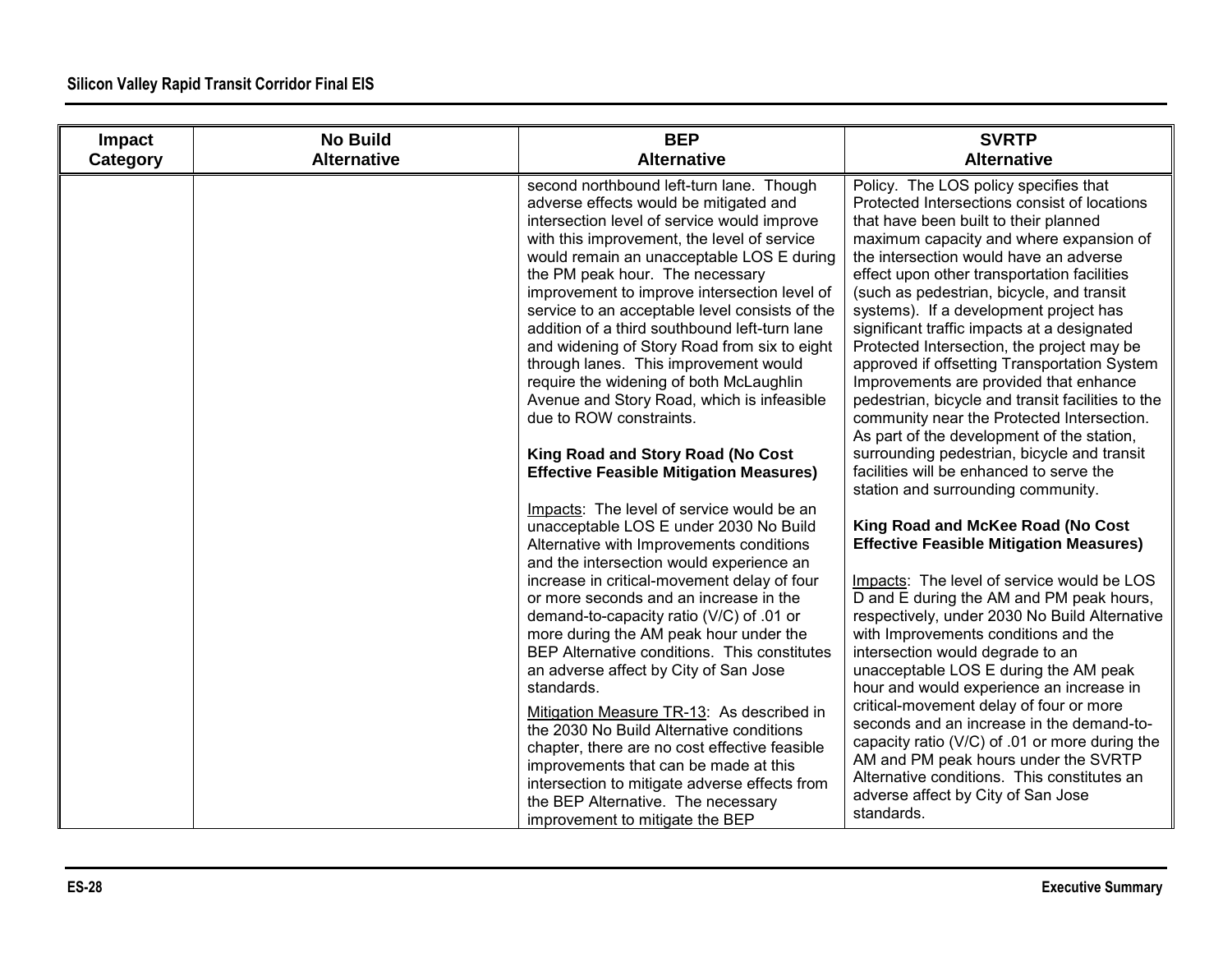| Impact<br>Category | <b>No Build</b><br><b>Alternative</b> | <b>BEP</b><br><b>Alternative</b>                                                                                                                                                                                                                                                                                                                                                                                                                                                                                                                                                                                                                                                                                                                                                                                                                                                                                                                                                                                    | <b>SVRTP</b><br><b>Alternative</b>                                                                                                                                                                                                                                                                                                                                                                                                                                                                                                                                                                                                                                                                                                                                                                                                                                                                                                                                                                               |
|--------------------|---------------------------------------|---------------------------------------------------------------------------------------------------------------------------------------------------------------------------------------------------------------------------------------------------------------------------------------------------------------------------------------------------------------------------------------------------------------------------------------------------------------------------------------------------------------------------------------------------------------------------------------------------------------------------------------------------------------------------------------------------------------------------------------------------------------------------------------------------------------------------------------------------------------------------------------------------------------------------------------------------------------------------------------------------------------------|------------------------------------------------------------------------------------------------------------------------------------------------------------------------------------------------------------------------------------------------------------------------------------------------------------------------------------------------------------------------------------------------------------------------------------------------------------------------------------------------------------------------------------------------------------------------------------------------------------------------------------------------------------------------------------------------------------------------------------------------------------------------------------------------------------------------------------------------------------------------------------------------------------------------------------------------------------------------------------------------------------------|
|                    |                                       | Alternative's effect at this intersection to an<br>acceptable level consists of the widening of<br>King Road from four to six through lanes.<br>The widening of King Road is not feasible<br>due to ROW constraints. Because the BEP<br>Alternative would contribute to traffic<br>congestion at this intersection, it will<br>contribute a "fair share' amount toward the<br>implementation of this traffic improvement.<br>Should a feasible improvement be<br>determined, a "fair share' contribution will be<br>evaluated at that time.<br>Capitol Expressway and Capitol Avenue*<br>(No Cost Effective Feasible Mitigation<br><b>Measures)</b><br>Impacts: The level of service would be an<br>unacceptable LOS F during the PM peak<br>hour under 2030 No Build Alternative with<br>Improvements conditions and the<br>intersection would experience an increase in<br>critical-movement delay of four or more<br>seconds and an increase in the demand-to-<br>capacity ratio (V/C) of .01 or more during the | Mitigation Measure TR-14: There are no<br>cost effective feasible improvements that can<br>be made beyond those described for 2030<br>No Build Alternative conditions to mitigate<br>the substantial adverse effect. The<br>necessary improvement to mitigate the<br>adverse effect at this intersection to an<br>acceptable level consists of the widening of<br>McKee Road from four to six through lanes.<br>However, this improvement is not feasible<br>due to ROW constraints. Because the<br>SVRTP Alternative would contribute to traffic<br>congestion at this intersection, it will<br>contribute a "fair share' amount toward the<br>implementation of this traffic improvement.<br>Should a feasible improvement be<br>determined, a "fair share' contribution will be<br>evaluated at that time.<br><b>Capitol Avenue and McKee Road (No</b><br><b>Cost Effective Feasible Mitigation</b><br><b>Measures)</b><br>Impacts: The level of service would be an<br>unacceptable LOS F during the PM peak |
|                    |                                       | PM peak hour under the BEP Alternative<br>conditions. This constitutes an adverse<br>affect by CMP standards.                                                                                                                                                                                                                                                                                                                                                                                                                                                                                                                                                                                                                                                                                                                                                                                                                                                                                                       | hour under 2030 No Build Alternative with<br>Improvements conditions and the<br>intersection would experience an increase in                                                                                                                                                                                                                                                                                                                                                                                                                                                                                                                                                                                                                                                                                                                                                                                                                                                                                     |
|                    |                                       | Mitigation Measure TR-14: As described in<br>the 2030 No Build Alternative conditions<br>chapter, there are no cost effective feasible                                                                                                                                                                                                                                                                                                                                                                                                                                                                                                                                                                                                                                                                                                                                                                                                                                                                              | critical-movement delay of four or more<br>seconds and an increase in the demand-to-<br>capacity ratio (V/C) of .01 or more during the                                                                                                                                                                                                                                                                                                                                                                                                                                                                                                                                                                                                                                                                                                                                                                                                                                                                           |
|                    |                                       | improvements that can be made at this<br>intersection to mitigate adverse effects from<br>the BEP Alternative. With the newly                                                                                                                                                                                                                                                                                                                                                                                                                                                                                                                                                                                                                                                                                                                                                                                                                                                                                       | PM peak hour under the SVRTP Alternative<br>conditions. This constitutes an adverse<br>affect by City of San Jose standards.                                                                                                                                                                                                                                                                                                                                                                                                                                                                                                                                                                                                                                                                                                                                                                                                                                                                                     |
|                    |                                       | constructed Capitol LRT line, Capitol<br>Avenue has been upgraded to its extent to                                                                                                                                                                                                                                                                                                                                                                                                                                                                                                                                                                                                                                                                                                                                                                                                                                                                                                                                  |                                                                                                                                                                                                                                                                                                                                                                                                                                                                                                                                                                                                                                                                                                                                                                                                                                                                                                                                                                                                                  |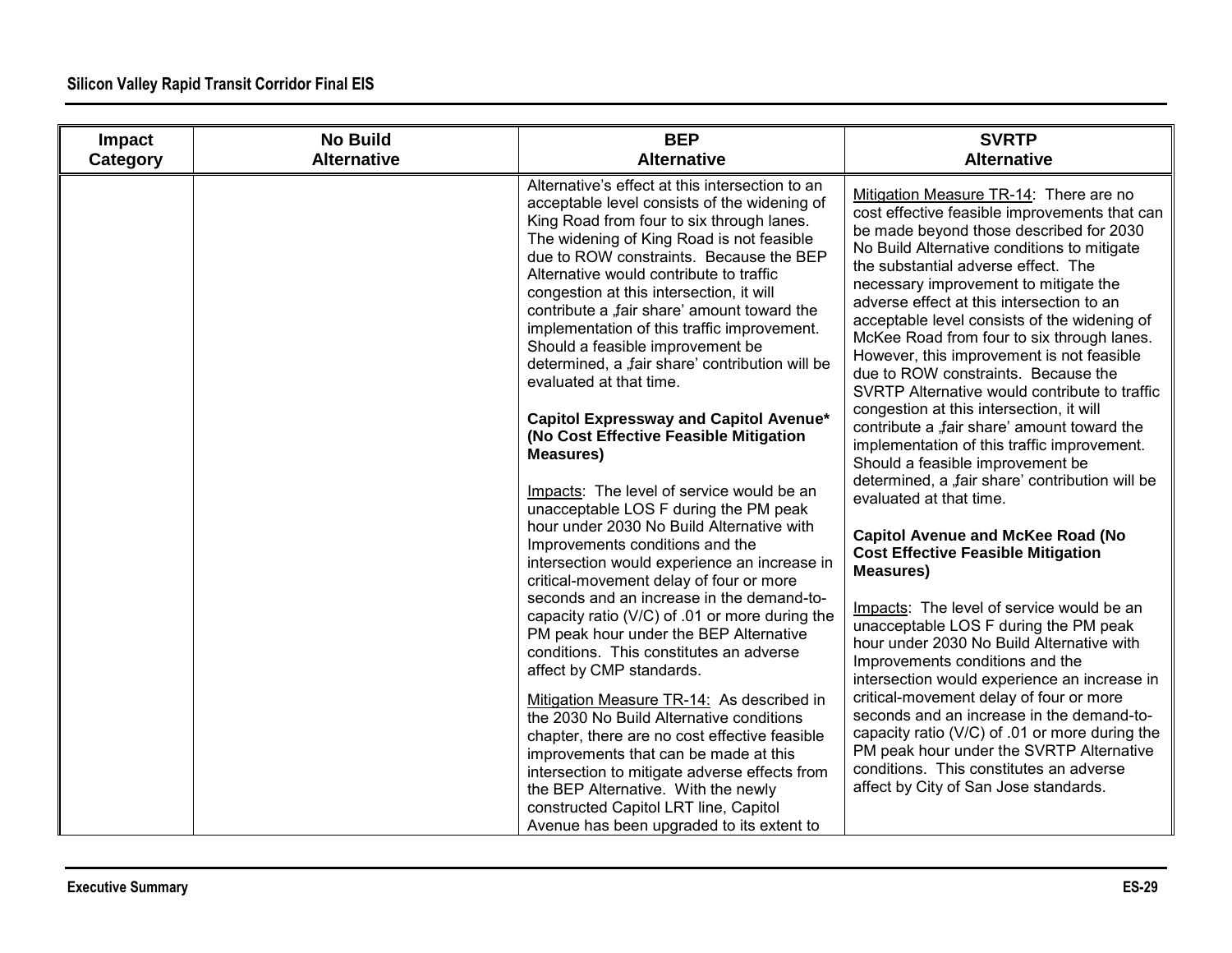| Impact   | <b>No Build</b>    | <b>BEP</b>                                                                                                                                                                                                                                                                                                                                                                                                                                                                                                                                                                                                                                                                                                                                                                                                                                                                                                                                                                                                                                                                                                                            | <b>SVRTP</b>                                                                                                                                                                                                                                                                                                                                                                                                                                                                                                                                                                                                                                                                                                                                                                                                                                                                                                                                                                                                                                                                                                                                                                                                                                                                                                                                                                                                                             |
|----------|--------------------|---------------------------------------------------------------------------------------------------------------------------------------------------------------------------------------------------------------------------------------------------------------------------------------------------------------------------------------------------------------------------------------------------------------------------------------------------------------------------------------------------------------------------------------------------------------------------------------------------------------------------------------------------------------------------------------------------------------------------------------------------------------------------------------------------------------------------------------------------------------------------------------------------------------------------------------------------------------------------------------------------------------------------------------------------------------------------------------------------------------------------------------|------------------------------------------------------------------------------------------------------------------------------------------------------------------------------------------------------------------------------------------------------------------------------------------------------------------------------------------------------------------------------------------------------------------------------------------------------------------------------------------------------------------------------------------------------------------------------------------------------------------------------------------------------------------------------------------------------------------------------------------------------------------------------------------------------------------------------------------------------------------------------------------------------------------------------------------------------------------------------------------------------------------------------------------------------------------------------------------------------------------------------------------------------------------------------------------------------------------------------------------------------------------------------------------------------------------------------------------------------------------------------------------------------------------------------------------|
| Category | <b>Alternative</b> | <b>Alternative</b>                                                                                                                                                                                                                                                                                                                                                                                                                                                                                                                                                                                                                                                                                                                                                                                                                                                                                                                                                                                                                                                                                                                    | <b>Alternative</b>                                                                                                                                                                                                                                                                                                                                                                                                                                                                                                                                                                                                                                                                                                                                                                                                                                                                                                                                                                                                                                                                                                                                                                                                                                                                                                                                                                                                                       |
|          |                    | allow for the operation of the LRT in its<br>median. Further improvement of the<br>intersection would not be compatible with<br>LRT operations. VTA proposes that the<br>intersection be added to the city's list of<br>Protected Intersections and adhere to the<br>Protected Intersection Policy. The LOS<br>policy specifies that Protected Intersections<br>consist of locations that have been built to<br>their planned maximum capacity and where<br>expansion of the intersection would have an<br>adverse effect upon other transportation<br>facilities (such as pedestrian, bicycle, and<br>transit systems). If a project has significant<br>traffic impacts at a designated Protected<br>Intersection, the project should provide<br>offsetting Transportation System<br>Improvements that enhance pedestrian,<br>bicycle and transit facilities to the community<br>near the Protected Intersection. VTA will<br>comply with the Protected Intersection Policy<br>as required including providing fair-share<br>funding (amount to be negotiated) towards<br>the construction of identified offsetting<br>improvements. | Mitigation Measure TR-15: As described in<br>the 2030 No Build Alternative conditions<br>chapter, there are no cost effective feasible<br>improvements that can be made at this<br>intersection to mitigate adverse effects from<br>the BEP Alternative. With the newly<br>constructed Capitol LRT line, Capitol Avenue<br>has been upgraded to its extent to allow for<br>the operation of the LRT in its median.<br>Further improvement of the intersection<br>would not be compatible with LRT<br>operations. VTA will comply with the<br>Protected Intersection Policy as required<br>including providing fair-share funding<br>(amount to be negotiated) towards the<br>construction of identified offsetting<br>improvements.<br>24 <sup>th</sup> Street and Santa Clara Street (No<br><b>Cost Effective Feasible Mitigation</b><br><b>Measures)</b><br>Impacts: The level of service would be an<br>acceptable LOS D under 2030 No Build<br>Alternative with Improvements conditions<br>and the intersection would degrade to an<br>unacceptable LOS E during the PM peak<br>hour under the SVRTP Alternative<br>conditions. This constitutes an adverse<br>affect by City of San Jose standards.<br>Mitigation Measure TR-16: There are no<br>cost effective feasible improvements that can<br>be made at this intersection to mitigate the<br>substantial adverse effects at this<br>intersection due to the SVRTP Alternative. |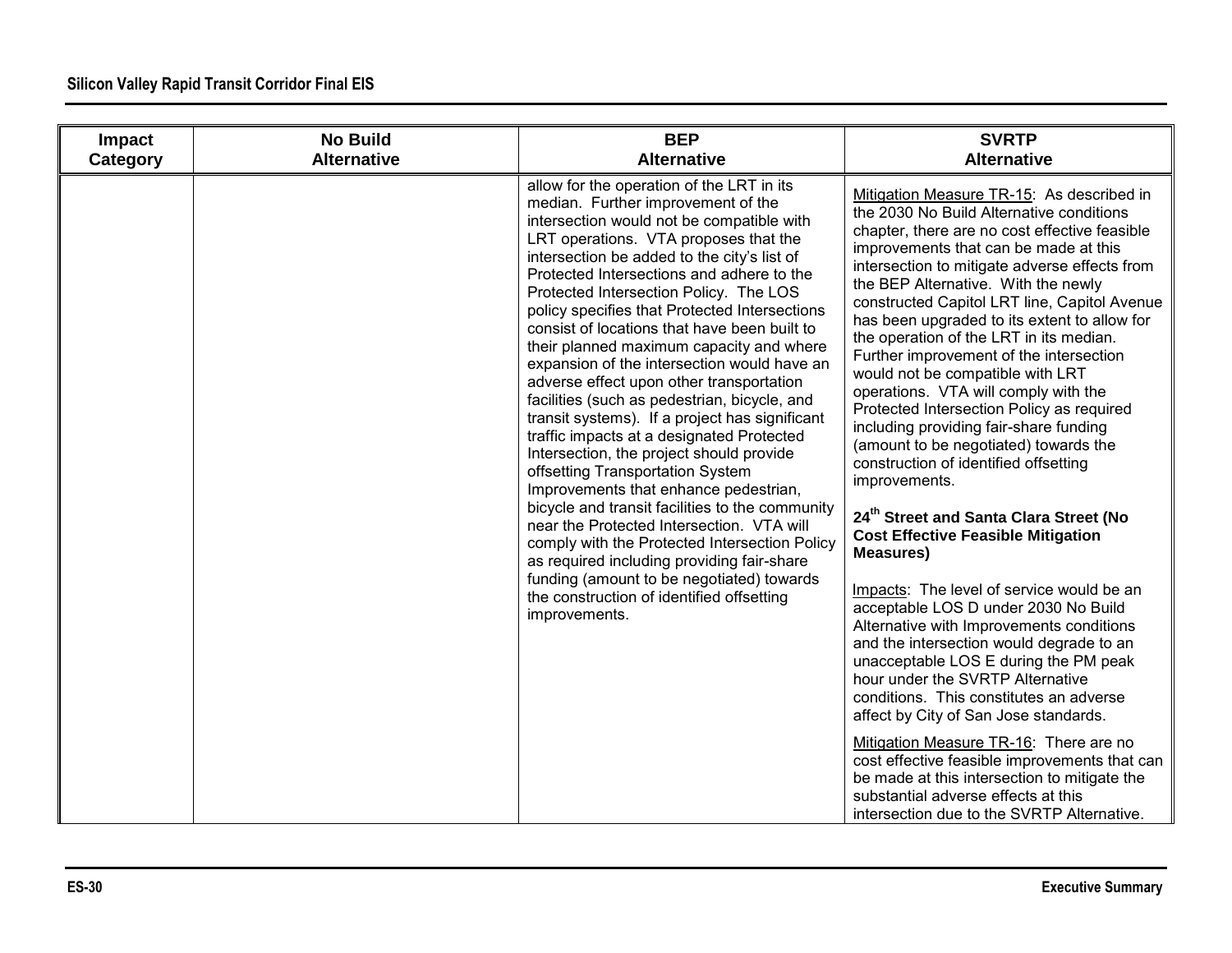| Impact   | <b>No Build</b>    | <b>BEP</b>         | <b>SVRTP</b>                                                                                                                                                                                                                                                                                                                                                                                                                                                                                                                                                                                                                                                                                                                              |
|----------|--------------------|--------------------|-------------------------------------------------------------------------------------------------------------------------------------------------------------------------------------------------------------------------------------------------------------------------------------------------------------------------------------------------------------------------------------------------------------------------------------------------------------------------------------------------------------------------------------------------------------------------------------------------------------------------------------------------------------------------------------------------------------------------------------------|
| Category | <b>Alternative</b> | <b>Alternative</b> | <b>Alternative</b>                                                                                                                                                                                                                                                                                                                                                                                                                                                                                                                                                                                                                                                                                                                        |
|          |                    |                    | VTA will comply with the Protected<br>Intersection Policy as required including<br>providing fair-share funding (amount to be<br>negotiated) towards the construction of<br>identified offsetting improvements.                                                                                                                                                                                                                                                                                                                                                                                                                                                                                                                           |
|          |                    |                    | Capitol Avenue and Alum Rock Avenue*<br>(No Cost Effective Feasible Mitigation<br><b>Measures)</b>                                                                                                                                                                                                                                                                                                                                                                                                                                                                                                                                                                                                                                        |
|          |                    |                    | Impacts: The level of service would be an<br>acceptable LOS E during the PM peak hour<br>under 2030 No Build Alternative with<br>Improvements conditions and the<br>intersection would degrade to an<br>unacceptable LOS F during the PM peak<br>hour under the SVRTP Alternative<br>conditions. This constitutes an adverse<br>affect by CMP standards.                                                                                                                                                                                                                                                                                                                                                                                  |
|          |                    |                    | Mitigation Measure TR-17: There are no<br>cost effective feasible improvements that can<br>be made beyond those described for 2030<br>No Build Alternative conditions to mitigate<br>the substantial adverse effect at this<br>intersection for the SVRTP Alternative. With<br>the newly constructed Capitol LRT line,<br>Capitol Avenue has been upgraded to its<br>extent to allow for the operation of the LRT in<br>its median. Further improvement of the<br>intersection would not be compatible with<br>LRT operations. VTA proposes that the<br>intersection be added to the City of San<br>Jose's list of Protected Intersections and<br>adhere to the Protected Intersection Policy.<br>The LOS policy specifies that Protected |
|          |                    |                    | Intersections consist of locations that have                                                                                                                                                                                                                                                                                                                                                                                                                                                                                                                                                                                                                                                                                              |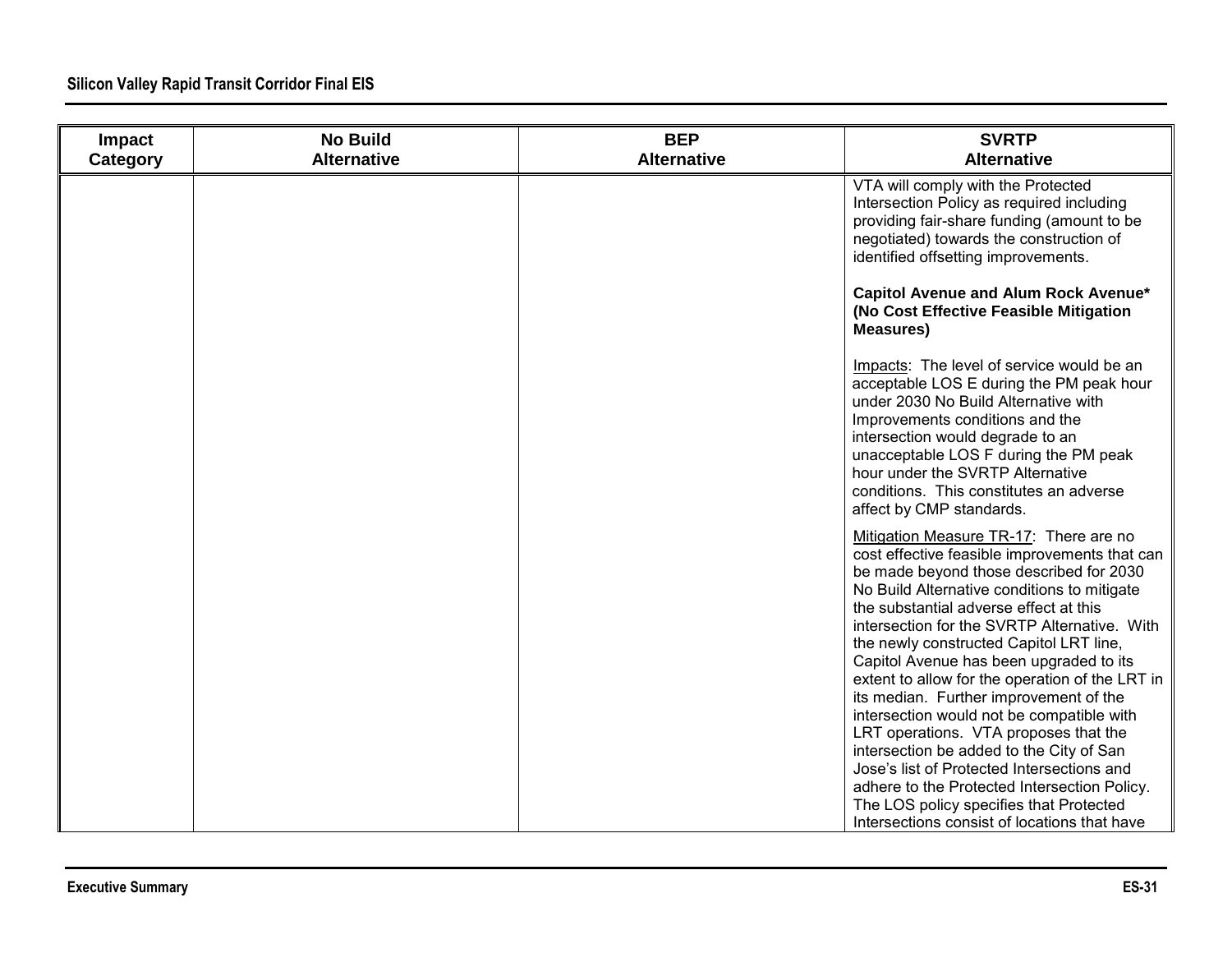| Impact<br>Category | <b>No Build</b><br><b>Alternative</b> | <b>BEP</b><br><b>Alternative</b> | <b>SVRTP</b><br><b>Alternative</b>                                                                                                                                                                                                                                                                                                                                                                                                                                                                                                                                                                                                                                                                                                       |
|--------------------|---------------------------------------|----------------------------------|------------------------------------------------------------------------------------------------------------------------------------------------------------------------------------------------------------------------------------------------------------------------------------------------------------------------------------------------------------------------------------------------------------------------------------------------------------------------------------------------------------------------------------------------------------------------------------------------------------------------------------------------------------------------------------------------------------------------------------------|
|                    |                                       |                                  | been built to their planned maximum<br>capacity and where expansion of the<br>intersection would have an adverse effect<br>upon other transportation facilities (such as<br>pedestrian, bicycle, and transit systems). If<br>the project has significant traffic impacts at a<br>designated Protected Intersection, the<br>project should provide offsetting<br>Transportation System Improvements that<br>enhance pedestrian, bicycle and transit<br>facilities to the community near the Protected<br>Intersection. VTA will comply with the<br>Protected Intersection Policy as required<br>including providing fair-share funding<br>(amount to be negotiated) towards the<br>construction of identified offsetting<br>improvements. |
|                    |                                       |                                  | <b>McLaughlin Avenue and Story Road</b>                                                                                                                                                                                                                                                                                                                                                                                                                                                                                                                                                                                                                                                                                                  |
|                    |                                       |                                  | Impacts: The level of service would be an<br>unacceptable LOS E during the PM peak<br>hour under 2030 No Build Alternative with<br>Improvements conditions and the<br>intersection would experience an increase in<br>critical-movement delay of four or more<br>seconds and an increase in the demand-to-<br>capacity ratio (V/C) of .01 or more during the<br>PM peak hour under the SVRTP Alternative<br>conditions. This constitutes an adverse<br>affect by City of San Jose standards.<br>Mitigation Measure TR-18: Possible<br>improvements include the addition of a<br>second northbound left-turn lane. Though<br>intersection operations would improve with<br>this improvement, the adverse effect would                     |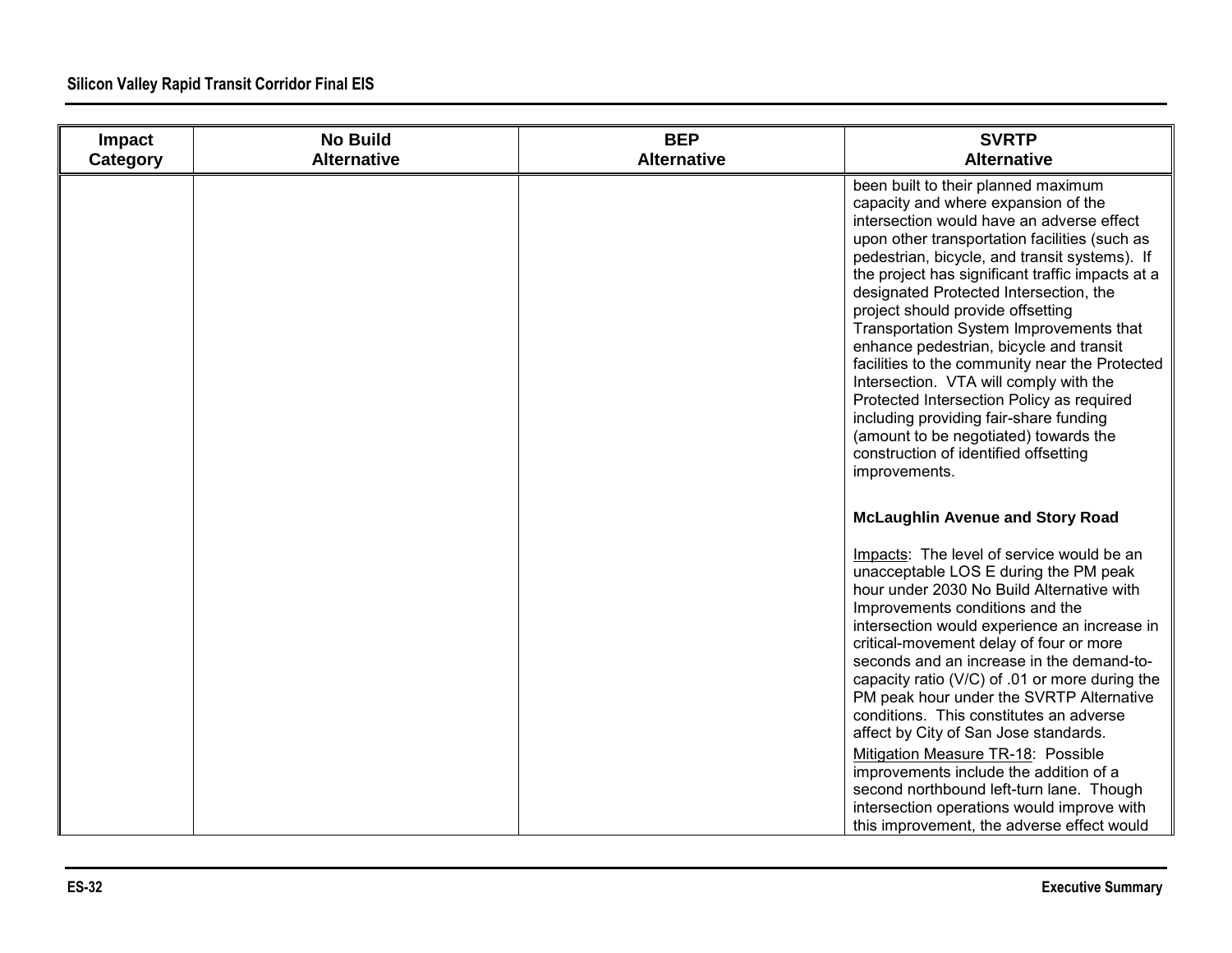| Impact<br>Category | <b>No Build</b><br><b>Alternative</b> | <b>BEP</b><br><b>Alternative</b> | <b>SVRTP</b><br><b>Alternative</b>                                                                                                                                                                                                                                                                                                                                                                                                                                                                                                    |
|--------------------|---------------------------------------|----------------------------------|---------------------------------------------------------------------------------------------------------------------------------------------------------------------------------------------------------------------------------------------------------------------------------------------------------------------------------------------------------------------------------------------------------------------------------------------------------------------------------------------------------------------------------------|
|                    |                                       |                                  | not be mitigated, and the level of service<br>would remain an unacceptable LOS E during<br>the PM peak hour. The necessary<br>improvement to mitigate the substantial<br>adverse effect at this intersection to an<br>acceptable level consists of the addition of a<br>third southbound left-turn lane and widening<br>of Story Road from six to eight through<br>lanes. The magnitude of this improvement<br>would require the widening of both<br>McLaughlin Avenue and Story Road, which<br>is infeasible due to ROW constraints. |
|                    |                                       |                                  | Because the SVRTP Alternative would<br>contribute to traffic congestion at this<br>intersection, it will contribute a "fair share"<br>amount toward the implementation of this<br>traffic improvement. Should a feasible<br>improvement be determined, a "fair share'<br>contribution will be evaluated at that time.                                                                                                                                                                                                                 |
|                    |                                       |                                  | King Road and Story Road (No Cost<br><b>Effective Feasible Mitigation Measures)</b>                                                                                                                                                                                                                                                                                                                                                                                                                                                   |
|                    |                                       |                                  | Impacts: The level of service would be an<br>unacceptable LOS E under 2030 No Build<br>Alternative with Improvements conditions<br>and the intersection would experience an<br>increase in critical-movement delay of four or<br>more seconds and an increase in the<br>demand-to-capacity ratio (V/C) of .01 or<br>more during both the AM and PM peak hours<br>under the SVRTP Alternative conditions.<br>This constitutes an adverse affect by City of<br>San Jose standards.                                                      |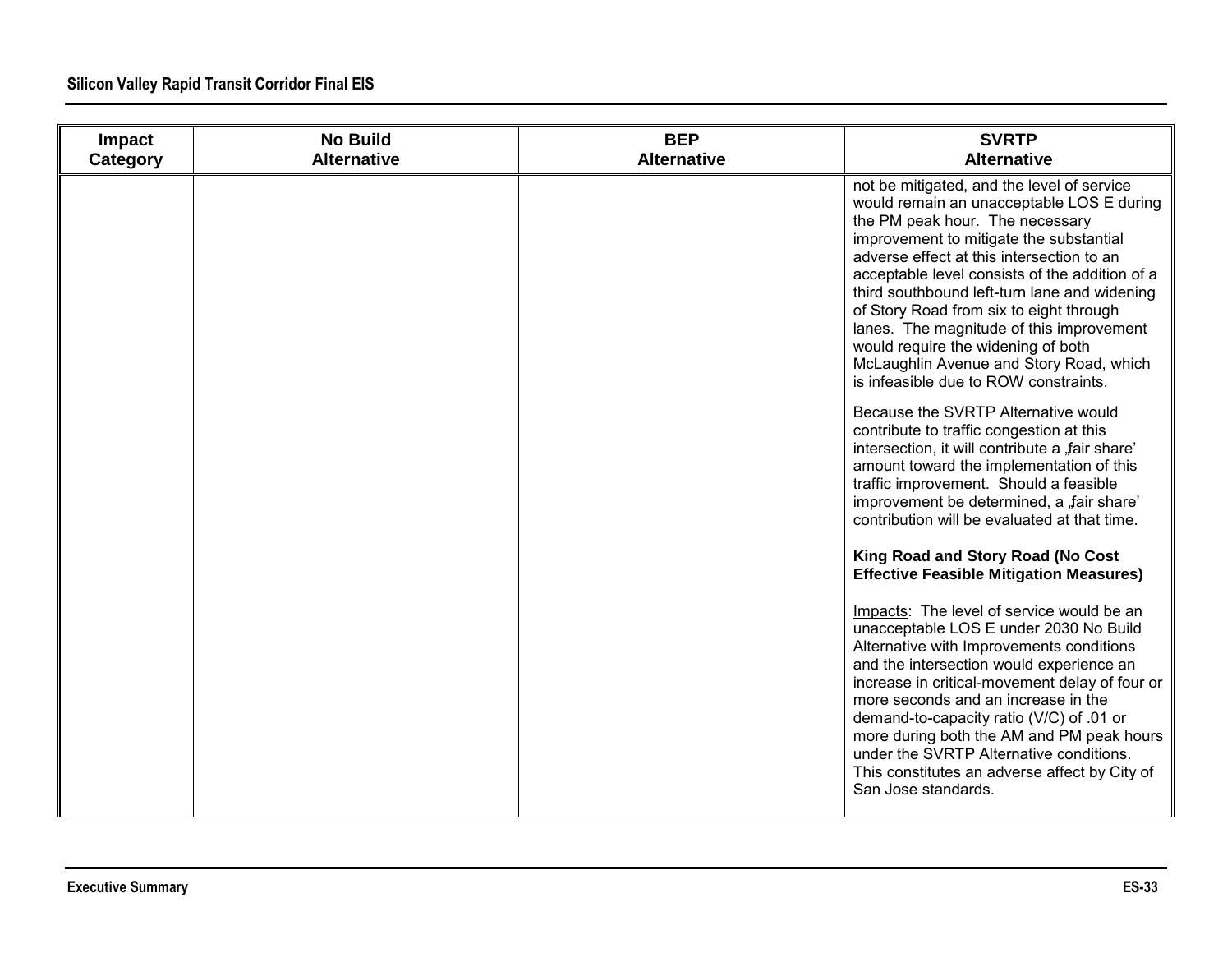| Impact<br>Category | <b>No Build</b><br><b>Alternative</b> | <b>BEP</b><br><b>Alternative</b> | <b>SVRTP</b><br><b>Alternative</b>                                                                                                                                                                                                                                                                                                                                                                                                                                                                                                                                                                                                                                                                                                                                                                                                                                    |
|--------------------|---------------------------------------|----------------------------------|-----------------------------------------------------------------------------------------------------------------------------------------------------------------------------------------------------------------------------------------------------------------------------------------------------------------------------------------------------------------------------------------------------------------------------------------------------------------------------------------------------------------------------------------------------------------------------------------------------------------------------------------------------------------------------------------------------------------------------------------------------------------------------------------------------------------------------------------------------------------------|
|                    |                                       |                                  | Mitigation Measure TR-19: As described in<br>the 2030 No Build Alternative conditions<br>chapter, there are no cost effective feasible<br>improvements that can be made at this<br>intersection to mitigate the substantial<br>adverse effect. The necessary improvement<br>to mitigate the adverse effect from the<br>SVRTP Alternative at this intersection to an<br>acceptable level consists of the addition of a<br>third southbound through lane on King Road.<br>The widening of King Road is not feasible<br>due to ROW constraints. Because the<br>SVRTP Alternative would contribute to traffic<br>congestion at this intersection, it will<br>contribute a "fair share' amount toward the<br>implementation of this traffic improvement.<br>Should a feasible improvement be<br>determined, a "fair share' contribution will be<br>evaluated at that time. |
|                    |                                       |                                  | <b>King Road and Mabury Road</b><br>Impacts: The level of service would be an<br>acceptable LOS D under 2030 No Build<br>Alternative with Improvements conditions                                                                                                                                                                                                                                                                                                                                                                                                                                                                                                                                                                                                                                                                                                     |
|                    |                                       |                                  | and the intersection would degrade to an<br>unacceptable LOS E during both the AM and<br>PM peak hours under the SVRTP Alternative<br>conditions. This constitutes an adverse<br>affect by City of San Jose standards.                                                                                                                                                                                                                                                                                                                                                                                                                                                                                                                                                                                                                                                |
|                    |                                       |                                  | Mitigation Measure TR-20. The necessary<br>improvement to mitigate the substantial<br>adverse effect from the SVRTP Alternative at<br>this intersection to an acceptable level<br>consists of the addition of second eastbound                                                                                                                                                                                                                                                                                                                                                                                                                                                                                                                                                                                                                                        |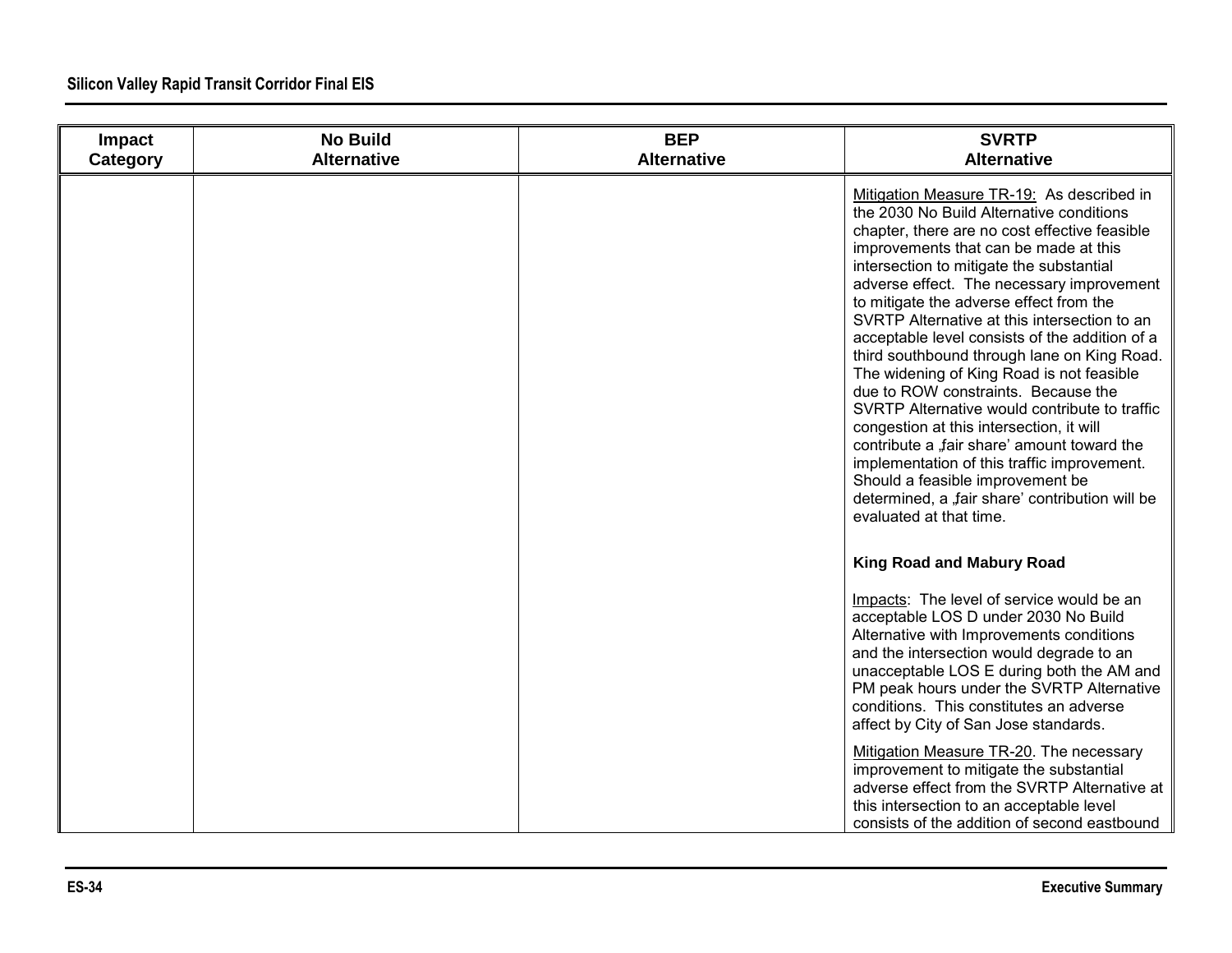| Impact<br>Category | <b>No Build</b><br><b>Alternative</b> | <b>BEP</b><br><b>Alternative</b> | <b>SVRTP</b><br><b>Alternative</b>                                                                                                                                                                                                                                                                                                                                                                                                                                                                                                                                                                                                                                                                                                         |
|--------------------|---------------------------------------|----------------------------------|--------------------------------------------------------------------------------------------------------------------------------------------------------------------------------------------------------------------------------------------------------------------------------------------------------------------------------------------------------------------------------------------------------------------------------------------------------------------------------------------------------------------------------------------------------------------------------------------------------------------------------------------------------------------------------------------------------------------------------------------|
|                    |                                       |                                  | and westbound left-turn lanes. The<br>implementation of this improvement would<br>improve intersection level of service to an<br>acceptable LOS D.                                                                                                                                                                                                                                                                                                                                                                                                                                                                                                                                                                                         |
|                    |                                       |                                  | Capitol Expressway and Capitol Avenue*<br>(No Cost Effective Feasible Mitigation<br><b>Measures)</b>                                                                                                                                                                                                                                                                                                                                                                                                                                                                                                                                                                                                                                       |
|                    |                                       |                                  | Impacts: The level of service would be an<br>unacceptable LOS F during the PM peak<br>hour under 2030 No Build Alternative with<br>Improvements conditions and the<br>intersection would experience an increase in<br>critical-movement delay of four or more<br>seconds and an increase in the demand-to-<br>capacity ratio (V/C) of .01 or more during the<br>PM peak hour under the SVRTP Alternative<br>conditions. This constitutes an adverse<br>affect by CMP standards.                                                                                                                                                                                                                                                            |
|                    |                                       |                                  | Mitigation Measure TR-21: As described in<br>the 2030 No Build Alternative conditions<br>chapter, there are no cost effective feasible<br>improvements that can be made at this<br>intersection to mitigate substantial adverse<br>effects for the SVRTP Alternative. With the<br>newly constructed Capitol LRT line, Capitol<br>Avenue has been upgraded to its extent to<br>allow for the operation of the LRT in its<br>median. Further improvement of the<br>intersection would not be compatible with<br>LRT operations. VTA proposes that the<br>intersection be added to the city's list of<br>Protected Intersections and adhere to the<br>Protected Intersection Policy. The LOS<br>policy specifies that Protected Intersections |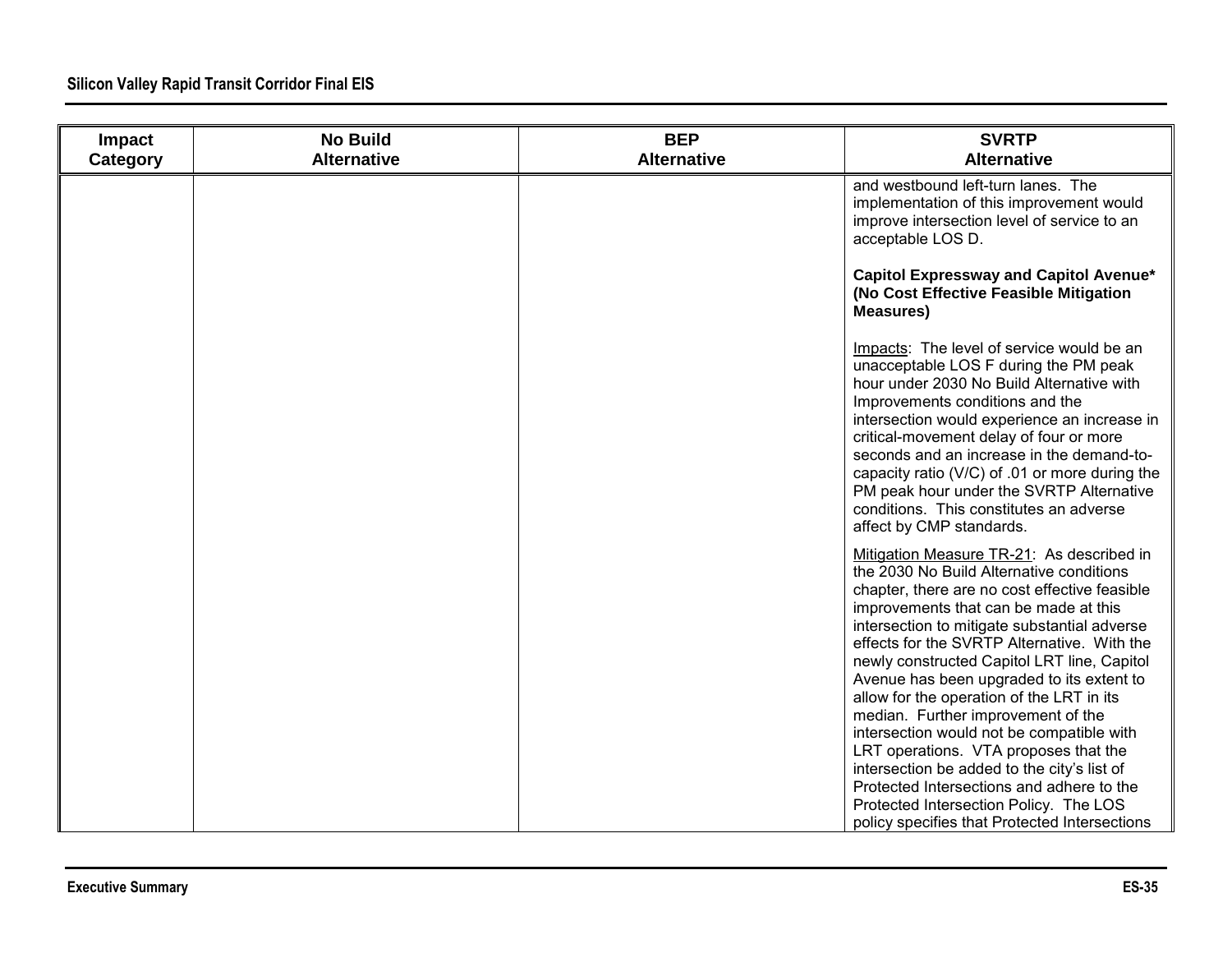| Impact<br>Category | <b>No Build</b><br><b>Alternative</b> | <b>BEP</b><br><b>Alternative</b> | <b>SVRTP</b><br><b>Alternative</b>                                                                                                                                                                                                                                                                                                                                                                                                                                                                                                                                                                                                                                                                                                                                    |
|--------------------|---------------------------------------|----------------------------------|-----------------------------------------------------------------------------------------------------------------------------------------------------------------------------------------------------------------------------------------------------------------------------------------------------------------------------------------------------------------------------------------------------------------------------------------------------------------------------------------------------------------------------------------------------------------------------------------------------------------------------------------------------------------------------------------------------------------------------------------------------------------------|
|                    |                                       |                                  | consist of locations that have been built to<br>their planned maximum capacity and where<br>expansion of the intersection would have an<br>adverse effect upon other transportation<br>facilities (such as pedestrian, bicycle, and<br>transit systems). If a project has significant<br>traffic impacts at a designated Protected<br>Intersection, the project should provide<br>offsetting Transportation System<br>Improvements that enhance pedestrian,<br>bicycle and transit facilities to the community<br>near the Protected Intersection. VTA will<br>comply with the Protected Intersection Policy<br>as required including providing fair-share<br>funding (amount to be negotiated) towards<br>the construction of identified offsetting<br>improvements. |
|                    |                                       |                                  | <b>Diridon/Arena Station</b>                                                                                                                                                                                                                                                                                                                                                                                                                                                                                                                                                                                                                                                                                                                                          |
|                    |                                       |                                  | The Alameda and Hedding Street* (No<br><b>Cost Effective Feasible Mitigation</b><br><b>Measures)</b>                                                                                                                                                                                                                                                                                                                                                                                                                                                                                                                                                                                                                                                                  |
|                    |                                       |                                  | Impacts: The level of service would be LOS<br>F under 2030 No Build Alternative with<br>Improvements conditions and the<br>intersection would experience an increase in<br>critical-movement delay of four or more<br>seconds and an increase in the demand-to-<br>capacity ratio (V/C) of .01 or more during<br>both the AM and PM peak hours under the<br>SVRTP Alternative conditions. This<br>constitutes an adverse effect by CMP<br>standards.                                                                                                                                                                                                                                                                                                                  |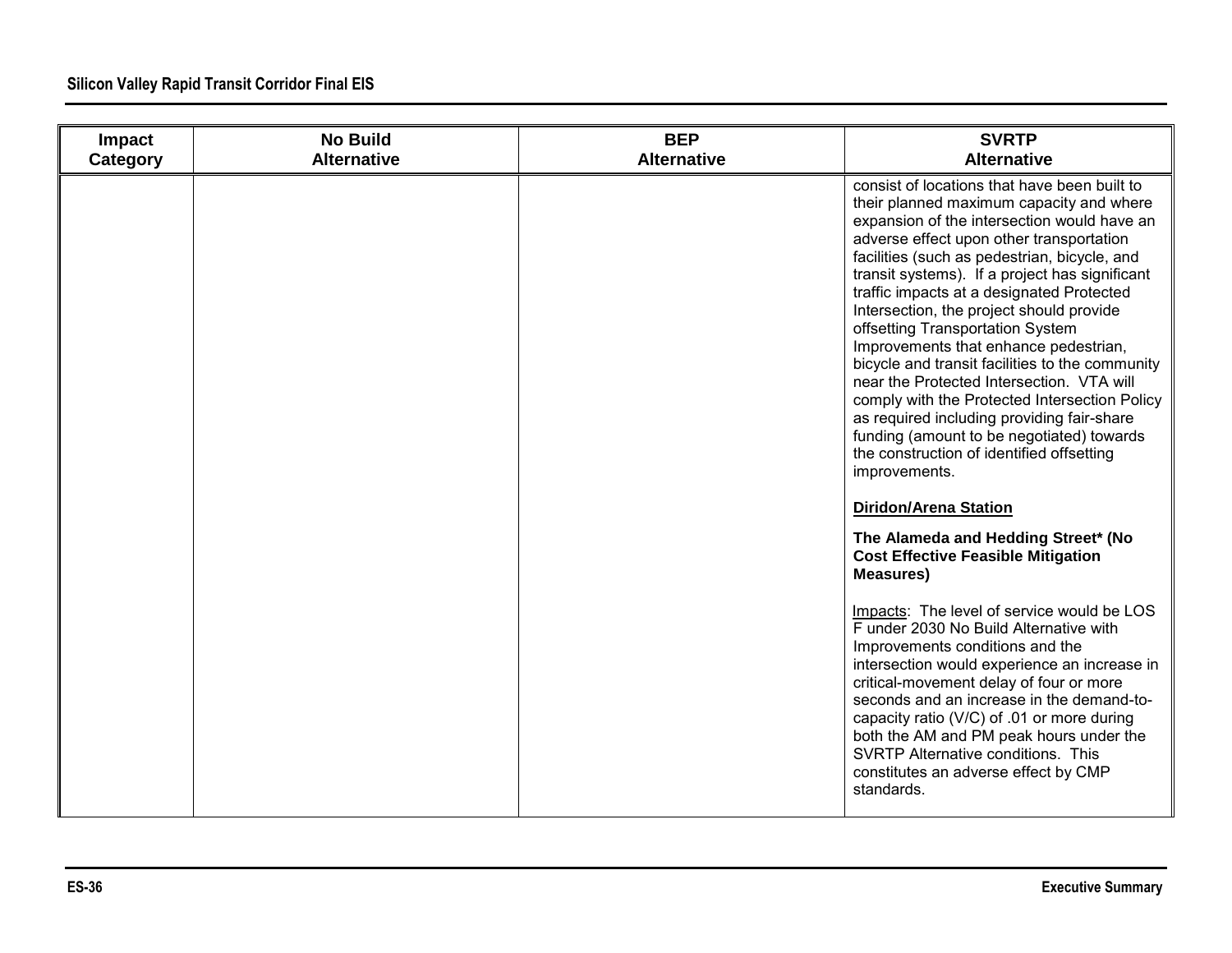| Impact<br>Category | <b>No Build</b><br><b>Alternative</b> | <b>BEP</b><br><b>Alternative</b> | <b>SVRTP</b><br><b>Alternative</b>                                                                                                                                                                                                                                                                                                                                                                                                                                                                                                                                                    |
|--------------------|---------------------------------------|----------------------------------|---------------------------------------------------------------------------------------------------------------------------------------------------------------------------------------------------------------------------------------------------------------------------------------------------------------------------------------------------------------------------------------------------------------------------------------------------------------------------------------------------------------------------------------------------------------------------------------|
|                    |                                       |                                  | Mitigation Measure TR-22: As described in<br>the 2030 No Build Alternative conditions<br>chapter, there are no cost effective feasible<br>improvements that can be made at this<br>intersection to mitigate the substantial<br>adverse effect for the SVRTP Alternative.<br>VTA will comply with the Protected<br>Intersections Program as required including<br>providing fair-share funding (amount to be<br>negotiated) towards the construction of<br>identified offsetting improvements.                                                                                         |
|                    |                                       |                                  | The Alameda and Taylor Street/Naglee<br>Avenue* (No Cost Effective Feasible<br><b>Mitigation Measures)</b>                                                                                                                                                                                                                                                                                                                                                                                                                                                                            |
|                    |                                       |                                  | Impacts: The level of service would be LOS<br>F and E during the AM and PM peak hours,<br>respectively, under 2030 No Build Alternative<br>with Improvements conditions and the<br>intersection would experience an increase in<br>critical-movement delay of four or more<br>seconds and an increase in the demand-to-<br>capacity ratio (V/C) of .01 or more during the<br>AM peak hour and it would degrade to an<br>unacceptable LOS F during both the AM and<br>PM peak hours under the SVRTP Alternative<br>conditions. This constitutes an adverse<br>effect by CMP standards. |
|                    |                                       |                                  | Mitigation Measure TR-23: There are no<br>cost effective feasible improvements that can<br>be made beyond those described for 2030<br>No Build Alternative conditions to mitigate<br>the substantial adverse effect. VTA<br>proposes that the intersection be added to<br>the city's list of Protected Intersections and                                                                                                                                                                                                                                                              |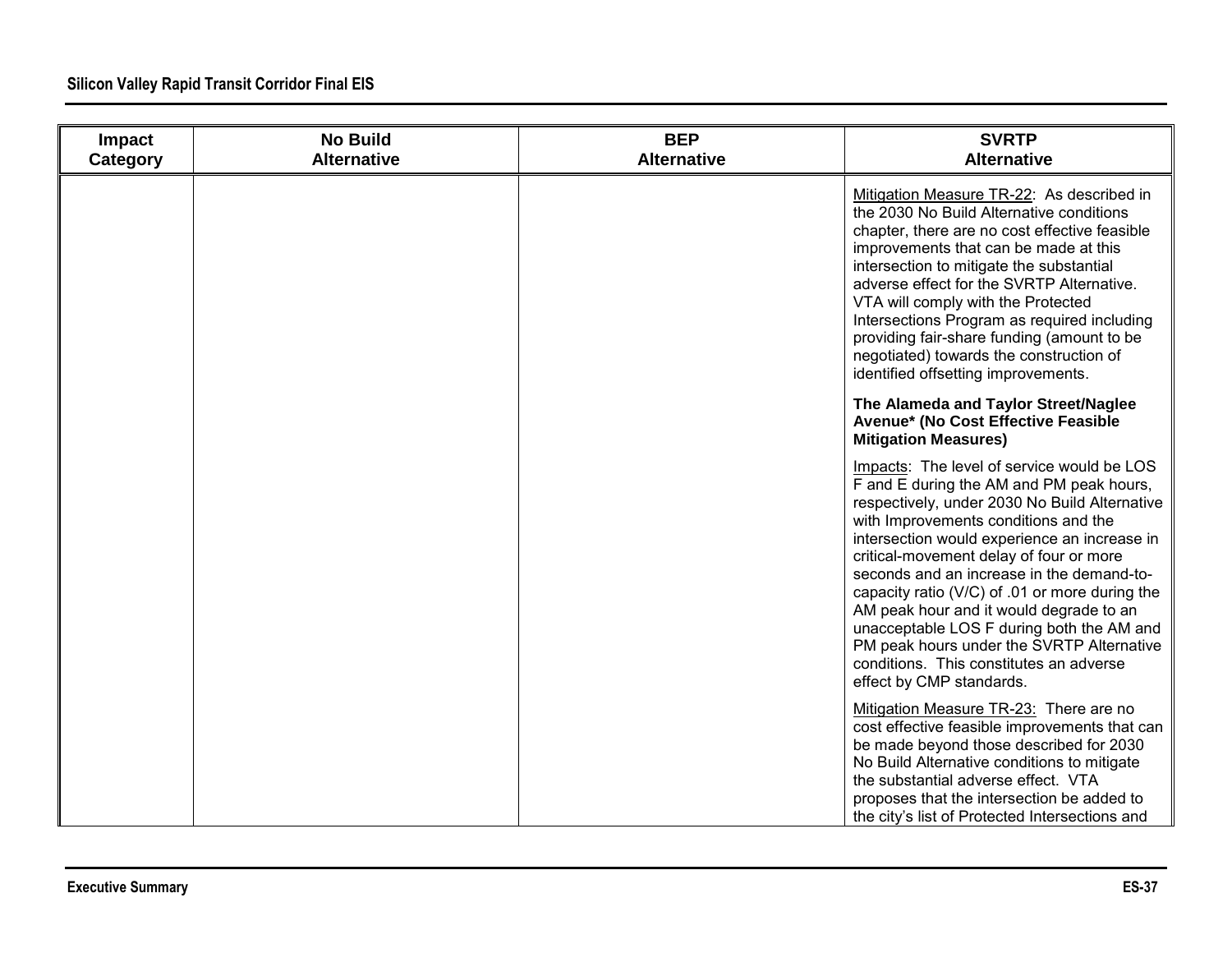| Impact<br>Category | <b>No Build</b><br><b>Alternative</b> | <b>BEP</b><br><b>Alternative</b> | <b>SVRTP</b><br><b>Alternative</b>                                                                                                                                                                                                                                                                                                                                                                                                                                                                                                                                                                                                                                                                                                                                                                                                                                                            |
|--------------------|---------------------------------------|----------------------------------|-----------------------------------------------------------------------------------------------------------------------------------------------------------------------------------------------------------------------------------------------------------------------------------------------------------------------------------------------------------------------------------------------------------------------------------------------------------------------------------------------------------------------------------------------------------------------------------------------------------------------------------------------------------------------------------------------------------------------------------------------------------------------------------------------------------------------------------------------------------------------------------------------|
|                    |                                       |                                  | adhere to the Protected Intersection Policy.<br>The LOS policy specifies that Protected<br>Intersections consist of locations that have<br>been built to their planned maximum<br>capacity and where expansion of the<br>intersection would have an adverse effect<br>upon other transportation facilities (such as<br>pedestrian, bicycle, and transit systems). If a<br>development project has significant traffic<br>impacts at a designated Protected<br>Intersection, the project should provide<br>offsetting Transportation System<br>Improvements that enhance pedestrian,<br>bicycle and transit facilities to the community<br>near the Protected Intersection. VTA will<br>comply with the Protected Intersection Policy<br>as required including providing fair-share<br>funding (amount to be negotiated) towards<br>the construction of identified offsetting<br>improvements. |
|                    |                                       |                                  | Notre Dame Street and Santa Clara Street<br>(No Cost Effective Feasible Mitigation<br><b>Measures)</b>                                                                                                                                                                                                                                                                                                                                                                                                                                                                                                                                                                                                                                                                                                                                                                                        |
|                    |                                       |                                  | Impacts: The level of service would be LOS<br>D under 2030 No Build Alternative with<br>Improvements conditions and the<br>intersection would degrade to an<br>unacceptable LOS E during the PM peak<br>hour under the SVRTP Alternative<br>conditions. This constitutes an adverse<br>effect by City of San Jose standards.<br>Mitigation Measure TR-24: The study<br>intersection is located within the Greater                                                                                                                                                                                                                                                                                                                                                                                                                                                                             |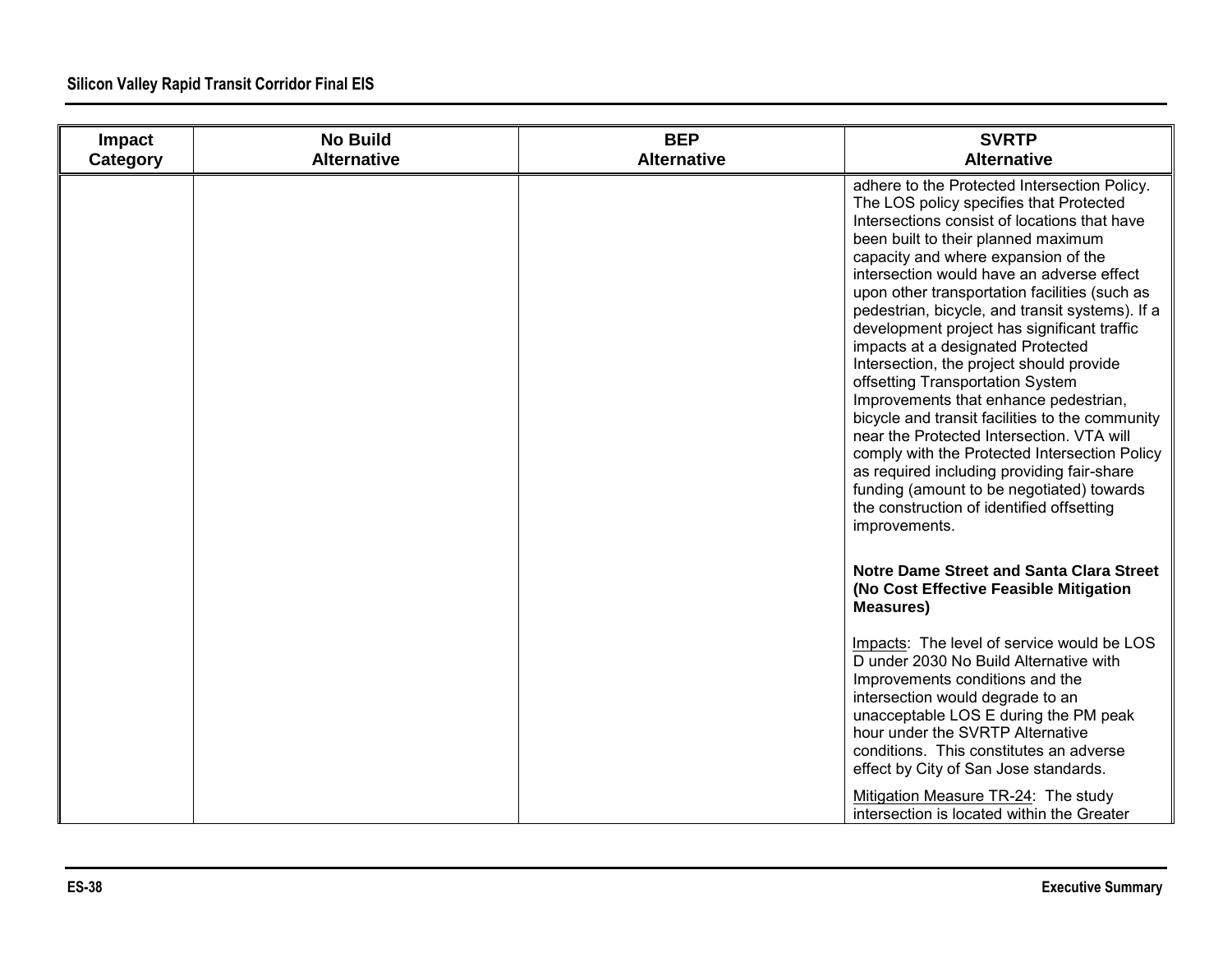| Impact<br>Category | <b>No Build</b><br><b>Alternative</b> | <b>BEP</b><br><b>Alternative</b> | <b>SVRTP</b><br><b>Alternative</b>                                                                                                                                                                                                                                                                                                                                                                                                                                                                               |
|--------------------|---------------------------------------|----------------------------------|------------------------------------------------------------------------------------------------------------------------------------------------------------------------------------------------------------------------------------------------------------------------------------------------------------------------------------------------------------------------------------------------------------------------------------------------------------------------------------------------------------------|
|                    |                                       |                                  | Downtown Core, which is exempt from the<br>City of San Jose level of service policy. The<br>policy states that the Downtown Core Area is<br>exempted from traffic mitigation<br>requirements. Intersections within and on<br>the boundary of this area are also exempted<br>from the Level of Service "D" Performance<br>Criteria. Since this is a local intersection<br>subject to the local agency's thresholds, the<br>project would not impact this intersection<br>based upon the Downtown Core LOS Policy. |
|                    |                                       |                                  | Market Street and Santa Clara Street (No<br><b>Cost Effective Feasible Mitigation</b><br><b>Measures)</b>                                                                                                                                                                                                                                                                                                                                                                                                        |
|                    |                                       |                                  | Impacts: The level of service would be an<br>unacceptable LOS E during the PM peak<br>hour under 2030 No Build Alternative with<br>Improvements conditions and the<br>intersection would experience an increase in<br>critical-movement delay of four or more<br>seconds and an increase in the demand-to-<br>capacity ratio (V/C) of .01 or more during the<br>PM peak hour under the SVRTP Alternative<br>conditions. This constitutes an adverse<br>effect by City of San Jose standards.                     |
|                    |                                       |                                  | Mitigation Measure TR-25: The study<br>intersection is located within the Greater<br>Downtown Core, which is exempt from the<br>City of San Jose level of service policy. The<br>policy states that the Downtown Core Area is<br>exempted from traffic mitigation<br>requirements. Intersections within and on<br>the boundary of this area are also exempted<br>from the Level of Service "D" Performance                                                                                                       |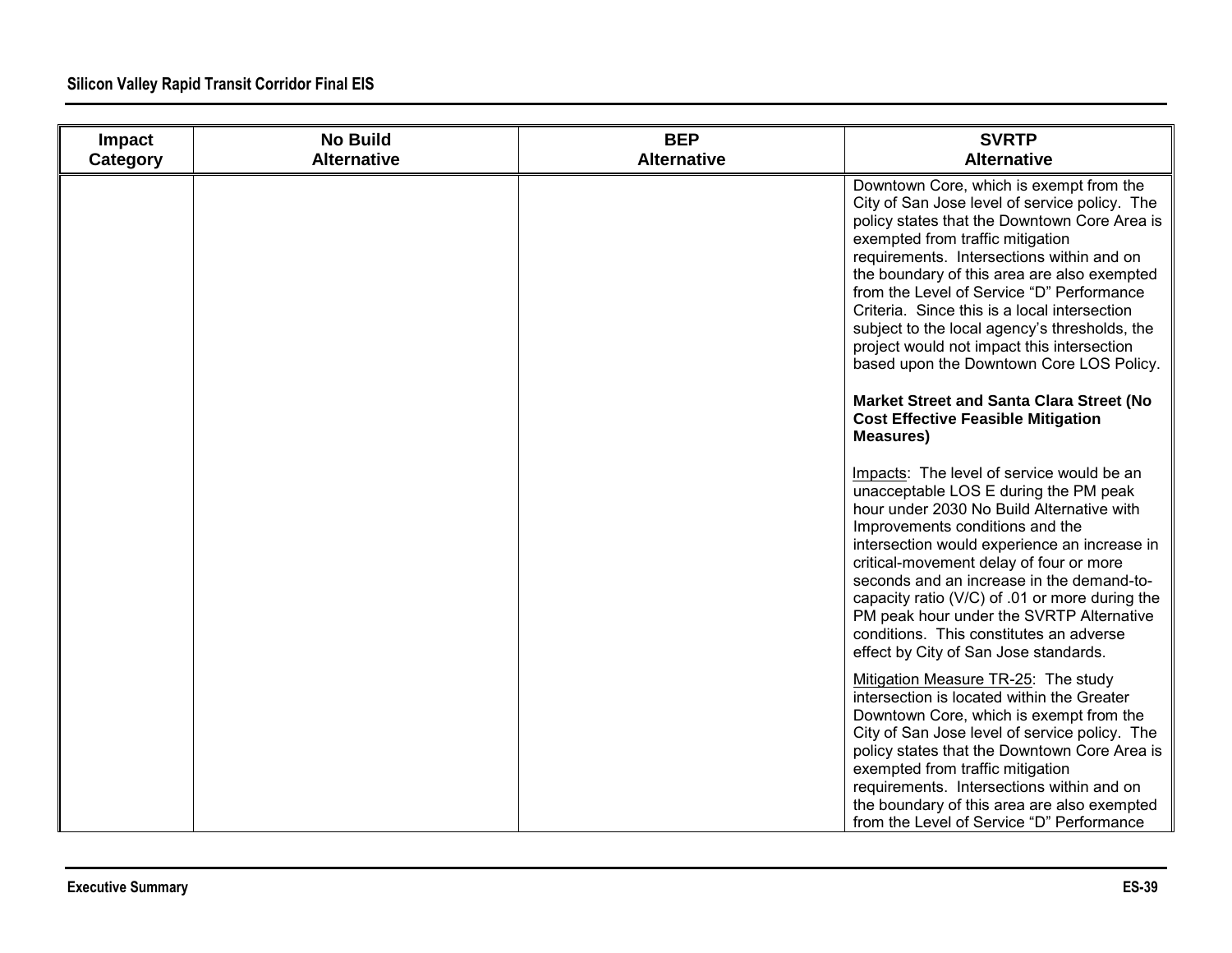| Impact<br>Category | <b>No Build</b><br><b>Alternative</b> | <b>BEP</b><br><b>Alternative</b> | <b>SVRTP</b><br><b>Alternative</b>                                                                                                                                                                                                                                                                                                                                                                                                                                                                                                       |
|--------------------|---------------------------------------|----------------------------------|------------------------------------------------------------------------------------------------------------------------------------------------------------------------------------------------------------------------------------------------------------------------------------------------------------------------------------------------------------------------------------------------------------------------------------------------------------------------------------------------------------------------------------------|
|                    |                                       |                                  | Criteria. Since this is a local intersection<br>subject to the local agency's thresholds, the<br>project would not impact this intersection<br>based upon the Downtown Core LOS Policy.                                                                                                                                                                                                                                                                                                                                                  |
|                    |                                       |                                  | <b>Meridian Avenue and San Carlos Street</b><br>(No Cost Effective Feasible Mitigation<br><b>Measures)</b>                                                                                                                                                                                                                                                                                                                                                                                                                               |
|                    |                                       |                                  | Impacts: The level of service would be an<br>unacceptable LOS E and F during the AM<br>and PM peak hours, respectively, under<br>2030 No Build Alternative with Improvements<br>conditions and the intersection would<br>experience an increase in critical-movement<br>delay of four or more seconds and an<br>increase in the demand-to-capacity ratio<br>(V/C) of .01 or more during both the AM and<br>PM peak hours under the SVRTP Alternative<br>conditions. This constitutes an adverse<br>effect by City of San Jose standards. |
|                    |                                       |                                  | Mitigation Measure TR-26: As described in<br>the 2030 No Build Alternative conditions<br>chapter, there are no cost effective feasible<br>improvements that can be made at this<br>intersection to mitigate the substantial<br>adverse effect. VTA will comply with the<br>Protected Intersections Program as required<br>including providing fair-share funding<br>(amount to be negotiated) towards the<br>construction of identified offsetting<br>improvements.                                                                      |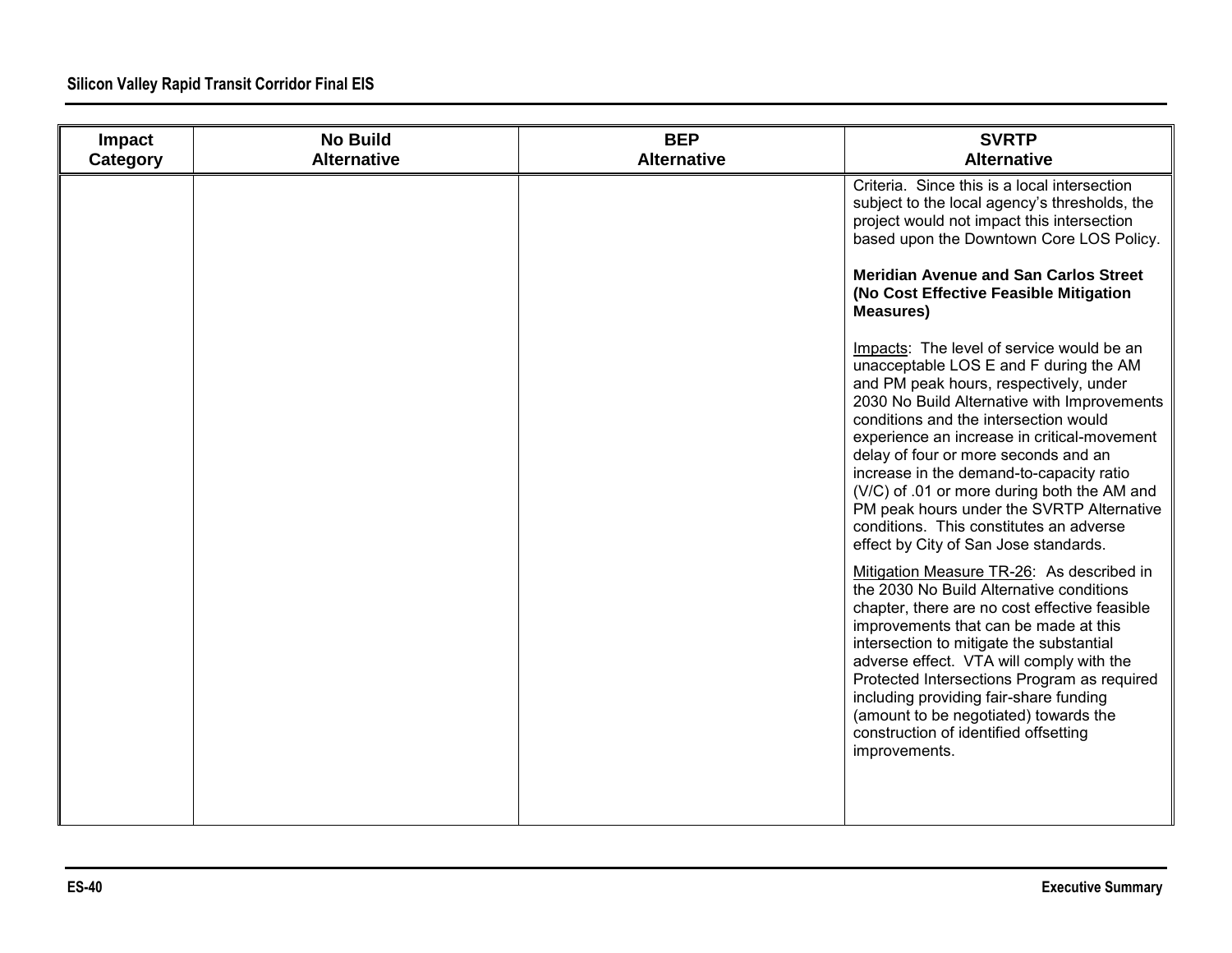| Impact<br>Category | <b>No Build</b><br><b>Alternative</b> | <b>BEP</b><br><b>Alternative</b> | <b>SVRTP</b><br><b>Alternative</b>                                                                                                                                                                                                                                                                                                                                                                                                                                                                                       |
|--------------------|---------------------------------------|----------------------------------|--------------------------------------------------------------------------------------------------------------------------------------------------------------------------------------------------------------------------------------------------------------------------------------------------------------------------------------------------------------------------------------------------------------------------------------------------------------------------------------------------------------------------|
|                    |                                       |                                  | <b>Lincoln Avenue and San Carlos Street</b><br>(No Cost Effective Feasible Mitigation<br><b>Measures)</b>                                                                                                                                                                                                                                                                                                                                                                                                                |
|                    |                                       |                                  | Impacts: The level of service would be an<br>unacceptable LOS F during both the AM and<br>PM peak hours under 2030 No Build<br>Alternative with Improvements conditions<br>and the intersection would experience an<br>increase in critical-movement delay of four or<br>more seconds and an increase in the<br>demand-to-capacity ratio (V/C) of .01 or<br>more during both the AM and PM peak hours<br>under the SVRTP Alternative conditions.<br>This constitutes an adverse effect by City of<br>San Jose standards. |
|                    |                                       |                                  | Mitigation Measure TR-27: There are no<br>cost effective feasible improvements that can<br>be made beyond those described for 2030<br>No Build Alternative conditions to mitigate<br>the substantial adverse effect at this<br>intersection for the SVRTP Alternative. VTA<br>proposes that the intersection be added to<br>the city's list of Protected Intersections and<br>adhere to the Protected Intersection Policy.<br>The LOS policy specifies that Protected                                                    |
|                    |                                       |                                  | Intersections consist of locations that have<br>been built to their planned maximum<br>capacity and where expansion of the<br>intersection would have an adverse effect<br>upon other transportation facilities (such as<br>pedestrian, bicycle, and transit systems). If<br>a development project has significant traffic<br>impacts at a designated Protected<br>Intersection, the project should provide                                                                                                              |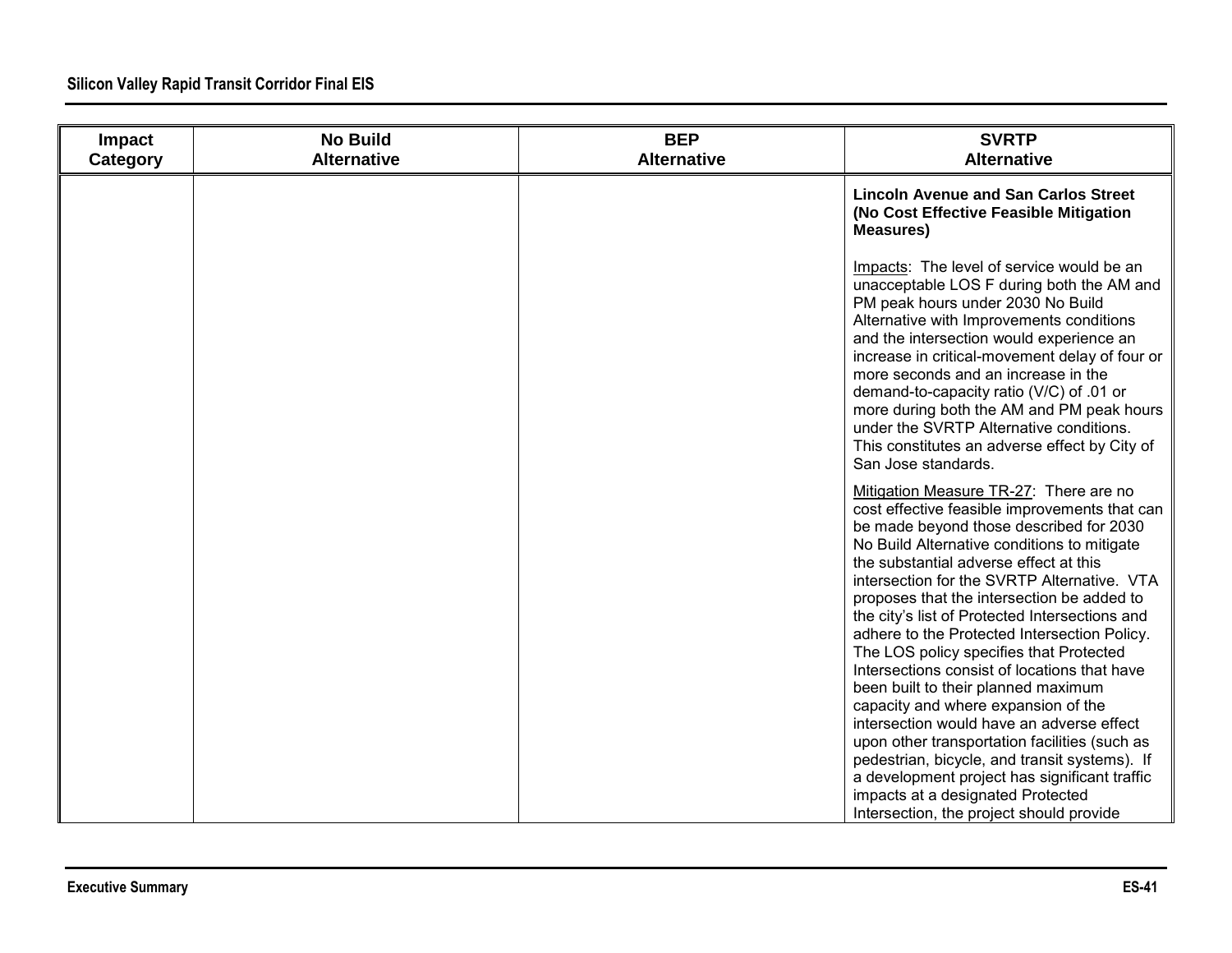| Impact<br>Category | <b>No Build</b><br><b>Alternative</b> | <b>BEP</b><br><b>Alternative</b> | <b>SVRTP</b><br><b>Alternative</b>                                                                                                                                                                                                                                                                                                                                                                                                                                                                          |
|--------------------|---------------------------------------|----------------------------------|-------------------------------------------------------------------------------------------------------------------------------------------------------------------------------------------------------------------------------------------------------------------------------------------------------------------------------------------------------------------------------------------------------------------------------------------------------------------------------------------------------------|
|                    |                                       |                                  | offsetting Transportation System<br>Improvements that enhance pedestrian,<br>bicycle and transit facilities to the community<br>near the Protected Intersection. VTA will<br>comply with the Protected Intersection Policy<br>as required including providing fair-share<br>funding (amount to be negotiated) towards<br>the construction of identified offsetting<br>improvements.                                                                                                                         |
|                    |                                       |                                  | Bird Avenue and San Carlos Street* (No<br><b>Cost Effective Feasible Mitigation</b><br><b>Measures)</b>                                                                                                                                                                                                                                                                                                                                                                                                     |
|                    |                                       |                                  | Impacts: The level of service would be an<br>unacceptable LOS F during both the AM and<br>PM peak hours under 2030 No Build<br>Alternative with Improvements conditions<br>and the intersection would experience an<br>increase in critical-movement delay of four or<br>more seconds and an increase in the<br>demand-to-capacity ratio (V/C) of .01 or<br>more during both the AM and PM peak hours<br>under the SVRTP Alternative conditions.<br>This constitutes an adverse effect by CMP<br>standards. |
|                    |                                       |                                  | Mitigation Measure TR-28: As described in<br>the 2030 No Build Alternative conditions<br>chapter, there are no cost effective feasible<br>improvements that can be made at this<br>intersection to mitigate the substantial<br>adverse effect. The necessary<br>improvements to improve intersection<br>operations to acceptable levels consist of the<br>addition of second left-turn lanes in the<br>northbound, eastbound, and westbound                                                                 |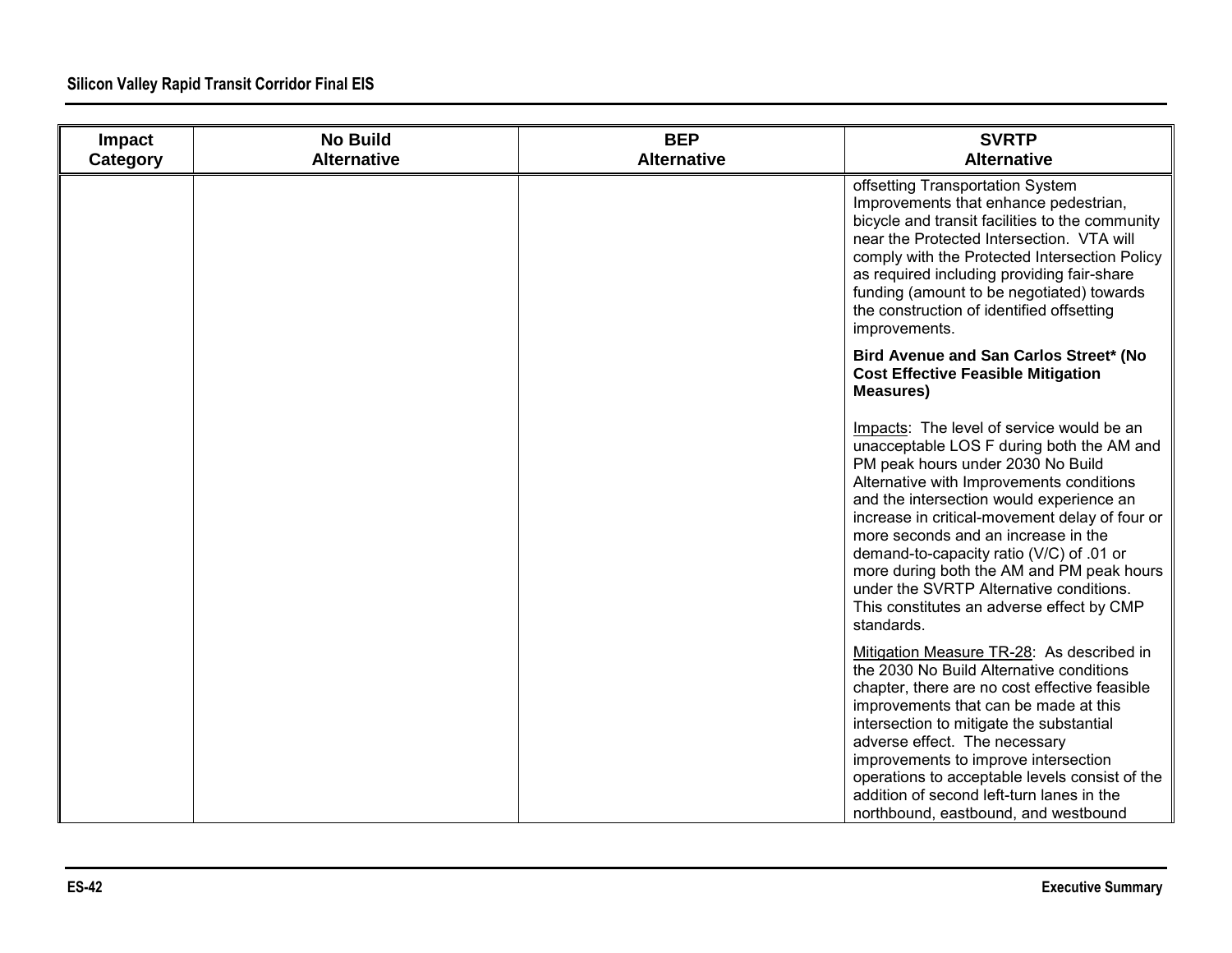| Impact<br>Category | <b>No Build</b><br><b>Alternative</b> | <b>BEP</b><br><b>Alternative</b> | <b>SVRTP</b><br><b>Alternative</b>                                                                                                                                                                                                                                                                                                                                                                                                                                                                                                                                                                                                                                                                                                                                                                   |
|--------------------|---------------------------------------|----------------------------------|------------------------------------------------------------------------------------------------------------------------------------------------------------------------------------------------------------------------------------------------------------------------------------------------------------------------------------------------------------------------------------------------------------------------------------------------------------------------------------------------------------------------------------------------------------------------------------------------------------------------------------------------------------------------------------------------------------------------------------------------------------------------------------------------------|
|                    |                                       |                                  | approaches. However, these improvements<br>are not feasible due to ROW constraints.<br>VTA will comply with the Protected<br>Intersections Program as required including<br>constructing provisions of bicycle and<br>pedestrian improvements in and around the<br>station area. Because the SVRTP<br>Alternative would contribute to traffic<br>congestion at this intersection, it will<br>contribute a "fair share' amount toward the<br>implementation of this traffic improvement.<br>Should a feasible improvement be<br>determined, a "fair share' contribution will be<br>evaluated at that time.<br>Bird Avenue and I-280 (S)* (No Cost<br><b>Effective Feasible Mitigation Measures)</b>                                                                                                   |
|                    |                                       |                                  | Impacts: The level of service would be an<br>unacceptable LOS F during the PM peak<br>hour under 2030 No Build Alternative with<br>Improvements conditions and the<br>intersection would experience an increase in<br>critical-movement delay of four or more<br>seconds and an increase in the demand-to-<br>capacity ratio (V/C) of .01 or more during the<br>PM peak hour under the SVRTP Alternative<br>conditions. This constitutes an adverse<br>effect by CMP standards.<br>Mitigation Measure TR-29: As described in<br>the 2030 No Build Alternative conditions<br>chapter, there are no cost effective feasible<br>improvements that can be made at this<br>intersection to mitigate the substantial<br>adverse effect. The necessary improvement<br>to improve intersection operations to |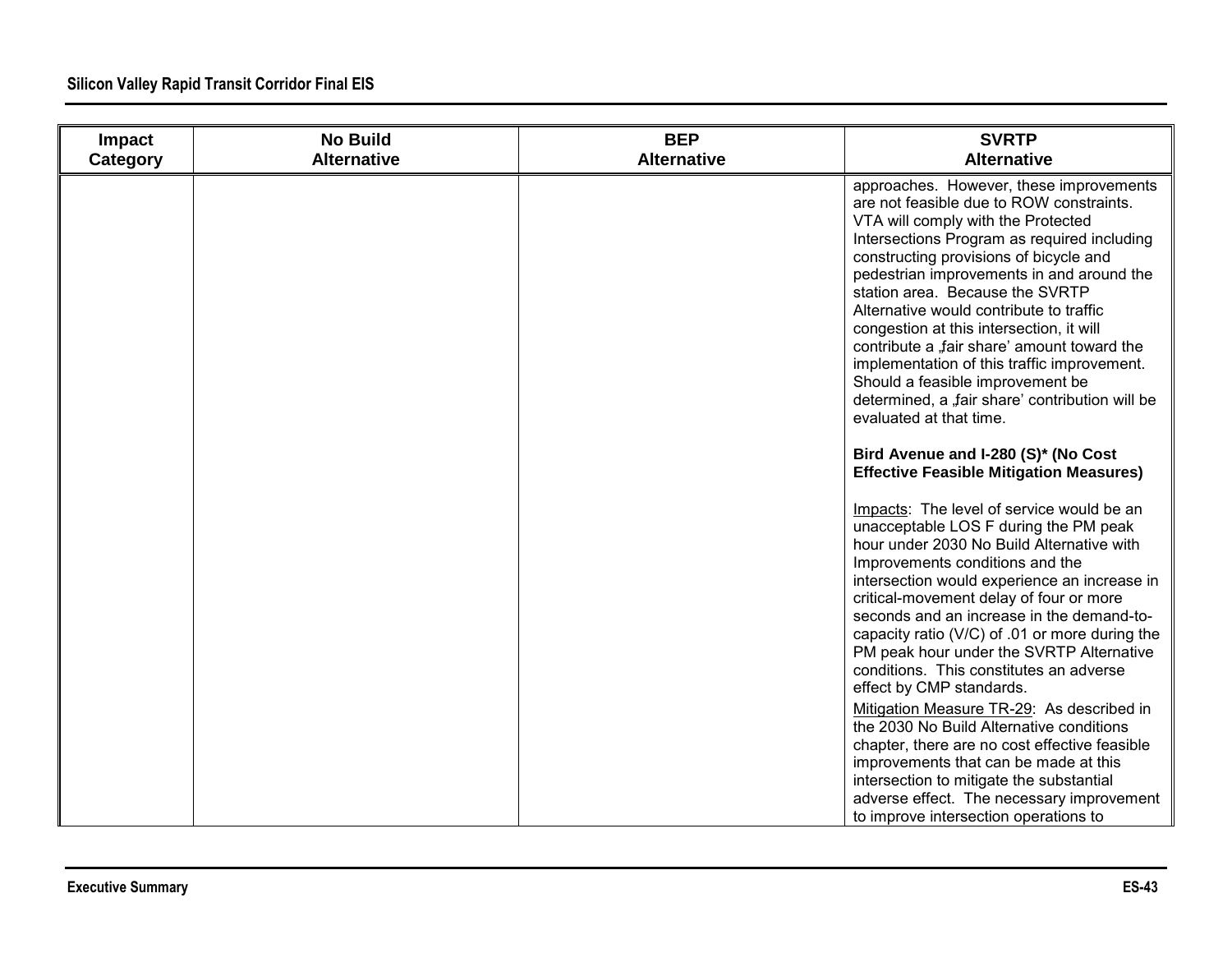| Impact<br>Category | <b>No Build</b><br><b>Alternative</b> | <b>BEP</b><br><b>Alternative</b> | <b>SVRTP</b><br><b>Alternative</b>                                                                                                                                                                                                                                                                                                                                                                                                                                                                                                                              |
|--------------------|---------------------------------------|----------------------------------|-----------------------------------------------------------------------------------------------------------------------------------------------------------------------------------------------------------------------------------------------------------------------------------------------------------------------------------------------------------------------------------------------------------------------------------------------------------------------------------------------------------------------------------------------------------------|
|                    |                                       |                                  | acceptable levels consists of the addition of<br>a second southbound left-turn lane along<br>Bird Avenue. However, this improvement is<br>not feasible due to ROW constraints along<br>the bridge structure (Bird Avenue) over I-<br>280. Because the SVRTC Alternative would<br>contribute to traffic congestion at this<br>intersection, it will contribute a "fair share'<br>amount toward the implementation of this<br>traffic improvement. Should a feasible<br>improvement be determined, a "fair share'<br>contribution will be evaluated at that time. |
|                    |                                       |                                  | <b>Santa Clara Station</b>                                                                                                                                                                                                                                                                                                                                                                                                                                                                                                                                      |
|                    |                                       |                                  | San Tomas Expressway and El Camino<br>Real* (No Cost Effective Feasible<br><b>Mitigation)</b>                                                                                                                                                                                                                                                                                                                                                                                                                                                                   |
|                    |                                       |                                  | Impacts: The level of service would be an<br>unacceptable LOS F under 2030 No Build<br>Alternative with Improvements conditions<br>and the intersection would experience an<br>increase in critical-movement delay of four or<br>more seconds and an increase in the<br>demand-to-capacity ratio (V/C) of .01 or<br>more during both the AM and PM peak hours<br>under the SVRTP Alternative conditions.<br>This constitutes an adverse effect by CMP<br>standards.                                                                                             |
|                    |                                       |                                  | Mitigation Measure TR-30: There are no<br>other cost effective feasible improvements<br>that can be made at this intersection beyond<br>those identified under the 2030 No Build<br>Alternative conditions. The necessary<br>improvement to mitigate the substantial<br>adverse effect at this intersection would                                                                                                                                                                                                                                               |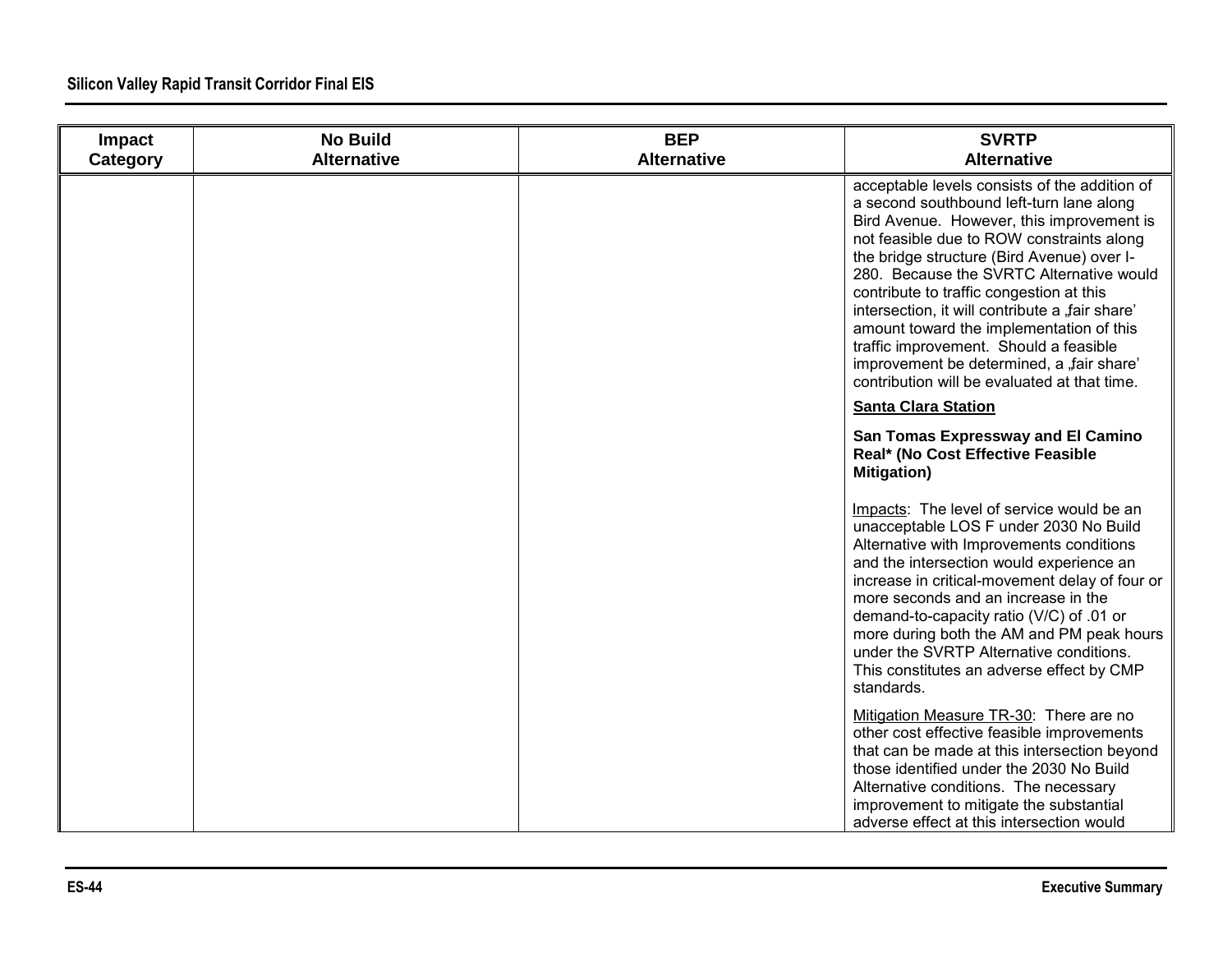| Impact<br>Category | <b>No Build</b><br><b>Alternative</b> | <b>BEP</b><br><b>Alternative</b> | <b>SVRTP</b><br><b>Alternative</b>                                                                                                                                                                                                                                                                                                                                     |
|--------------------|---------------------------------------|----------------------------------|------------------------------------------------------------------------------------------------------------------------------------------------------------------------------------------------------------------------------------------------------------------------------------------------------------------------------------------------------------------------|
|                    |                                       |                                  | require grade separation of the intersection.<br>Because the SVRTP Alternative would<br>contribute to traffic congestion at this<br>intersection, it will contribute a "fair share"<br>amount toward the implementation of this<br>traffic improvement. Should a feasible<br>improvement be determined, a "fair share'<br>contribution will be evaluated at that time. |
|                    |                                       |                                  | <b>Coleman Avenue and Brokaw Road</b>                                                                                                                                                                                                                                                                                                                                  |
|                    |                                       |                                  | Impacts: The level of service would be an<br>acceptable LOS C under 2030 No Build<br>Alternative with Improvements conditions<br>and the intersection would degrade to an<br>unacceptable LOS F during the PM peak<br>hour under the SVRTP Alternative<br>conditions. This constitutes an adverse<br>effect by City of Santa Clara standards.                          |
|                    |                                       |                                  | Mitigation Measure TR-31: The necessary<br>improvement to mitigate the substantial<br>adverse effect at this intersection consists of<br>the addition of a second eastbound left-turn<br>lane. The implementation of this<br>improvement would improve intersection<br>level of service to an acceptable LOS D<br>during the PM peak hour.                             |
|                    |                                       |                                  | De La Cruz Boulevard and Central<br>Expressway* (No Cost Effective Feasible<br><b>Mitigation</b> )                                                                                                                                                                                                                                                                     |
|                    |                                       |                                  | Impacts: The level of service would be LOS<br>F under 2030 No Build Alternative with<br>Improvements conditions and the<br>intersection would experience an increase in                                                                                                                                                                                                |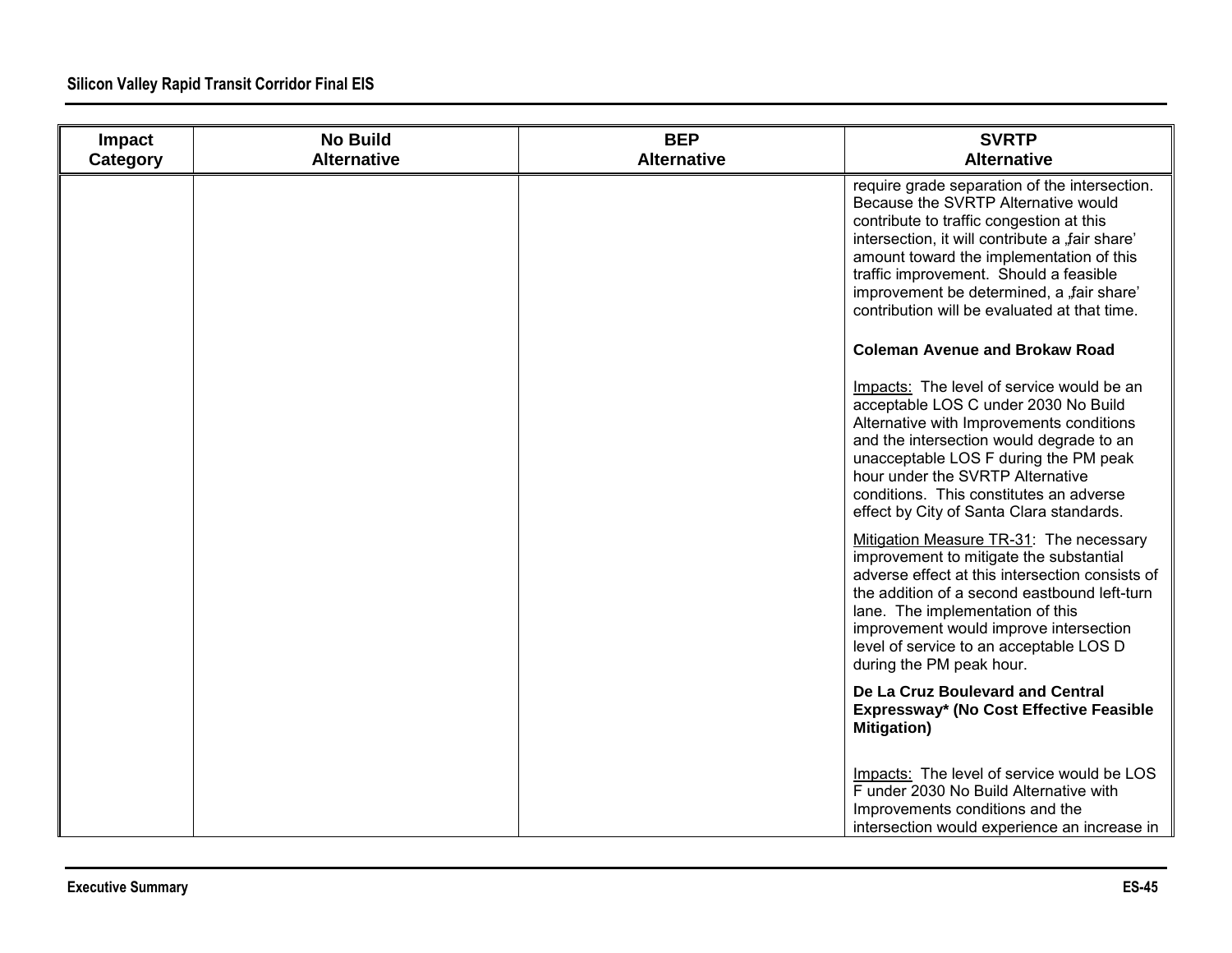| Impact<br>Category | <b>No Build</b><br><b>Alternative</b> | <b>BEP</b><br><b>Alternative</b> | <b>SVRTP</b><br><b>Alternative</b>                                                                                                                                                                                                                                                                                                                                                                                                                                                                                                                                                                                                                                                    |
|--------------------|---------------------------------------|----------------------------------|---------------------------------------------------------------------------------------------------------------------------------------------------------------------------------------------------------------------------------------------------------------------------------------------------------------------------------------------------------------------------------------------------------------------------------------------------------------------------------------------------------------------------------------------------------------------------------------------------------------------------------------------------------------------------------------|
|                    |                                       |                                  | the demand-to-capacity ratio (V/C) of .01 or<br>more during the AM peak hour and an<br>increase in critical-movement delay of four or<br>more seconds and V/C of .01 or more during<br>both the AM and PM peak hour under the<br>SVRTP Alternative conditions. This<br>constitutes an adverse effect by CMP<br>standards.                                                                                                                                                                                                                                                                                                                                                             |
|                    |                                       |                                  | Mitigation Measure TR-32: There are no<br>cost effective feasible improvements that can<br>be made at this intersection beyond those<br>identified under the 2030 No Build<br>Alternative conditions. The necessary<br>improvement to mitigate the substantial<br>adverse effect at this intersection would<br>require grade separation of the intersection.<br>Because the SVRTP Alternative would<br>contribute to traffic congestion at this<br>intersection, it will contribute a "fair share'<br>amount toward the implementation of this<br>traffic improvement. Should a feasible<br>improvement be determined, a "fair share'<br>contribution will be evaluated at that time. |
|                    |                                       |                                  | Lincoln Street and El Camino Real* (No<br><b>Cost Effective Feasible Mitigation)</b>                                                                                                                                                                                                                                                                                                                                                                                                                                                                                                                                                                                                  |
|                    |                                       |                                  | Impacts: The level of service would be an<br>unacceptable LOS F during the AM peak<br>hour under 2030 No Build Alternative with<br>Improvements conditions and the<br>intersection would experience an increase in<br>critical-movement delay of four or more<br>seconds and an increase in the demand-to-<br>capacity ratio (V/C) of .01 or more during the<br>AM peak hour under the SVRTP Alternative                                                                                                                                                                                                                                                                              |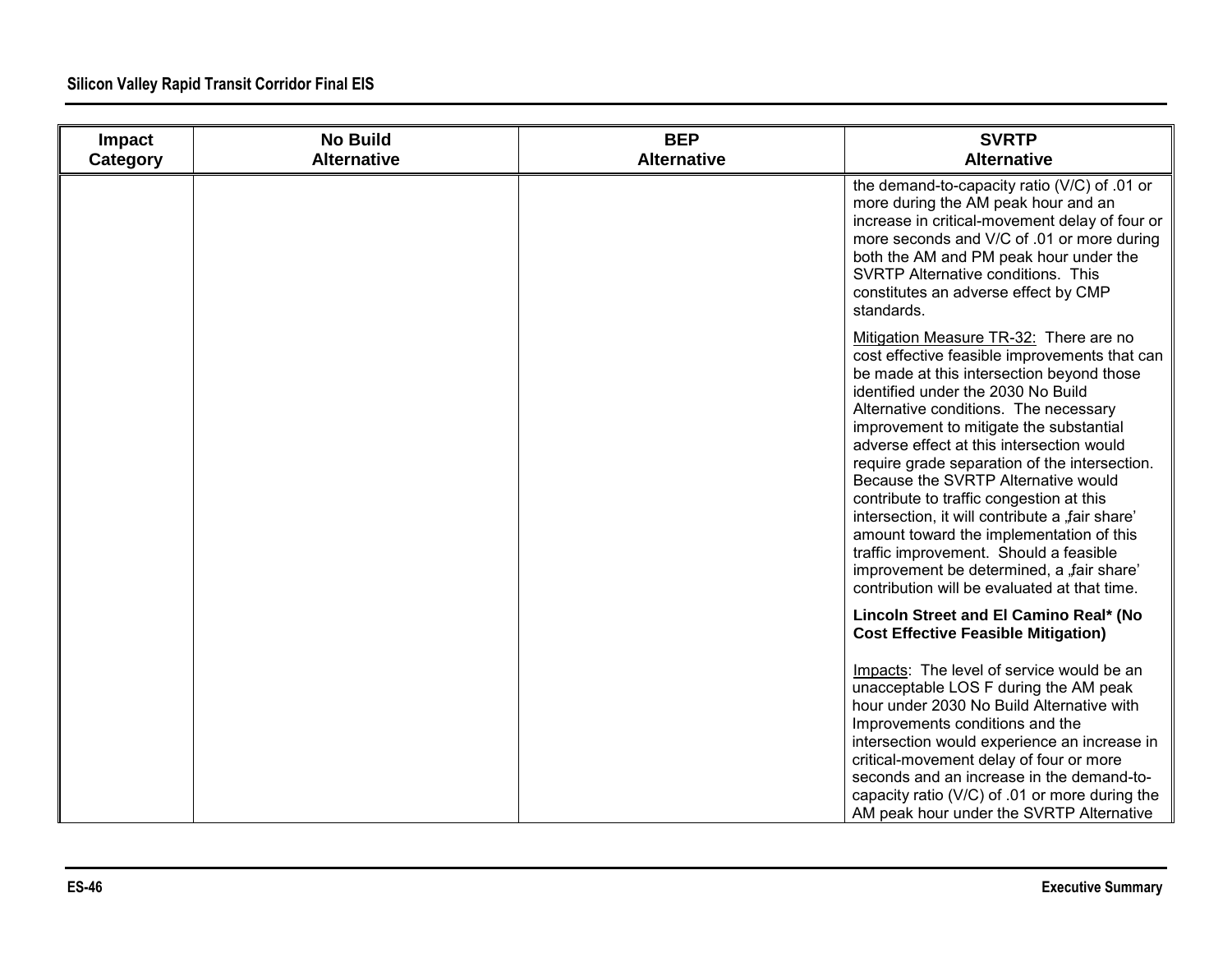| Impact<br>Category      | <b>No Build</b><br><b>Alternative</b>                                                                                                                                                                                                                              | <b>BEP</b><br><b>Alternative</b>                                                                                                                                                                                                                                | <b>SVRTP</b><br><b>Alternative</b>                                                                                                                                                                                                                                                                                                                                                                                                                                                                                                                                                                                                                                                                                                                                                                               |
|-------------------------|--------------------------------------------------------------------------------------------------------------------------------------------------------------------------------------------------------------------------------------------------------------------|-----------------------------------------------------------------------------------------------------------------------------------------------------------------------------------------------------------------------------------------------------------------|------------------------------------------------------------------------------------------------------------------------------------------------------------------------------------------------------------------------------------------------------------------------------------------------------------------------------------------------------------------------------------------------------------------------------------------------------------------------------------------------------------------------------------------------------------------------------------------------------------------------------------------------------------------------------------------------------------------------------------------------------------------------------------------------------------------|
|                         |                                                                                                                                                                                                                                                                    |                                                                                                                                                                                                                                                                 | conditions. This constitutes an adverse<br>effect by CMP standards.                                                                                                                                                                                                                                                                                                                                                                                                                                                                                                                                                                                                                                                                                                                                              |
|                         |                                                                                                                                                                                                                                                                    |                                                                                                                                                                                                                                                                 | Mitigation Measure TR-33: There are no<br>other cost effective feasible improvements<br>that can be made at this intersection beyond<br>those identified under the 2030 No Build<br>Alternative conditions. The necessary<br>improvement to mitigate the substantial<br>adverse effect at this intersection consists of<br>the addition of a second northbound left-turn<br>lane. However, the addition of a second<br>northbound left-turn lane is not feasible due<br>to ROW constraints. Because SVRTP<br>Alternative would contribute to traffic<br>congestion at this intersection, it will<br>contribute a "fair share' amount toward the<br>implementation of this traffic improvement.<br>Should a feasible improvement be<br>determined, a "fair share' contribution will be<br>evaluated at that time. |
| <b>Air Quality</b>      | Impact: Air pollutant and mobile source air<br>toxic effects typically associated with transit,<br>facilities, and roadway projects. Projects                                                                                                                      | Impacts: Beneficial air quality operational<br>and global warming effects and no adverse<br>effects anticipated.                                                                                                                                                | Impacts: Beneficial air quality operational<br>and global warming effects and no adverse<br>effects anticipated.                                                                                                                                                                                                                                                                                                                                                                                                                                                                                                                                                                                                                                                                                                 |
|                         | would undergo separate environmental<br>review to determine air quality and global<br>warming effects and mitigation measures.                                                                                                                                     | The BEP Alternative is included in the<br>fiscally constrained T2035 program. The<br>fiscally constrained T2035 program is the<br>part of the Regional Transportation Plan<br>(RTP) for which conformity was determined.<br>Mitigation Measures: None required. | The SVRTP Alternative is included in the<br>fiscally constrained T2035 program. The<br>fiscally constrained T2035 program is the<br>part of the Regional Transportation Plan<br>(RTP) for which conformity was determined.<br>Mitigation Measures: None required.                                                                                                                                                                                                                                                                                                                                                                                                                                                                                                                                                |
| Biological<br>Resources | Impacts: The No Build Alternative consists<br>of the existing transit and roadway networks<br>and planned and programmed<br>improvements in the SVRTC. The No Build<br>Alternative projects would likely result in<br>biological effects typically associated with | Impacts: Potential adverse effects of up to<br>1.4 acres of Central Coast cottonwood-<br>sycamore riparian forest along Upper<br>Penitencia Creek could be affected due to<br>the planned design of the Berryessa Station.                                      | Impacts: Effects to up to 1.4 acres of<br>Central Coast cottonwood-sycamore riparian<br>forest along Upper Penitencia Creek could<br>occur due to the planned design of the<br>Berryessa Station.                                                                                                                                                                                                                                                                                                                                                                                                                                                                                                                                                                                                                |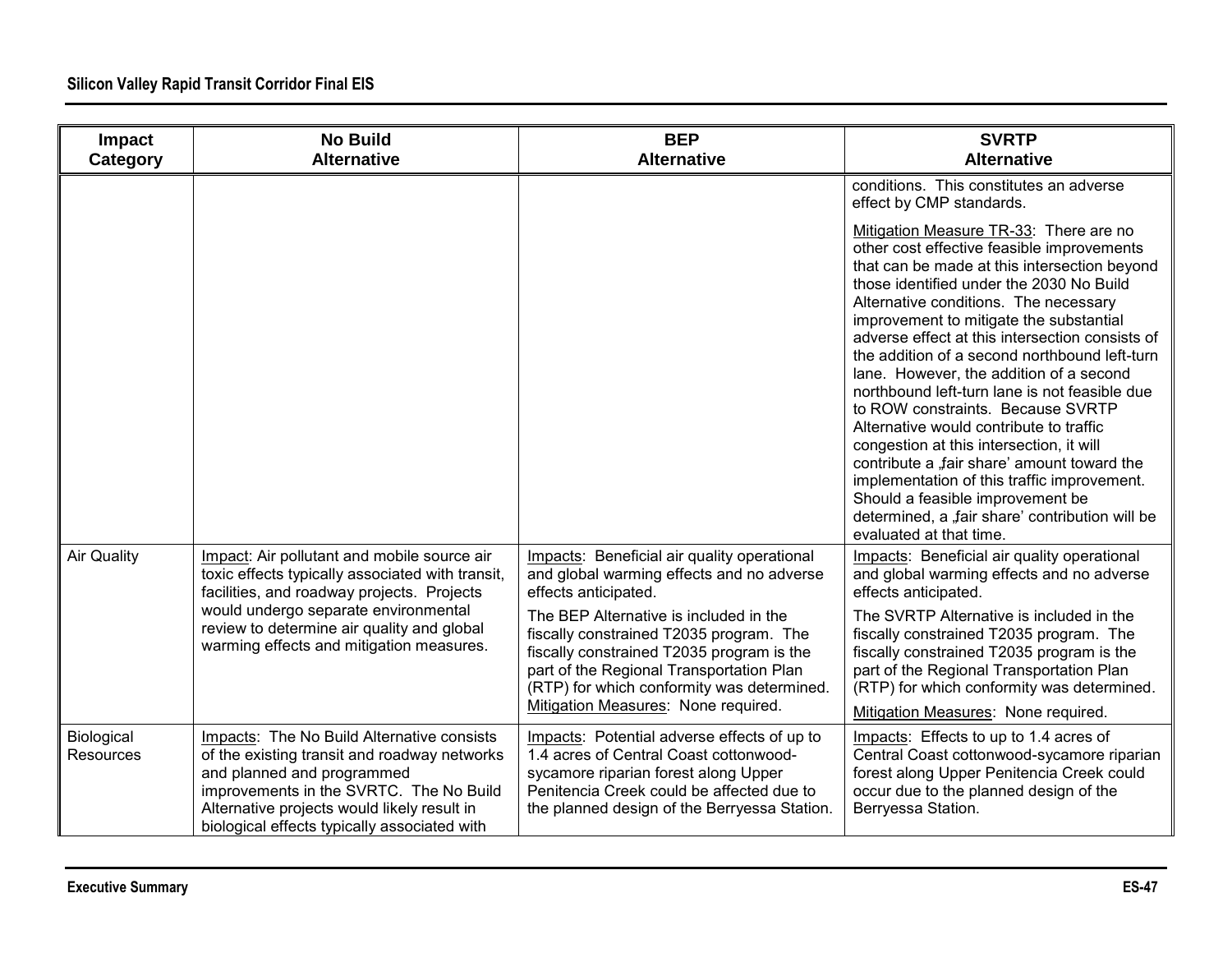| Impact   | <b>No Build</b><br><b>Alternative</b>                                                                                                                                                                                                                                                                                                                                                                                                   | <b>BEP</b><br><b>Alternative</b>                                                                                                                                                                                                                                                                                                                                                                                                                                                                                                                                                                                                                                                                                                                                                                                                                                                                                                                                                                                                                                                                                                                                                                                                                                                                                                                                                                                                                                                                                                    | <b>SVRTP</b><br><b>Alternative</b>                                                                                                                                                                                                                                                                                                                                                                                                                                                                                                                                                                                                                                                                                                                                                                                                                                                                                                                                                                                                                                                                                                                                                                                                                                                                                                                                                                                                                                                       |
|----------|-----------------------------------------------------------------------------------------------------------------------------------------------------------------------------------------------------------------------------------------------------------------------------------------------------------------------------------------------------------------------------------------------------------------------------------------|-------------------------------------------------------------------------------------------------------------------------------------------------------------------------------------------------------------------------------------------------------------------------------------------------------------------------------------------------------------------------------------------------------------------------------------------------------------------------------------------------------------------------------------------------------------------------------------------------------------------------------------------------------------------------------------------------------------------------------------------------------------------------------------------------------------------------------------------------------------------------------------------------------------------------------------------------------------------------------------------------------------------------------------------------------------------------------------------------------------------------------------------------------------------------------------------------------------------------------------------------------------------------------------------------------------------------------------------------------------------------------------------------------------------------------------------------------------------------------------------------------------------------------------|------------------------------------------------------------------------------------------------------------------------------------------------------------------------------------------------------------------------------------------------------------------------------------------------------------------------------------------------------------------------------------------------------------------------------------------------------------------------------------------------------------------------------------------------------------------------------------------------------------------------------------------------------------------------------------------------------------------------------------------------------------------------------------------------------------------------------------------------------------------------------------------------------------------------------------------------------------------------------------------------------------------------------------------------------------------------------------------------------------------------------------------------------------------------------------------------------------------------------------------------------------------------------------------------------------------------------------------------------------------------------------------------------------------------------------------------------------------------------------------|
| Category |                                                                                                                                                                                                                                                                                                                                                                                                                                         |                                                                                                                                                                                                                                                                                                                                                                                                                                                                                                                                                                                                                                                                                                                                                                                                                                                                                                                                                                                                                                                                                                                                                                                                                                                                                                                                                                                                                                                                                                                                     |                                                                                                                                                                                                                                                                                                                                                                                                                                                                                                                                                                                                                                                                                                                                                                                                                                                                                                                                                                                                                                                                                                                                                                                                                                                                                                                                                                                                                                                                                          |
|          | transit facilities and roadway projects.<br>Mitigation for potential adverse effects could<br>include avoidance or replacement of a<br>vegetation community in accordance with a<br>mitigation and monitoring plan approved by<br>the regulating agencies. Projects planned<br>under the No Build Alternative would<br>undergo separate environmental review to<br>determine any potential adverse effects to<br>vegetation communities | Approximately 0.56 acres of seasonal and<br>freshwater emergent wetlands would be<br>affected by the design of the BEP Alternative<br>due to the improvement of drainage in the<br>ROW that would lead to the elimination of<br>seasonal wetlands within the corridor.<br>Mitigation Measure BIO-1 - Avoidance of<br>Riparian Habitat. VTA will design all project<br>facilities to avoid temporary and permanent<br>adverse effects to riparian habitat to the<br>maximum extent practicable. Central Coast<br>cottonwood-sycamore riparian forest areas<br>identified along Upper Penitencia will be<br>identified and marked with protective orange<br>fencing to avoid disturbance or accidental<br>intrusion by workers or equipment.<br>Mitigation Measure BIO-2 - Compensation<br>for Adverse Effects to Riparian Habitat. If<br>avoidance is not feasible, adverse effects to<br>the riparian habitat will be mitigated at ratios<br>based on the quality of habitat to be<br>affected. A 2:1 ratio or another ratio would<br>be determined in consultation with CDFG. A<br>detailed riparian restoration plan will be<br>prepared. This plan will provide for the<br>replacement of lost acreage as well as<br>values and functions of riparian habitat,<br>including shaded riverine aquatic cover<br>vegetation, and locations of restoration<br>opportunities, with a technical approach to<br>create high-quality riparian and shaded<br>riverine aquatic cover habitat.<br>Mitigation for adverse effects to riparian | Approximately 0.56 acres of seasonal and<br>freshwater emergent wetlands would be<br>affected by the design of the SVRTP<br>Alternative due to the improvement of<br>drainage in the ROW that would lead to the<br>elimination of seasonal wetlands within the<br>corridor.<br>Mitigation Measure BIO-1: Avoidance of<br>Riparian Habitat. VTA will design all project<br>facilities to avoid temporary and permanent<br>adverse effects to riparian habitat to the<br>maximum extent practicable. Central Coast<br>cottonwood-sycamore riparian forest areas<br>identified along Upper Penitencia will be<br>identified and marked with protective orange<br>fencing to avoid disturbance or accidental<br>intrusion by workers or equipment.<br>Mitigation Measure BIO-2: Compensation<br>for Adverse Effects to Riparian Habitat. If<br>avoidance is not feasible, adverse effects to<br>the riparian habitat will be mitigated at ratios<br>based on the quality of habitat to be affected.<br>A 2:1 ratio or another ratio would be<br>determined in consultation with CDFG. A<br>detailed riparian restoration plan will be<br>prepared. This plan will provide for the<br>replacement of lost acreage as well as<br>values and functions of riparian habitat,<br>including shaded riverine aquatic cover<br>vegetation, and locations of restoration<br>opportunities, with a technical approach to<br>create high-quality riparian and shaded<br>riverine aquatic cover habitat. |
|          |                                                                                                                                                                                                                                                                                                                                                                                                                                         | habitat will be in-kind, except that non-native<br>species will be replaced with commercially                                                                                                                                                                                                                                                                                                                                                                                                                                                                                                                                                                                                                                                                                                                                                                                                                                                                                                                                                                                                                                                                                                                                                                                                                                                                                                                                                                                                                                       | Mitigation for adverse effects to riparian<br>habitat will be in-kind, except that non-native                                                                                                                                                                                                                                                                                                                                                                                                                                                                                                                                                                                                                                                                                                                                                                                                                                                                                                                                                                                                                                                                                                                                                                                                                                                                                                                                                                                            |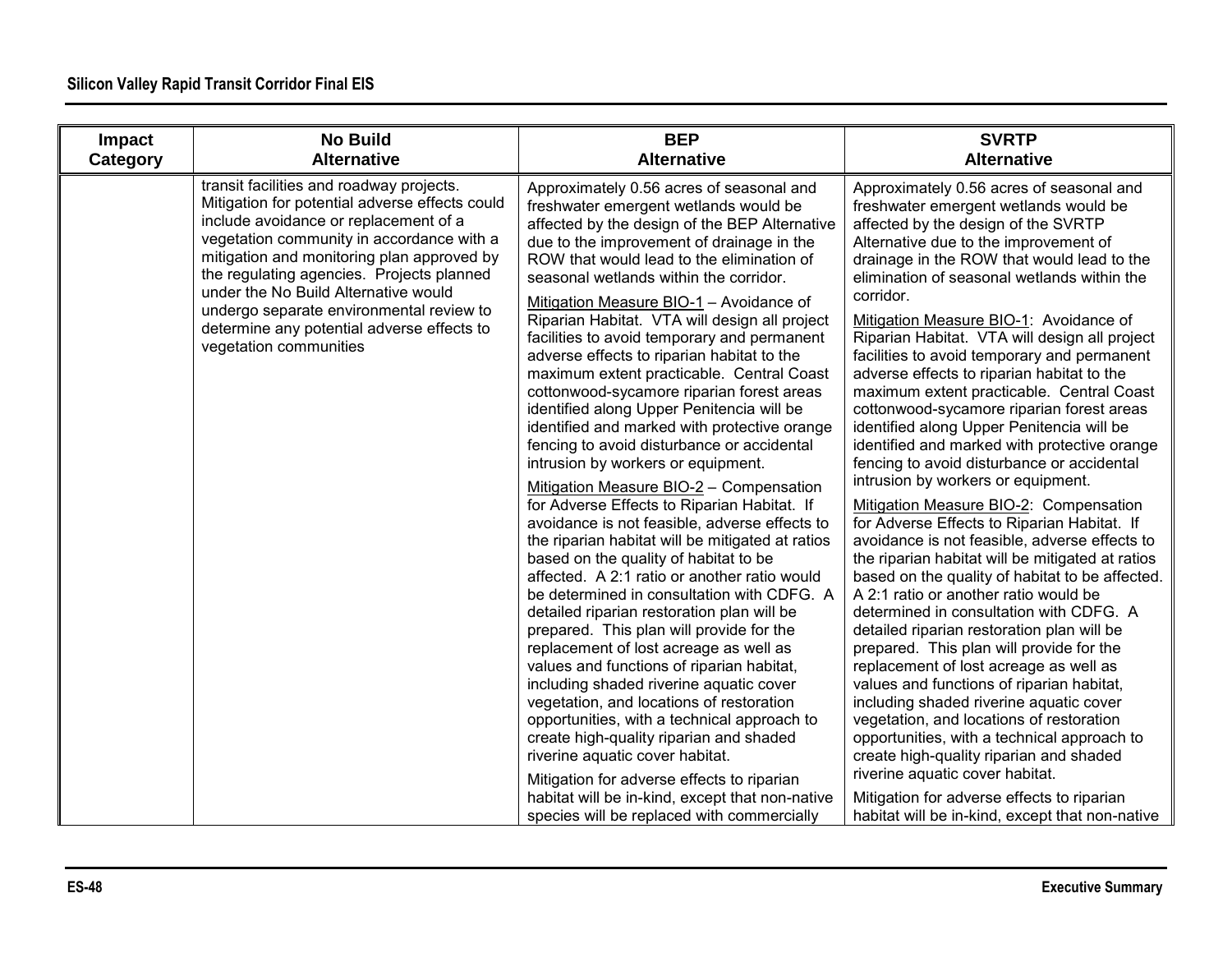| Impact   | <b>No Build</b>    | <b>BEP</b>                                                                                                                                                                                                                                                                                                                                                                                                                                                                                                                                                                                                                                                                                                                                                                                                                                                                                                                                                                                                                                                                                                                                                                                                                                                                                                                                                                                                                                                                                                                                                                                                    | <b>SVRTP</b>                                                                                                                                                                                                                                                                                                                                                                                                                                                                                                                                                                                                                                                                                                                                                                                                                                                                                                                                                                                                                                                                                                                                                                                                                                                                                                                                                                                                                                                                                                                                                                                                    |
|----------|--------------------|---------------------------------------------------------------------------------------------------------------------------------------------------------------------------------------------------------------------------------------------------------------------------------------------------------------------------------------------------------------------------------------------------------------------------------------------------------------------------------------------------------------------------------------------------------------------------------------------------------------------------------------------------------------------------------------------------------------------------------------------------------------------------------------------------------------------------------------------------------------------------------------------------------------------------------------------------------------------------------------------------------------------------------------------------------------------------------------------------------------------------------------------------------------------------------------------------------------------------------------------------------------------------------------------------------------------------------------------------------------------------------------------------------------------------------------------------------------------------------------------------------------------------------------------------------------------------------------------------------------|-----------------------------------------------------------------------------------------------------------------------------------------------------------------------------------------------------------------------------------------------------------------------------------------------------------------------------------------------------------------------------------------------------------------------------------------------------------------------------------------------------------------------------------------------------------------------------------------------------------------------------------------------------------------------------------------------------------------------------------------------------------------------------------------------------------------------------------------------------------------------------------------------------------------------------------------------------------------------------------------------------------------------------------------------------------------------------------------------------------------------------------------------------------------------------------------------------------------------------------------------------------------------------------------------------------------------------------------------------------------------------------------------------------------------------------------------------------------------------------------------------------------------------------------------------------------------------------------------------------------|
| Category | <b>Alternative</b> | <b>Alternative</b>                                                                                                                                                                                                                                                                                                                                                                                                                                                                                                                                                                                                                                                                                                                                                                                                                                                                                                                                                                                                                                                                                                                                                                                                                                                                                                                                                                                                                                                                                                                                                                                            | <b>Alternative</b>                                                                                                                                                                                                                                                                                                                                                                                                                                                                                                                                                                                                                                                                                                                                                                                                                                                                                                                                                                                                                                                                                                                                                                                                                                                                                                                                                                                                                                                                                                                                                                                              |
|          |                    | available native species common to the<br>planting area, and on-site to the maximum<br>extent practicable. If mitigation cannot be<br>accommodated entirely on-site, VTA will<br>coordinate with CDFG to identify other<br>potential riparian mitigation sites within the<br>affected watershed. A qualified biologist, in<br>coordination with resource agency<br>personnel, will prepare a mitigation and<br>monitoring plan for adverse effects to<br>riparian habitat due to the project.<br>Mitigation Measure BIO-3: Avoidance of<br>Wetland Habitat. VTA will design all project<br>facilities to avoid temporary and permanent<br>adverse effects to wetlands and waters of<br>the United States to the maximum extent<br>practicable.<br>Mitigation Measure BIO-4: Compensation<br>for Adverse Effects to Wetland Habitat. If<br>avoidance is not feasible, VTA will mitigate<br>the permanent loss of wetlands at a<br>minimum 2:1 ratio (replacement area: loss<br>area) and the temporary loss of wetlands at<br>a minimum 1:1 ratio, or at higher ratios<br>determined in consultation with resource<br>agency personnel. Permanent and<br>temporary adverse effects to waters of the<br>U.S. will be mitigated at minimum 1:1 ratio,<br>or at a higher ratio determined in<br>consultation with resource agency<br>personnel. Mitigation ratios will be agreed<br>upon with appropriate resource agencies<br>prior to certification of the Final EIS.<br>Mitigation will be on-site and in-kind to the<br>maximum extent practicable. If mitigation<br>cannot be accommodated entirely on-site, | species will be replaced with commercially<br>available native species common to the<br>planting area, and on-site to the maximum<br>extent practicable. If mitigation cannot be<br>accommodated entirely on-site, VTA will<br>coordinate with CDFG to identify other<br>potential riparian mitigation sites within the<br>affected watershed. A qualified biologist, in<br>coordination with resource agency<br>personnel, will prepare a mitigation and<br>monitoring plan for adverse effects to<br>riparian habitat due to the project.<br>Mitigation Measure BIO-3: Avoidance of<br>Wetland Habitat. VTA will design all project<br>facilities to avoid temporary and permanent<br>adverse effects to wetlands and waters of<br>the United States to the maximum extent<br>practicable.<br>Mitigation Measure BIO-4: Compensation<br>for Adverse Effects to Wetland Habitat. If<br>avoidance is not feasible, VTA will mitigate<br>the permanent loss of wetlands at a<br>minimum 2:1 ratio (replacement area: loss<br>area) and the temporary loss of wetlands at<br>a minimum 1:1 ratio, or at higher ratios<br>determined in consultation with resource<br>agency personnel. Permanent and<br>temporary adverse effects to waters of the<br>U.S. will be mitigated at minimum 1:1 ratio,<br>or at a higher ratio determined in<br>consultation with resource agency<br>personnel. Mitigation ratios will be agreed<br>upon with appropriate resource agencies<br>prior to certification of the Final EIS.<br>Mitigation will be on-site and in-kind to the<br>maximum extent practicable. If mitigation |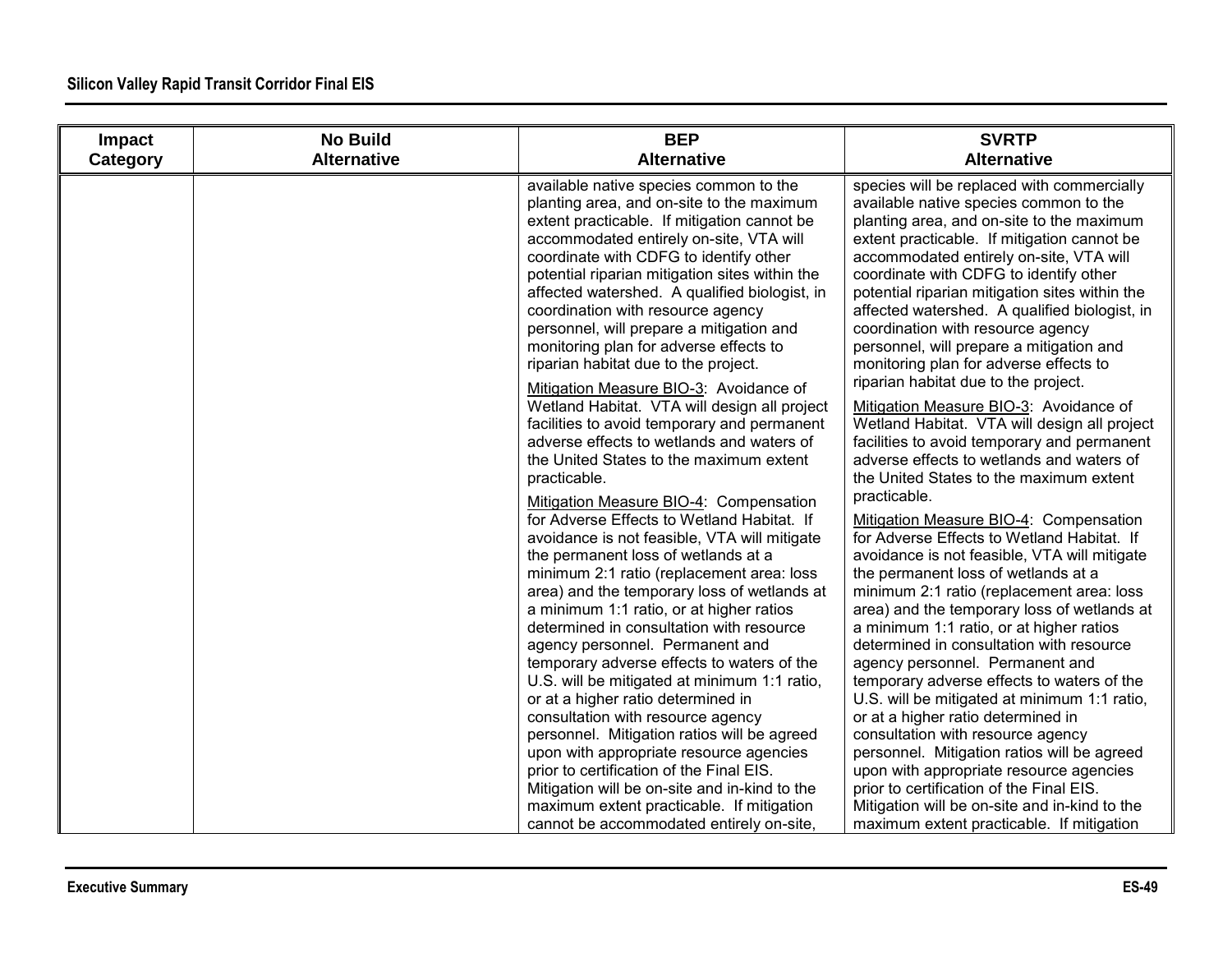| Impact<br>Category                             | <b>No Build</b><br><b>Alternative</b>                                                                                                       | <b>BEP</b><br><b>Alternative</b>                                                                                                                                                                                                                                                                                                                                                                                                                                                                                                                                                                                                                                                                                                                              | <b>SVRTP</b><br><b>Alternative</b>                                                                                                                                                                                                                                                                                                                                                                                                                                                                                                                                                                                                                                                                                                                            |
|------------------------------------------------|---------------------------------------------------------------------------------------------------------------------------------------------|---------------------------------------------------------------------------------------------------------------------------------------------------------------------------------------------------------------------------------------------------------------------------------------------------------------------------------------------------------------------------------------------------------------------------------------------------------------------------------------------------------------------------------------------------------------------------------------------------------------------------------------------------------------------------------------------------------------------------------------------------------------|---------------------------------------------------------------------------------------------------------------------------------------------------------------------------------------------------------------------------------------------------------------------------------------------------------------------------------------------------------------------------------------------------------------------------------------------------------------------------------------------------------------------------------------------------------------------------------------------------------------------------------------------------------------------------------------------------------------------------------------------------------------|
|                                                |                                                                                                                                             | VTA will investigate other mitigation<br>opportunities in coordination with resource<br>agency personnel within the affected<br>watershed, if possible. In anticipation of this,<br>VTA is currently in discussions with the<br>RWQCB and the City of Milpitas to develop<br>a mitigation site on Wrigley Creek, which<br>includes redesigning the linear channel to<br>include meanders and more natural<br>features.                                                                                                                                                                                                                                                                                                                                        | cannot be accommodated entirely on-site,<br>VTA will investigate other mitigation<br>opportunities in coordination with resource<br>agency personnel within the affected<br>watershed, if possible. In anticipation of this,<br>VTA is currently in discussions with the<br>RWQCB and the City of Milpitas to develop a<br>mitigation site on Wrigley Creek, which<br>includes redesigning the linear channel to<br>include meanders and more natural features.                                                                                                                                                                                                                                                                                               |
|                                                |                                                                                                                                             | A qualified biologist, in coordination with<br>resource agency personnel, will prepare a<br>mitigation and monitoring plan for adverse<br>effects to wetlands and waters of the U.S.<br>due to the project. This plan will comply with<br>the March 2008 Compensatory Mitigation<br>Rule published by EPA and the ACOE and<br>will include objectives; site selection criteria;<br>site protection instruments (e.g.,<br>conservation easements); baseline<br>information (for impact and compensation<br>sites); credit determination methodology; a<br>mitigation work plan; a maintenance plan;<br>ecological performance standards;<br>monitoring requirements; a long-term<br>management plan; an adaptive management<br>plan; and financial assurances. | A qualified biologist, in coordination with<br>resource agency personnel, will prepare a<br>mitigation and monitoring plan for adverse<br>effects to wetlands and waters of the U.S.<br>due to the project. This plan will comply with<br>the March 2008 Compensatory Mitigation<br>Rule published by EPA and the ACOE and<br>will include objectives; site selection criteria;<br>site protection instruments (e.g.,<br>conservation easements); baseline<br>information (for impact and compensation<br>sites); credit determination methodology; a<br>mitigation work plan; a maintenance plan;<br>ecological performance standards;<br>monitoring requirements; a long-term<br>management plan; an adaptive management<br>plan; and financial assurances. |
|                                                |                                                                                                                                             | Effects would not be substantial with<br>mitigation incorporated.                                                                                                                                                                                                                                                                                                                                                                                                                                                                                                                                                                                                                                                                                             | Effects would not be substantial with<br>mitigation incorporated.                                                                                                                                                                                                                                                                                                                                                                                                                                                                                                                                                                                                                                                                                             |
| Community<br>Services and<br><b>Facilities</b> | Impacts: Changes to access of community<br>facilities, effects to community facilities and<br>effects to police and fire service ratios     | Impacts: No substantial adverse effects are<br>anticipated.<br>Mitigation Measures: None required.                                                                                                                                                                                                                                                                                                                                                                                                                                                                                                                                                                                                                                                            | Impacts: No substantial adverse effects are<br>anticipated.<br>Mitigation Measures: None required.                                                                                                                                                                                                                                                                                                                                                                                                                                                                                                                                                                                                                                                            |
|                                                | typically associated with transit, facilities and<br>roadway projects. Projects would undergo<br>separate environmental review to determine |                                                                                                                                                                                                                                                                                                                                                                                                                                                                                                                                                                                                                                                                                                                                                               |                                                                                                                                                                                                                                                                                                                                                                                                                                                                                                                                                                                                                                                                                                                                                               |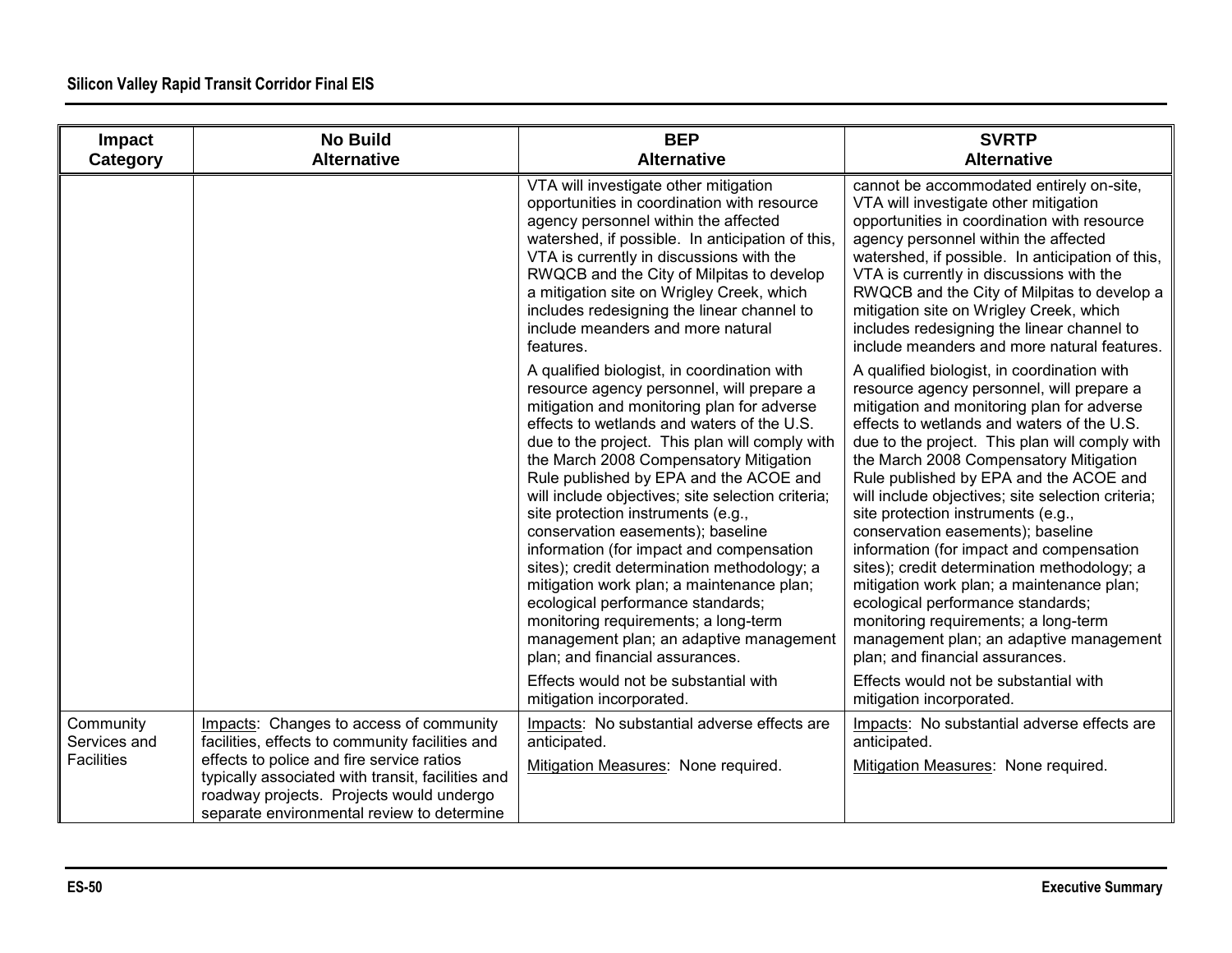| Impact<br>Category                      | <b>No Build</b><br><b>Alternative</b>                                                                                                                                                                                                                                                                                                    | <b>BEP</b><br><b>Alternative</b>                                                                                                                                                                                                                                                                                                                                                                                                                                                                                                                                                                                                                                                                                                                                                                                                                                                                                                                                                                                                                                                                                                                                                                                                                                                                                                                                                                                                                 | <b>SVRTP</b><br><b>Alternative</b>                                                                                                                                                                                                                                                                                                                                                                                                                                                                                                                                                                                                                                                                                                                                                                                                                                                                                                                                                                                                                                                                                                                                                                                                                                                                                                                                                                                                                    |
|-----------------------------------------|------------------------------------------------------------------------------------------------------------------------------------------------------------------------------------------------------------------------------------------------------------------------------------------------------------------------------------------|--------------------------------------------------------------------------------------------------------------------------------------------------------------------------------------------------------------------------------------------------------------------------------------------------------------------------------------------------------------------------------------------------------------------------------------------------------------------------------------------------------------------------------------------------------------------------------------------------------------------------------------------------------------------------------------------------------------------------------------------------------------------------------------------------------------------------------------------------------------------------------------------------------------------------------------------------------------------------------------------------------------------------------------------------------------------------------------------------------------------------------------------------------------------------------------------------------------------------------------------------------------------------------------------------------------------------------------------------------------------------------------------------------------------------------------------------|-------------------------------------------------------------------------------------------------------------------------------------------------------------------------------------------------------------------------------------------------------------------------------------------------------------------------------------------------------------------------------------------------------------------------------------------------------------------------------------------------------------------------------------------------------------------------------------------------------------------------------------------------------------------------------------------------------------------------------------------------------------------------------------------------------------------------------------------------------------------------------------------------------------------------------------------------------------------------------------------------------------------------------------------------------------------------------------------------------------------------------------------------------------------------------------------------------------------------------------------------------------------------------------------------------------------------------------------------------------------------------------------------------------------------------------------------------|
|                                         | community services and facilities effects and<br>mitigation measures.                                                                                                                                                                                                                                                                    |                                                                                                                                                                                                                                                                                                                                                                                                                                                                                                                                                                                                                                                                                                                                                                                                                                                                                                                                                                                                                                                                                                                                                                                                                                                                                                                                                                                                                                                  |                                                                                                                                                                                                                                                                                                                                                                                                                                                                                                                                                                                                                                                                                                                                                                                                                                                                                                                                                                                                                                                                                                                                                                                                                                                                                                                                                                                                                                                       |
| Cultural and<br>Historical<br>Resources | Impacts: Cultural resources effects typically<br>associated with transit projects in a culturally<br>rich and diverse area.<br>Where historic archaeological and<br>architectural properties are adversely<br>affected, mitigation could include but not be<br>limited to avoidance, protection, data<br>recovery, and public education. | <b>Archaeological Resources</b><br>Impacts: Given the findings of the<br>archaeological inventory and sensitivity<br>assessment, it is likely that resources that<br>qualify as historic archaeological properties<br>would be identified during the<br>implementation of the BEP Alternative. Pre-<br>testing at this time is problematic in<br>developed areas and is not feasible at<br>places where facilities now stand that would<br>need to be removed or demolished.<br>Therefore, although the confirmation of the<br>existence of archaeological resources and<br>the evaluation of their significance are not<br>possible at this time, due to the scale of the<br>BEP Alternative and the sensitivity of the<br>corridor for archaeological resources, it is<br>reasonable to conclude that the BEP<br>Alternative would have adverse effects on<br>historic archaeological properties.<br>Mitigation Measure CUL-1: A Programmatic<br>Agreement (PA) was developed and<br>executed by VTA, FTA, and SHPO on March<br>25, 2010. The PA is supported by a<br>Cultural Resources Treatment Plan (CRTP)<br>which was developed and will be<br>implemented by VTA in consultation with the<br>appropriate government and historic<br>preservation bodies, and Native American<br>community.<br>The CRTP specifies the NRHP criteria that<br>will be applicable, the procedures to be used<br>to implement the Section 106 process in the | <b>Archaeological Resources</b><br>Impacts: Given the findings of the<br>archaeological inventory and sensitivity<br>assessment, it is likely that resources that<br>qualify as historic archaeological properties<br>would be identified during the<br>implementation of the SVRTP Alternative.<br>Pre-testing at this time is problematic in<br>developed areas and is not feasible at<br>places where facilities now stand that would<br>need to be removed or demolished.<br>Therefore, although the confirmation of the<br>existence of archaeological resources and<br>the evaluation of their significance are not<br>possible at this time, due to the scale of the<br>SVRTP Alternative and the sensitivity of the<br>corridor for archaeological resources, it is<br>reasonable to conclude that the SVRTP<br>Alternative would have adverse effects on<br>historic archaeological properties.<br>Mitigation Measure CUL-1: The mitigation<br>measure for the SVRTP Alternative is to<br>prepare a PA and CRTP similar to that which<br>has been prepared for the BEP Alternative.<br>The Final PA and CRTP in Appendix F apply<br>to the BEP Alternative only. The SVRTP<br>Alternative would be subject to a separate<br>PA and CRTP.<br>The CRTP will specify the NRHP criteria that<br>will be applicable, the procedures to be used<br>to implement the Section 106 process in the<br>field, and the standards of evaluation that will |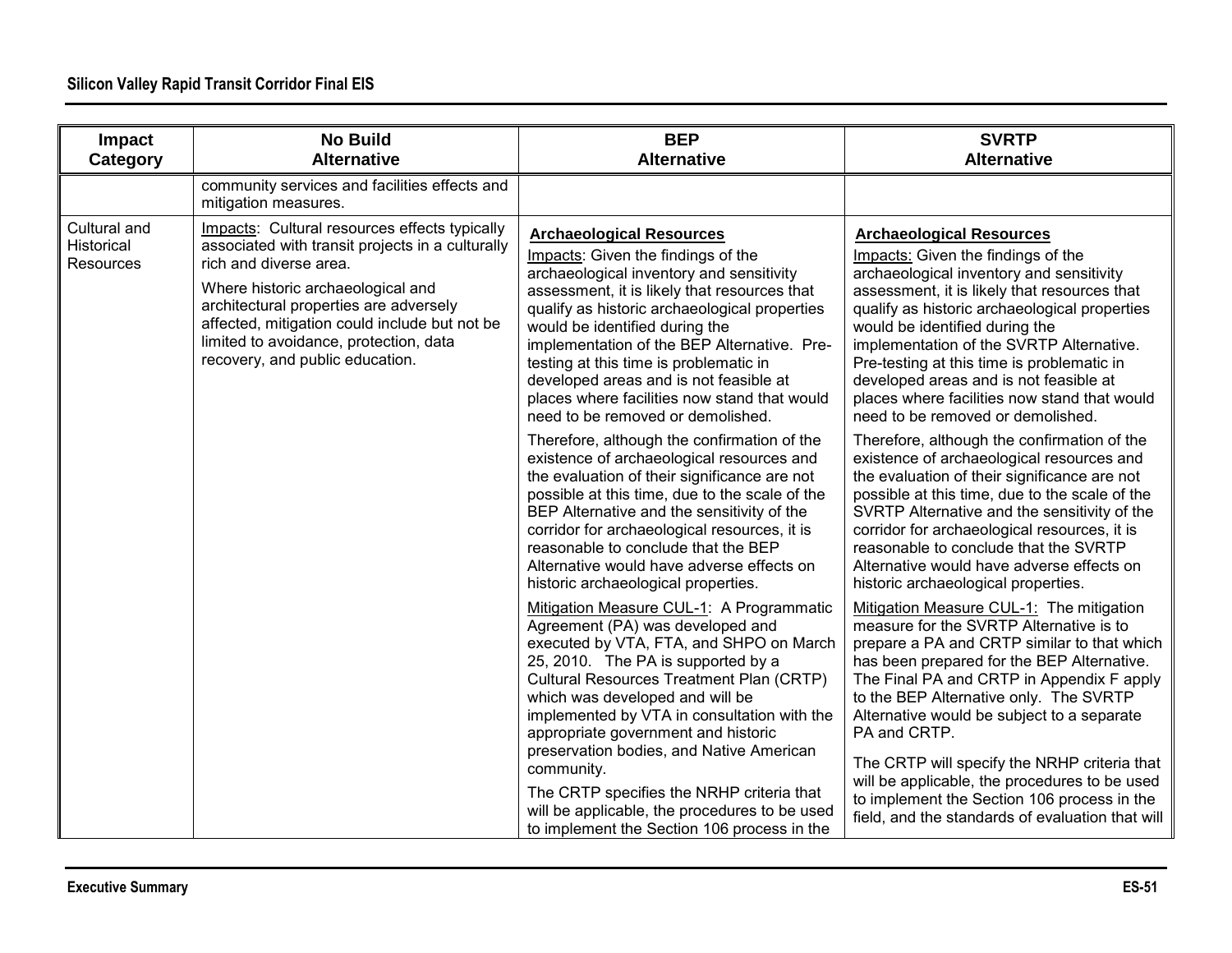| Impact   | <b>No Build</b>    | <b>BEP</b>                                                                                                                                                                                                                                                                                                                                                                                                                                                                                                                                                                                                                                                                                                                                                                                                                                                                                                                                                                                                                                                                                                                                                                                                                                                                                                                                                                                                                                                                                                     | <b>SVRTP</b>                                                                                                                                                                                                                                                                                                                                                                                                                                                                                                                                                                                                                                                                                                                                                                                                                                                                                                                                                                                                                                                                                                                                                                                                                                                                                                                                                                                                                                                                |
|----------|--------------------|----------------------------------------------------------------------------------------------------------------------------------------------------------------------------------------------------------------------------------------------------------------------------------------------------------------------------------------------------------------------------------------------------------------------------------------------------------------------------------------------------------------------------------------------------------------------------------------------------------------------------------------------------------------------------------------------------------------------------------------------------------------------------------------------------------------------------------------------------------------------------------------------------------------------------------------------------------------------------------------------------------------------------------------------------------------------------------------------------------------------------------------------------------------------------------------------------------------------------------------------------------------------------------------------------------------------------------------------------------------------------------------------------------------------------------------------------------------------------------------------------------------|-----------------------------------------------------------------------------------------------------------------------------------------------------------------------------------------------------------------------------------------------------------------------------------------------------------------------------------------------------------------------------------------------------------------------------------------------------------------------------------------------------------------------------------------------------------------------------------------------------------------------------------------------------------------------------------------------------------------------------------------------------------------------------------------------------------------------------------------------------------------------------------------------------------------------------------------------------------------------------------------------------------------------------------------------------------------------------------------------------------------------------------------------------------------------------------------------------------------------------------------------------------------------------------------------------------------------------------------------------------------------------------------------------------------------------------------------------------------------------|
| Category | <b>Alternative</b> | <b>Alternative</b>                                                                                                                                                                                                                                                                                                                                                                                                                                                                                                                                                                                                                                                                                                                                                                                                                                                                                                                                                                                                                                                                                                                                                                                                                                                                                                                                                                                                                                                                                             | <b>Alternative</b>                                                                                                                                                                                                                                                                                                                                                                                                                                                                                                                                                                                                                                                                                                                                                                                                                                                                                                                                                                                                                                                                                                                                                                                                                                                                                                                                                                                                                                                          |
|          |                    | field, and the standards of evaluation that<br>will be appropriate given the locations and<br>kinds of cultural properties predicted. The<br>CRTP also presents methods that combine<br>pre-testing where possible (i.e., on open lots<br>or undeveloped lands); testing after<br>demolition of extant structures but before<br>new ground-disturbing construction begins;<br>construction-phase monitoring where<br>appropriate; and standards for data<br>recovery. In any event, areas within the<br>APE where potential resources have been<br>identified, or that are designated as highly or<br>moderately sensitive, will be field<br>investigated, concentrating on, but not<br>confined to, the area of direct effect. The<br>CRTP meets The Secretary of the Interior's<br>Standards and Guidelines for Archaeology<br>and Historic Preservation (U.S. Department<br>of the Interior, National Park Service, 1983,<br>as amended and annotated).<br>Appropriate testing or mitigation measures<br>may include the following:<br>Conducting controlled subsurface<br>$\blacksquare$<br>excavations at prehistoric or historic<br>archaeological resources;<br>Conducting subsurface exploratory<br>$\blacksquare$<br>trenching in large construction-element<br>areas within highly and moderately<br>sensitive zones to determine the<br>presence of buried deposits;<br>$\blacksquare$<br>Undertaking detailed and focused<br>archival research of particular historic<br>archaeological resources; | be appropriate given the locations and kinds<br>of cultural properties predicted. The<br>CRTPwill also present methods that combine<br>pre-testing where possible (i.e., on open lots<br>or undeveloped lands); testing after<br>demolition of extant structures but before<br>new ground-disturbing construction begins;<br>construction-phase monitoring where<br>appropriate; and standards for data<br>recovery. In any event, areas within the APE<br>where potential resources have been<br>identified, or that are designated as highly or<br>moderately sensitive, will be field<br>investigated, concentrating on, but not<br>confined to, the area of direct effect. The<br>CRTP will meet The Secretary of the<br>Interior's Standards and Guidelines for<br>Archaeology and Historic Preservation (U.S.<br>Department of the Interior, National Park<br>Service, 1983, as amended and annotated).<br>Appropriate testing or mitigation measures<br>may include the following:<br>Conducting controlled subsurface<br>excavations at prehistoric or historic<br>archaeological resources;<br>$\blacksquare$<br>Conducting subsurface exploratory<br>trenching in large construction-element<br>areas within highly and moderately<br>sensitive zones to determine the<br>presence of buried deposits;<br>Undertaking detailed and focused<br>archival research of particular historic<br>archaeological resources;<br>Protecting sites or portions of sites from |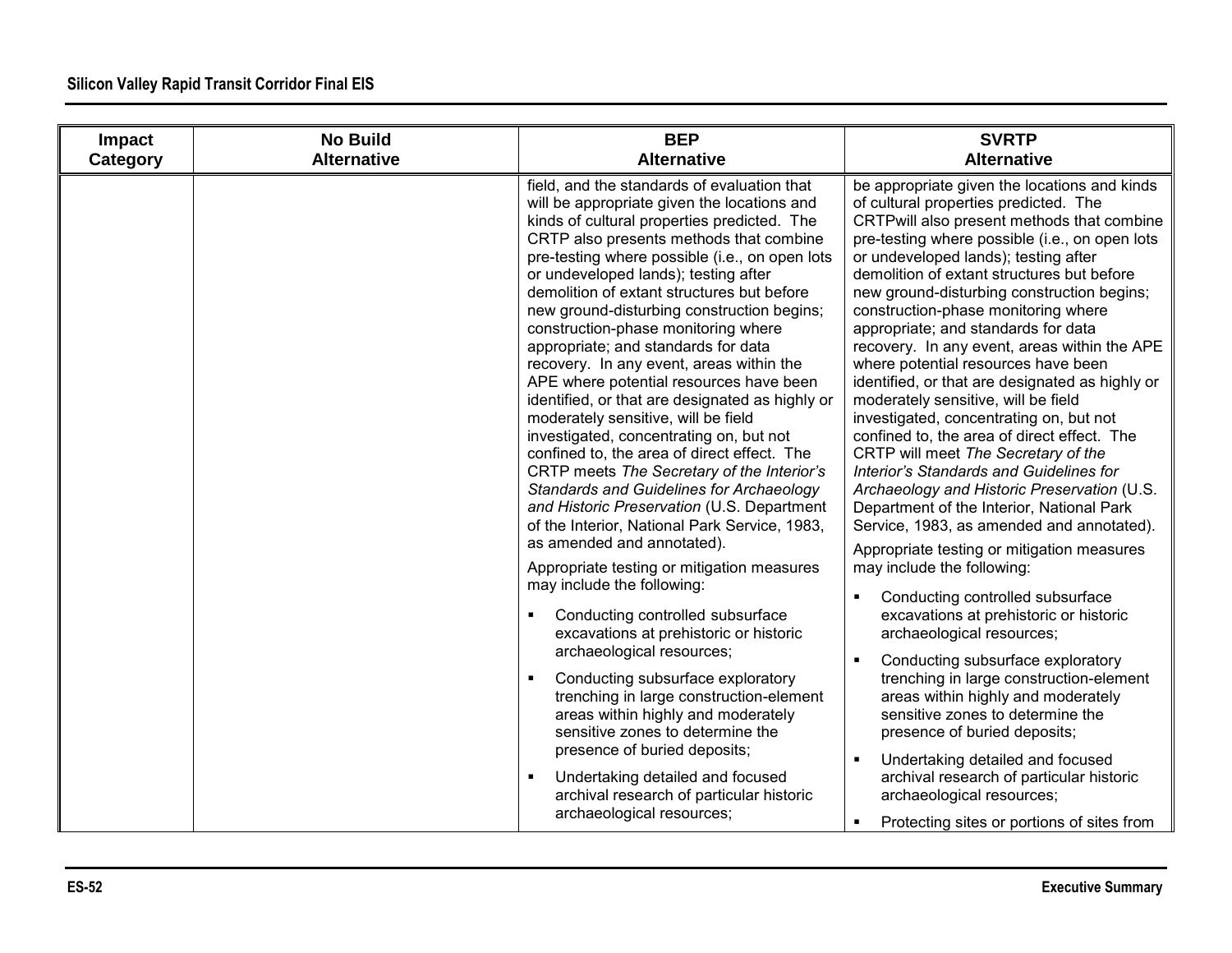| Impact   | <b>No Build</b>    | <b>BEP</b>                                                                                                                                                                                                                                                                                                                                                                                                                                                                                                                                                                                                                                                                                                                                                                                                                                                                                                                                                                                                                                                                                                                                                                           | <b>SVRTP</b>                                                                                                                                                                                                                                                                                                                                                                                                                                                                                                                                                                                                                                                                                                                                                                                                                                                                                                                                                                                                                                                                                                                                                                                                                                                                                            |
|----------|--------------------|--------------------------------------------------------------------------------------------------------------------------------------------------------------------------------------------------------------------------------------------------------------------------------------------------------------------------------------------------------------------------------------------------------------------------------------------------------------------------------------------------------------------------------------------------------------------------------------------------------------------------------------------------------------------------------------------------------------------------------------------------------------------------------------------------------------------------------------------------------------------------------------------------------------------------------------------------------------------------------------------------------------------------------------------------------------------------------------------------------------------------------------------------------------------------------------|---------------------------------------------------------------------------------------------------------------------------------------------------------------------------------------------------------------------------------------------------------------------------------------------------------------------------------------------------------------------------------------------------------------------------------------------------------------------------------------------------------------------------------------------------------------------------------------------------------------------------------------------------------------------------------------------------------------------------------------------------------------------------------------------------------------------------------------------------------------------------------------------------------------------------------------------------------------------------------------------------------------------------------------------------------------------------------------------------------------------------------------------------------------------------------------------------------------------------------------------------------------------------------------------------------|
| Category | <b>Alternative</b> | <b>Alternative</b>                                                                                                                                                                                                                                                                                                                                                                                                                                                                                                                                                                                                                                                                                                                                                                                                                                                                                                                                                                                                                                                                                                                                                                   | <b>Alternative</b>                                                                                                                                                                                                                                                                                                                                                                                                                                                                                                                                                                                                                                                                                                                                                                                                                                                                                                                                                                                                                                                                                                                                                                                                                                                                                      |
|          |                    | Protecting sites or portions of sites from<br>intrusion where practical and feasible, to<br>minimize adverse effects;<br>Conducting on-site monitoring during<br>×<br>surface-disturbing construction activities;<br>Following procedures established in the<br>CRTP when human remains are<br>encountered;<br>Completing detailed analyses of artifacts<br>and organic remains consistent with the<br>parameters detailed in the CRTP;<br>Preparing and distributing reports and<br>results of the technical studies, as<br>detailed in the CRTP;<br>Providing for the curation of<br>archaeological materials recovered from<br>project sites;<br>Adhering to the procedures detailed in<br>the CRTP regarding how interested<br>parties will be invited to participate; and<br>Providing for a public interpretation<br>component in the technical<br>archaeological studies.<br>The details and requirements for each<br>mitigation measure are set forth in the PA.<br>The Final PA is provided in Appendix F.<br><b>Historic Architectural Resources</b><br>Impacts: There are no historic architectural<br>resources that would be affected by the<br><b>BEP Alternative.</b> | intrusion where practical and feasible, to<br>minimize adverse effects;<br>Conducting on-site monitoring during<br>$\blacksquare$<br>surface-disturbing construction activities;<br>Following procedures established in the<br>CRTP when human remains are<br>encountered:<br>Completing detailed analyses of artifacts<br>and organic remains consistent with the<br>parameters detailed in the CRTP;<br>Preparing and distributing reports and<br>results of the technical studies, as<br>detailed in the CRTP;<br>Providing for the curation of<br>archaeological materials recovered from<br>project sites;<br>Adhering to the procedures detailed in<br>$\blacksquare$<br>the CRTP regarding how interested<br>parties will be invited to participate; and<br>Providing for a public interpretation<br>component in the technical<br>archaeological studies.<br>The details and requirements for each<br>mitigation measure will be set forth in the<br>PA.<br><b>Historic Architectural Resources</b><br>Impacts: Implementation of the SVRTP<br>Alternative would have an adverse effect on<br>two of the 26 historic properties identified<br>within the APE, the San Jose Downtown<br><b>Commercial Historic District (historic District)</b><br>and the historic Santa Clara Caltrain Station |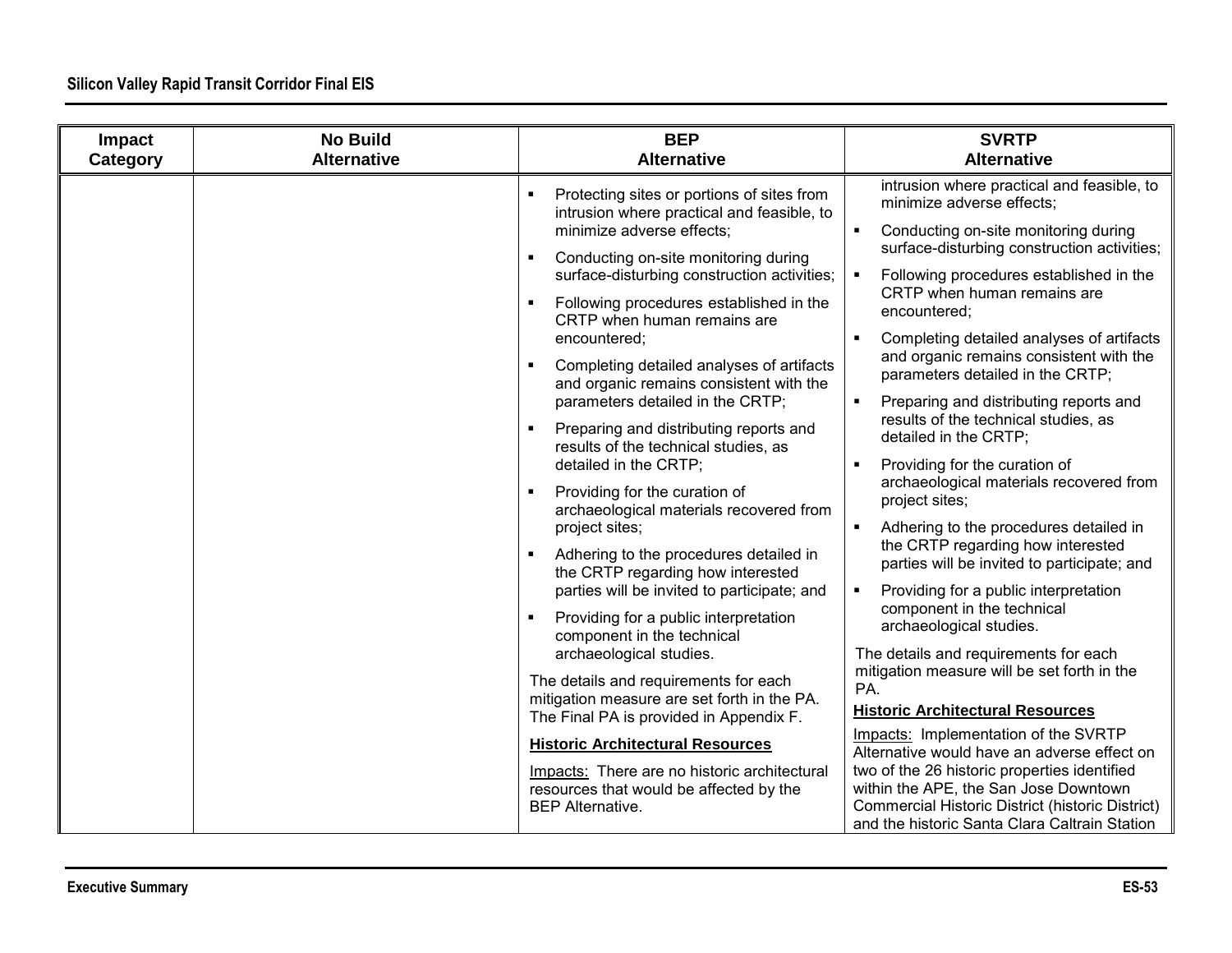| Impact<br>Category | <b>No Build</b><br><b>Alternative</b> | <b>BEP</b><br><b>Alternative</b>    | <b>SVRTP</b><br><b>Alternative</b>                                                                                                                                                                                                                                                                                                                                                                                                                                                                                                                                                                                                                                                                                                                                                                                                                                                                                                                                                                                                                                                                                                                                   |
|--------------------|---------------------------------------|-------------------------------------|----------------------------------------------------------------------------------------------------------------------------------------------------------------------------------------------------------------------------------------------------------------------------------------------------------------------------------------------------------------------------------------------------------------------------------------------------------------------------------------------------------------------------------------------------------------------------------------------------------------------------------------------------------------------------------------------------------------------------------------------------------------------------------------------------------------------------------------------------------------------------------------------------------------------------------------------------------------------------------------------------------------------------------------------------------------------------------------------------------------------------------------------------------------------|
|                    |                                       | Mitigation Measures: None required. | (historic Station). The historic District will be<br>affected by the station entrance options for<br>the Downtown San Jose Station. Depending<br>on which station entrance option is selected,<br>up to four contributing buildings within the<br>historic District will be altered. The historic<br>Station will be affected by the pedestrian<br>overcrossing at the Santa Clara Station<br>which would alter the relationship and<br>linkage between the structures at the historic<br>Station.                                                                                                                                                                                                                                                                                                                                                                                                                                                                                                                                                                                                                                                                   |
|                    |                                       |                                     | Mitigation Measure CUL-2: If adverse<br>effects cannot be avoided, the features of<br>the SVRTP Alternative that affect historical<br>resources will be designed to be compatible<br>with the historic and architectural qualities of<br>the affected historic building(s) and<br>surrounding historic district in terms of scale,<br>massing, color, and materials. Designs and<br>specifications for these project features shall<br>be developed in accordance with The<br>Secretary of the Interior's Standards for the<br><b>Treatment of Historic Properties with</b><br>Guidelines for Preserving, Rehabilitating,<br><b>Restoring &amp; Reconstructing Historic</b><br>Buildings (U.S. Department of the Interior,<br>National Park Service, 1995), Rehabilitation<br>and Illustrated guidelines for Rehabilitating<br>Historic Buildings (U.S. Department of the<br>Interior, National Park Service, 1992), the<br>California Historical Building Code or to<br>equivalent mitigation measures that will<br>ensure that the alterations do not radically<br>change, obscure, or destroy character-<br>defining spaces, materials, features, or<br>finishes. |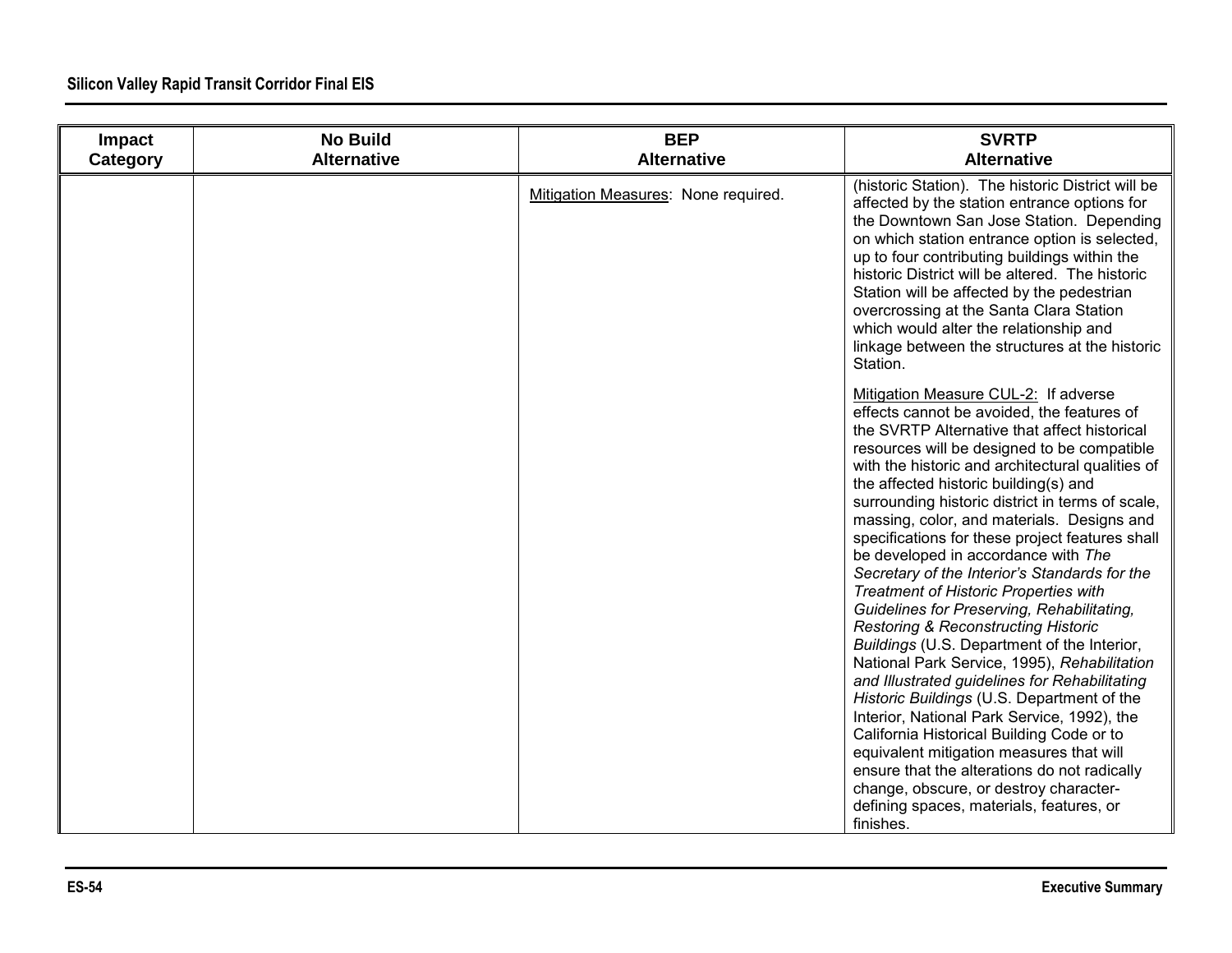| Impact<br>Category | <b>No Build</b><br><b>Alternative</b> | <b>BEP</b><br><b>Alternative</b> | <b>SVRTP</b><br><b>Alternative</b>                                                                                                                                                                                                                                                                                                                                                                                                                                                                                                                                                                                                                                                                                                                                                                                                         |
|--------------------|---------------------------------------|----------------------------------|--------------------------------------------------------------------------------------------------------------------------------------------------------------------------------------------------------------------------------------------------------------------------------------------------------------------------------------------------------------------------------------------------------------------------------------------------------------------------------------------------------------------------------------------------------------------------------------------------------------------------------------------------------------------------------------------------------------------------------------------------------------------------------------------------------------------------------------------|
|                    |                                       |                                  | VTA will execute a Programmatic Agreement<br>(PA) with the appropriate government and<br>historic preservation bodies to ensure the<br>most effective approach to mitigation of<br>effects to historical resources. The<br>measures to be included in the PA are<br>described below.                                                                                                                                                                                                                                                                                                                                                                                                                                                                                                                                                       |
|                    |                                       |                                  | Design Standards and Guidelines. The<br>features of the SVRTP Alternative affecting<br>the contributing element(s) of the San Jose<br>Downtown Commercial Historic District will<br>be designed in accordance with The<br>Secretary of the Interior's Standards for the<br><b>Treatment of Historic Properties with</b><br>Guidelines for Preserving, Rehabilitating,<br><b>Restoring &amp; Reconstructing Historic</b><br>Buildings (Secretary of the Interior's<br>Standards) or to equivalent mitigation<br>measures that will provide an equivalent<br>level or protection for historical resources.<br>The relocation of the Tower and Sheds will<br>also be designed in accordance with the<br>Secretary of the Interior's Standards to<br>maintain the relationship and physical<br>linkage between the Depot, Tower, and<br>Sheds. |
|                    |                                       |                                  | Protective Measures. VTA, in consultation<br>with the owners of historic properties<br>immediately adjoining the construction sites<br>and with the City of Santa Clara Historical<br>and Landmarks Commission and South Bay<br>Historical Railroad Society (SBHRS), will<br>develop and implement measures to protect<br>the contributing elements of the historic<br>District and historic Station from damage by                                                                                                                                                                                                                                                                                                                                                                                                                        |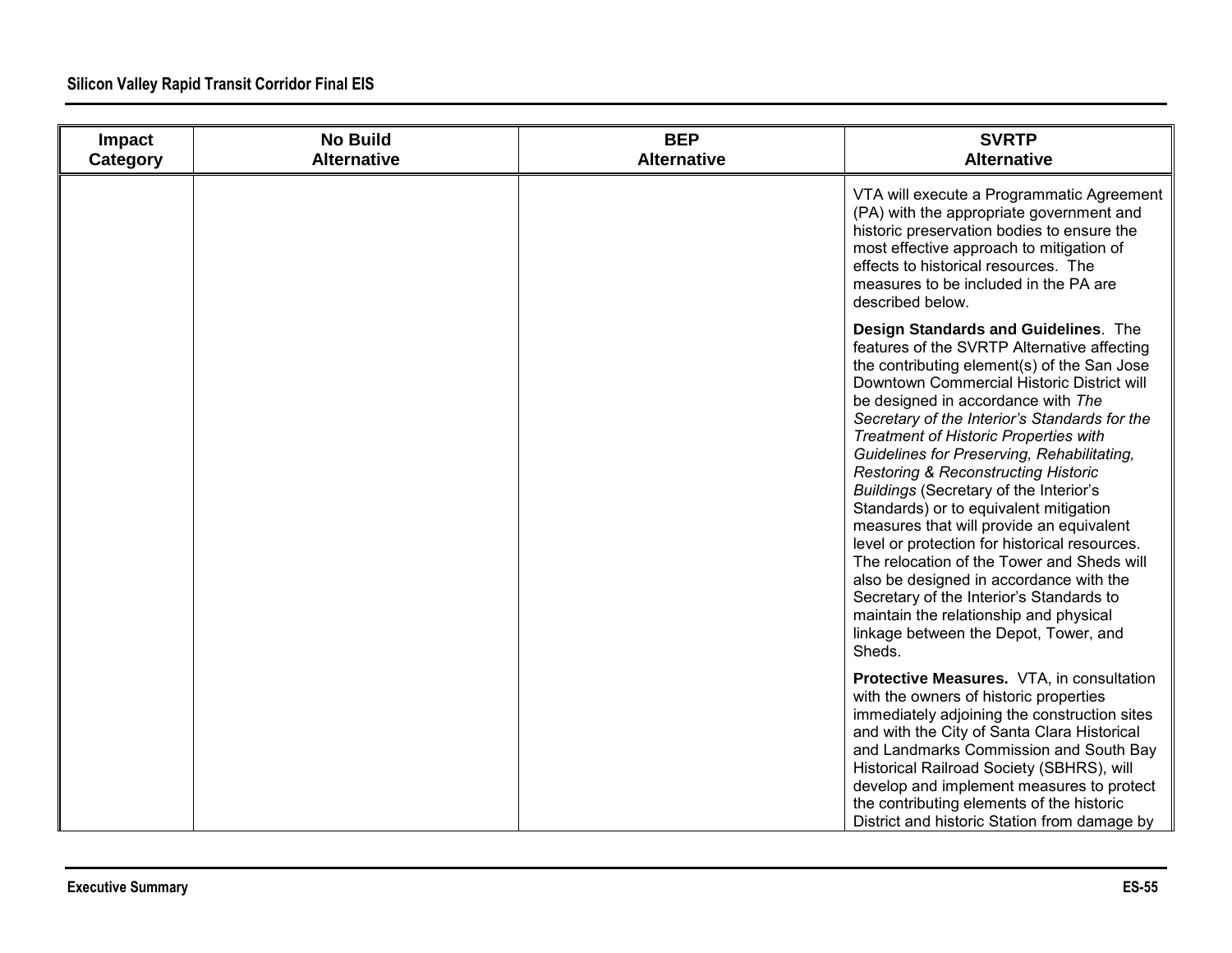| Impact<br>Category | <b>No Build</b><br><b>Alternative</b> | <b>BEP</b><br><b>Alternative</b> | <b>SVRTP</b><br><b>Alternative</b>                                                                                                                                                                                                                                                                                                                                                                                                                                                                                                                                                                                                                                                  |
|--------------------|---------------------------------------|----------------------------------|-------------------------------------------------------------------------------------------------------------------------------------------------------------------------------------------------------------------------------------------------------------------------------------------------------------------------------------------------------------------------------------------------------------------------------------------------------------------------------------------------------------------------------------------------------------------------------------------------------------------------------------------------------------------------------------|
|                    |                                       |                                  | any aspect of the undertaking. Such<br>measures will include, but are not<br>necessarily limited to, a pre-construction<br>structural survey and/or photo-<br>documentation to determine the integrity of<br>existing historic/non-historic buildings within<br>and adjacent to the SVRTP Alternative. This<br>survey would be used to finalize detailed<br>construction techniques along the alignment<br>and as the baseline for monitoring adverse<br>construction effects during and following<br>construction. During construction, VTA<br>would monitor adjacent buildings for<br>movement and, if movement is detected,<br>take immediate action to control the<br>movement. |
|                    |                                       |                                  | Recordation. VTA will ensure that the<br>buildings to be relocated or altered are<br>recorded to Historic American Buildings<br>Survey/Historic American Engineering<br>Record (HABS/HAER) standards prior to any<br>construction activities. Recordation of the<br>adversely affected historic buildings is<br>recommended to ensure a permanent record<br>of the properties' present appearance and<br>context. The HABS/HAER documentation<br>will be filed with the SHPO and the<br>HABS/HAER collection in the Library of<br>Congress, the National Park Service, and<br>copies provided to local historical agencies.                                                         |
|                    |                                       |                                  | Interpretive Display, Museum Exhibit,<br>and/or Historic Image Reproduction. VTA<br>staff will develop displays of photographs<br>produced in the HABS/HAER<br>documentation, for public exhibition. Given<br>that the affected properties are contributing                                                                                                                                                                                                                                                                                                                                                                                                                         |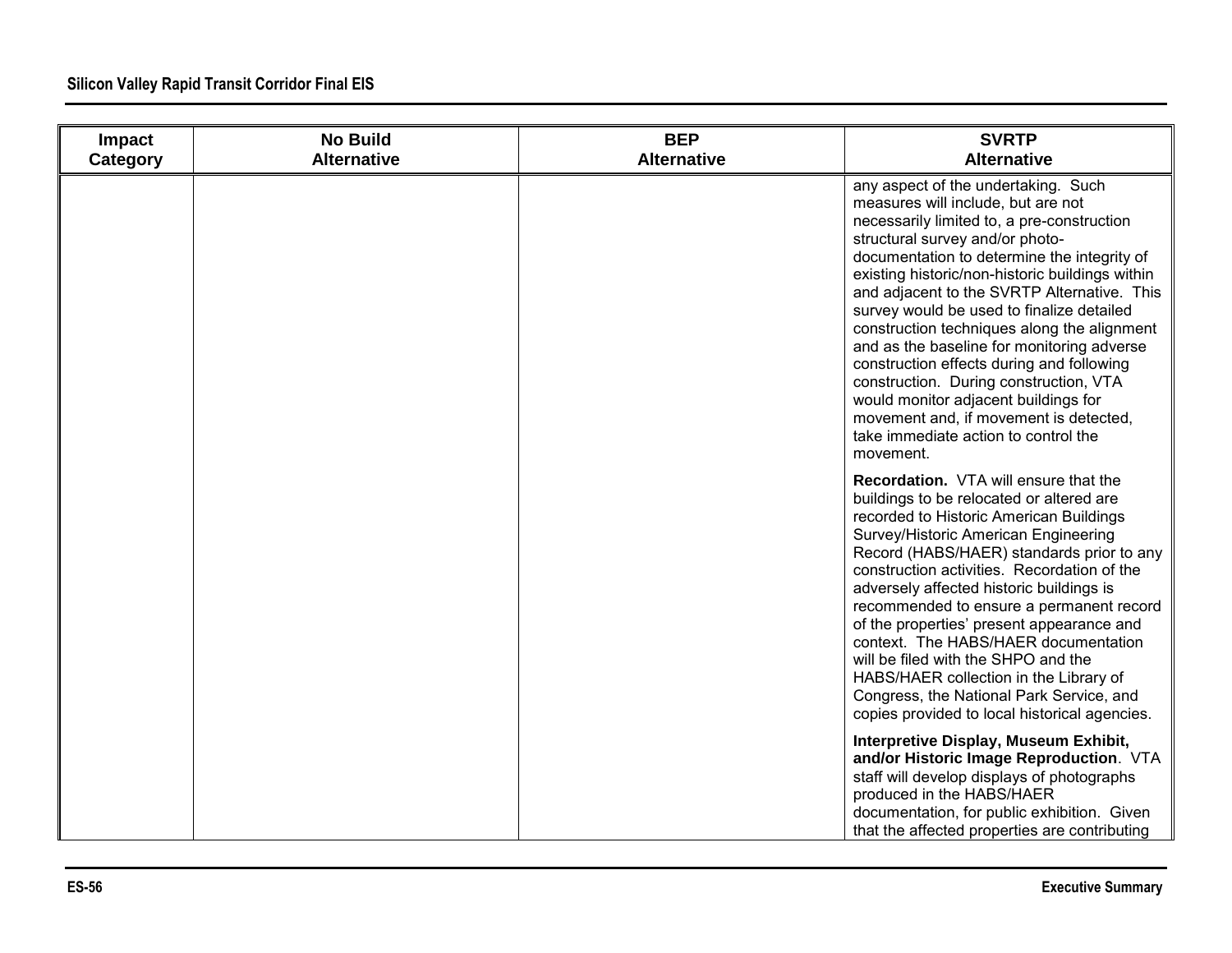| Impact<br>Category              | <b>No Build</b><br><b>Alternative</b>                                                                                                                                                                                                                                    | <b>BEP</b><br><b>Alternative</b>                                                                                                                                                                                                                                                                                                     | <b>SVRTP</b><br><b>Alternative</b>                                                                                                                                                                                                                                                                                                                                                                                                                                                                                                                                                                                                                                                                            |
|---------------------------------|--------------------------------------------------------------------------------------------------------------------------------------------------------------------------------------------------------------------------------------------------------------------------|--------------------------------------------------------------------------------------------------------------------------------------------------------------------------------------------------------------------------------------------------------------------------------------------------------------------------------------|---------------------------------------------------------------------------------------------------------------------------------------------------------------------------------------------------------------------------------------------------------------------------------------------------------------------------------------------------------------------------------------------------------------------------------------------------------------------------------------------------------------------------------------------------------------------------------------------------------------------------------------------------------------------------------------------------------------|
|                                 |                                                                                                                                                                                                                                                                          |                                                                                                                                                                                                                                                                                                                                      | to the historic District and historic Station,<br>these displays could be provided by VTA at<br>locations within the historic District and at the<br>historic Station. VTA could also offer the<br>display as permanent exhibits to local<br>historical groups. VTA could provide, if<br>extant, copies of existing historic<br>photographs and/or historic documentary<br>footage that includes information about the<br>construction and operation of the adversely<br>affected historic properties. Copies could be<br>provided to City of San Jose, Preservation<br>Action Council of San Jose, City of Santa<br>Clara, South Bay Historical Railroad Society,<br>and other interested historical groups. |
|                                 |                                                                                                                                                                                                                                                                          |                                                                                                                                                                                                                                                                                                                                      | These and other potentially feasible<br>measures to mitigate substantial adverse<br>changes in the significance of historic<br>resources will be identified in consultation<br>with the appropriate governmental and<br>historic preservation bodies and will be set<br>forth in the PA. The PA will ensure that any<br>measures to mitigate or avoid adverse<br>effects are fully enforceable.                                                                                                                                                                                                                                                                                                               |
| Electromagnetic<br>Fields (EMF) | Impacts: No adverse effect anticipated.<br>However, projects would undergo separate                                                                                                                                                                                      | Impacts: No adverse effects are anticipated.                                                                                                                                                                                                                                                                                         | Impacts: No adverse effects are anticipated.                                                                                                                                                                                                                                                                                                                                                                                                                                                                                                                                                                                                                                                                  |
|                                 | environmental review to determine EMF<br>effects and mitigation measures.                                                                                                                                                                                                | Mitigation Measures: None required.                                                                                                                                                                                                                                                                                                  | Mitigation Measures: None required.                                                                                                                                                                                                                                                                                                                                                                                                                                                                                                                                                                                                                                                                           |
| Energy                          | Impacts: Vehicle miles traveled is the<br>greatest for the No Build Alternative and<br>thus has the greatest energy use of the<br>alternatives.<br>Transportation modes in 2030 under the No<br>Build Alternative would not change<br>substantially compared to existing | Impacts: Beneficial effect on overall energy<br>use by reducing vehicle miles traveled and<br>generating a relatively small increase in total<br>electricity demand. The BEP Alternative is<br>estimated to require approximately 240<br>billion fewer BTUs per year in direct energy<br>and approximately 180 billion fewer BTUs in | Impacts: Beneficial effect on overall energy<br>use by reducing vehicle miles traveled and<br>generating a relatively small increase in total<br>electricity demand. The SRVTP Alternative<br>is estimated to require approximately 500<br>billion fewer BTUs per year in direct energy<br>and approximately 400 billion fewer BTUs in                                                                                                                                                                                                                                                                                                                                                                        |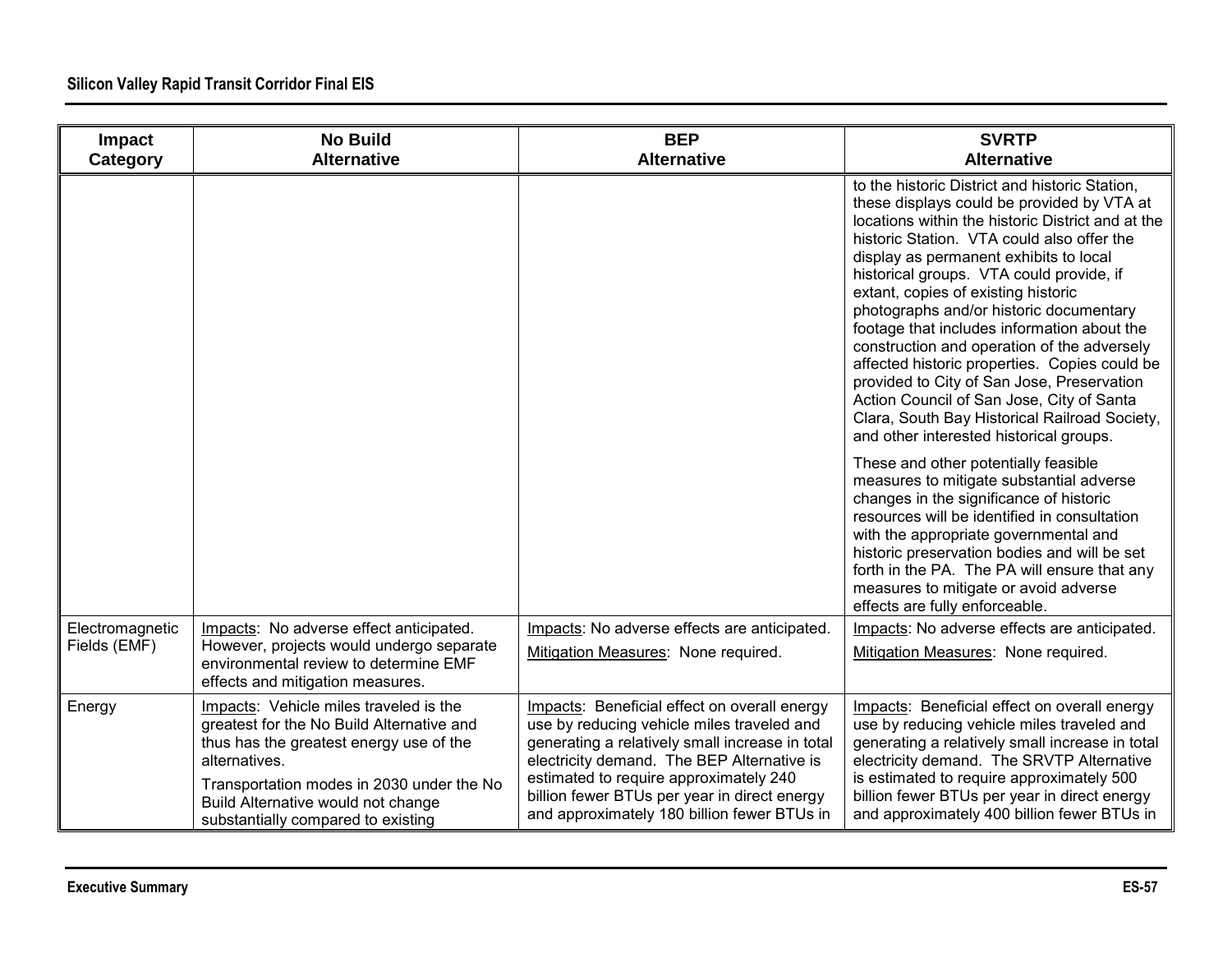| Impact<br>Category            | <b>No Build</b><br><b>Alternative</b>                                                                                                                                                                                                                                                                               | <b>BEP</b><br><b>Alternative</b>                                                                                                                                                                                                                                                                                                                                                                                                                                                                                                                                                                                                                            | <b>SVRTP</b><br><b>Alternative</b>                                                                                                                                                                                                                                                                                                                                                                                                                                                                                                                                                                                                                          |
|-------------------------------|---------------------------------------------------------------------------------------------------------------------------------------------------------------------------------------------------------------------------------------------------------------------------------------------------------------------|-------------------------------------------------------------------------------------------------------------------------------------------------------------------------------------------------------------------------------------------------------------------------------------------------------------------------------------------------------------------------------------------------------------------------------------------------------------------------------------------------------------------------------------------------------------------------------------------------------------------------------------------------------------|-------------------------------------------------------------------------------------------------------------------------------------------------------------------------------------------------------------------------------------------------------------------------------------------------------------------------------------------------------------------------------------------------------------------------------------------------------------------------------------------------------------------------------------------------------------------------------------------------------------------------------------------------------------|
|                               | conditions. However, projects planned<br>under the No Build Alternative would<br>undergo separate environmental review to<br>define energy impacts and to determine<br>appropriate mitigation measures.                                                                                                             | total energy to operate than the No Build<br>Alternative.<br>Depending on how much the transmission<br>system is improved prior to operation of the<br>alternative, the increased demand to the<br>electrical transmission grid could have a<br>potential effect during peak periods.<br>Because no mitigation is available to reduce<br>this impact to a negligible level, it is<br>considered adverse.<br>Mitigation Measures: None feasible.                                                                                                                                                                                                             | total energy to operate than the No Build<br>Alternative. This is the least energy<br>intensive alternative.<br>Depending on how much the transmission<br>system is improved prior to operation of the<br>alternative, the increased demand to the<br>electrical transmission grid could have a<br>potential effect during peak periods.<br>Because no mitigation is available to reduce<br>this effect to a negligible level, it is<br>considered adverse.<br>Mitigation Measures: None feasible.                                                                                                                                                          |
| Geology and<br>Seismicity     | Impacts: Geologic and seismic effects<br>typically associated with transit, facilities,<br>and roadway projects. Projects would<br>undergo separate environmental review to<br>determine geologic effects and mitigation<br>measures.                                                                               | Impacts: No adverse effects anticipated.<br>Mitigation Measures: None required.                                                                                                                                                                                                                                                                                                                                                                                                                                                                                                                                                                             | Impacts: No adverse effects anticipated.<br>Mitigation Measures: None required.                                                                                                                                                                                                                                                                                                                                                                                                                                                                                                                                                                             |
| Hazardous<br><b>Materials</b> | Impacts: Hazardous materials exposure<br>during construction and operation typically<br>associated with transit, facilities, and<br>roadway projects. Projects would undergo<br>separate environmental review to determine<br>the potential for exposure to hazardous<br>materials effects and mitigation measures. | Impacts: The potential for human exposure<br>to existing contaminated soil would occur<br>mainly during maintenance procedures,<br>including dewatering of the tracks inside<br>tunnel and retained cut segments. Severity<br>of effects would be small because of the<br>infrequent nature of subsurface maintenance<br>would result in contact with much smaller<br>volumes of contaminated soil.<br>Adverse operational effects related to soil<br>and ballast reuse are not anticipated.<br>During dewatering or in the tunnels and<br>retained cuts despite dewatering,<br>contaminated groundwater could affect the<br>health of maintenance workers. | Impacts: The potential for human exposure<br>to existing contaminated soil would occur<br>mainly during maintenance procedures,<br>including dewatering of the tracks inside<br>tunnel and retained cut segments. Severity<br>of effects would be small because of the<br>infrequent nature of subsurface maintenance<br>would result in contact with much smaller<br>volumes of contaminated soil.<br>Adverse operational effects related to soil<br>and ballast reuse are not anticipated.<br>During dewatering or in the tunnels and<br>retained cuts despite dewatering,<br>contaminated groundwater could affect the<br>health of maintenance workers. |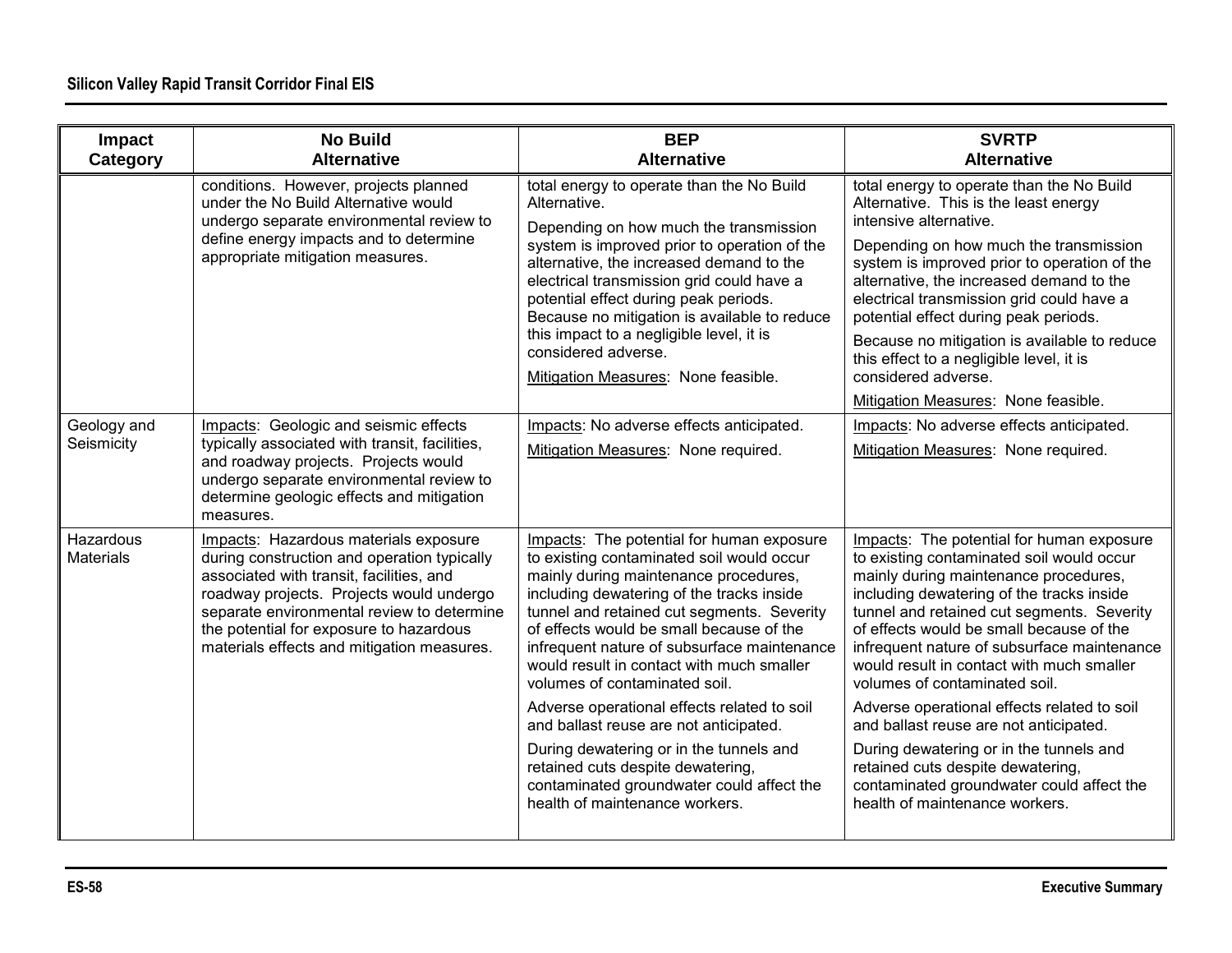| Impact<br>Category | <b>No Build</b><br><b>Alternative</b> | <b>BEP</b><br><b>Alternative</b>                                                                                                                                                                                                                                                                                                                                                                                                                                                                                                                                                                                                                                                                  | <b>SVRTP</b><br><b>Alternative</b>                                                                                                                                                                                                                                                                                                                                                                                                                                                                                                                                                                                                                                                                                              |
|--------------------|---------------------------------------|---------------------------------------------------------------------------------------------------------------------------------------------------------------------------------------------------------------------------------------------------------------------------------------------------------------------------------------------------------------------------------------------------------------------------------------------------------------------------------------------------------------------------------------------------------------------------------------------------------------------------------------------------------------------------------------------------|---------------------------------------------------------------------------------------------------------------------------------------------------------------------------------------------------------------------------------------------------------------------------------------------------------------------------------------------------------------------------------------------------------------------------------------------------------------------------------------------------------------------------------------------------------------------------------------------------------------------------------------------------------------------------------------------------------------------------------|
|                    |                                       | During operational dewatering,<br>contaminated water could spread to other<br>areas of the environment.                                                                                                                                                                                                                                                                                                                                                                                                                                                                                                                                                                                           | During operational dewatering, contaminated<br>water could spread to other areas of the<br>environment.                                                                                                                                                                                                                                                                                                                                                                                                                                                                                                                                                                                                                         |
|                    |                                       | Potential to increase human exposure to<br>contaminated groundwater.                                                                                                                                                                                                                                                                                                                                                                                                                                                                                                                                                                                                                              | Potential to increase human exposure to<br>contaminated groundwater.                                                                                                                                                                                                                                                                                                                                                                                                                                                                                                                                                                                                                                                            |
|                    |                                       | Net effect to surface water quality is<br>expected to be beneficial.                                                                                                                                                                                                                                                                                                                                                                                                                                                                                                                                                                                                                              | Net effect to surface water quality is<br>expected to be beneficial.                                                                                                                                                                                                                                                                                                                                                                                                                                                                                                                                                                                                                                                            |
|                    |                                       | Adverse effects to human health from<br>accidental improper use, storage, or<br>disposal of hazardous materials are not<br>anticipated.                                                                                                                                                                                                                                                                                                                                                                                                                                                                                                                                                           | Adverse effects to human health from<br>accidental improper use, storage, or disposal<br>of hazardous materials are not anticipated.                                                                                                                                                                                                                                                                                                                                                                                                                                                                                                                                                                                            |
|                    |                                       | Mitigation Measure HM-1: Additional site-<br>specific information will be collected and<br>documented regarding hazardous materials<br>use and hazardous waste generation for<br>properties that would be acquired for ROW<br>or support facilities for the BEP and SVRTP<br>alternatives. Collection of information will<br>include visual inspections of properties or<br>portions of properties that were inaccessible<br>during preparation of this environmental<br>document. Regulatory agency files will be<br>reviewed for these properties to confirm<br>whether soil has been affected by any<br>reported releases and/or whether the sites<br>are within an area where excavation will | Mitigation Measure HM-1: Additional site-<br>specific information will be collected and<br>documented regarding hazardous materials<br>use and hazardous waste generation for<br>properties that would be acquired for ROW<br>or support facilities for the BEP and SVRTP<br>alternatives. Collection of information will<br>include visual inspections of properties or<br>portions of properties that were inaccessible<br>during preparation of this environmental<br>document. Regulatory agency files will be<br>reviewed for these properties to confirm<br>whether soil has been affected by any<br>reported releases and/or whether the sites<br>are within an area where excavation will<br>occur during construction. |
|                    |                                       | occur during construction.<br>Mitigation Measure HM-2: A Phase Two site<br>investigation will be completed for properties<br>that would be acquired for ROW or support<br>facilities for the BEP and SVRTP<br>alternatives in areas where soil<br>contamination is documented, where soil<br>contamination is nearby, or where current<br>information regarding the extent of soil                                                                                                                                                                                                                                                                                                                | Mitigation Measure HM-2: A Phase Two site<br>investigation will be completed for properties<br>that would be acquired for ROW or support<br>facilities for the BEP and SVRTP alternatives<br>in areas where soil contamination is<br>documented, where soil contamination is<br>nearby, or where current information<br>regarding the extent of soil contamination is<br>inconclusive. A Site Sampling Plan will be                                                                                                                                                                                                                                                                                                             |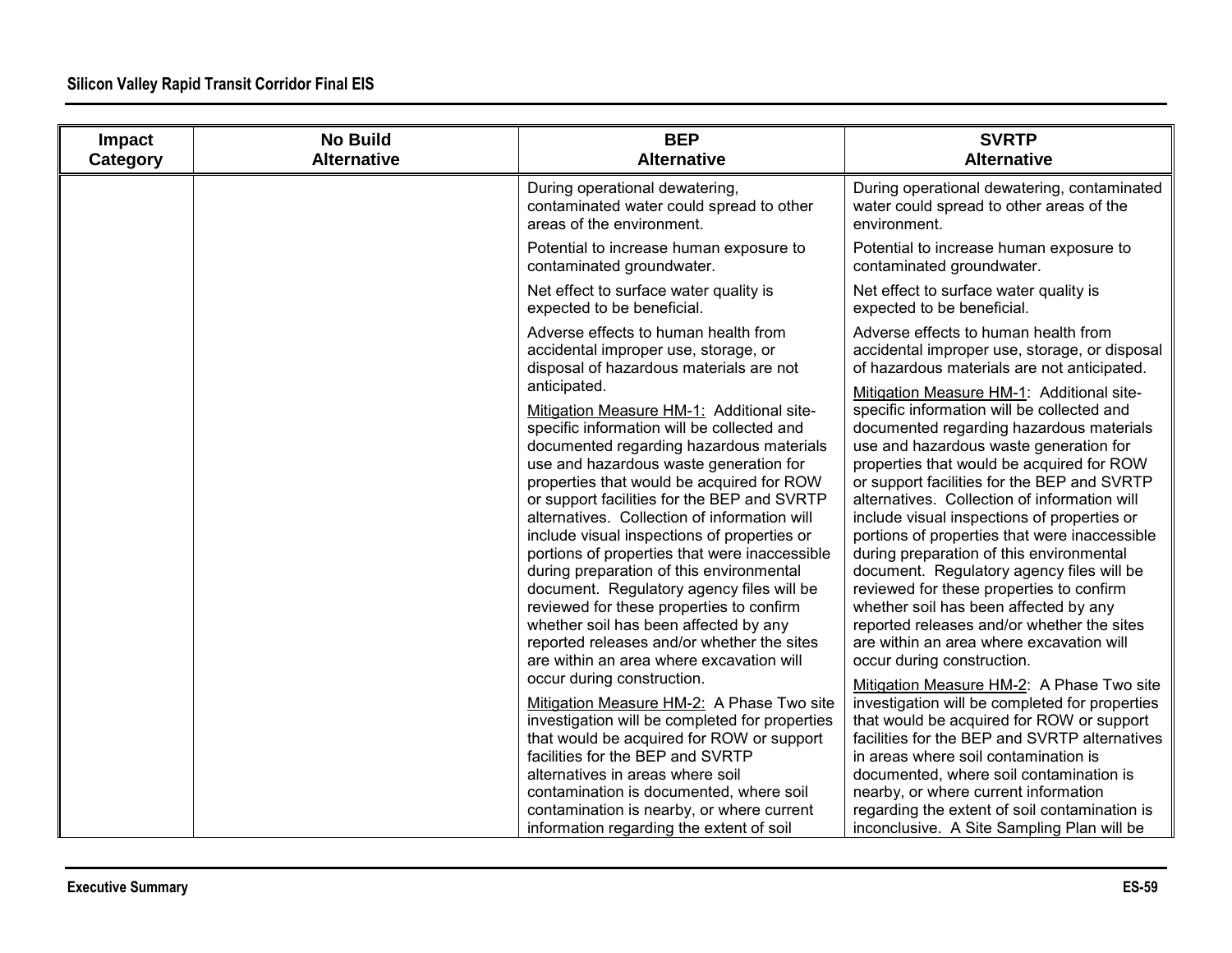| Impact   | <b>No Build</b>    | <b>BEP</b>                                                                                                                                                                                                                                                                                                                                                                                                                                                                                                                                                                                                                                                                                                                                                                                                                                                                                                                                                                                                                                                                                                                                                                                                                                                                                                                                                                                                                                                                                                                                                                                   | <b>SVRTP</b>                                                                                                                                                                                                                                                                                                                                                                                                                                                                                                                                                                                                                                                                                                                                                                                                                                                                                                                                                                                                                                                                                                                                                                                                                                                                                                                                                                                                                                                                                                               |
|----------|--------------------|----------------------------------------------------------------------------------------------------------------------------------------------------------------------------------------------------------------------------------------------------------------------------------------------------------------------------------------------------------------------------------------------------------------------------------------------------------------------------------------------------------------------------------------------------------------------------------------------------------------------------------------------------------------------------------------------------------------------------------------------------------------------------------------------------------------------------------------------------------------------------------------------------------------------------------------------------------------------------------------------------------------------------------------------------------------------------------------------------------------------------------------------------------------------------------------------------------------------------------------------------------------------------------------------------------------------------------------------------------------------------------------------------------------------------------------------------------------------------------------------------------------------------------------------------------------------------------------------|----------------------------------------------------------------------------------------------------------------------------------------------------------------------------------------------------------------------------------------------------------------------------------------------------------------------------------------------------------------------------------------------------------------------------------------------------------------------------------------------------------------------------------------------------------------------------------------------------------------------------------------------------------------------------------------------------------------------------------------------------------------------------------------------------------------------------------------------------------------------------------------------------------------------------------------------------------------------------------------------------------------------------------------------------------------------------------------------------------------------------------------------------------------------------------------------------------------------------------------------------------------------------------------------------------------------------------------------------------------------------------------------------------------------------------------------------------------------------------------------------------------------------|
| Category | <b>Alternative</b> | <b>Alternative</b>                                                                                                                                                                                                                                                                                                                                                                                                                                                                                                                                                                                                                                                                                                                                                                                                                                                                                                                                                                                                                                                                                                                                                                                                                                                                                                                                                                                                                                                                                                                                                                           | <b>Alternative</b>                                                                                                                                                                                                                                                                                                                                                                                                                                                                                                                                                                                                                                                                                                                                                                                                                                                                                                                                                                                                                                                                                                                                                                                                                                                                                                                                                                                                                                                                                                         |
|          |                    | contamination is inconclusive. A Site<br>Sampling Plan will be developed and<br>implemented prior to any investigation. The<br>plan will include a description of the work to<br>be performed, the laboratory analytical<br>methods to be used, and any specific<br>requirements and quality control information.<br>Mitigation Measure HM-3: Additional site-<br>specific information will be collected and<br>documented regarding hazardous materials<br>use and hazardous waste generation for<br>properties that would be acquired for ROW<br>or support facilities for the BEP and SVRTP<br>alternatives. Regulatory agency files will be<br>reviewed for these properties to confirm<br>whether groundwater has been affected by<br>any reported releases and/or whether the<br>sites are within an area where excavation<br>during construction would encounter<br>groundwater.<br>Mitigation Measure HM-4: A Phase Two site<br>investigation will be completed for properties<br>that would be acquired for ROW or support<br>facilities for the BEP and SVRTP<br>alternatives in areas where groundwater<br>contamination is documented, where<br>groundwater contamination is nearby, or<br>where current information regarding the<br>extent of groundwater contamination is<br>inconclusive. A Site Sampling Plan will be<br>developed and implemented prior to any<br>investigation. The plan will include a<br>description of the work to be performed, the<br>laboratory analytical methods to be used,<br>and any specific requirements and quality<br>control information. | developed and implemented prior to any<br>investigation. The plan will include a<br>description of the work to be performed, the<br>laboratory analytical methods to be used,<br>and any specific requirements and quality<br>control information.<br>Mitigation Measure HM-3: Additional site-<br>specific information will be collected and<br>documented regarding hazardous materials<br>use and hazardous waste generation for<br>properties that would be acquired for ROW<br>or support facilities for the BEP and SVRTP<br>alternatives. Regulatory agency files will be<br>reviewed for these properties to confirm<br>whether groundwater has been affected by<br>any reported releases and/or whether the<br>sites are within an area where excavation<br>during construction would encounter<br>groundwater.<br>Mitigation Measure HM-4: A Phase Two site<br>investigation will be completed for properties<br>that would be acquired for ROW or support<br>facilities for the BEP and SVRTP alternatives<br>in areas where groundwater contamination is<br>documented, where groundwater<br>contamination is nearby, or where current<br>information regarding the extent of<br>groundwater contamination is inconclusive.<br>A Site Sampling Plan will be developed and<br>implemented prior to any investigation. The<br>plan will include a description of the work to<br>be performed, the laboratory analytical<br>methods to be used, and any specific<br>requirements and quality control information. |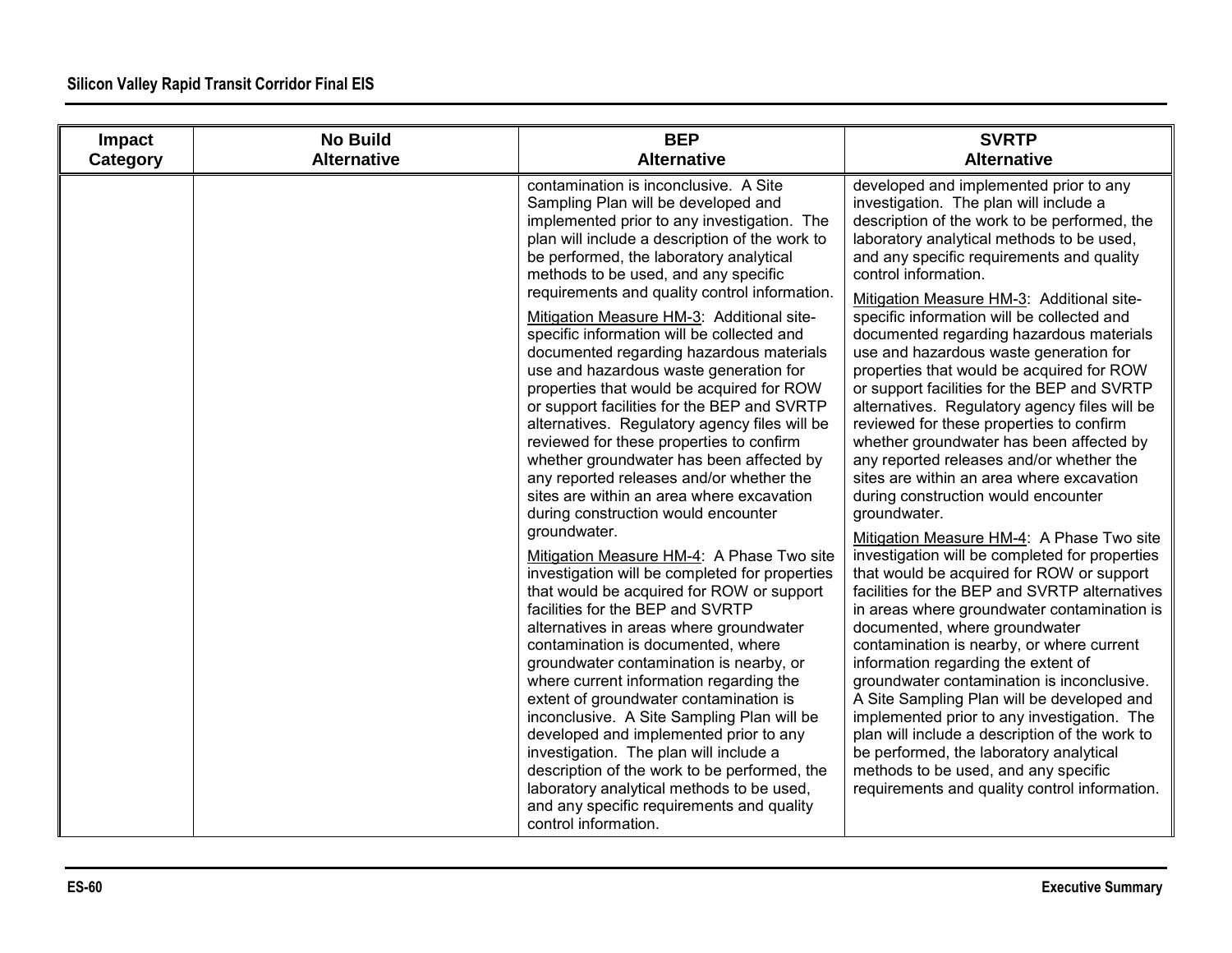| Impact<br>Category | <b>No Build</b><br><b>Alternative</b>                                                                                                                                                                                                                                                                                                                                                               | <b>BEP</b><br><b>Alternative</b>                                                                                                                                                                                                                                                      | <b>SVRTP</b><br><b>Alternative</b>                                                                                                                                                                                                                                                    |
|--------------------|-----------------------------------------------------------------------------------------------------------------------------------------------------------------------------------------------------------------------------------------------------------------------------------------------------------------------------------------------------------------------------------------------------|---------------------------------------------------------------------------------------------------------------------------------------------------------------------------------------------------------------------------------------------------------------------------------------|---------------------------------------------------------------------------------------------------------------------------------------------------------------------------------------------------------------------------------------------------------------------------------------|
| Land Use           | Impacts: Not anticipated to adversely affect<br>residents' connectivity to each other or to<br>current facilities, adversely change the<br>physical environment or affect surrounding<br>land uses.                                                                                                                                                                                                 | Impacts: No adverse effects anticipated.<br>Mitigation Measures: None required.                                                                                                                                                                                                       | Impacts: No adverse effects anticipated.<br>Mitigation Measures: None required.                                                                                                                                                                                                       |
|                    | Land use effects typically associated with<br>transit, facilities, and roadway projects.<br>Projects would undergo separate<br>environmental review to determine effects<br>and mitigation measures.                                                                                                                                                                                                |                                                                                                                                                                                                                                                                                       |                                                                                                                                                                                                                                                                                       |
| Noise and          | Impacts: Noise and vibration impacts                                                                                                                                                                                                                                                                                                                                                                | Impacts:                                                                                                                                                                                                                                                                              | Impacts:                                                                                                                                                                                                                                                                              |
| Vibration          | typically associated with transit, facilities,<br>and roadway projects.                                                                                                                                                                                                                                                                                                                             | <b>Noise</b>                                                                                                                                                                                                                                                                          | <b>Noise</b>                                                                                                                                                                                                                                                                          |
|                    | Projects would undergo their own<br>environmental review to define noise and<br>vibration impacts and mitigation measures.<br>Where state and federal criteria are<br>exceeded, mitigation measures could<br>include sound barriers, noise insulation,<br>trackway vibration dampening techniques,<br>and construction restriction (including<br>limiting the hours of certain activities like pile | Number of Severe Impacts to sensitive<br>receptors would be 140-152 ground floor<br>residential units before mitigation.                                                                                                                                                              | Number of Severe Impacts to sensitive<br>receptors would be 146-168 ground floor<br>residential units before mitigation.                                                                                                                                                              |
|                    |                                                                                                                                                                                                                                                                                                                                                                                                     | A total of approximately 425 residences<br>(including single-family and individual units<br>in multi-family) on or with a second floor or<br>higher in 281 buildings would remain<br>exposed to noise in excess of FTA Criteria<br>for a Severe Impact with sound wall<br>mitigation. | A total of approximately 425 residences<br>(including single-family and individual units in<br>multi-family) on or with a second floor or<br>higher in 281 buildings would remain<br>exposed to noise in excess of FTA Criteria<br>for a Severe Impact with sound wall<br>mitigation. |
|                    | driving) among other measures.                                                                                                                                                                                                                                                                                                                                                                      | The number of Moderate Impacts to<br>sensitive receptors would be 134 residences<br>before mitigation.                                                                                                                                                                                | The number of Moderate Impacts to<br>sensitive receptors would be 134 residences<br>before mitigation. Several noise sources                                                                                                                                                          |
|                    |                                                                                                                                                                                                                                                                                                                                                                                                     | Several noise sources associated with<br>typical BART stations, electrical facilities,<br>crossover tracks, and Las Plumas Yard<br>Option that have the potential to be intrusive<br>to the adjacent communities would be below<br>FTA noise criteria with noise mitigation           | associated with typical BART stations,<br>electrical facilities, crossover tracks, and Las<br>Plumas Yard Option that have the potential<br>to be intrusive to the adjacent communities<br>would be below FTA noise criteria with noise<br>mitigation measures.                       |
|                    |                                                                                                                                                                                                                                                                                                                                                                                                     | measures.<br>The noise impacts and mitigation measures<br>of the BEP Alternative alignment are                                                                                                                                                                                        | The noise impacts and mitigation measures<br>of the first 9.9 miles of the SVRTP<br>Alternative alignment are summarized in                                                                                                                                                           |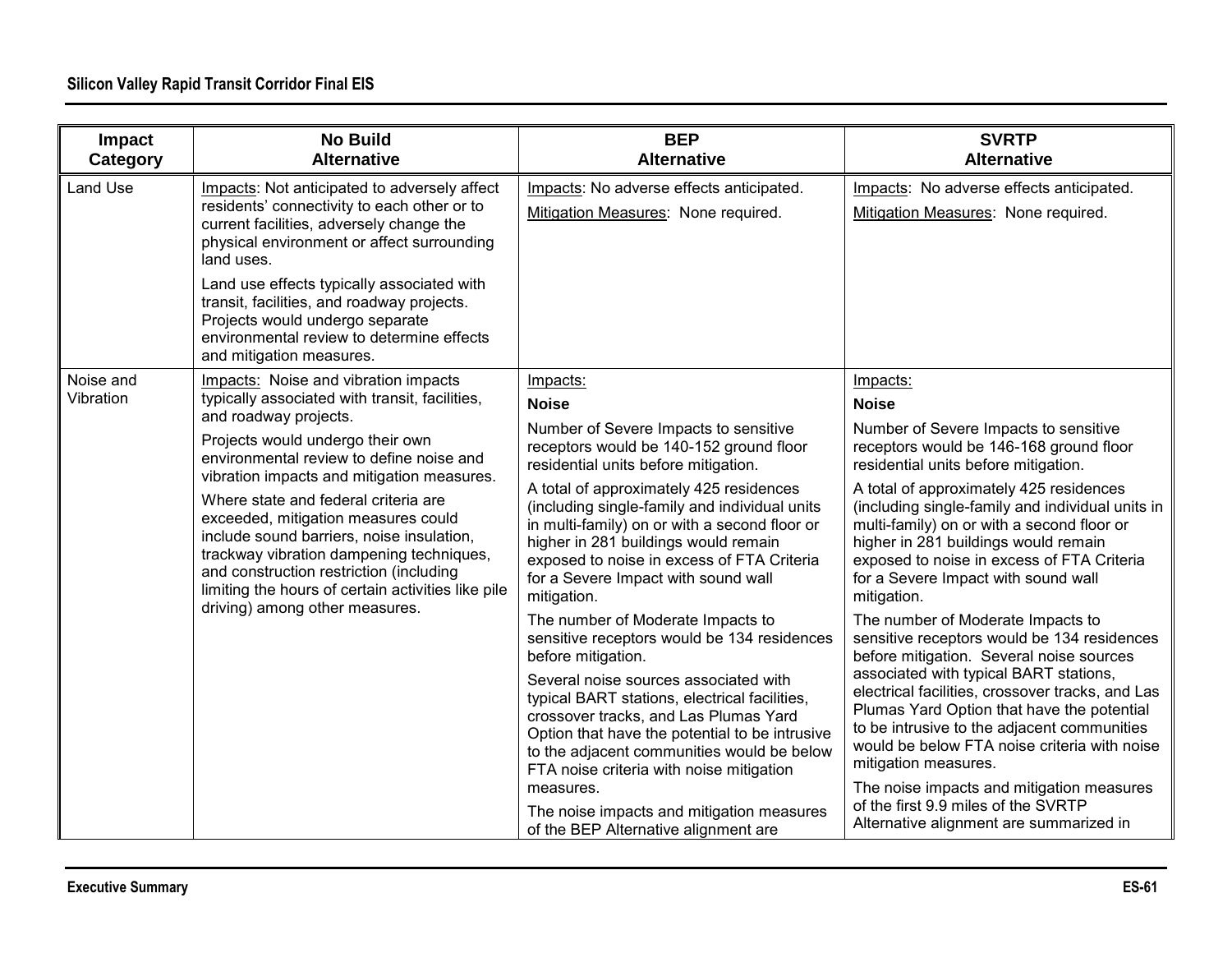| Impact<br>Category | <b>No Build</b><br><b>Alternative</b> | <b>BEP</b><br><b>Alternative</b>                                                                                                                                                                                                                                                                                                                                                                                                                                                                                                                                                                                                                                                                                                                                                                                                                                                                                                                                                                                                                                                                                        | <b>SVRTP</b><br><b>Alternative</b>                                                                                                                                                                                                                                                                                                                                                                                                                                                                                                                                                                                                                                                                                                                                                                                                                                                                                                                                                                                                                                                     |
|--------------------|---------------------------------------|-------------------------------------------------------------------------------------------------------------------------------------------------------------------------------------------------------------------------------------------------------------------------------------------------------------------------------------------------------------------------------------------------------------------------------------------------------------------------------------------------------------------------------------------------------------------------------------------------------------------------------------------------------------------------------------------------------------------------------------------------------------------------------------------------------------------------------------------------------------------------------------------------------------------------------------------------------------------------------------------------------------------------------------------------------------------------------------------------------------------------|----------------------------------------------------------------------------------------------------------------------------------------------------------------------------------------------------------------------------------------------------------------------------------------------------------------------------------------------------------------------------------------------------------------------------------------------------------------------------------------------------------------------------------------------------------------------------------------------------------------------------------------------------------------------------------------------------------------------------------------------------------------------------------------------------------------------------------------------------------------------------------------------------------------------------------------------------------------------------------------------------------------------------------------------------------------------------------------|
|                    |                                       | summarized in Table 5.10-3 to 5.10-5<br>(Section 5.10, Noise and Vibration).                                                                                                                                                                                                                                                                                                                                                                                                                                                                                                                                                                                                                                                                                                                                                                                                                                                                                                                                                                                                                                            | Tables 5.10-4, 5.10-5, and 5.10-9 (Section<br>5.10, Noise and Vibration).                                                                                                                                                                                                                                                                                                                                                                                                                                                                                                                                                                                                                                                                                                                                                                                                                                                                                                                                                                                                              |
|                    |                                       | <b>Vibration</b>                                                                                                                                                                                                                                                                                                                                                                                                                                                                                                                                                                                                                                                                                                                                                                                                                                                                                                                                                                                                                                                                                                        | There are no other noise impacts south of<br>the BEP Alternative.                                                                                                                                                                                                                                                                                                                                                                                                                                                                                                                                                                                                                                                                                                                                                                                                                                                                                                                                                                                                                      |
|                    |                                       | Table 5.10-10 (Section 5.10, Noise and<br>Vibration) summarizes impacts from ground-<br>borne vibration associated with this<br>alternative. A total of 157 to 172 single<br>family residences and 36 to 40 multi family<br>buildings with 150 to 171 residences would<br>be impacted without mitigation along the<br>alignment. Near the Kato Crossover, 29<br>residences would be impacted without<br>mitigation and along the retained cut<br>alignment options, 32 multifamily residences<br>in 4 buildings would be impacted regardless<br>of the option selected. The Dixon Landing<br>At Grade Option impacts 60 residences as<br>compared to 24 residences impacted with<br>the Dixon Landing Retained Cut Option.<br>After mitigation, no residencies would<br>exceed the FTA criteria.<br><b>Mitigation Measures:</b><br><b>Noise</b><br>As shown in Table 5.10-4, (Section 5.10,<br>Noise and Vibration) all severe ground level<br>noise impacts from the BEP Alternative can<br>be mitigated below the applicable FTA<br>thresholds. All moderate ground level noise<br>impacts can be mitigated below the | <b>Vibration</b><br>Tables 5.10-10 and 5.10-12 (Section 5.10,<br>Noise and Vibration) summarizes some of<br>the impacts from ground-borne vibration<br>associated with this alternative. A total of<br>157 to 172 single family residences and 36<br>to 40 multi family buildings with 150 to 171<br>residences would be impacted without<br>mitigation along the alignment. Near the<br>Kato Crossover, 29 residences would be<br>impacted without mitigation and along the<br>retained cut alignment options, 32<br>multifamily residences in 4 buildings would<br>be impacted regardless of the option<br>selected. The Dixon Landing At Grade<br>Option impacts 60 residences as compared<br>to 24 residences impacted with the Dixon<br>Landing Retained Cut Option. After<br>mitigation, no residencies would exceed FTA<br>criteria.<br>In addition, 84 residences and other<br>sensitive uses would be impacted by ground-<br>borne vibration south of the BEP Alternative<br>as shown in Table 5.10-12 (Section 5.10,<br>Noise and Vibration).<br><b>Mitigation Measures:</b> |
|                    |                                       | applicable FTA thresholds except for 58<br>residences, most of which have existing<br>soundwalls that contribute to noise<br>reduction. In addition to those included in                                                                                                                                                                                                                                                                                                                                                                                                                                                                                                                                                                                                                                                                                                                                                                                                                                                                                                                                                | <b>Noise</b><br>As shown in Table 5.10-4, (Section 5.10,<br>Noise and Vibration) all severe ground level<br>noise impacts from the BEP Alternative can                                                                                                                                                                                                                                                                                                                                                                                                                                                                                                                                                                                                                                                                                                                                                                                                                                                                                                                                 |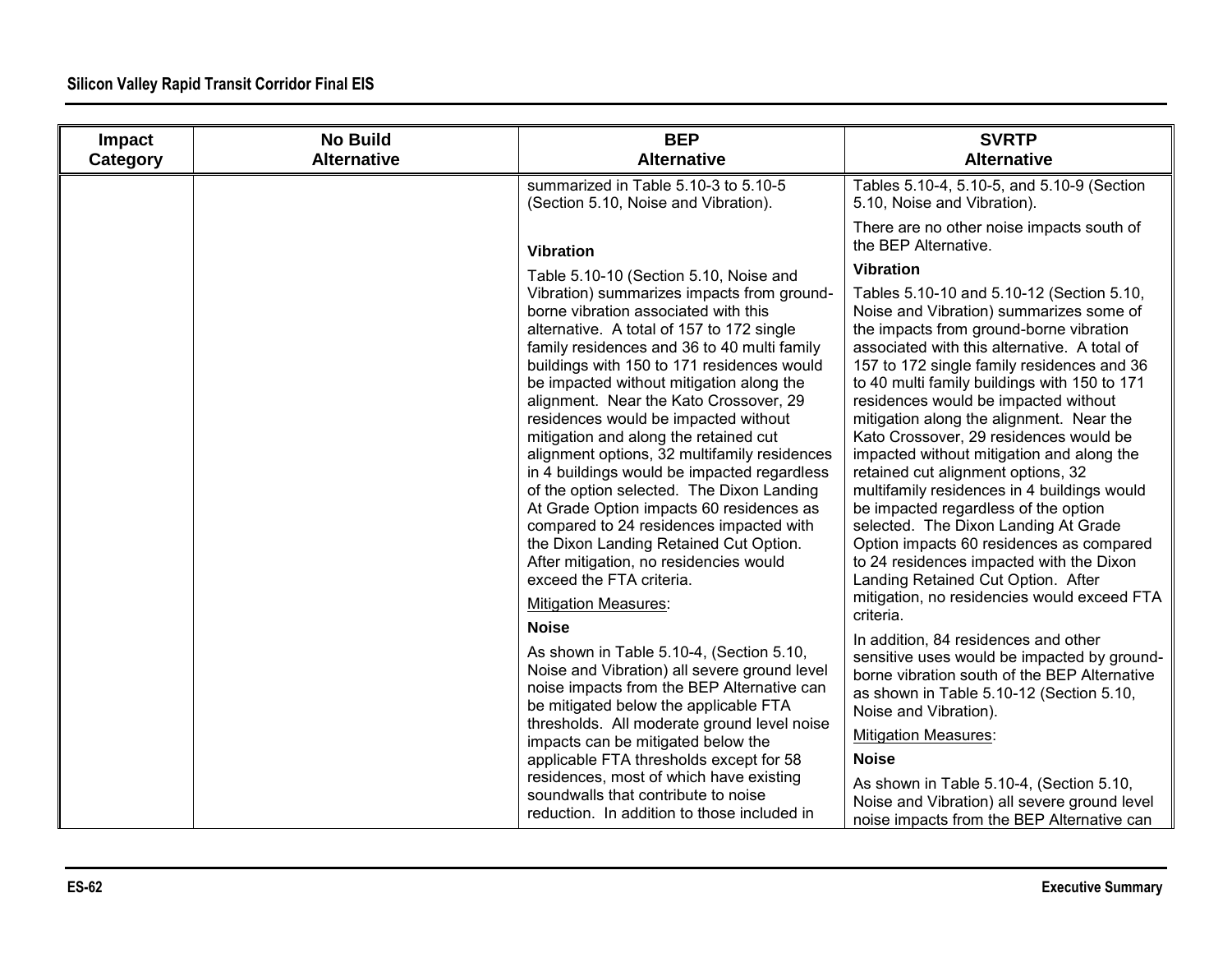| Impact   | <b>No Build</b>    | <b>BEP</b>                                                                                                                                                                                                                                                                                                                                                                                                                                                                                                                                                                                                                                                                                                                                                                                                                                                                                                                                                                                                                                                                                                                                                                                                                                                                                                                                                                                                                                                                                                                                                                                                                                   | <b>SVRTP</b>                                                                                                                                                                                                                                                                                                                                                                                                                                                                                                                                                                                                                                                                                                                                                                                                                                                                                                                                                                                                                                                                                                                                                                                                                                                                                                                                                                                                                                                                                                                                                                                                                                          |
|----------|--------------------|----------------------------------------------------------------------------------------------------------------------------------------------------------------------------------------------------------------------------------------------------------------------------------------------------------------------------------------------------------------------------------------------------------------------------------------------------------------------------------------------------------------------------------------------------------------------------------------------------------------------------------------------------------------------------------------------------------------------------------------------------------------------------------------------------------------------------------------------------------------------------------------------------------------------------------------------------------------------------------------------------------------------------------------------------------------------------------------------------------------------------------------------------------------------------------------------------------------------------------------------------------------------------------------------------------------------------------------------------------------------------------------------------------------------------------------------------------------------------------------------------------------------------------------------------------------------------------------------------------------------------------------------|-------------------------------------------------------------------------------------------------------------------------------------------------------------------------------------------------------------------------------------------------------------------------------------------------------------------------------------------------------------------------------------------------------------------------------------------------------------------------------------------------------------------------------------------------------------------------------------------------------------------------------------------------------------------------------------------------------------------------------------------------------------------------------------------------------------------------------------------------------------------------------------------------------------------------------------------------------------------------------------------------------------------------------------------------------------------------------------------------------------------------------------------------------------------------------------------------------------------------------------------------------------------------------------------------------------------------------------------------------------------------------------------------------------------------------------------------------------------------------------------------------------------------------------------------------------------------------------------------------------------------------------------------------|
| Category | <b>Alternative</b> | <b>Alternative</b>                                                                                                                                                                                                                                                                                                                                                                                                                                                                                                                                                                                                                                                                                                                                                                                                                                                                                                                                                                                                                                                                                                                                                                                                                                                                                                                                                                                                                                                                                                                                                                                                                           | <b>Alternative</b>                                                                                                                                                                                                                                                                                                                                                                                                                                                                                                                                                                                                                                                                                                                                                                                                                                                                                                                                                                                                                                                                                                                                                                                                                                                                                                                                                                                                                                                                                                                                                                                                                                    |
|          |                    | the table, a 12-foot high sound wall will be<br>designed at The Crossings at Montague<br>apartments, electrical facilities South of<br>Trade Zone Boulevard may need a sound<br>barrier of no more than 8 feet depending on<br>Final Design, and a 10 foot sound wall would<br>be constructed at Las Plumas Yard Option.<br>Mitigation Measure NV-1: Sound walls shall<br>be installed to mitigate noise levels near<br>residences impacted. Table 5.10-6 (Section<br>5.10, Noise and Vibration) indicates the<br>location of recommended sound walls.<br>Approximately 12,500 linear feet of<br>soundwalls would be needed, with each<br>sound wall ranging in length from 250 to<br>1,730 feet. Typically, the location of the<br>sound wall is either 10 feet or 13 feet from<br>the track centerline, depending upon the<br>track profile. Ten feet is for the retained<br>open cut track and the aerial guideway, and<br>13 feet for the at-grade and embankment<br>tracks. In areas where a sound wall is<br>recommended on both sides of the<br>alignment, absorptive sound walls are the<br>recommended noise mitigation. The<br>locations of the sound walls are depicted in<br>Figures 5.10-3a through 5.10-3o.<br>The BEP Alternative includes an 8-foot high<br>community wall along residential areas to<br>the east. This community wall would reduce<br>Severe Impacts to a Moderate or less<br>Impact for the North Option except for the<br>portion between Berryessa Road and the<br>residential area to the north of Salamoni<br>Court. An 8-foot high noise barrier would<br>need to continue northward along the future | be mitigated below the applicable FTA<br>thresholds. All moderate ground level noise<br>impacts can be mitigated below the<br>applicable FTA thresholds except for 58<br>residences, most of which have existing<br>soundwalls that contribute to noise<br>reduction. In addition to those included in<br>the table, a 12-foot high sound wall will be<br>designed at The Crossings at Montague<br>apartments, electrical facilities South of<br>Trade Zone Boulevard may need a sound<br>barrier of no more than 8 feet depending on<br>Final Design, and a 10 foot sound wall would<br>be constructed at Las Plumas Yard Option.<br>Mitigation Measure NV-1: Sound walls shall<br>be installed to mitigate noise levels near<br>residences impacted by the SVRTP<br>Alternative. Table 5.10-6 (Section 5.10,<br>Noise and Vibration) indicates the location of<br>recommended sound walls. Approximately<br>12,500 linear feet of soundwalls would be<br>needed, with each sound wall ranging in<br>length from 250 to 1,730 feet. Typically, the<br>location of the sound wall is either 10 feet or<br>13 feet from the track centerline, depending<br>upon the track profile. Ten feet is for the<br>retained open cut track and the aerial<br>guideway, and 13 feet for the at-grade and<br>embankment tracks. In areas where sound<br>wall is recommended on both sides of the<br>alignment, absorptive sound walls are the<br>recommended noise mitigation. The<br>locations of the sound walls are depicted in<br>Figures 5.10-3a through 5.10-3o.<br>The SVRTP Alternative includes an 8-foot<br>high community wall along residential areas |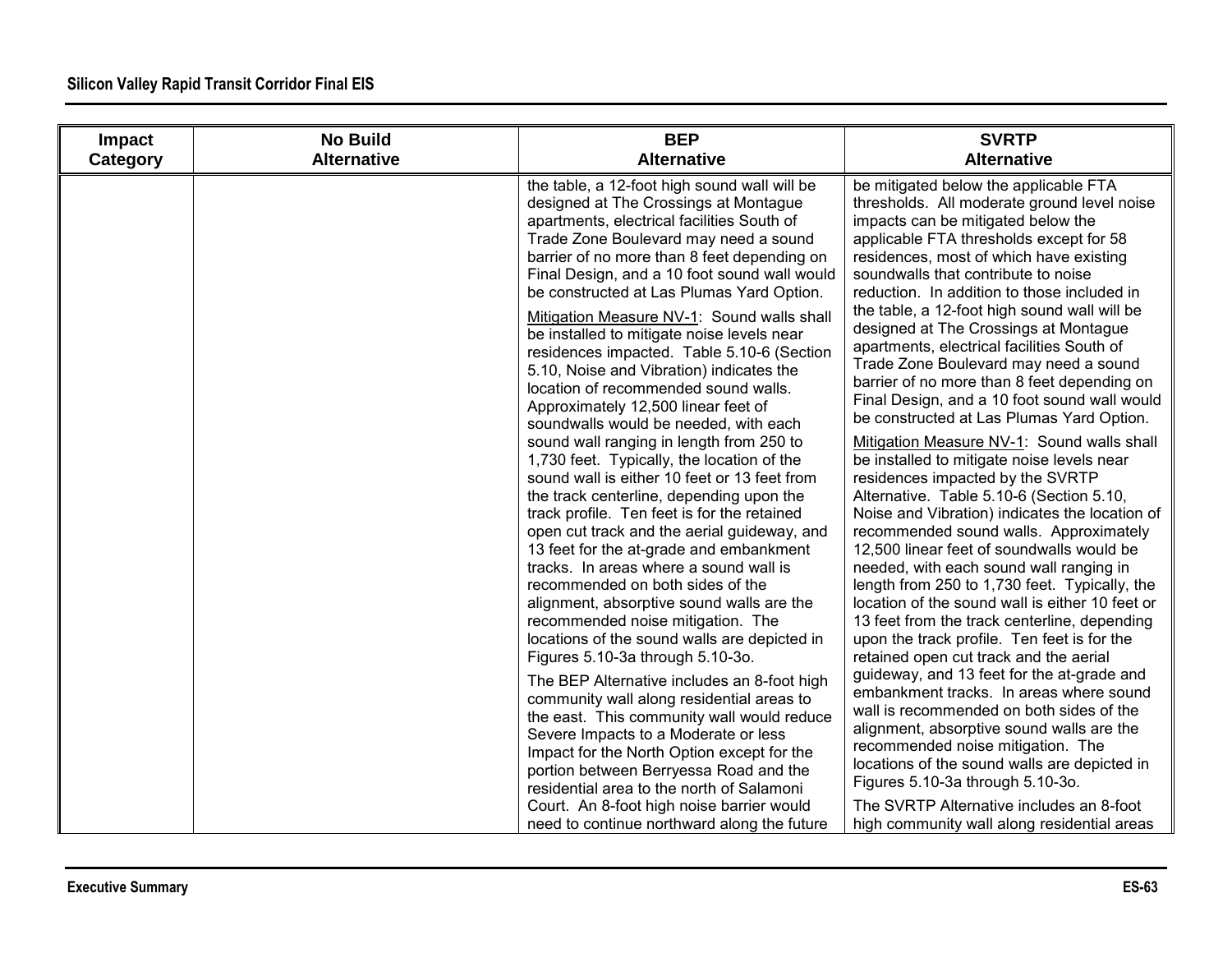| Impact   | <b>No Build</b>    | <b>BEP</b>                                                                                                                                                                                                                                                                                                                                                                                                                                                                                                                                                                                                                                                                                                                                                                                                                                                                                                                                                                                                                                                                                                                                                                                                                                                                                                                                                                                                                                                                                                                                                                                                    | <b>SVRTP</b>                                                                                                                                                                                                                                                                                                                                                                                                                                                                                                                                                                                                                                                                                                                                                                                                                                                                                                                                                                                                                                                                                                                                                                                                                                                                                                                                                                                                                                                                                                                                                                                                                                                         |
|----------|--------------------|---------------------------------------------------------------------------------------------------------------------------------------------------------------------------------------------------------------------------------------------------------------------------------------------------------------------------------------------------------------------------------------------------------------------------------------------------------------------------------------------------------------------------------------------------------------------------------------------------------------------------------------------------------------------------------------------------------------------------------------------------------------------------------------------------------------------------------------------------------------------------------------------------------------------------------------------------------------------------------------------------------------------------------------------------------------------------------------------------------------------------------------------------------------------------------------------------------------------------------------------------------------------------------------------------------------------------------------------------------------------------------------------------------------------------------------------------------------------------------------------------------------------------------------------------------------------------------------------------------------|----------------------------------------------------------------------------------------------------------------------------------------------------------------------------------------------------------------------------------------------------------------------------------------------------------------------------------------------------------------------------------------------------------------------------------------------------------------------------------------------------------------------------------------------------------------------------------------------------------------------------------------------------------------------------------------------------------------------------------------------------------------------------------------------------------------------------------------------------------------------------------------------------------------------------------------------------------------------------------------------------------------------------------------------------------------------------------------------------------------------------------------------------------------------------------------------------------------------------------------------------------------------------------------------------------------------------------------------------------------------------------------------------------------------------------------------------------------------------------------------------------------------------------------------------------------------------------------------------------------------------------------------------------------------|
| Category | <b>Alternative</b> | <b>Alternative</b>                                                                                                                                                                                                                                                                                                                                                                                                                                                                                                                                                                                                                                                                                                                                                                                                                                                                                                                                                                                                                                                                                                                                                                                                                                                                                                                                                                                                                                                                                                                                                                                            | <b>Alternative</b>                                                                                                                                                                                                                                                                                                                                                                                                                                                                                                                                                                                                                                                                                                                                                                                                                                                                                                                                                                                                                                                                                                                                                                                                                                                                                                                                                                                                                                                                                                                                                                                                                                                   |
|          |                    | transit facility surface parking lot and access<br>road to Berryessa Road to reduce this noise<br>impact to less than severe. With this<br>community wall, the second story residences<br>along Salamoni Court and on the eastern<br>boundary to Mabury Road may still be<br>impacted depending on the noise insulation<br>reduction capability of existing residential<br>construction. The need for additional noise<br>insulation of these residences would need to<br>be determined on a residence by residence<br>basis.<br>To reduce ground floor noise to acceptable<br>levels for the BEP Alternative and Berryessa<br>Station area South Option, the following<br>noise barriers are required; 1) a 12 foot high<br>noise barrier along the eastern boundary<br>between Salamoni Court and Mabury Road,<br>2) a 10 foot high noise barrier along<br>Salamoni Court, and 3) a 8 foot high noise<br>barrier on the eastern boundary of the<br>surface parking lot north of Salamoni Court<br>and continuing along the access road to<br>Berryessa Road. Even with this mitigation,<br>the second story residences between<br>Salamoni Court and Mabury Road may be<br>impacted depending on the noise insulation<br>reduction capability of existing residential<br>construction. The need for additional noise<br>insulation of these residences would need to<br>be determined on a residence by residence<br>basis.<br>Mitigation Measure NV-2: 2,000 alignment<br>feet of slab track acoustical absorption at<br>track level shall be used to reduce noise<br>impacts in the area of the alignment | to the east. This community wall would<br>reduce Severe Impacts to a Moderate or less<br>Impact for the North and South Options<br>except for the portion between Berryessa<br>Road and the residential area to the north of<br>Salamoni Court. An 8-foot high noise barrier<br>would need to continue northward along the<br>future transit facility surface parking lot and<br>access road to Berryessa Road to reduce<br>this noise impact to less than severe. With<br>this community wall, the second story<br>residences along Salamoni Court and on the<br>eastern boundary to Mabury Road may still<br>be impacted depending on the noise<br>insulation reduction capability of existing<br>residential construction. The need for<br>additional noise insulation of these<br>residences would need to be determined on<br>a residence by residence basis.<br>Mitigation Measure NV-2: 2,000 alignment<br>feet of slab track acoustical absorption at<br>track level shall be used to reduce noise<br>impacts in the area of the alignment between<br>Hostetter Road and Sierra Road. This<br>mitigation shall occur between civil station<br>459+50 and 486+50 as indicated in table<br>5.10-7 (Section 5.10, Noise and Vibration).<br>Mitigation Measure NV-3: During the project<br>start-up phase and prior to revenue<br>operations, VTA will carry out noise testing<br>along the civil stations where slab track<br>acoustical absorption is being used as a<br>mitigation measure. The testing is to ensure<br>that the sound absorber is adequately<br>attenuating the increased noise from the slab<br>track. VTA will deliver a technical memo to |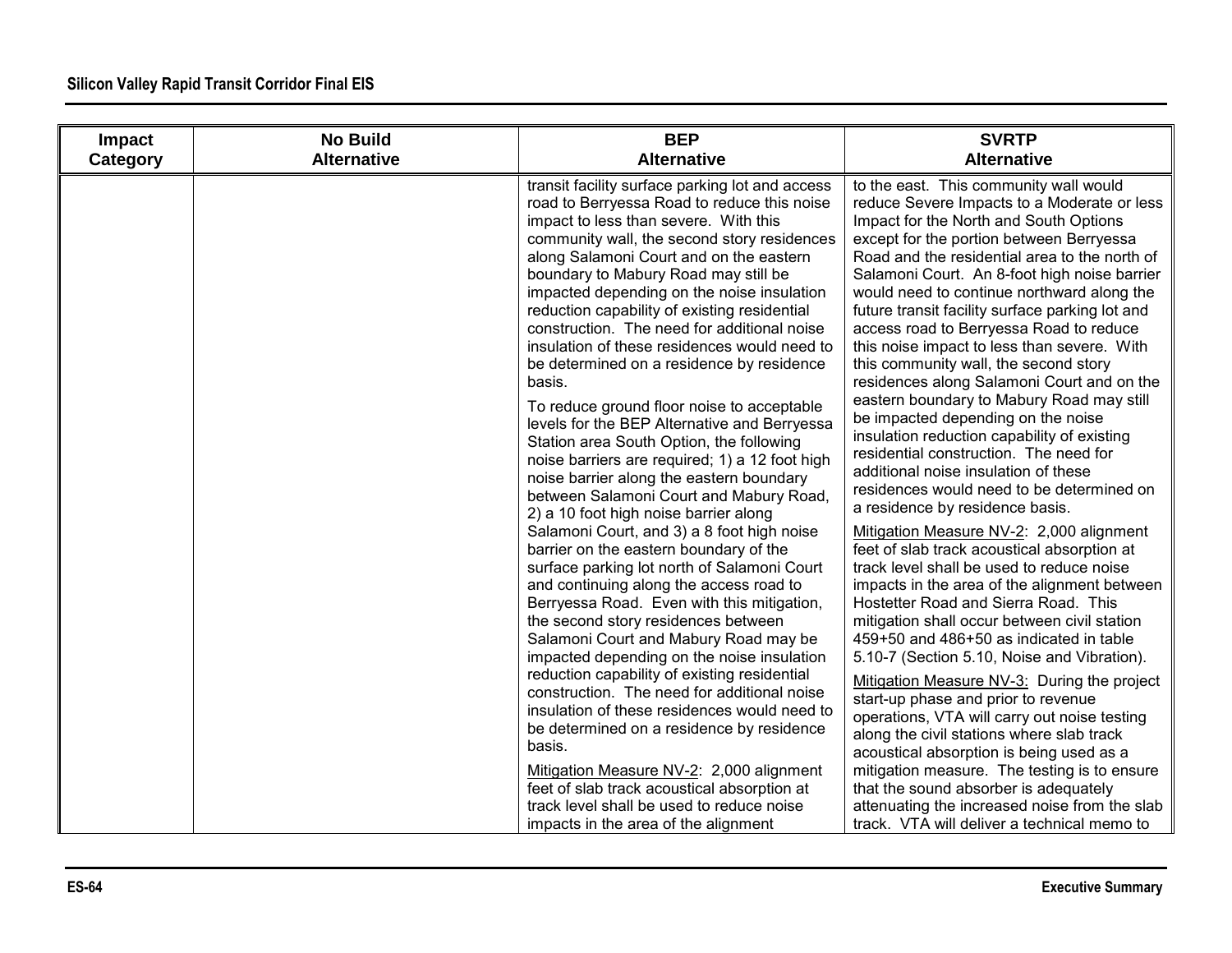| Impact<br>Category | <b>No Build</b><br><b>Alternative</b> | <b>BEP</b><br><b>Alternative</b>                                                                                                                                                                                                                                                                                                                                                                                                                                                                                                                                                                                                                                                                          | <b>SVRTP</b><br><b>Alternative</b>                                                                                                                                                                                                                                                                                                                                                                                                                                                                                                                                                                                                                                               |
|--------------------|---------------------------------------|-----------------------------------------------------------------------------------------------------------------------------------------------------------------------------------------------------------------------------------------------------------------------------------------------------------------------------------------------------------------------------------------------------------------------------------------------------------------------------------------------------------------------------------------------------------------------------------------------------------------------------------------------------------------------------------------------------------|----------------------------------------------------------------------------------------------------------------------------------------------------------------------------------------------------------------------------------------------------------------------------------------------------------------------------------------------------------------------------------------------------------------------------------------------------------------------------------------------------------------------------------------------------------------------------------------------------------------------------------------------------------------------------------|
|                    |                                       | between Hostetter Road and Sierra Road.<br>This mitigation shall occur between civil<br>station 459+50 and 486+50 as indicated in<br>table 5.10-7 (Section 5.10, Noise and<br>Vibration).<br>Mitigation Measure NV-3: During the project<br>start-up phase and prior to revenue<br>operations, VTA will carry out noise testing<br>along the civil stations where slab track<br>acoustical absorption is being used as a<br>mitigation measure. The testing is to ensure<br>that the sound absorber is adequately<br>attenuating the increased noise from the<br>slab track. VTA will deliver a technical<br>memo to FTA on the results of the testing.<br>The testing will also serve to inform the need | FTA on the results of the testing. The testing<br>will also serve to inform the need for<br>additional wayside residential noise<br>mitigation mentioned in NV-1 and NV-4.<br>Mitigation Measure NV-4: Noise insulation<br>and other measures will be provided for<br>residences with second floors or higher that<br>are exposed to noise levels in excess of FTA<br>criteria. The mitigation will be designed to<br>achieve an interior noise level of 45 Ldn<br>where feasible.<br>In addition to the recommended sound walls<br>and retrofitting of multi-story residences with<br>improved exterior sound isolation, sound<br>absorptive material on the trackway structure |
|                    |                                       | for additional wayside residential noise<br>mitigation mentioned in NV-1 and NV-4.<br>Mitigation Measure NV-4: Noise insulation<br>and other measures will be provided for<br>residences with second floors or higher that<br>are exposed to noise levels in excess of FTA<br>criteria. The mitigation will be designed to<br>achieve an interior noise level of 45 Ldn<br>where feasible.                                                                                                                                                                                                                                                                                                                | would be necessary. This mitigation would<br>primarily be needed for areas where the<br>alignment runs in a retained cut. To further<br>reduce noise impacts to multi-story<br>residences a sound wall would be<br>constructed on both sides of the track where<br>the corridor is narrow (50 feet or less).<br>Installation of sound absorptive material on<br>the inside face of retaining walls and sound<br>walls would further reduce sound levels by                                                                                                                                                                                                                       |
|                    |                                       | In addition to the recommended sound walls<br>and retrofitting of multi-story residences with<br>improved exterior sound isolation, sound<br>absorptive material on the trackway<br>structure would be necessary. This<br>mitigation would primarily be needed for<br>areas where the alignment runs in a retained<br>cut. To further reduce noise impacts to<br>multi-story residences a sound wall would be<br>constructed on both sides of the track where<br>the corridor is narrow (50 feet or less).                                                                                                                                                                                                | as much as 2 dBA. Otherwise, adverse<br>noise effects could result in noise levels in<br>excess of the FTA criteria. Table 5.10-7<br>(Section 5.10, Noise and Vibration) identifies<br>the location and length of recommended<br>sound wall absorptive material that would be<br>necessary in addition to the absorptive<br>sound wall specified in Table 5.10-6 (Section<br>5.10, Noise and Vibration). Figures 5.10-3a<br>through 5.10-3m show the locations of sound<br>walls and sound absorptive materials.                                                                                                                                                                 |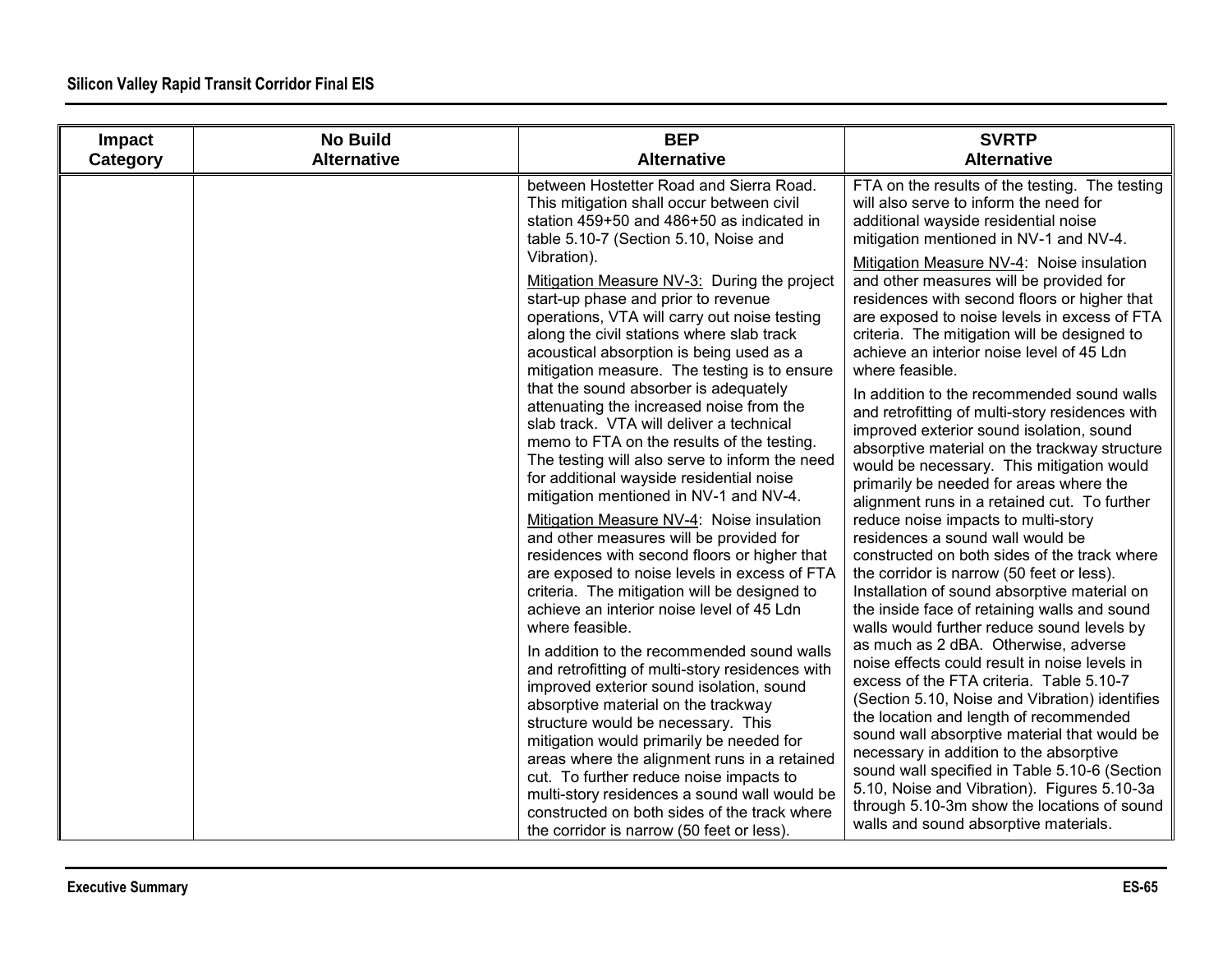| Impact   | <b>No Build</b>    | <b>BEP</b>                                                                                                                                                                                                                                                                                                                                                                                                                                                                                                                                                                                                                                                                                                                                                                                                                                                                                                                                                                                                                                                                                                                                                                                                                                                                                                                                                                                                                                                                                                                                                                                                                                              | <b>SVRTP</b>                                                                                                                                                                                                                                                                                                                                                                                                                                                                                                                                                                                                                                                                                                                                                                                                                                                                                                                                                                                                                                                                                                                                                                                                                                                                                                                                                                                                                                                                                                                                                     |
|----------|--------------------|---------------------------------------------------------------------------------------------------------------------------------------------------------------------------------------------------------------------------------------------------------------------------------------------------------------------------------------------------------------------------------------------------------------------------------------------------------------------------------------------------------------------------------------------------------------------------------------------------------------------------------------------------------------------------------------------------------------------------------------------------------------------------------------------------------------------------------------------------------------------------------------------------------------------------------------------------------------------------------------------------------------------------------------------------------------------------------------------------------------------------------------------------------------------------------------------------------------------------------------------------------------------------------------------------------------------------------------------------------------------------------------------------------------------------------------------------------------------------------------------------------------------------------------------------------------------------------------------------------------------------------------------------------|------------------------------------------------------------------------------------------------------------------------------------------------------------------------------------------------------------------------------------------------------------------------------------------------------------------------------------------------------------------------------------------------------------------------------------------------------------------------------------------------------------------------------------------------------------------------------------------------------------------------------------------------------------------------------------------------------------------------------------------------------------------------------------------------------------------------------------------------------------------------------------------------------------------------------------------------------------------------------------------------------------------------------------------------------------------------------------------------------------------------------------------------------------------------------------------------------------------------------------------------------------------------------------------------------------------------------------------------------------------------------------------------------------------------------------------------------------------------------------------------------------------------------------------------------------------|
| Category | <b>Alternative</b> | <b>Alternative</b>                                                                                                                                                                                                                                                                                                                                                                                                                                                                                                                                                                                                                                                                                                                                                                                                                                                                                                                                                                                                                                                                                                                                                                                                                                                                                                                                                                                                                                                                                                                                                                                                                                      | <b>Alternative</b>                                                                                                                                                                                                                                                                                                                                                                                                                                                                                                                                                                                                                                                                                                                                                                                                                                                                                                                                                                                                                                                                                                                                                                                                                                                                                                                                                                                                                                                                                                                                               |
|          |                    | Installation of sound absorptive material on<br>the inside face of retaining walls and sound<br>walls would further reduce sound levels by<br>as much as 2 dBA. Otherwise, adverse<br>noise effects could result in noise levels in<br>excess of the FTA criteria. Table 5.10-8<br>(Section 5.10, Noise and Vibration) identifies<br>the location and length of recommended<br>sound wall absorptive material that would be<br>necessary in addition to the absorptive<br>sound wall specified in Table 5.10-6 (Section<br>5.10, Noise and Vibration). Figures 5.10-3a<br>through 5.10-3m show the locations of<br>sound walls and sound absorptive materials.<br><b>Vibration</b><br>Mitigation Measure NV-5: Table 5.10-11<br>summarizes the vibration mitigation<br>necessary to achieve the FTA criteria. The<br>proposed mitigation is tire derived aggregate<br>(assuming subsequent testing validates<br>vibration reductions) and 8 Hz floating slab.<br>The locations of vibration mitigation are<br>depicted on Figures 5.10-3a through 5.10-<br>3m. FTA considers tire derived aggregate<br>an experimental vibration attenuation<br>measure and is concerned with its product<br>durability. Steel wheel fixed guideways with<br>similar vibration frequencies would typically<br>employ ballast mats or floating slabs as<br>vibration mitigation measures. Transit<br>agency experience has found that ballast<br>mats and floating slabs, however costly, are<br>widely used and generally effective vibration<br>treatments. FTA and VTA request public<br>comments on the potential use of tire<br>derived aggregate underlayment as a | <b>Vibration</b><br>Mitigation Measure NV-5: Table 5.10-11<br>summarizes the vibration mitigation<br>necessary to achieve the FTA criteria. The<br>proposed mitigation is tire derived aggregate<br>(assuming subsequent testing validates<br>vibration reductions) and 8 Hz floating slab.<br>The locations of vibration mitigation are<br>depicted on Figures 5.10-3a through 5.10-<br>3m. FTA considers tire derived aggregate<br>an experimental vibration attenuation<br>measure and is concerned with its product<br>durability. Steel wheel fixed guideways with<br>similar vibration frequencies would typically<br>employ ballast mats or floating slabs as<br>vibration mitigation measures. Transit<br>agency experience has found that ballast<br>mats and floating slabs, however costly, are<br>widely used and generally effective vibration<br>treatments. FTA and VTA request public<br>comments on the potential use of tire derived<br>aggregate underlayment as a vibration<br>mitigation measure on the SVRT project.<br>In addition to requesting public comment,<br>VTA will perform further testing on tire<br>derived aggregate underlayment at its<br>Vasona Light Rail Transit Line. After<br>reviewing public comments and further VTA<br>technical vibration documentation, FTA will<br>determine the appropriate vibration<br>mitigation in the SVRT FEIS and include it in<br>the ROD.<br>Mitigation Measure NV-6: Upon project start-<br>up, VTA will perform further testing on TDA<br>underlayment at its Vasona LRT Line. The |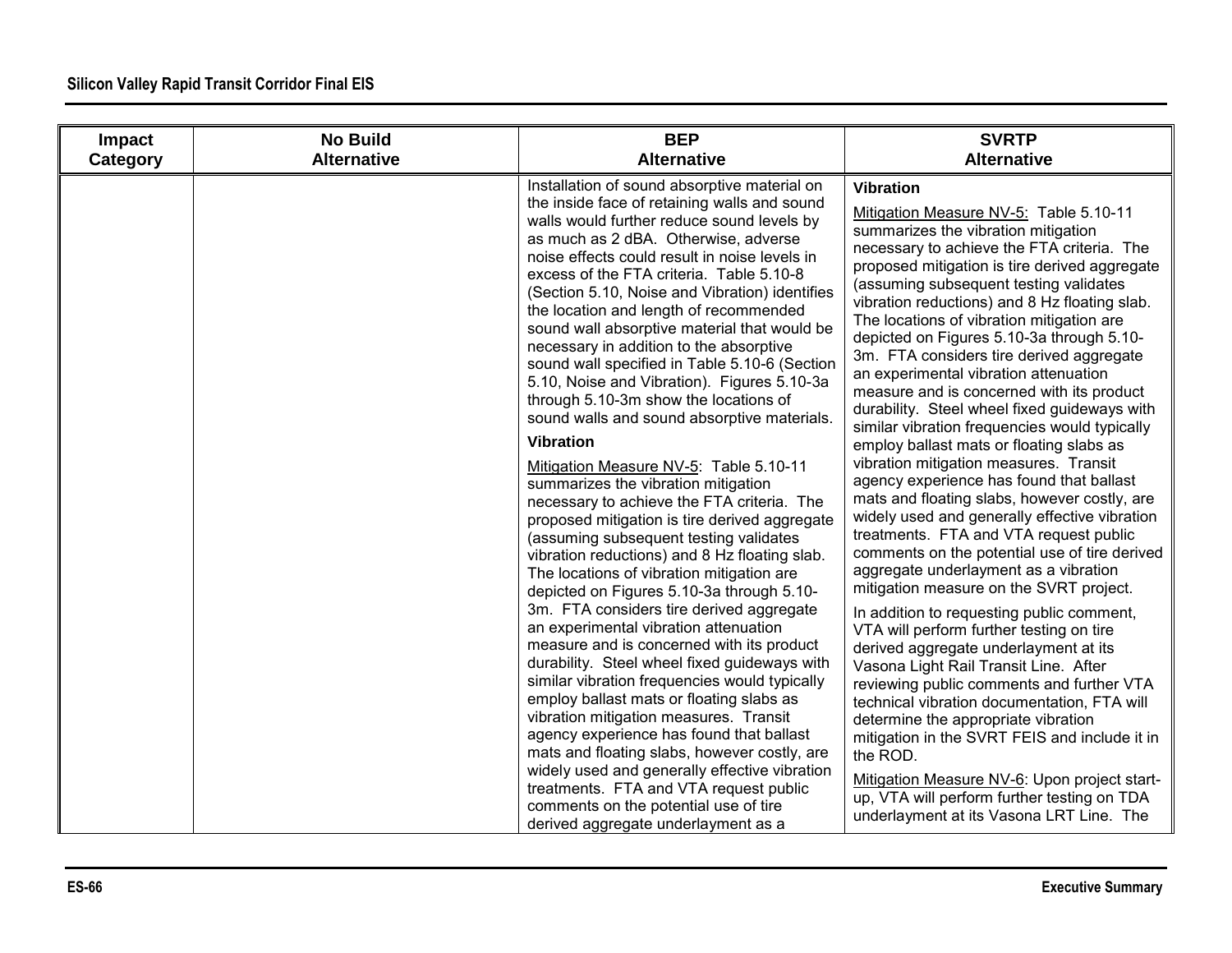| Impact<br>Category                   | <b>No Build</b><br><b>Alternative</b>                                                                                                                      | <b>BEP</b><br><b>Alternative</b>                                                                                                                                                                                                                                                                                                                                                                                                                                                                                                                                                                                                                                                                               | <b>SVRTP</b><br><b>Alternative</b>                                                                                                                                                                                                                                                                                                                                                                                                                                                                                                                                                                                                                                                                                                                                                                                 |
|--------------------------------------|------------------------------------------------------------------------------------------------------------------------------------------------------------|----------------------------------------------------------------------------------------------------------------------------------------------------------------------------------------------------------------------------------------------------------------------------------------------------------------------------------------------------------------------------------------------------------------------------------------------------------------------------------------------------------------------------------------------------------------------------------------------------------------------------------------------------------------------------------------------------------------|--------------------------------------------------------------------------------------------------------------------------------------------------------------------------------------------------------------------------------------------------------------------------------------------------------------------------------------------------------------------------------------------------------------------------------------------------------------------------------------------------------------------------------------------------------------------------------------------------------------------------------------------------------------------------------------------------------------------------------------------------------------------------------------------------------------------|
|                                      |                                                                                                                                                            | vibration mitigation measure on the SVRT<br>project.<br>Mitigation Measure NV-6: Upon project start-<br>up, VTA will perform further testing on TDA<br>underlayment at its Vasona LRT Line. The<br>vibration testing should replicate the testing<br>completed by Wilson, Ihrig & Associates and<br>presented to FTA in 2009: Evaluation of Tire<br>Derived Aggregate as Installed Beneath<br>Ballast and Tie Light Rail Track, May 2009.<br>The technical evaluation will then be<br>presented to FTA for review and comment.<br><b>Summary</b><br>With the implementation of the above<br>mitigation measures, no severe noise<br>impacts would remain and no vibration<br>levels would exceed FTA criteria. | vibration testing should replicate the testing<br>completed by Wilson, Ihrig & Associates and<br>presented to FTA in 2009: Evaluation of Tire<br>Derived Aggregate as Installed Beneath<br>Ballast and Tie Light Rail Track, May 2009.<br>The technical evaluation will then be<br>presented to FTA for review and comment.<br>Mitigation Measure NV-7: The mitigation<br>strategies for ground-borne noise include<br>highly resilient direct fixation rail fasteners<br>(HRDF) and rail suspension fasteners (RSF).<br>The locations for these mitigations are<br>shown in Table 5.10-13 and Figures 5.10-3a<br>through 5.10-3z.<br><b>Summary</b><br>With the implementation of the above<br>mitigation measures, no severe noise<br>impacts would remain and no vibration levels<br>would exceed FTA criteria. |
| Security and<br><b>System Safety</b> | Impacts: Security and system safety<br>incidents typically associated with transit,<br>facilities and roadway projects.                                    | Impacts: No adverse effects are anticipated.<br>Mitigation Measures: None required.                                                                                                                                                                                                                                                                                                                                                                                                                                                                                                                                                                                                                            | Impacts: No adverse effects are anticipated.<br>Mitigation Measures: None required.                                                                                                                                                                                                                                                                                                                                                                                                                                                                                                                                                                                                                                                                                                                                |
|                                      | Projects would undergo separate<br>environmental review to determine the<br>potential for security and safety incident<br>effects and mitigation measures. |                                                                                                                                                                                                                                                                                                                                                                                                                                                                                                                                                                                                                                                                                                                |                                                                                                                                                                                                                                                                                                                                                                                                                                                                                                                                                                                                                                                                                                                                                                                                                    |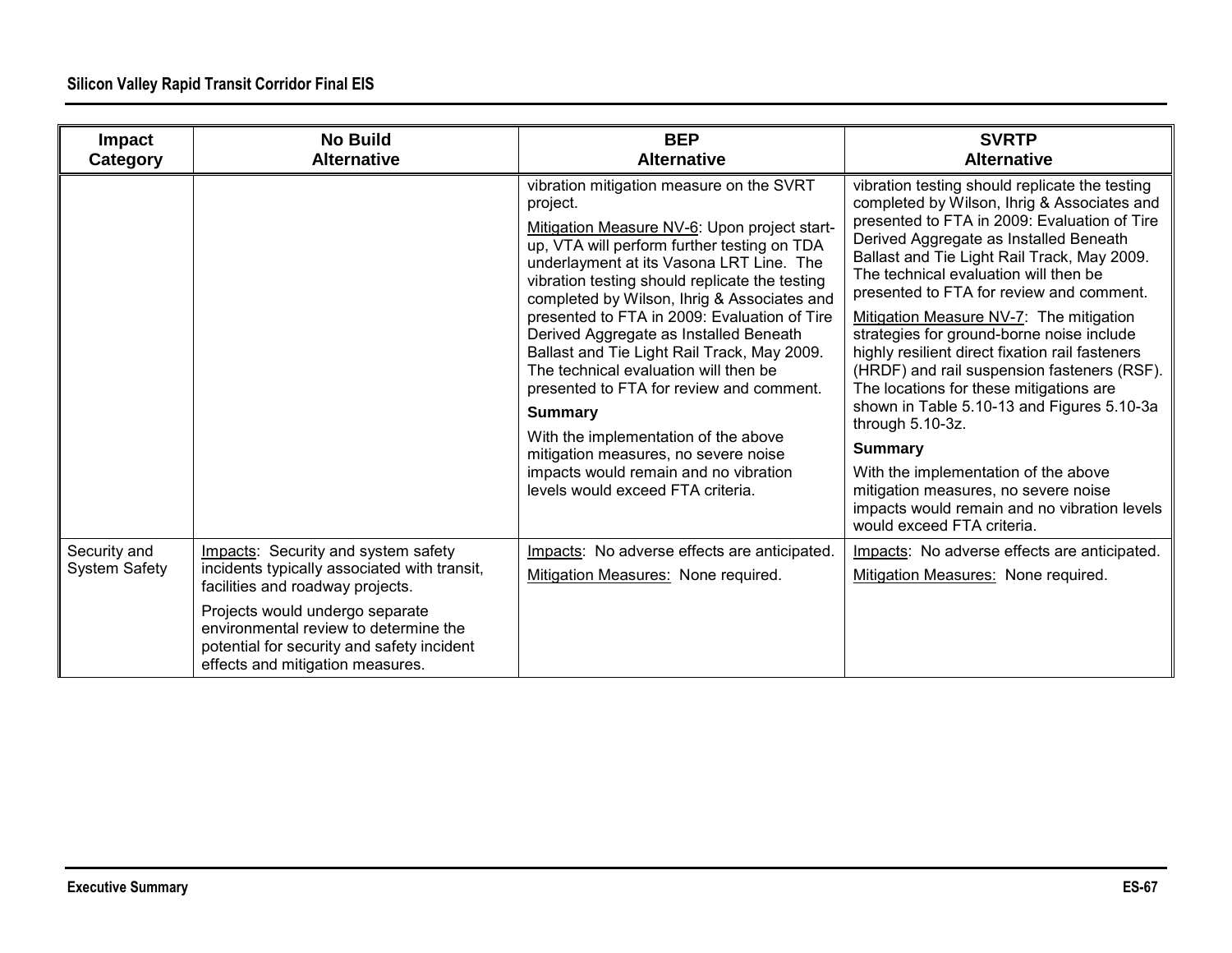| Impact<br>Category                          | <b>No Build</b><br><b>Alternative</b>                                                                                                                                                                                                                                                                                                                                                                                                                                                                                                                                                                                                         | <b>BEP</b><br><b>Alternative</b>                                                                                                                                                                                                                                                                                                                                                                                                                                                                                                                                                                                                                                                                                                                                                                                    | <b>SVRTP</b><br><b>Alternative</b>                                                                                                                                                                                                                                                                                                                                                                                                                                                                                                                                                                                                                                                                                                                                                                      |
|---------------------------------------------|-----------------------------------------------------------------------------------------------------------------------------------------------------------------------------------------------------------------------------------------------------------------------------------------------------------------------------------------------------------------------------------------------------------------------------------------------------------------------------------------------------------------------------------------------------------------------------------------------------------------------------------------------|---------------------------------------------------------------------------------------------------------------------------------------------------------------------------------------------------------------------------------------------------------------------------------------------------------------------------------------------------------------------------------------------------------------------------------------------------------------------------------------------------------------------------------------------------------------------------------------------------------------------------------------------------------------------------------------------------------------------------------------------------------------------------------------------------------------------|---------------------------------------------------------------------------------------------------------------------------------------------------------------------------------------------------------------------------------------------------------------------------------------------------------------------------------------------------------------------------------------------------------------------------------------------------------------------------------------------------------------------------------------------------------------------------------------------------------------------------------------------------------------------------------------------------------------------------------------------------------------------------------------------------------|
| Socioeconomics/<br>Environmental<br>Justice | Impacts: This alternative would result in a<br>more gradual build out of the general plans,<br>as more intense land uses (e.g., higher<br>densities and mixed-use development)<br>would not likely occur around BART station<br>areas at the same rate.<br>Socioeconomic effects typically associated<br>with transit, facilities, and roadway projects.<br>Projects would undergo separate<br>environmental review to determine<br>socioeconomic effects and mitigation<br>measures and to determine whether ethnic.<br>minority, or low-income populations in<br>project areas would experience<br>disproportionately high adverse effects. | Impacts: Beneficial effect by providing 600<br>long term operations jobs.<br>This alternative would require property<br>acquisitions and resultant displacements<br>affecting residential and non-residential<br>properties. Table 5.12-2 (Section 5.12,<br>Socioeconomics) quantifies the number and<br>types of displacement that would occur. A<br>total of 49-54 businesses, two residential<br>units, up to three community facilities, 0 to<br>80 flea market vendor stalls, and 900 rental<br>storage tenants, three advertising signs, and<br>one cell tower would be displaced. The<br>provisions of the Uniform Relocation<br>Assistance and Real Property Acquisition<br>Act of 1970 and VTA's Relocation Program<br>will minimize any adverse effects of the<br>business and residential displacements. | Impacts: Beneficial effect by providing 750<br>long term operation jobs.<br>This alternative would require property<br>acquisitions and resultant displacements<br>affecting residential and non-residential<br>properties. Table 5.12-2 (Section 5.12,<br>Socioeconomics) quantifies the number and<br>types of displacement that would occur. A<br>total of 76-103 businesses, 2-22 residential<br>units, one community facility, 0 to 80 flea<br>market vendor stalls, and 900 rental storage<br>tenants, 4-6 advertising signs, and 4 cell<br>towers would be displaced. The provisions<br>of the Uniform Relocation Assistance and<br>Real Property Acquisition Act of 1970 and<br>VTA's Relocation Program will minimize any<br>adverse effects of the business and<br>residential displacements. |
| <b>Utilities</b>                            | Impacts: Utility effects typically associated<br>with transit, facilities, and roadway projects.<br>Projects would undergo separate<br>environmental review to determine utility<br>effects and mitigation measures.                                                                                                                                                                                                                                                                                                                                                                                                                          | Mitigation Measures: None required.<br>Impacts: Utilities would require relocation.<br>Utility providers would be contacted to<br>identify potential conflicts, minimize<br>disruptions, and formulate strategies to<br>address potential problems. Affected<br>properties would be notified of any<br>temporary interruption of service. No<br>adverse impacts are anticipated.<br>Mitigation Measures: None required.                                                                                                                                                                                                                                                                                                                                                                                             | Mitigation Measures: None required.<br>Impacts: Utilities would require relocation.<br>Utility providers would be contacted to<br>identify potential conflicts, minimize<br>disruptions, and formulate strategies to<br>address potential problems. Affected<br>properties would be notified of any<br>temporary interruption of service. No<br>adverse impacts are anticipated.<br>Mitigation Measures: None required.                                                                                                                                                                                                                                                                                                                                                                                 |
| <b>Visual Quality</b><br>and Aesthetics     | Impacts: Visual impacts typically associated<br>with transit, facilities, and roadway projects.<br>Project would undergo separate<br>environmental review to determine visual<br>quality and aesthetic effects and mitigation<br>measures.                                                                                                                                                                                                                                                                                                                                                                                                    | Impacts: Trees would be removed.<br>especially near station areas. Removal of<br>trees could degrade the existing visual<br>quality in each applicable visual analysis<br>area.                                                                                                                                                                                                                                                                                                                                                                                                                                                                                                                                                                                                                                     | Impacts: Trees would be removed.<br>especially near station areas. Removal of<br>trees could degrade the existing visual<br>quality in each applicable visual analysis<br>area.                                                                                                                                                                                                                                                                                                                                                                                                                                                                                                                                                                                                                         |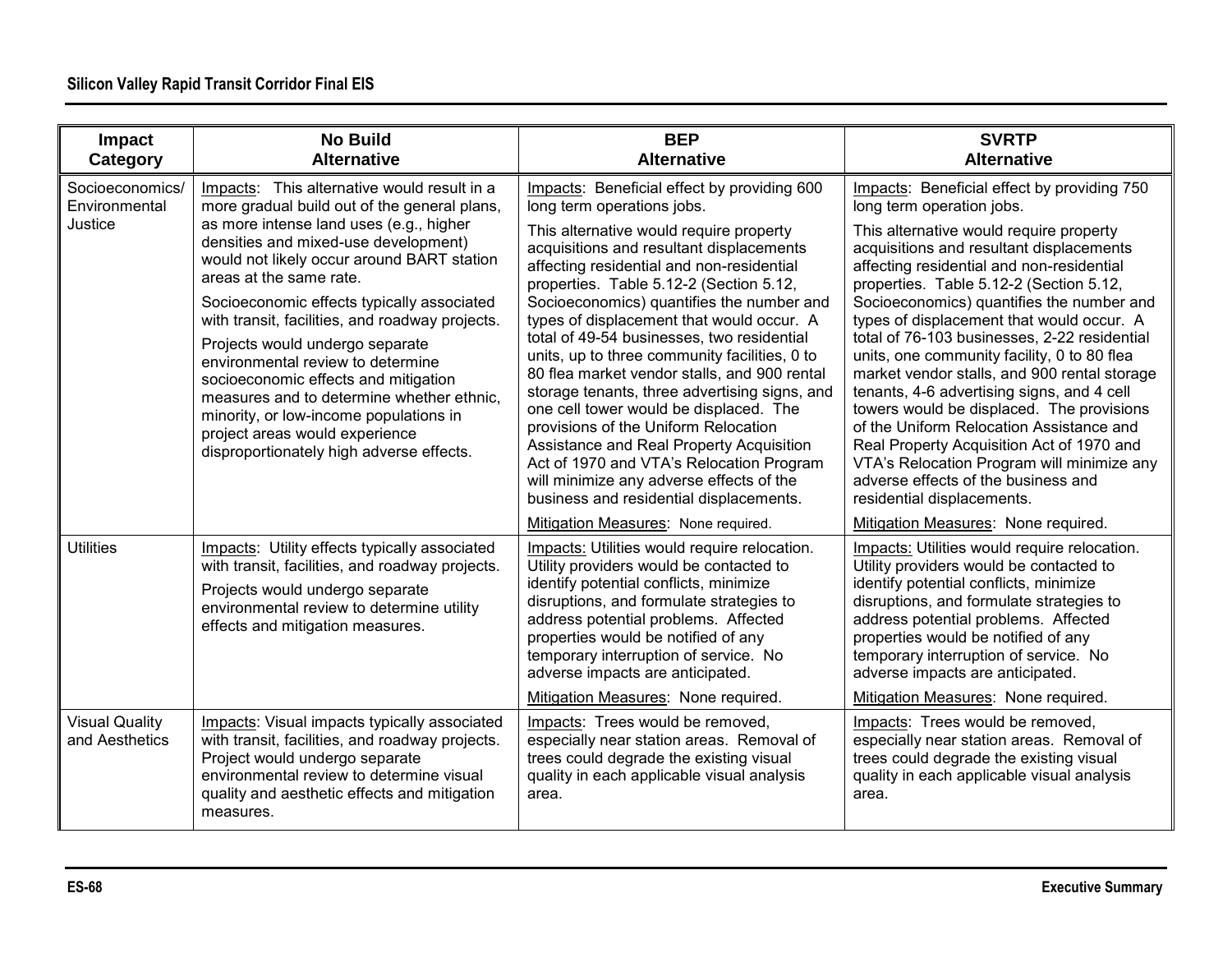| Impact<br>Category | <b>No Build</b><br><b>Alternative</b>                                                                                                                                                                                                                       | <b>BEP</b><br><b>Alternative</b>                                                                                                                | <b>SVRTP</b><br><b>Alternative</b>                                                                                                              |
|--------------------|-------------------------------------------------------------------------------------------------------------------------------------------------------------------------------------------------------------------------------------------------------------|-------------------------------------------------------------------------------------------------------------------------------------------------|-------------------------------------------------------------------------------------------------------------------------------------------------|
|                    |                                                                                                                                                                                                                                                             | Mitigation Measures: Mitigation Measure<br>VIS-1: Removed trees will be replaced at a<br>1:1 ratio within the relevant visual analysis<br>area. | Mitigation Measures: Mitigation Measure<br>VIS-1: Removed trees will be replaced at a<br>1:1 ratio within the relevant visual analysis<br>area. |
| Water<br>Resources | Impacts: Surface waters, floodplains and<br>groundwater typically associated with transit,<br>facilities, and roadway projects. Projects<br>would undergo separate environmental<br>review to determine water resources effects<br>and mitigation measures. | Impacts: No adverse effects anticipated.<br>Mitigation Measures: None required.                                                                 | Impacts: No adverse effects anticipated.<br>Mitigation Measures: None required.                                                                 |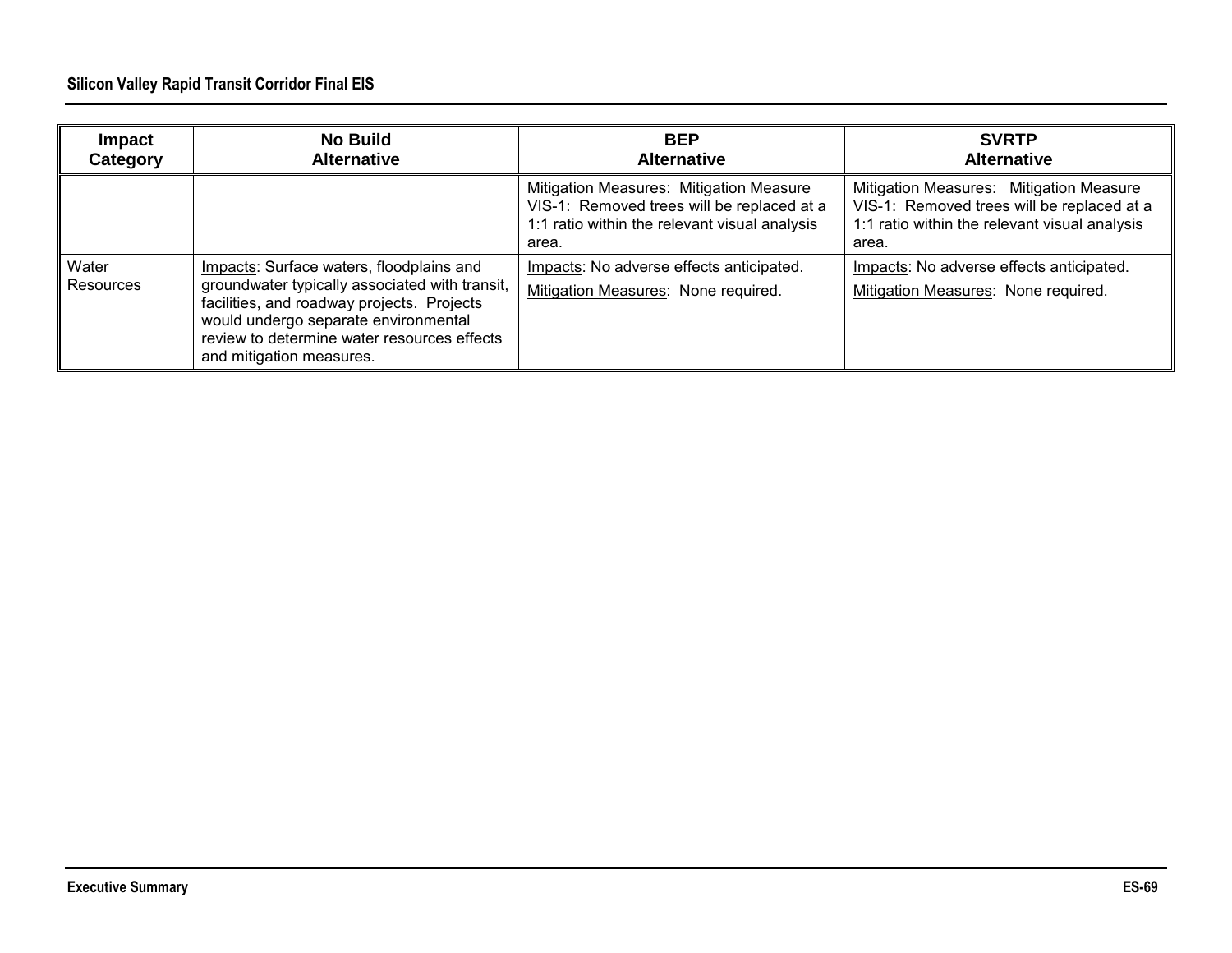| Impact                                    | <b>No Build Alternative</b>                                                                                                                                                                                                                                                                                                                  | <b>BEP</b>                                                                                                                                                                                                                                                                                                                                                                                                                                                                                                                                                                                                                                                                                                                                                                                                                                                                                                                                                                                                                                                                                                                                                                                                                                                                                                       | <b>SVRTP</b>                                                                                                                                                                                                                                                                                                                                                                                                                                                                                                                                                                                                                                                                                                                                                                                                                                                                                                                                                                                                                                                                                                                                                                                                                                                                                                                           |
|-------------------------------------------|----------------------------------------------------------------------------------------------------------------------------------------------------------------------------------------------------------------------------------------------------------------------------------------------------------------------------------------------|------------------------------------------------------------------------------------------------------------------------------------------------------------------------------------------------------------------------------------------------------------------------------------------------------------------------------------------------------------------------------------------------------------------------------------------------------------------------------------------------------------------------------------------------------------------------------------------------------------------------------------------------------------------------------------------------------------------------------------------------------------------------------------------------------------------------------------------------------------------------------------------------------------------------------------------------------------------------------------------------------------------------------------------------------------------------------------------------------------------------------------------------------------------------------------------------------------------------------------------------------------------------------------------------------------------|----------------------------------------------------------------------------------------------------------------------------------------------------------------------------------------------------------------------------------------------------------------------------------------------------------------------------------------------------------------------------------------------------------------------------------------------------------------------------------------------------------------------------------------------------------------------------------------------------------------------------------------------------------------------------------------------------------------------------------------------------------------------------------------------------------------------------------------------------------------------------------------------------------------------------------------------------------------------------------------------------------------------------------------------------------------------------------------------------------------------------------------------------------------------------------------------------------------------------------------------------------------------------------------------------------------------------------------|
| <b>Category</b>                           |                                                                                                                                                                                                                                                                                                                                              | <b>Alternative</b>                                                                                                                                                                                                                                                                                                                                                                                                                                                                                                                                                                                                                                                                                                                                                                                                                                                                                                                                                                                                                                                                                                                                                                                                                                                                                               | <b>Alternative</b>                                                                                                                                                                                                                                                                                                                                                                                                                                                                                                                                                                                                                                                                                                                                                                                                                                                                                                                                                                                                                                                                                                                                                                                                                                                                                                                     |
| Construction<br>Education and<br>Outreach | No construction activities would<br>occur with implementation of<br>the No Build Alternative without<br>separate environmental<br>documentation. Each project<br>under the No-Build Alternative<br>would require a project-specific<br>outreach plan based on the<br>construction methodology and<br>effects associated with the<br>project. | Impacts: Construction of the BEP Alternative<br>would temporarily affect nearby businesses and<br>residences along the alignment.<br>Mitigation Measure CNST-1: A Construction<br>Education and Outreach Plan will be developed<br>by VTA to foster communication between VTA,<br>various municipalities, and the public during the<br>construction phase. The plan will be<br>implemented to coordinate construction activities<br>with existing business operations and other<br>development projects, and establish a process<br>that will adequately address the concerns of<br>businesses and their customers, property owners,<br>residents, and commuters. Critical components<br>of this plan will include but are not limited to the<br>following public outreach strategies:<br>Frequent updates to stakeholder groups,<br>business organizations, and municipalities;<br>Public workshops and meetings with<br>community members;<br>Distribution of project information and<br>advanced construction notification via flyers,<br>emails, mailers and face-to-face visits;<br>Continuous share of project information and<br>$\blacksquare$<br>contacts posted to the website;<br>Media relations, i.e. news releases, news<br>articles and interviews; and<br>Onsite outreach coordinator/personnel. | Impacts: Construction of the SVRTP Alternative<br>would temporarily affect nearby businesses and<br>residences along the alignment, particularly in<br>downtown San Jose.<br>Mitigation Measure CNST-1: A Construction<br>Education and Outreach Plan will be developed<br>by VTA to foster communication between VTA,<br>various municipalities, and the public during the<br>construction phase. The plan will be<br>implemented to coordinate construction activities<br>with existing business operations and other<br>development projects, and establish a process<br>that will adequately address the concerns of<br>businesses and their customers, property owners,<br>residents, and commuters. Critical components<br>of this plan will include but are not limited to the<br>following public outreach strategies:<br>Frequent updates to stakeholder groups,<br>business organizations, and municipalities;<br>Public workshops and meetings with<br>community members;<br>Distribution of project information and<br>advanced construction notification via flyers,<br>emails, mailers and face-to-face visits;<br>Continuous share of project information and<br>contacts posted to the website;<br>Media relations, i.e. news releases, news<br>articles and interviews; and<br>Onsite outreach coordinator/personnel. |
| Transportation                            | Impacts: Construction effects                                                                                                                                                                                                                                                                                                                | Impacts: During construction of either Build                                                                                                                                                                                                                                                                                                                                                                                                                                                                                                                                                                                                                                                                                                                                                                                                                                                                                                                                                                                                                                                                                                                                                                                                                                                                     | Impacts: During construction of either Build                                                                                                                                                                                                                                                                                                                                                                                                                                                                                                                                                                                                                                                                                                                                                                                                                                                                                                                                                                                                                                                                                                                                                                                                                                                                                           |
| and Transit:                              | on transit would be similar to                                                                                                                                                                                                                                                                                                               | Alternative, some bus routes would be                                                                                                                                                                                                                                                                                                                                                                                                                                                                                                                                                                                                                                                                                                                                                                                                                                                                                                                                                                                                                                                                                                                                                                                                                                                                            | Alternative, some bus routes would be                                                                                                                                                                                                                                                                                                                                                                                                                                                                                                                                                                                                                                                                                                                                                                                                                                                                                                                                                                                                                                                                                                                                                                                                                                                                                                  |
| Transit                                   | those typically associated with                                                                                                                                                                                                                                                                                                              | temporarily re-routed and some bus stops would                                                                                                                                                                                                                                                                                                                                                                                                                                                                                                                                                                                                                                                                                                                                                                                                                                                                                                                                                                                                                                                                                                                                                                                                                                                                   | temporarily re-routed and some bus stops would                                                                                                                                                                                                                                                                                                                                                                                                                                                                                                                                                                                                                                                                                                                                                                                                                                                                                                                                                                                                                                                                                                                                                                                                                                                                                         |

# **Table ES-2: Summary of Construction Impacts, and Proposed Mitigation Measures**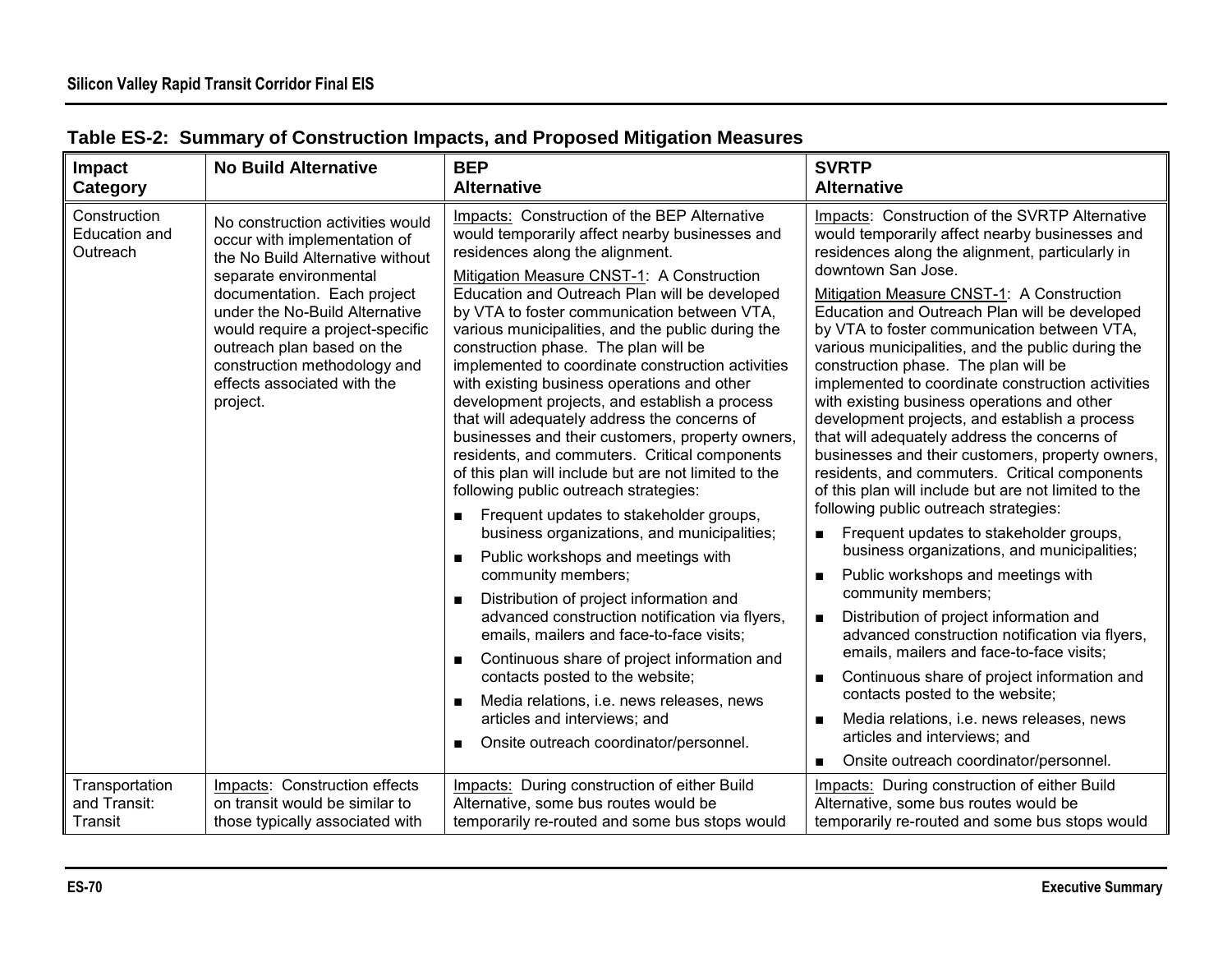| Impact<br>Category                        | <b>No Build Alternative</b>                                                                                                                                                             | <b>BEP</b><br><b>Alternative</b>                                                                                                                                                                                                                                                                                                                                                                                                             | <b>SVRTP</b><br><b>Alternative</b>                                                                                                                                                                                                                                                                                                                                                                                                                                                                                                                                                                                             |
|-------------------------------------------|-----------------------------------------------------------------------------------------------------------------------------------------------------------------------------------------|----------------------------------------------------------------------------------------------------------------------------------------------------------------------------------------------------------------------------------------------------------------------------------------------------------------------------------------------------------------------------------------------------------------------------------------------|--------------------------------------------------------------------------------------------------------------------------------------------------------------------------------------------------------------------------------------------------------------------------------------------------------------------------------------------------------------------------------------------------------------------------------------------------------------------------------------------------------------------------------------------------------------------------------------------------------------------------------|
|                                           | transit, facilities, and roadway<br>projects. Projects would<br>undergo separate<br>environmental review to<br>determine adverse effects and<br>the appropriate mitigation<br>measures. | be temporarily relocated. VTA will coordinate<br>with AC Transit, Santa Cruz Metro, Amtrak,<br>Monterey/Salinas Transit, as necessary, to<br>ensure that appropriate measures are taken to re-<br>route bus routes and to relocate bus stops during<br>construction. Notification to the media and<br>general public will be provided in accordance with<br>the Construction Education Outreach Plan.<br>Mitigation Measures: None required. | be temporarily relocated. VTA will coordinate<br>with AC Transit, Santa Cruz Metro, Amtrak,<br>Monterey/Salinas Transit, as necessary, to<br>ensure that appropriate measures are taken to re-<br>route bus routes and to relocate bus stops during<br>construction. Notification to the media and<br>general public will be provided in accordance with<br>the Construction Education Outreach Plan.<br>Mitigation Measures: None required.                                                                                                                                                                                   |
|                                           |                                                                                                                                                                                         |                                                                                                                                                                                                                                                                                                                                                                                                                                              | <b>Rail Service</b><br>Impact: During construction of the Downtown<br>San Jose Station, light rail service would be<br>interrupted at East Santa Clara Street for certain<br>construction activities such as installation of the<br>temporary shoring walls. Light rail service would<br>be interrupted one block or one block and one<br>intersection, or two blocks and one intersection at<br>a time – for periods of up to 3 months at a time.<br>Interruption to light rail service for up to 3 months<br>at a time during construction of the Downtown<br>San Jose Station would cause an unavoidable<br>adverse effect. |
|                                           |                                                                                                                                                                                         |                                                                                                                                                                                                                                                                                                                                                                                                                                              | Mitigation Measure CNST-TR-1: VTA will work<br>with the city, and the public would be informed in<br>accordance with the Construction Education<br>Outreach Plan. Bus bridges would be in<br>implemented to transfer light rail passengers<br>around the construction area.                                                                                                                                                                                                                                                                                                                                                    |
| Transportation<br>and Transit:<br>Parking | Impacts: Affects to parking<br>typically associated with the<br>construction of transit, facilities,<br>and roadway projects. Projects                                                  | Impacts: Refer to 6.3.13 Socioeconomics &<br>Environmental Justice for a discussion of the<br>adverse effects from the temporary displacement<br>of parking during the construction of the BEP and                                                                                                                                                                                                                                           | Impacts: Refer to 6.3.13 Socioeconomics &<br>Environmental Justice for a discussion of the<br>adverse effects from the temporary displacement<br>of parking during the construction of the BEP and                                                                                                                                                                                                                                                                                                                                                                                                                             |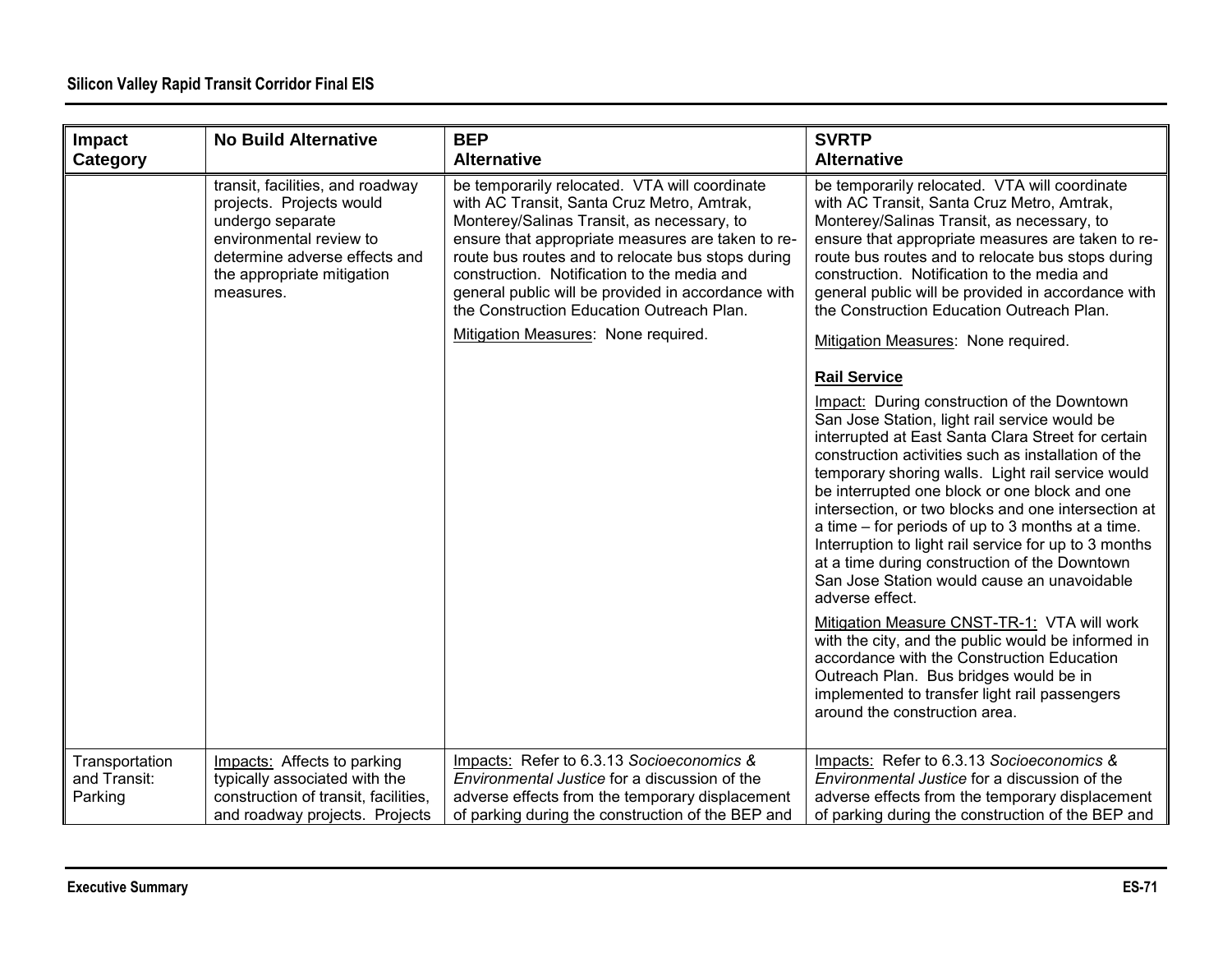| Impact<br>Category                                                     | <b>No Build Alternative</b>                                                                                                                                                                                                                                                                                                                                            | <b>BEP</b><br><b>Alternative</b>                                                                                                                                                                                                                                                                                                                                                                                                                                                                 | <b>SVRTP</b><br><b>Alternative</b>                                                                                                                                                                                                                                                                                                                                                                                                                                                                                                                                                                                                                                                                                                                                                                                                                           |
|------------------------------------------------------------------------|------------------------------------------------------------------------------------------------------------------------------------------------------------------------------------------------------------------------------------------------------------------------------------------------------------------------------------------------------------------------|--------------------------------------------------------------------------------------------------------------------------------------------------------------------------------------------------------------------------------------------------------------------------------------------------------------------------------------------------------------------------------------------------------------------------------------------------------------------------------------------------|--------------------------------------------------------------------------------------------------------------------------------------------------------------------------------------------------------------------------------------------------------------------------------------------------------------------------------------------------------------------------------------------------------------------------------------------------------------------------------------------------------------------------------------------------------------------------------------------------------------------------------------------------------------------------------------------------------------------------------------------------------------------------------------------------------------------------------------------------------------|
|                                                                        | would undergo separate<br>environmental review to<br>determine adverse parking<br>effects and mitigation<br>measures.                                                                                                                                                                                                                                                  | SVRTP alternatives. Permanent loss to parking<br>due to the alternatives is discussed in Section<br>5.12, Socioeconomics and Environmental Justice<br>Mitigation Measures: None required.                                                                                                                                                                                                                                                                                                        | SVRTP alternatives. Permanent loss to parking<br>due to the alternatives is discussed in Section<br>5.12, Socioeconomics and Environmental Justice.<br>Mitigation Measures: None required.                                                                                                                                                                                                                                                                                                                                                                                                                                                                                                                                                                                                                                                                   |
| Transportation<br>and Transit:<br>Pedestrians and<br><b>Bicyclists</b> | Impacts: Affects to pedestrians<br>and bicyclists typically<br>associated with the construction<br>of transit, facilities, and roadway<br>projects. Projects would<br>undergo separate<br>environmental review to<br>determine adverse effects and<br>mitigation measures.                                                                                             | Impacts: No adverse effects anticipated.<br>Mitigation Measures: None required.                                                                                                                                                                                                                                                                                                                                                                                                                  | Impacts: No adverse effects anticipated.<br>Mitigation Measures: None required.                                                                                                                                                                                                                                                                                                                                                                                                                                                                                                                                                                                                                                                                                                                                                                              |
| Transportation<br>and Transit:<br><b>Vehicular Traffic</b>             | Impacts: Construction-period<br>affects to vehicular traffic would<br>be effects typically associated<br>with transit, facilities, and<br>roadway projects. Intersection<br>level of service can be<br>adversely impacted at some<br>locations. Projects would<br>undergo separate<br>environmental review to<br>determine adverse effects and<br>mitigation measures. | <b>Dixon Landing Road Crossing</b><br>Impacts: The full or partial closure of Dixon<br>Landing Road under the At Grade Option would<br>result in an unavoidable adverse impact.<br>Mitigation measures to reduce the effect of the full<br>closure of Dixon Landing Road are not feasible<br>due to ROW constraints.<br>Mitigation Measure CNST-TR-1: VTA will work<br>with the City of Milpitas to develop a Traffic<br>Management Plan for construction of the Dixon<br>Landing Road Crossing. | <b>Dixon Landing Road Crossing</b><br>Impacts: The full or partial closure of Dixon<br>Landing Road under the At Grade Option would<br>result in an unavoidable adverse effect.<br>Mitigation measures to reduce the impact of the<br>full closure of Dixon Landing Road are not<br>feasible due to ROW constraints.<br>Mitigation Measure CNST-TR-2: VTA will work<br>with the City of Milpitas to develop a Traffic<br>Management Plan for construction of the Dixon<br>Landing Road Crossing.<br><b>Downtown San Jose Station</b><br>Impact: Construction activities overlap and are<br>scheduled to occur over a period of up to 7 years.<br>Long-term lane and/or street closures along four<br>blocks of Santa Clara Street would be required to<br>accommodate the various construction activities<br>for the Downtown San Jose Station. Construction |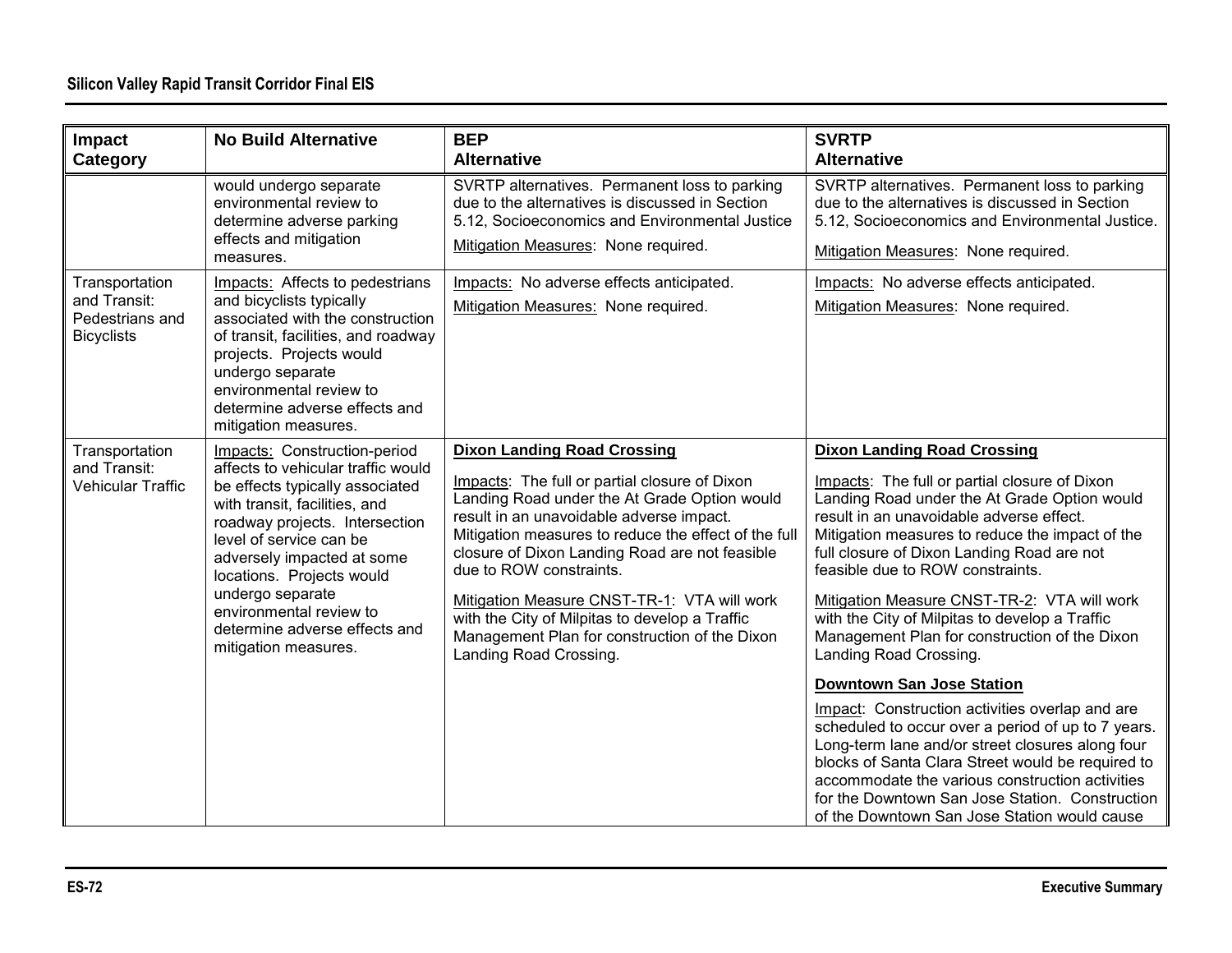| Impact   | <b>No Build Alternative</b> | <b>BEP</b>         | <b>SVRTP</b>                                                                                                                                                                                                                                                                                                                                                                                                                                                                                                                                                                                                                                                                              |
|----------|-----------------------------|--------------------|-------------------------------------------------------------------------------------------------------------------------------------------------------------------------------------------------------------------------------------------------------------------------------------------------------------------------------------------------------------------------------------------------------------------------------------------------------------------------------------------------------------------------------------------------------------------------------------------------------------------------------------------------------------------------------------------|
| Category |                             | <b>Alternative</b> | <b>Alternative</b>                                                                                                                                                                                                                                                                                                                                                                                                                                                                                                                                                                                                                                                                        |
|          |                             |                    | unavoidable adverse effects due to the long-term<br>street closures and degradation of three Santa<br>Clara Street intersections to below LOS D.                                                                                                                                                                                                                                                                                                                                                                                                                                                                                                                                          |
|          |                             |                    | Mitigation Measure CNST-TR-3: VTA will work<br>with the City of San Jose, the downtown Business<br>Association, business owners and key stake<br>holders to develop a Traffic Management Plan to<br>minimize adverse effects of construction for the<br>Downtown San Jose Station. As part of the Plan,<br>traffic and pedestrian detours, alternate access,<br>signage, and public outreach will be implemented<br>along with special scheduling to offset the effects<br>of street or lane closure.                                                                                                                                                                                     |
|          |                             |                    | Diridon/Arena Station                                                                                                                                                                                                                                                                                                                                                                                                                                                                                                                                                                                                                                                                     |
|          |                             |                    | Impacts: Construction of the Diridon/Arena<br>Station would require partial and full street<br>closures of Autumn, Montgomery and Cahill<br>streets. Autumn and Montgomery streets are<br>currently within Caltrans Right-of-Way. Full<br>closure of Autumn, Montgomery and Cahill<br>streets south of West Santa Clara Street near the<br>station would be closed for less than 1 month<br>each. No more than one street would be closed<br>at any given time. Construction activities up to<br>and including temporary street decking at<br>Diridon/Arena Station would cause the<br>degradation of the West Santa Clara Street and<br>Autumn Street intersection to below LOS D during |
|          |                             |                    | construction. To achieve higher LOS, road<br>widening would be required, which would not be<br>feasible since this would require additional ROW                                                                                                                                                                                                                                                                                                                                                                                                                                                                                                                                           |
|          |                             |                    | that would effect private property and add<br>substantial project cost. Therefore, the street<br>closures and degradation of the intersections to                                                                                                                                                                                                                                                                                                                                                                                                                                                                                                                                         |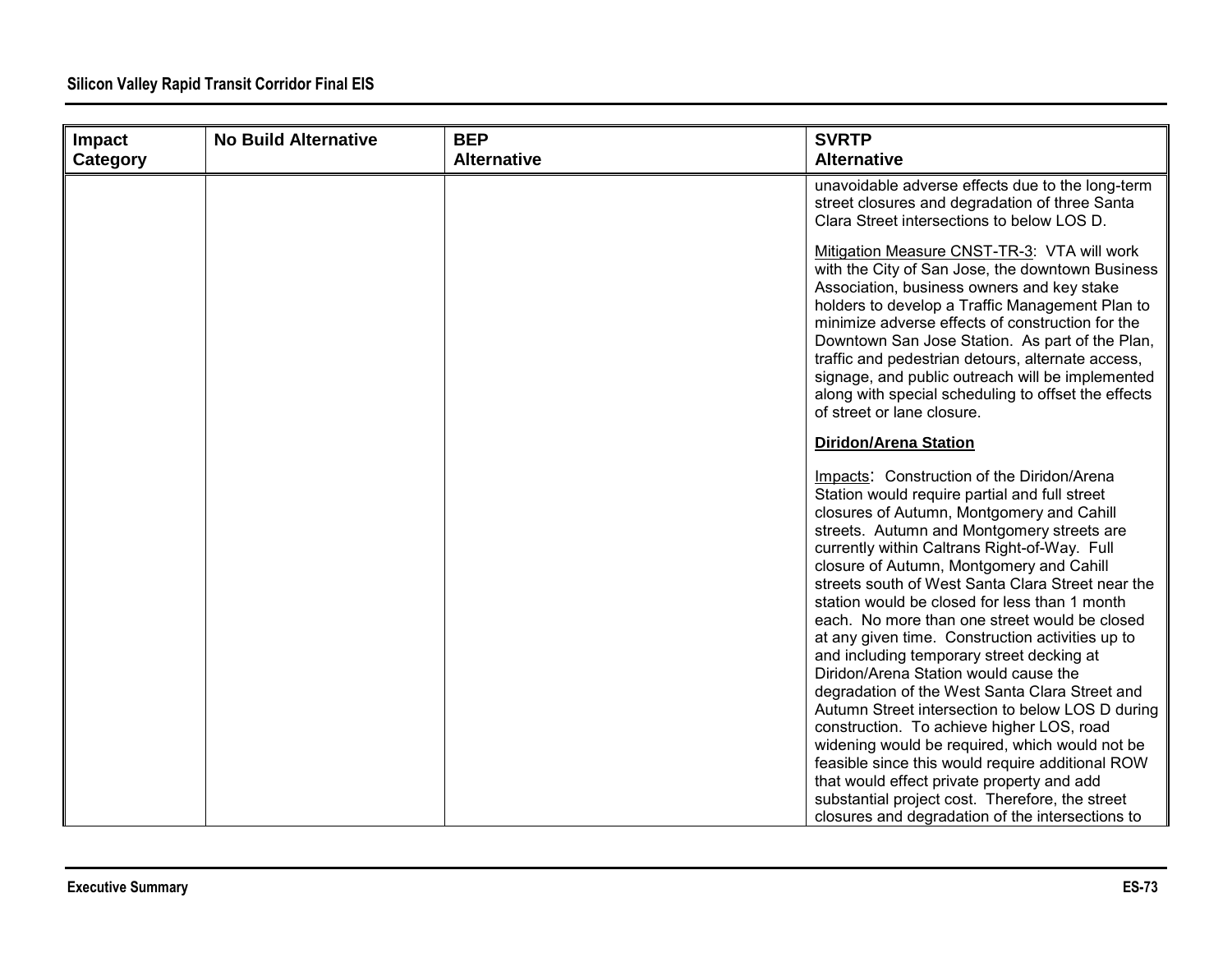| Impact<br>Category | <b>No Build Alternative</b>                                                                                                                                                                                                                                                                                                                                                                                                                                                                                                                                                                                                                            | <b>BEP</b><br><b>Alternative</b>                                                                                | <b>SVRTP</b><br><b>Alternative</b>                                                                                                                                                                                                                                                                                                                                                                                                                                                                                                                                                                                           |
|--------------------|--------------------------------------------------------------------------------------------------------------------------------------------------------------------------------------------------------------------------------------------------------------------------------------------------------------------------------------------------------------------------------------------------------------------------------------------------------------------------------------------------------------------------------------------------------------------------------------------------------------------------------------------------------|-----------------------------------------------------------------------------------------------------------------|------------------------------------------------------------------------------------------------------------------------------------------------------------------------------------------------------------------------------------------------------------------------------------------------------------------------------------------------------------------------------------------------------------------------------------------------------------------------------------------------------------------------------------------------------------------------------------------------------------------------------|
|                    |                                                                                                                                                                                                                                                                                                                                                                                                                                                                                                                                                                                                                                                        |                                                                                                                 | below LOS D during construction of the<br>Diridon/Arena Station would cause an<br>unavoidable adverse impact.<br>Mitigation Measure CNST-TR-4: VTA will work<br>with Caltrans, the City of San Jose, the downtown<br>Business Association, business owners and key<br>stake holders to develop a Traffic Management<br>Plan to minimize adverse effects of construction<br>for the Diridon/Arena Station. As part of the Plan,<br>traffic and pedestrian detours, alternate access,<br>signage, and public outreach will be implemented<br>along with special scheduling to offset the effects<br>of street or lane closure. |
| <b>Air Quality</b> | Impacts: Air quality<br>construction impacts typically<br>associated with transit, facilities,<br>and roadway projects. Projects<br>would undergo separate<br>environmental review to<br>determine construction impacts<br>to air quality and to determine<br>appropriate mitigation<br>measures, if necessary.<br>Construction projects would<br>include the implementation of<br>effective and comprehensive<br>control measures to reduce air<br>pollutant emissions from<br>construction activities to<br>acceptable levels. The control<br>measures typically implemented<br>are those of the Bay Area Air<br><b>Quality Management District.</b> | Impacts: No adverse air quality construction<br>effects are anticipated.<br>Mitigation Measures: None required. | Impacts: No adverse air quality construction<br>effects are anticipated.<br>Mitigation Measures: None required.                                                                                                                                                                                                                                                                                                                                                                                                                                                                                                              |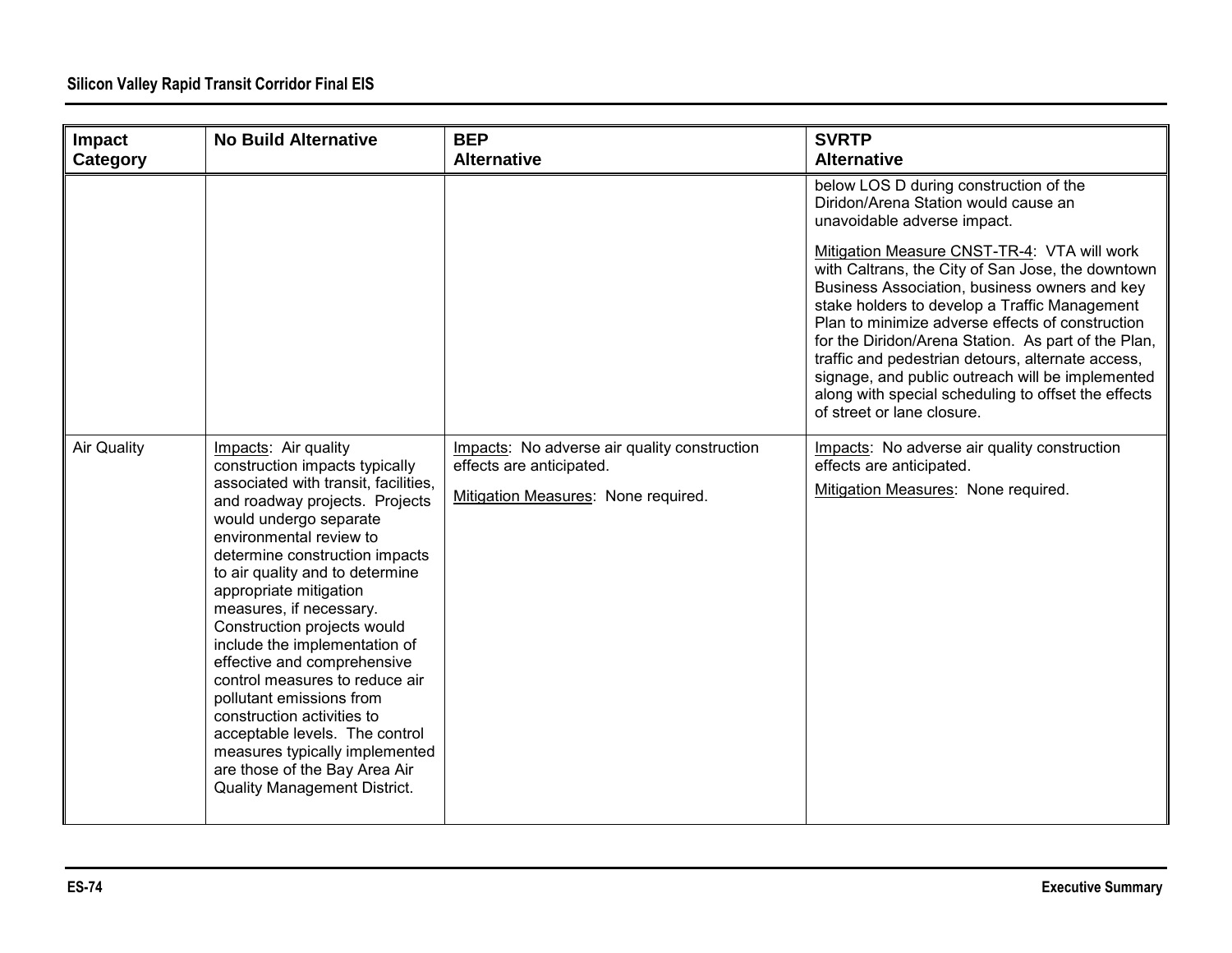| Impact<br>Category                      | <b>No Build Alternative</b>                                                                                                                                                                | <b>BEP</b><br><b>Alternative</b>                                                                                                                                                                                                                                                                                                                                                                                                                                                                                                                                                                                                                                                                                                                                                                                                                                                                                                                                      | <b>SVRTP</b><br><b>Alternative</b>                                                                                                                                                                                                                                                                                                                                                                                                                                                                                                                                                                                                                                                                                                                                                                                                                                                                                                                                    |
|-----------------------------------------|--------------------------------------------------------------------------------------------------------------------------------------------------------------------------------------------|-----------------------------------------------------------------------------------------------------------------------------------------------------------------------------------------------------------------------------------------------------------------------------------------------------------------------------------------------------------------------------------------------------------------------------------------------------------------------------------------------------------------------------------------------------------------------------------------------------------------------------------------------------------------------------------------------------------------------------------------------------------------------------------------------------------------------------------------------------------------------------------------------------------------------------------------------------------------------|-----------------------------------------------------------------------------------------------------------------------------------------------------------------------------------------------------------------------------------------------------------------------------------------------------------------------------------------------------------------------------------------------------------------------------------------------------------------------------------------------------------------------------------------------------------------------------------------------------------------------------------------------------------------------------------------------------------------------------------------------------------------------------------------------------------------------------------------------------------------------------------------------------------------------------------------------------------------------|
| Biological<br>Resources and<br>Wetlands | <b>Impacts: Biological resources</b><br>and wetlands construction<br>effects typically associated with<br>transit, facilities, and roadway<br>projects. Projects would<br>undergo separate | Impacts: Potential impacts to burrowing owls;<br>effects to Congdon's tarplant; potential effects to<br>nesting raptors and swallows; potential effects to<br>roosting bats; potential effects to fisheries, red-<br>legged frogs, tiger salamanders, and western<br>pond turtles.                                                                                                                                                                                                                                                                                                                                                                                                                                                                                                                                                                                                                                                                                    | Impacts: Potential effects to burrowing owls;<br>effects to Congdon's tarplant; potential effects to<br>nesting raptors and swallows; potential effects to<br>roosting bats; potential effects to fisheries, red-<br>legged frogs, tiger salamanders, and western<br>pond turtles.                                                                                                                                                                                                                                                                                                                                                                                                                                                                                                                                                                                                                                                                                    |
|                                         | environmental review to<br>determine biological resources<br>and wetlands construction<br>effects and mitigation<br>measures.                                                              | Mitigation Measure CNST-BIO-1: A<br>preconstruction survey of suitable habitat within<br>250 feet of construction areas (access permitting)<br>will be conducted per California Department of<br>Fish and Game (CDFG) guidelines by a qualified<br>biologist within 30 days prior to construction to<br>determine the presence of burrowing owls. If<br>construction is delayed or suspended for more<br>than 30 days after the preconstruction survey, the<br>site will be resurveyed. If no burrowing owls are<br>found, then no further mitigation is warranted.                                                                                                                                                                                                                                                                                                                                                                                                   | Mitigation Measure CNST-BIO-1: A<br>preconstruction survey of suitable habitat within<br>250 feet of construction areas (access permitting)<br>will be conducted per California Department of<br>Fish and Game (CDFG) guidelines by a qualified<br>biologist within 30 days prior to construction to<br>determine the presence of burrowing owls. If<br>construction is delayed or suspended for more<br>than 30 days after the preconstruction survey, the<br>site will be resurveyed. If no burrowing owls are<br>found, then no further mitigation is warranted.                                                                                                                                                                                                                                                                                                                                                                                                   |
|                                         |                                                                                                                                                                                            | Mitigation Measure CNST-BIO-2: If burrowing<br>owls are determined to be present, avoidance of<br>occupied burrows is the preferred method of<br>addressing potential adverse effects. Avoidance<br>measures include establishment of a "no<br>disturbance" (construction-free) buffer zone within<br>50 meters (approximately 165 feet) of occupied<br>burrows during the nonbreeding season<br>(September 1 through January 31) or within 75<br>meters (approximately 250 feet) during the<br>breeding season (February 1 through August 31).<br>Mitigation Measure CNST-BIO-3: If avoidance is<br>not feasible, a qualified biologist, in consultation<br>with CDFG, will use passive relocation techniques<br>(e.g., installing one-way doors at burrow<br>entrances) to displace burrowing owls from the<br>construction area to avoid the loss of any<br>individuals due to construction. At least one week<br>is required to accomplish passive relocation and | Mitigation Measure CNST-BIO-2: If burrowing<br>owls are determined to be present, avoidance of<br>occupied burrows is the preferred method of<br>addressing potential adverse effects. Avoidance<br>measures include establishment of a "no<br>disturbance" (construction-free) buffer zone within<br>50 meters (approximately 165 feet) of occupied<br>burrows during the nonbreeding season<br>(September 1 through January 31) or within 75<br>meters (approximately 250 feet) during the<br>breeding season (February 1 through August 31).<br>Mitigation Measure CNST-BIO-3: If avoidance is<br>not feasible, a qualified biologist, in consultation<br>with CDFG, will use passive relocation techniques<br>(e.g., installing one-way doors at burrow<br>entrances) to displace burrowing owls from the<br>construction area to avoid the loss of any<br>individuals due to construction. At least one week<br>is required to accomplish passive relocation and |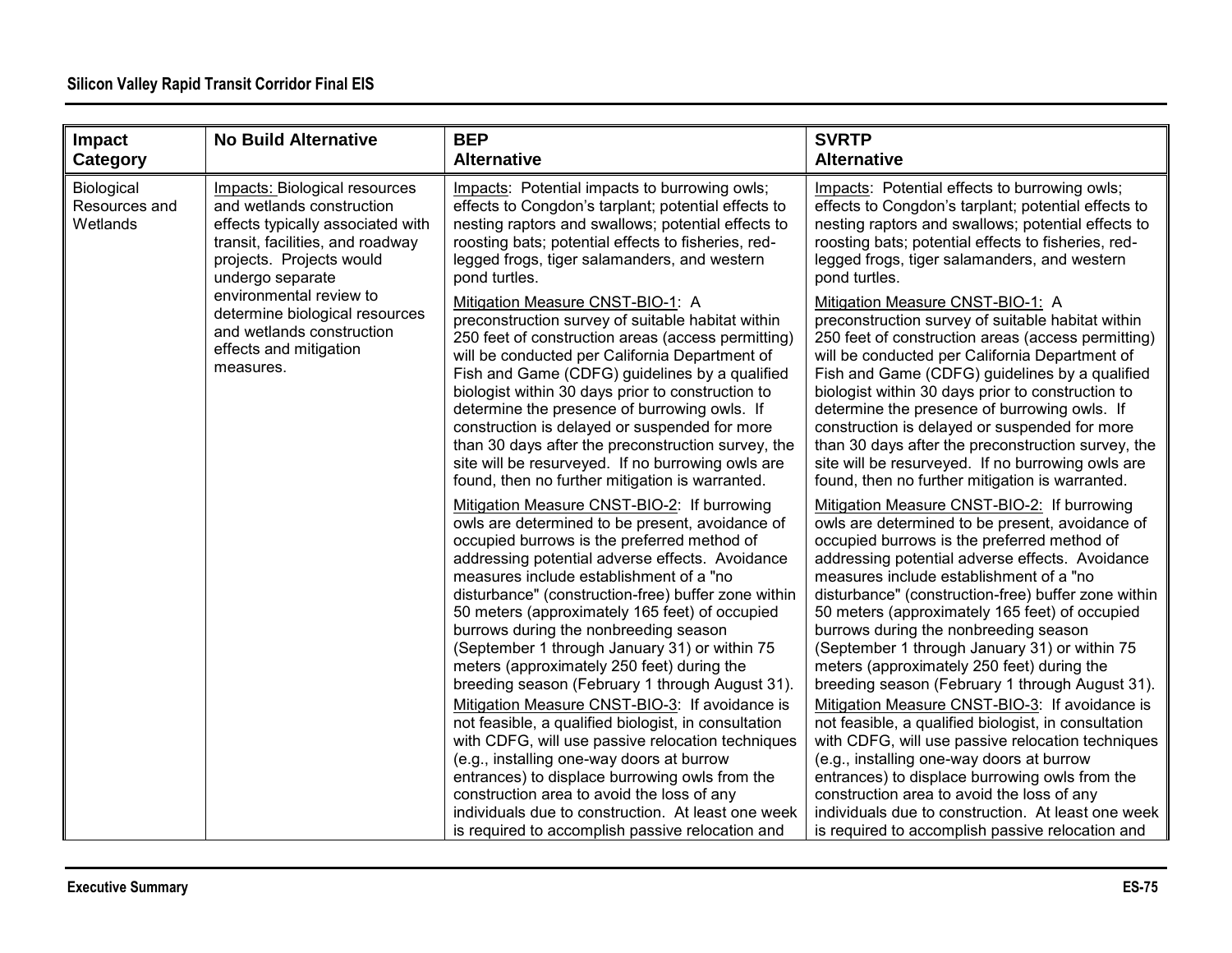| Impact   | <b>No Build Alternative</b> | <b>BEP</b>                                                                                                                                                                                                                                                                                                                                                                                                                                                                                                                                                                                                                                                                                                                                                                                                                                                                                                                                                                                                                                                                                                                                                                                                                                                                                                                                                                                                                                                                                                                                                                                                                                         | <b>SVRTP</b>                                                                                                                                                                                                                                                                                                                                                                                                                                                                                                                                                                                                                                                                                                                                                                                                                                                                                                                                                                                                                                                                                                                                                                                                                                                                                                                                                                                                                                                                                                                                                                                                                                       |
|----------|-----------------------------|----------------------------------------------------------------------------------------------------------------------------------------------------------------------------------------------------------------------------------------------------------------------------------------------------------------------------------------------------------------------------------------------------------------------------------------------------------------------------------------------------------------------------------------------------------------------------------------------------------------------------------------------------------------------------------------------------------------------------------------------------------------------------------------------------------------------------------------------------------------------------------------------------------------------------------------------------------------------------------------------------------------------------------------------------------------------------------------------------------------------------------------------------------------------------------------------------------------------------------------------------------------------------------------------------------------------------------------------------------------------------------------------------------------------------------------------------------------------------------------------------------------------------------------------------------------------------------------------------------------------------------------------------|----------------------------------------------------------------------------------------------------------------------------------------------------------------------------------------------------------------------------------------------------------------------------------------------------------------------------------------------------------------------------------------------------------------------------------------------------------------------------------------------------------------------------------------------------------------------------------------------------------------------------------------------------------------------------------------------------------------------------------------------------------------------------------------------------------------------------------------------------------------------------------------------------------------------------------------------------------------------------------------------------------------------------------------------------------------------------------------------------------------------------------------------------------------------------------------------------------------------------------------------------------------------------------------------------------------------------------------------------------------------------------------------------------------------------------------------------------------------------------------------------------------------------------------------------------------------------------------------------------------------------------------------------|
| Category |                             | <b>Alternative</b>                                                                                                                                                                                                                                                                                                                                                                                                                                                                                                                                                                                                                                                                                                                                                                                                                                                                                                                                                                                                                                                                                                                                                                                                                                                                                                                                                                                                                                                                                                                                                                                                                                 | <b>Alternative</b>                                                                                                                                                                                                                                                                                                                                                                                                                                                                                                                                                                                                                                                                                                                                                                                                                                                                                                                                                                                                                                                                                                                                                                                                                                                                                                                                                                                                                                                                                                                                                                                                                                 |
|          |                             | allow owls to acclimate to alternate burrows.<br>Passive relocation is only authorized during the<br>nonbreeding season.<br>Mitigation Measure CNST-BIO-4: If destruction of<br>occupied burrows is unavoidable, the loss of<br>foraging, nesting, and roosting habitat will be<br>mitigated through habitat preservation at a ratio of<br>6.5 acres of foraging habitat permanently<br>preserved for each pair or unpaired resident bird<br>displaced due to the BEP Alternative. Such<br>mitigation will be provided via preservation of the<br>appropriate acreage of occupied burrowing owl<br>habitat with a conservation easement or the<br>purchase of credits in a CDFG-approved<br>conservation bank.<br>Mitigation Measure CNST-BIO-5: VTA will design<br>all facilities to avoid temporary and permanent<br>affects to Congdon's tarplant to the maximum<br>extent practicable. If avoidance is not feasible, a<br>focused botanical survey will be conducted by a<br>qualified plant biologist to ascertain the presence<br>or absence of the species in the vicinity of<br>selected alternative during the initial blooming<br>period (August) that occurs prior to the<br>construction. VTA will mitigate the permanent<br>loss of Congdon's tarplants at a minimum ratio of<br>1:1 (replacement plants: lost plants), or at a ratio<br>determined in consultation with resource agency<br>personnel. VTA will also mitigate in accordance<br>with the California Native Plant Society's<br>recommended measures for mitigating adverse<br>affects to Congdon's tarplant, as follows:<br>To replace plants, seeds from plants within | allow owls to acclimate to alternate burrows.<br>Passive relocation is only authorized during the<br>nonbreeding season.<br>Mitigation Measure CNST-BIO-4: If destruction of<br>occupied burrows is unavoidable, the loss of<br>foraging, nesting, and roosting habitat will be<br>mitigated through habitat preservation at a ratio of<br>6.5 acres of foraging habitat permanently<br>preserved for each pair or unpaired resident bird<br>displaced due to the BEP Alternative. Such<br>mitigation will be provided via preservation of the<br>appropriate acreage of occupied burrowing owl<br>habitat with a conservation easement or the<br>purchase of credits in a CDFG-approved<br>conservation bank.<br>Mitigation Measure CNST-BIO-5: VTA will design<br>all facilities to avoid temporary and permanent<br>affects to Congdon's tarplant to the maximum<br>extent practicable. If avoidance is not feasible, a<br>focused botanical survey will be conducted by a<br>qualified plant biologist to ascertain the presence<br>or absence of the species in the vicinity of<br>selected alternative during the initial blooming<br>period (August) that occurs prior to the<br>construction. VTA will mitigate the permanent<br>loss of Congdon's tarplants at a minimum ratio of<br>1:1 (replacement plants: lost plants), or at a ratio<br>determined in consultation with resource agency<br>personnel. VTA will also mitigate in accordance<br>with the California Native Plant Society's<br>recommended measures for mitigating adverse<br>affects to Congdon's tarplant, as follows:<br>To replace plants, seeds from plants within |
|          |                             | the affected area will be collected and stored<br>during the month of August or September                                                                                                                                                                                                                                                                                                                                                                                                                                                                                                                                                                                                                                                                                                                                                                                                                                                                                                                                                                                                                                                                                                                                                                                                                                                                                                                                                                                                                                                                                                                                                          | the affected area will be collected and stored<br>during the month of August or September                                                                                                                                                                                                                                                                                                                                                                                                                                                                                                                                                                                                                                                                                                                                                                                                                                                                                                                                                                                                                                                                                                                                                                                                                                                                                                                                                                                                                                                                                                                                                          |
|          |                             | prior to construction beginning. As the                                                                                                                                                                                                                                                                                                                                                                                                                                                                                                                                                                                                                                                                                                                                                                                                                                                                                                                                                                                                                                                                                                                                                                                                                                                                                                                                                                                                                                                                                                                                                                                                            | prior to construction beginning. As the                                                                                                                                                                                                                                                                                                                                                                                                                                                                                                                                                                                                                                                                                                                                                                                                                                                                                                                                                                                                                                                                                                                                                                                                                                                                                                                                                                                                                                                                                                                                                                                                            |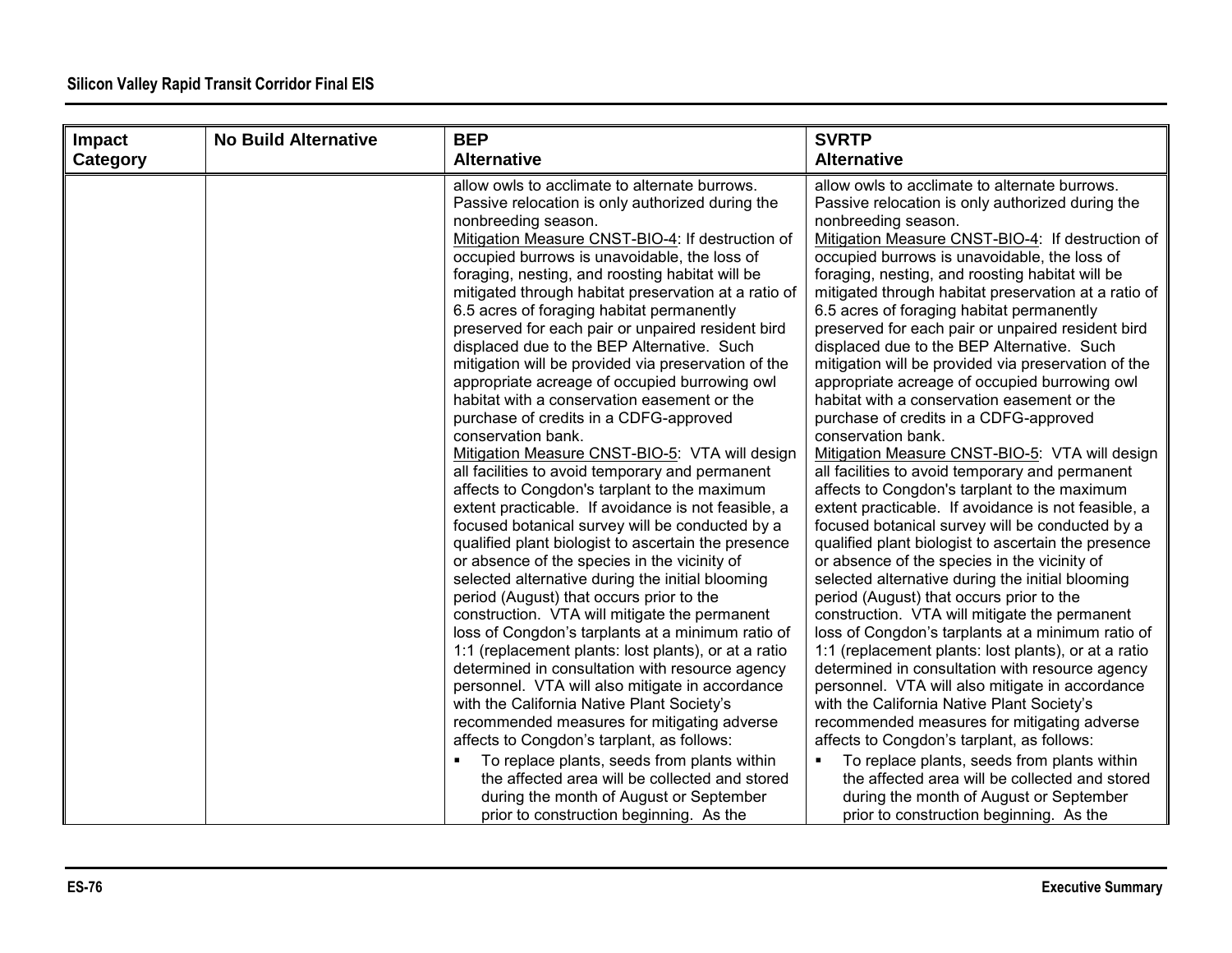#### **Silicon Valley Rapid Transit Corridor Final EIS**

| Impact   | <b>No Build Alternative</b> | <b>BEP</b>                                                                                                                                                                                                                                                                                                                                                                                                                                                                                                                                                    | <b>SVRTP</b>                                                                                                                                                                                                                                                                                                                                                                                                                                                                                                                                             |
|----------|-----------------------------|---------------------------------------------------------------------------------------------------------------------------------------------------------------------------------------------------------------------------------------------------------------------------------------------------------------------------------------------------------------------------------------------------------------------------------------------------------------------------------------------------------------------------------------------------------------|----------------------------------------------------------------------------------------------------------------------------------------------------------------------------------------------------------------------------------------------------------------------------------------------------------------------------------------------------------------------------------------------------------------------------------------------------------------------------------------------------------------------------------------------------------|
| Category |                             | <b>Alternative</b>                                                                                                                                                                                                                                                                                                                                                                                                                                                                                                                                            | <b>Alternative</b>                                                                                                                                                                                                                                                                                                                                                                                                                                                                                                                                       |
|          |                             | blooming period lasts until November, the<br>affect of pruning flowering heads to obtain<br>seed will allow the plant to repeat flower and<br>seed production before the end of the<br>blooming period and thereby avoid or lessen<br>a temporal loss before project work and<br>reseeding occurs.                                                                                                                                                                                                                                                            | blooming period lasts until November, the<br>affect of pruning flowering heads to obtain<br>seed will allow the plant to repeat flower and<br>seed production before the end of the<br>blooming period and thereby avoid or lessen<br>a temporal loss before project work and<br>reseeding occurs.                                                                                                                                                                                                                                                       |
|          |                             | The seed will be applied as a component of<br>the revegetation mix within the affected area<br>for any temporary effects and within a<br>proposed replacement area for permanent<br>effects. The replacement area will be<br>determined in consultation with resource<br>agency personnel. Revegetation should be<br>accomplished by hydro seeding prior to the<br>start of the rainy season in areas.                                                                                                                                                        | The seed will be applied as a component of<br>the revegetation mix within the affected area<br>for any temporary effects and within a<br>proposed replacement area for permanent<br>effects. The replacement area will be<br>determined in consultation with resource<br>agency personnel. Revegetation should be<br>accomplished by hydro seeding prior to the<br>start of the rainy season in areas.                                                                                                                                                   |
|          |                             | The success of the reseeding will be<br>$\blacksquare$<br>monitored during the blooming period in the<br>year following revegetation. The criteria for<br>reseeding success will be that the species is<br>found to be occurring throughout the<br>reseeded areas. If unsuccessful, seed will be<br>collected and sown in the unsuccessful areas<br>prior to the rainy season that year.                                                                                                                                                                      | The success of the reseeding will be<br>monitored during the blooming period in the<br>year following revegetation. The criteria for<br>reseeding success will be that the species is<br>found to be occurring throughout the<br>reseeded areas. If unsuccessful, seed will be<br>collected and sown in the unsuccessful areas<br>prior to the rainy season that year.                                                                                                                                                                                   |
|          |                             | The success of the reseeding will also be<br>л<br>monitored during the blooming period in the<br>second year following revegetation. If<br>seeding of previously unoccupied habitat is<br>successful, mitigation will be deemed<br>successful and no additional monitoring will<br>be required. If unsuccessful, the area will be<br>deemed as unsuitable habitat due to an<br>apparent subtle difference in soil<br>characteristics. In this case, revegetation of<br>additional areas, determined in consultation<br>with resource agency personnel, and an | The success of the reseeding will also be<br>monitored during the blooming period in the<br>second year following revegetation. If<br>seeding of previously unoccupied habitat is<br>successful, mitigation will be deemed<br>successful and no additional monitoring will<br>be required. If unsuccessful, the area will be<br>deemed as unsuitable habitat due to an<br>apparent subtle difference in soil<br>characteristics. In this case, revegetation of<br>additional areas, determined in consultation<br>with resource agency personnel, and an |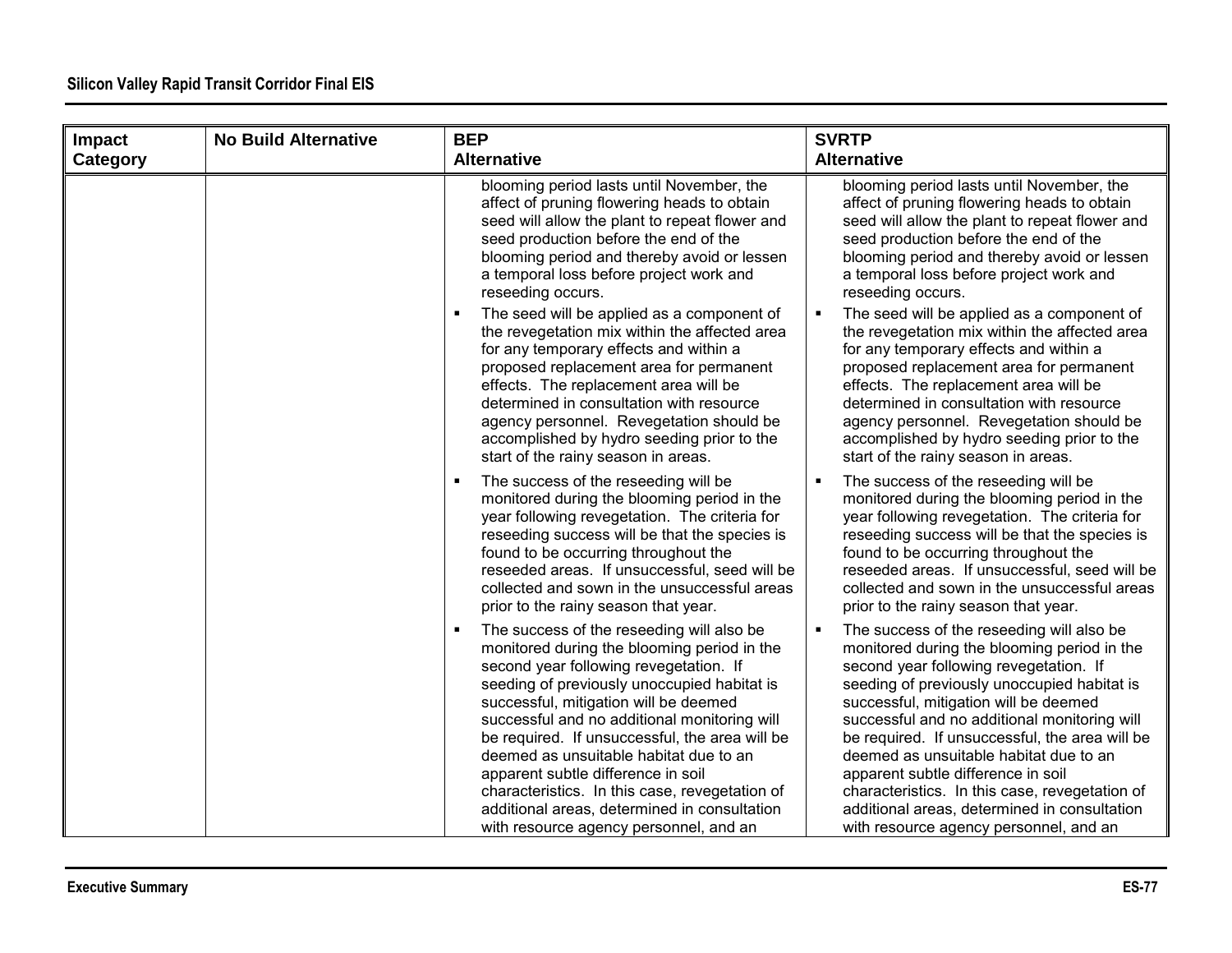| Impact   | <b>No Build Alternative</b> | <b>BEP</b>                                                                                                                                                                                                                                                                                                                                                                                                                                                                                                                                                                                                                                                                                                                                                                                                                                             | <b>SVRTP</b>                                                                                                                                                                                                                                                                                                                                                                                                                                                                                                                                                                                                                                                                                                                                                                                                                                           |
|----------|-----------------------------|--------------------------------------------------------------------------------------------------------------------------------------------------------------------------------------------------------------------------------------------------------------------------------------------------------------------------------------------------------------------------------------------------------------------------------------------------------------------------------------------------------------------------------------------------------------------------------------------------------------------------------------------------------------------------------------------------------------------------------------------------------------------------------------------------------------------------------------------------------|--------------------------------------------------------------------------------------------------------------------------------------------------------------------------------------------------------------------------------------------------------------------------------------------------------------------------------------------------------------------------------------------------------------------------------------------------------------------------------------------------------------------------------------------------------------------------------------------------------------------------------------------------------------------------------------------------------------------------------------------------------------------------------------------------------------------------------------------------------|
| Category |                             | <b>Alternative</b>                                                                                                                                                                                                                                                                                                                                                                                                                                                                                                                                                                                                                                                                                                                                                                                                                                     | <b>Alternative</b>                                                                                                                                                                                                                                                                                                                                                                                                                                                                                                                                                                                                                                                                                                                                                                                                                                     |
|          |                             | additional two years of monitoring will be<br>conducted.                                                                                                                                                                                                                                                                                                                                                                                                                                                                                                                                                                                                                                                                                                                                                                                               | additional two years of monitoring will be<br>conducted.                                                                                                                                                                                                                                                                                                                                                                                                                                                                                                                                                                                                                                                                                                                                                                                               |
|          |                             | If mowing of any revegetation area is<br>proposed, it should be conducted prior to May<br>15 in order to allow sufficient time for<br>flowering and seed set. Mowing should not<br>be lower than six inches in order to minimize<br>removal of tarplant foliage prior to flowering.                                                                                                                                                                                                                                                                                                                                                                                                                                                                                                                                                                    | If mowing of any revegetation area is<br>$\blacksquare$<br>proposed, it should be conducted prior to May<br>15 in order to allow sufficient time for<br>flowering and seed set. Mowing should not<br>be lower than six inches in order to minimize<br>removal of tarplant foliage prior to flowering.                                                                                                                                                                                                                                                                                                                                                                                                                                                                                                                                                  |
|          |                             | Mitigation Measure CNST-BIO-6: To the extent<br>feasible, construction activities, including tree and<br>shrub removal, will be scheduled between<br>September and December to avoid the nesting<br>season for most raptors, as well as other bird<br>species.                                                                                                                                                                                                                                                                                                                                                                                                                                                                                                                                                                                         | Mitigation Measure CNST-BIO-6: To the extent<br>feasible, construction activities, including tree and<br>shrub removal, will be scheduled between<br>September and December to avoid the nesting<br>season for most raptors, as well as other bird<br>species.                                                                                                                                                                                                                                                                                                                                                                                                                                                                                                                                                                                         |
|          |                             | Mitigation Measure CNST-BIO-7:<br>Preconstruction surveys for nesting raptors will be<br>conducted by a qualified ornithologist during the<br>nesting season (January through August) to<br>ensure that no raptor nests will be disturbed<br>during construction. The surveys will be<br>conducted no more than 14 days prior to the<br>initiation of construction activities during the early<br>part of the breeding season (January through<br>April) and no more than 30 days prior to the<br>initiation of these activities during the late part of<br>the breeding season (May through August).<br>During this survey, the ornithologist will inspect all<br>trees and electrical towers in, and immediately<br>adjacent to, the affected area for raptor nests. If<br>no nesting raptors are found, then no further<br>mitigation is warranted. | Mitigation Measure CNST-BIO-7:<br>Preconstruction surveys for nesting raptors will be<br>conducted by a qualified ornithologist during the<br>nesting season (January through August) to<br>ensure that no raptor nests will be disturbed<br>during construction. The surveys will be<br>conducted no more than 14 days prior to the<br>initiation of construction activities during the early<br>part of the breeding season (January through<br>April) and no more than 30 days prior to the<br>initiation of these activities during the late part of<br>the breeding season (May through August).<br>During this survey, the ornithologist will inspect all<br>trees and electrical towers in, and immediately<br>adjacent to, the affected area for raptor nests. If<br>no nesting raptors are found, then no further<br>mitigation is warranted. |
|          |                             | Mitigation Measure CNST-BIO-8: If an active<br>raptor nest is found close enough to the<br>construction area to be disturbed by these<br>activities, the ornithologist, in consultation with                                                                                                                                                                                                                                                                                                                                                                                                                                                                                                                                                                                                                                                           | Mitigation Measure CNST-BIO-8: If an active<br>raptor nest is found close enough to the<br>construction area to be disturbed by these<br>activities, the ornithologist, in consultation with                                                                                                                                                                                                                                                                                                                                                                                                                                                                                                                                                                                                                                                           |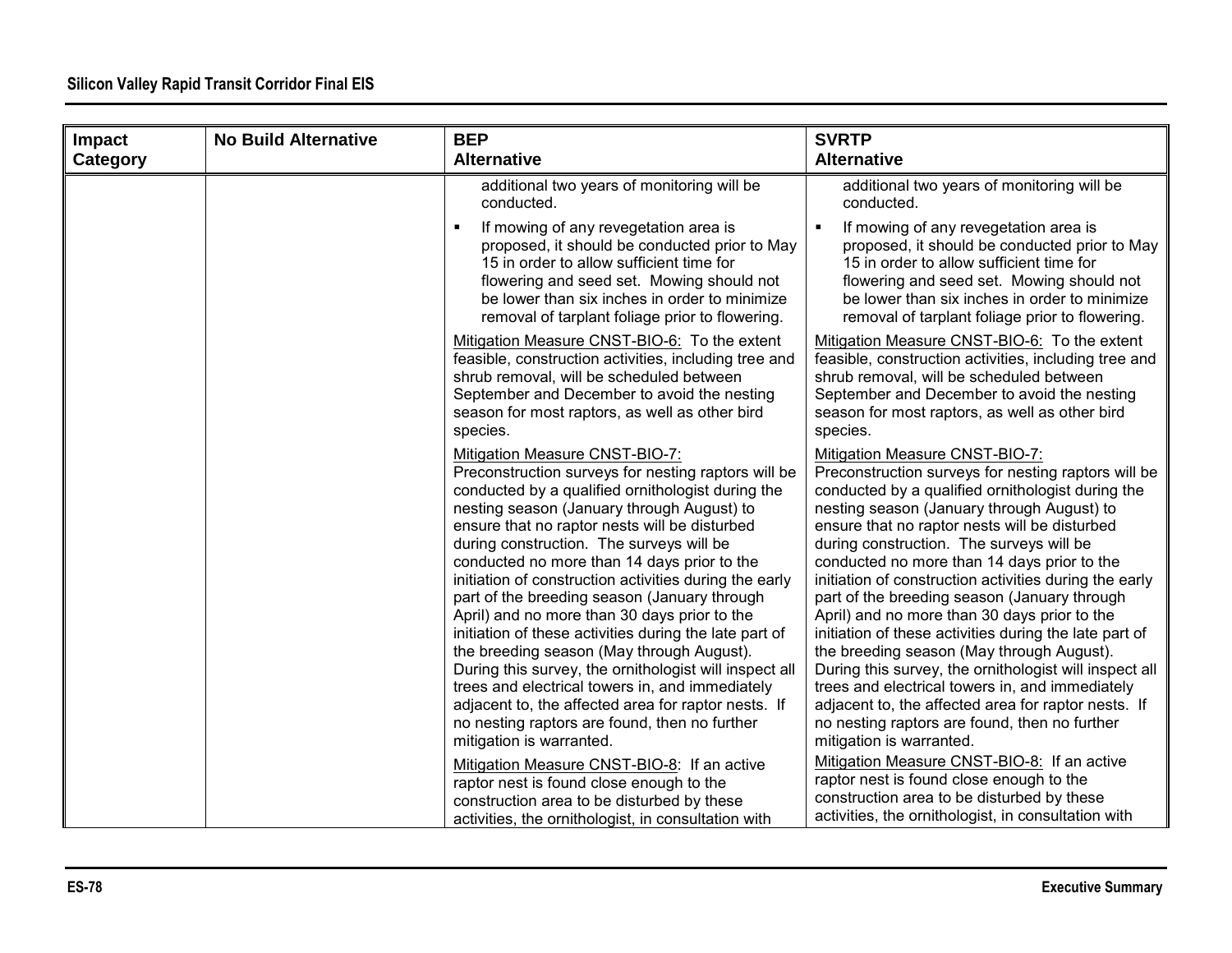| Impact<br>Category | <b>No Build Alternative</b> | <b>BEP</b><br><b>Alternative</b>                                                                                                                                                                                                                                                                                                                                                                                                                                                                                                                                                                                                                                                                                                                                                                                                                                                         | <b>SVRTP</b><br><b>Alternative</b>                                                                                                                                                                                                                                                                                                                                                                                                                                                                                                                                                                                                                                                                                                                                                                                                                                                       |
|--------------------|-----------------------------|------------------------------------------------------------------------------------------------------------------------------------------------------------------------------------------------------------------------------------------------------------------------------------------------------------------------------------------------------------------------------------------------------------------------------------------------------------------------------------------------------------------------------------------------------------------------------------------------------------------------------------------------------------------------------------------------------------------------------------------------------------------------------------------------------------------------------------------------------------------------------------------|------------------------------------------------------------------------------------------------------------------------------------------------------------------------------------------------------------------------------------------------------------------------------------------------------------------------------------------------------------------------------------------------------------------------------------------------------------------------------------------------------------------------------------------------------------------------------------------------------------------------------------------------------------------------------------------------------------------------------------------------------------------------------------------------------------------------------------------------------------------------------------------|
|                    |                             | CDFG, will determine the extent of a construction-<br>free buffer zone, typically 250 feet, to be<br>established around the nest until the chicks have<br>fledged.                                                                                                                                                                                                                                                                                                                                                                                                                                                                                                                                                                                                                                                                                                                       | CDFG, will determine the extent of a construction-<br>free buffer zone, typically 250 feet, to be<br>established around the nest until the chicks have<br>fledged.                                                                                                                                                                                                                                                                                                                                                                                                                                                                                                                                                                                                                                                                                                                       |
|                    |                             | Mitigation Measure CNST-BIO-9: If construction<br>activities are scheduled to occur during the<br>nesting season of swallows and other migratory<br>birds (generally March through August), a pre-<br>construction survey for nesting activity will be<br>conducted prior to commencement of<br>construction. If no nesting swallows are found,<br>then no further mitigation is warranted.                                                                                                                                                                                                                                                                                                                                                                                                                                                                                              | Mitigation Measure CNST-BIO-9: f construction<br>activities are scheduled to occur during the<br>nesting season of swallows and other migratory<br>birds (generally March through August), a pre-<br>construction survey for nesting activity will be<br>conducted prior to commencement of<br>construction. If no nesting swallows are found,<br>then no further mitigation is warranted.                                                                                                                                                                                                                                                                                                                                                                                                                                                                                               |
|                    |                             | Mitigation Measure CNST-BIO-10: If active nests<br>are identified close to construction work, a<br>biological monitor will monitor the nests when<br>work begins. If the biological monitor, in<br>consultation with the CDFG, determines that<br>construction activities are disturbing adults<br>incubating eggs or young in the nest, then a no<br>work zone buffer will be established by the<br>biological monitor around the nest until the young<br>have fledged and the nest is no longer active. If a<br>biological monitor, in consultation with CDFG,<br>determines that construction activities occurring in<br>proximity to active cliff swallow nests are not<br>disturbing adults or chicks in the nest, then<br>construction activities can continue. Nests that<br>have been determined to be inactive (with no<br>eggs or young) can be removed with CDFG<br>approval. | Mitigation Measure CNST-BIO-10: If active nests<br>are identified close to construction work, a<br>biological monitor will monitor the nests when<br>work begins. If the biological monitor, in<br>consultation with the CDFG, determines that<br>construction activities are disturbing adults<br>incubating eggs or young in the nest, then a no<br>work zone buffer will be established by the<br>biological monitor around the nest until the young<br>have fledged and the nest is no longer active. If a<br>biological monitor, in consultation with CDFG,<br>determines that construction activities occurring in<br>proximity to active cliff swallow nests are not<br>disturbing adults or chicks in the nest, then<br>construction activities can continue. Nests that<br>have been determined to be inactive (with no<br>eggs or young) can be removed with CDFG<br>approval. |
|                    |                             | Mitigation Measure CNST-BIO-11: A qualified<br>biologist will conduct pre-construction surveys in<br>suitable habitat determine the presence of<br>roosting bats. If no nesting swallows are found,<br>then no further mitigation is warranted.                                                                                                                                                                                                                                                                                                                                                                                                                                                                                                                                                                                                                                          | Mitigation Measure CNST-BIO-11: A qualified<br>biologist will conduct pre-construction surveys in<br>suitable habitat determine the presence of<br>roosting bats. If no nesting swallows are found,<br>then no further mitigation is warranted.                                                                                                                                                                                                                                                                                                                                                                                                                                                                                                                                                                                                                                          |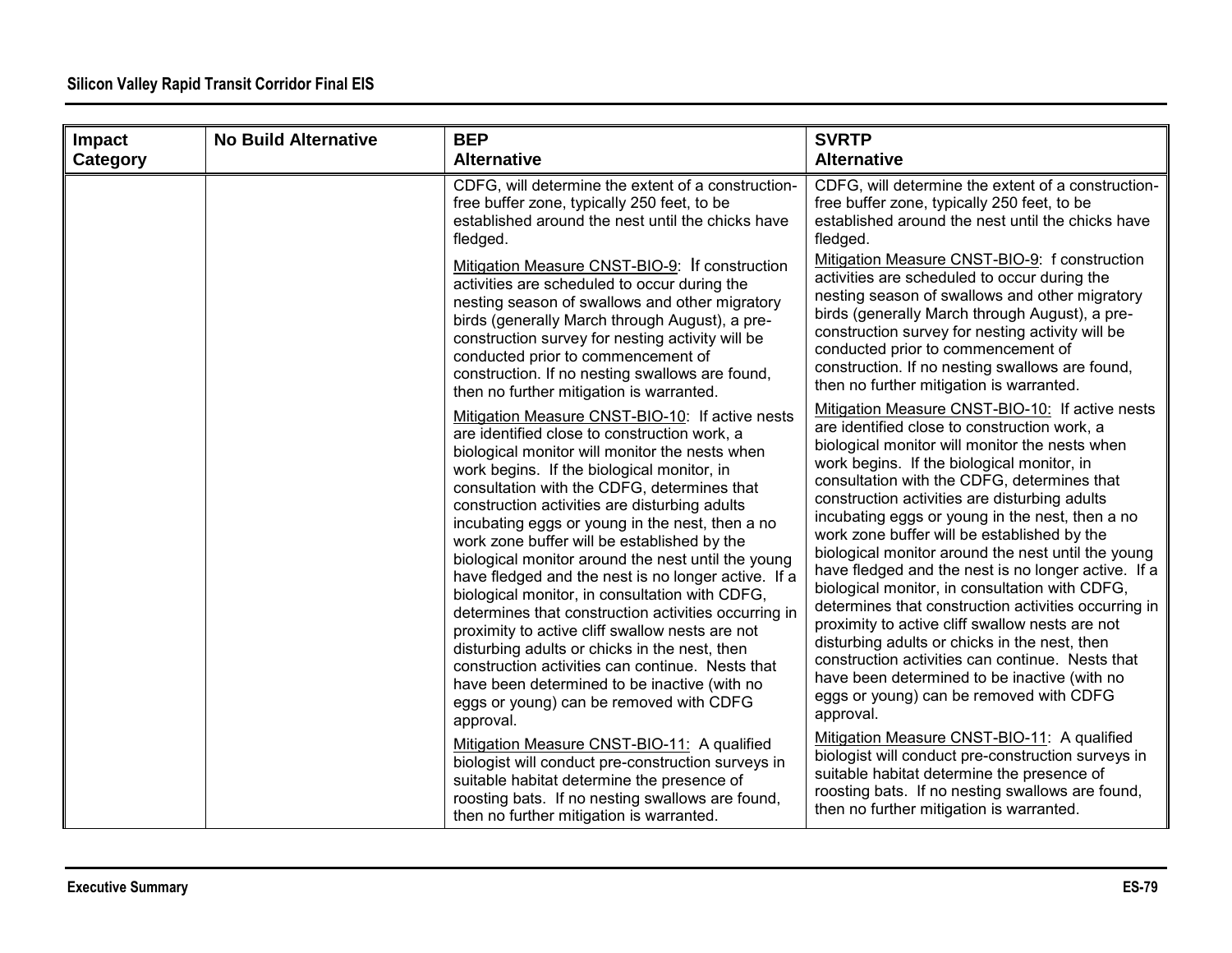| Impact<br>Category | <b>No Build Alternative</b> | <b>BEP</b><br><b>Alternative</b>                                                                                                                                                                                                                                                                                                                                                                                                                                                                                                                                               | <b>SVRTP</b><br><b>Alternative</b>                                                                                                                                                                                                                                                                                                                                                                                                                                                                                                                                             |
|--------------------|-----------------------------|--------------------------------------------------------------------------------------------------------------------------------------------------------------------------------------------------------------------------------------------------------------------------------------------------------------------------------------------------------------------------------------------------------------------------------------------------------------------------------------------------------------------------------------------------------------------------------|--------------------------------------------------------------------------------------------------------------------------------------------------------------------------------------------------------------------------------------------------------------------------------------------------------------------------------------------------------------------------------------------------------------------------------------------------------------------------------------------------------------------------------------------------------------------------------|
|                    |                             | Mitigation Measure CNST-BIO-12: If it is<br>determined that bats are roosting beneath a<br>bridge, in a building, or in adjacent riparian<br>habitat, then appropriate modifications to<br>construction time and method will be<br>implemented in accordance with CDFG approval.<br>Modifications may include timing construction<br>activities to avoid breeding periods, establishment<br>of buffers, or biological monitoring. In some<br>cases bats may be actively encouraged to avoid<br>roosting in the area affected prior to the onset of<br>construction activities. | Mitigation Measure CNST-BIO-12: If it is<br>determined that bats are roosting beneath a<br>bridge, in a building, or in adjacent riparian<br>habitat, then appropriate modifications to<br>construction time and method will be<br>implemented in accordance with CDFG approval.<br>Modifications may include timing construction<br>activities to avoid breeding periods, establishment<br>of buffers, or biological monitoring. In some<br>cases bats may be actively encouraged to avoid<br>roosting in the area affected prior to the onset of<br>construction activities. |
|                    |                             | Mitigation Measure CNST-BIO-13: To the<br>maximum extent practicable throughout the<br>project site, construction activities and facilities,<br>including pilings and bridge footings, will be<br>placed outside of aquatic/riparian habitat to avoid<br>effects to riparian habitat and steelhead and<br>Chinook salmon fisheries.                                                                                                                                                                                                                                            | Mitigation Measure CNST-BIO-13: To the<br>maximum extent practicable throughout the<br>project site, construction activities and facilities,<br>including pilings and bridge footings, will be<br>placed outside of aquatic/riparian habitat to avoid<br>effects to riparian habitat and steelhead and<br>Chinook salmon fisheries.                                                                                                                                                                                                                                            |
|                    |                             | Mitigation Measure CNST-BIO-14: Installation of<br>falsework and stream diversions required in the<br>course of bridge construction will be consistent<br>with VTA's Fish-Friendly Channel Design<br>Guidelines to minimize affects to migrating<br>anadromous fish and other in-stream species.<br>These guidelines address concerns related to a<br>number of issues including high water velocities,<br>jumps to channelized inlets or outlets, water<br>depths, and resting pools.                                                                                         | Mitigation Measure CNST-BIO-14: Installation of<br>falsework and stream diversions required in the<br>course of bridge construction will be consistent<br>with VTA's Fish-Friendly Channel Design<br>Guidelines to minimize affects to migrating<br>anadromous fish and other in-stream species.<br>These guidelines address concerns related to a<br>number of issues including high water velocities,<br>jumps to channelized inlets or outlets, water<br>depths, and resting pools.                                                                                         |
|                    |                             | Mitigation Measure CNST-BIO-15: The following<br>recommendations by CDFG will be followed to<br>address water quality effects:                                                                                                                                                                                                                                                                                                                                                                                                                                                 | Mitigation Measure CNST-BIO-15 The following<br>recommendations by CDFG will be followed to<br>address water quality effects:                                                                                                                                                                                                                                                                                                                                                                                                                                                  |
|                    |                             | Construction within the channels that cross<br>the alignment of the selected alternative,                                                                                                                                                                                                                                                                                                                                                                                                                                                                                      | Construction within the channels that cross<br>the alignment of the selected alternative,                                                                                                                                                                                                                                                                                                                                                                                                                                                                                      |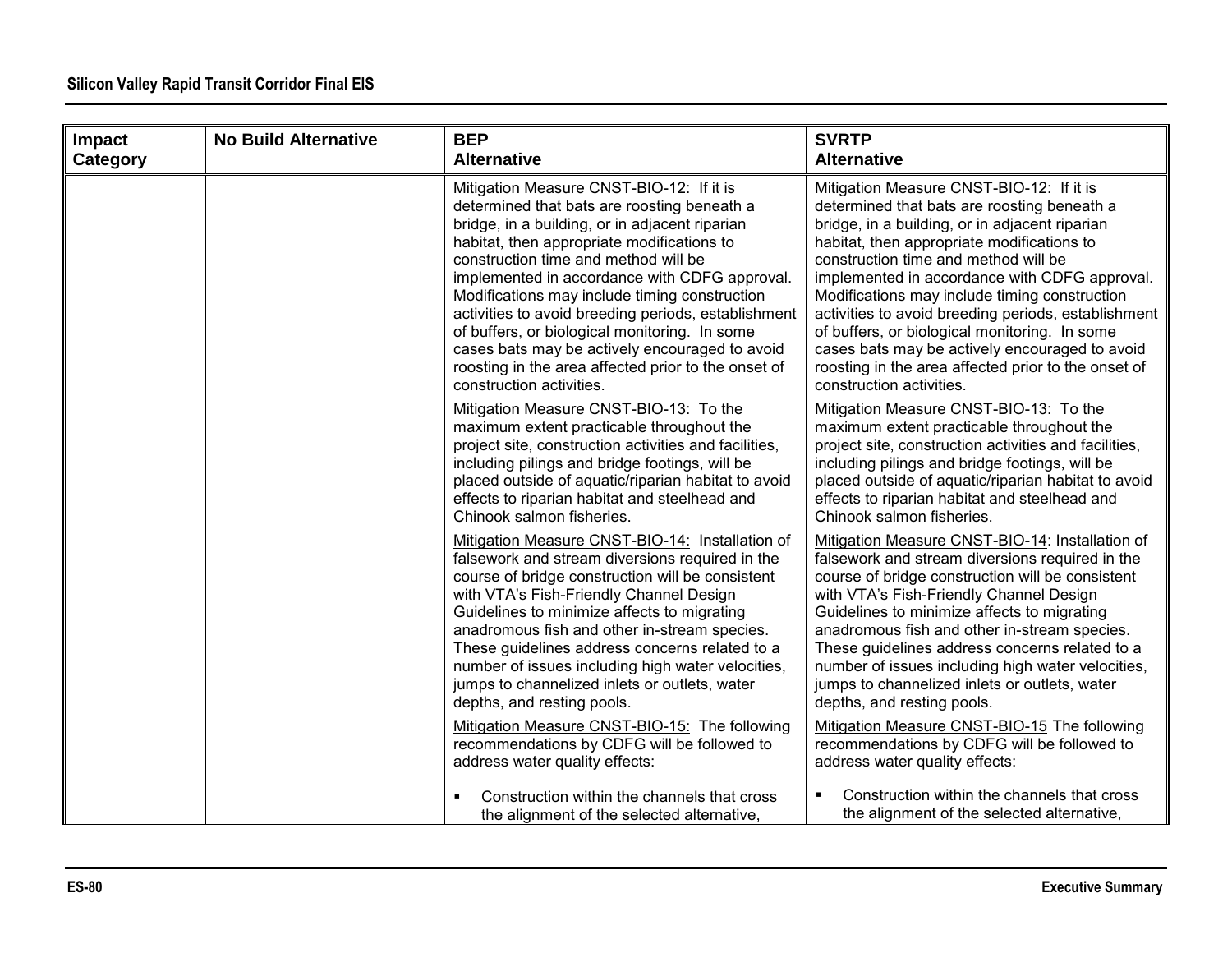| <b>Impact</b> | <b>No Build Alternative</b> | <b>BEP</b>                                                                                                                                                                                                                                                                                                                                                                                                                                                                                                                                                                                                                                                                                                                                                                                                                                                                                                                                                                                                                                                                                                                                                                                                                                                             | <b>SVRTP</b>                                                                                                                                                                                                                                                                                                                                                                                                                                                                                                                                                                                                                                                                                                                                                                                                                                                                                                                                                                                                                                                                                                                                                                                                                                    |
|---------------|-----------------------------|------------------------------------------------------------------------------------------------------------------------------------------------------------------------------------------------------------------------------------------------------------------------------------------------------------------------------------------------------------------------------------------------------------------------------------------------------------------------------------------------------------------------------------------------------------------------------------------------------------------------------------------------------------------------------------------------------------------------------------------------------------------------------------------------------------------------------------------------------------------------------------------------------------------------------------------------------------------------------------------------------------------------------------------------------------------------------------------------------------------------------------------------------------------------------------------------------------------------------------------------------------------------|-------------------------------------------------------------------------------------------------------------------------------------------------------------------------------------------------------------------------------------------------------------------------------------------------------------------------------------------------------------------------------------------------------------------------------------------------------------------------------------------------------------------------------------------------------------------------------------------------------------------------------------------------------------------------------------------------------------------------------------------------------------------------------------------------------------------------------------------------------------------------------------------------------------------------------------------------------------------------------------------------------------------------------------------------------------------------------------------------------------------------------------------------------------------------------------------------------------------------------------------------|
| Category      |                             | <b>Alternative</b>                                                                                                                                                                                                                                                                                                                                                                                                                                                                                                                                                                                                                                                                                                                                                                                                                                                                                                                                                                                                                                                                                                                                                                                                                                                     | <b>Alternative</b>                                                                                                                                                                                                                                                                                                                                                                                                                                                                                                                                                                                                                                                                                                                                                                                                                                                                                                                                                                                                                                                                                                                                                                                                                              |
|               |                             | including installation of temporary stream<br>diversion structures, will be restricted to the<br>dry season, which generally extends from<br>June 1 to October 15 depending on the<br>species present. In some cases, construction<br>may begin earlier than June 15 or continue<br>past October 15, as specified in regulatory<br>agency permits and agreements or any<br>authorized extensions.<br>No equipment will be operated in the live<br>$\blacksquare$<br>stream channel.<br>When work in a flowing stream is<br>$\blacksquare$<br>unavoidable, any stream flow will be diverted<br>around the work area by a barrier, temporary<br>culvert, or a new channel capable of<br>permitting upstream and downstream fish<br>movement.<br>Construction of the barrier or the new channel<br>п<br>normally will begin in the downstream area<br>and continue upstream, and the flow will be<br>diverted only when construction of the<br>diversion is completed.<br>Appropriate erosion control measures will be<br>$\blacksquare$<br>installed to prevent debris, soil, silt, sand,<br>bark, slash, sawdust, cement, concrete,<br>washings, petroleum products, or other<br>organic or earthen material from being<br>washed into waterways by rainfall or runoff. | including installation of temporary stream<br>diversion structures, will be restricted to the<br>dry season, which generally extends from<br>June 1 to October 15 depending on the<br>species present. In some cases, construction<br>may begin earlier than June 15 or continue<br>past October 15, as specified in regulatory<br>agency permits and agreements or any<br>authorized extensions.<br>No equipment will be operated in the live<br>stream channel.<br>When work in a flowing stream is<br>unavoidable, any stream flow will be diverted<br>around the work area by a barrier, temporary<br>culvert, or a new channel capable of<br>permitting upstream and downstream fish<br>movement.<br>$\blacksquare$<br>Construction of the barrier or the new channel<br>normally will begin in the downstream area<br>and continue upstream, and the flow will be<br>diverted only when construction of the<br>diversion is completed.<br>Appropriate erosion control measures will be<br>$\blacksquare$<br>installed to prevent debris, soil, silt, sand,<br>bark, slash, sawdust, cement, concrete,<br>washings, petroleum products, or other<br>organic or earthen material from being<br>washed into waterways by rainfall or runoff. |
|               |                             | Mitigation Measure CNST-BIO-16: The following<br>mitigation measures will be followed to avoid or<br>minimize take of California red-legged frogs or<br>California tiger salamanders:<br>A qualified biologist will conduct pre-<br>construction surveys for California red-legged                                                                                                                                                                                                                                                                                                                                                                                                                                                                                                                                                                                                                                                                                                                                                                                                                                                                                                                                                                                     | Mitigation Measure CNST-BIO-16: The following<br>mitigation measures will be followed to avoid or<br>minimize take of California red-legged frogs or<br>California tiger salamanders:<br>A qualified biologist will conduct pre-<br>construction surveys for California red-legged                                                                                                                                                                                                                                                                                                                                                                                                                                                                                                                                                                                                                                                                                                                                                                                                                                                                                                                                                              |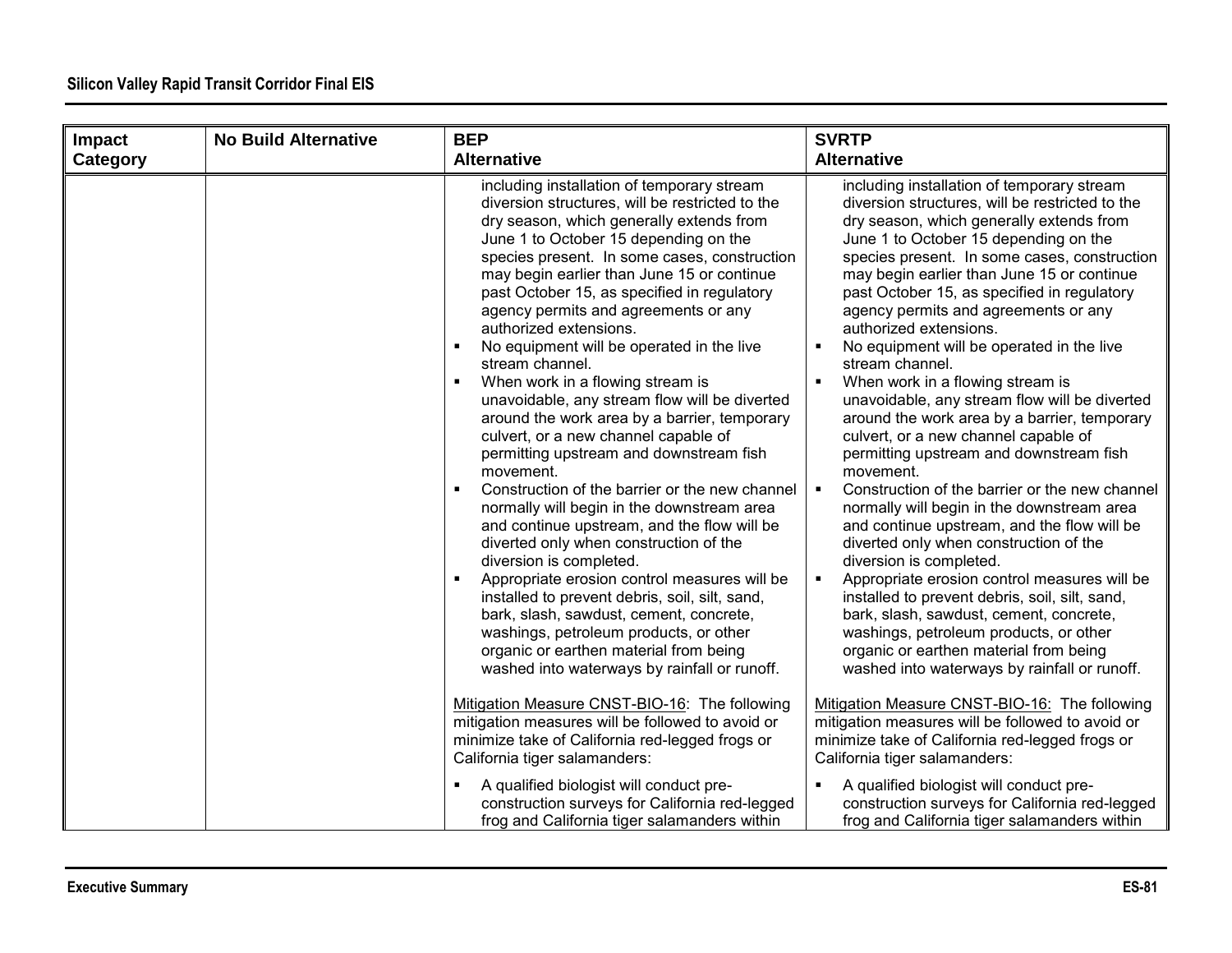| Impact   | <b>No Build Alternative</b> | <b>BEP</b>                                                                                                                                                                                                                                                                                                                                                                                                                                                                                                                                                                                                   | <b>SVRTP</b>                                                                                                                                                                                                                                                                                                                                                                                                                                                                                                                                                                               |
|----------|-----------------------------|--------------------------------------------------------------------------------------------------------------------------------------------------------------------------------------------------------------------------------------------------------------------------------------------------------------------------------------------------------------------------------------------------------------------------------------------------------------------------------------------------------------------------------------------------------------------------------------------------------------|--------------------------------------------------------------------------------------------------------------------------------------------------------------------------------------------------------------------------------------------------------------------------------------------------------------------------------------------------------------------------------------------------------------------------------------------------------------------------------------------------------------------------------------------------------------------------------------------|
| Category |                             | <b>Alternative</b>                                                                                                                                                                                                                                                                                                                                                                                                                                                                                                                                                                                           | <b>Alternative</b>                                                                                                                                                                                                                                                                                                                                                                                                                                                                                                                                                                         |
|          |                             | the vicinity of the project site no earlier than 2<br>days before ground-disturbing activities. The<br>survey area will include 300 feet upstream<br>and downstream from the project site.                                                                                                                                                                                                                                                                                                                                                                                                                   | the vicinity of the project site no earlier than 2<br>days before ground-disturbing activities. The<br>survey area will include 300 feet upstream<br>and downstream from the project site.                                                                                                                                                                                                                                                                                                                                                                                                 |
|          |                             | No activities will occur in suitable frog or<br>$\blacksquare$<br>salamander habitat after October 15 or the<br>onset of the rainy season, whichever occurs<br>first, until May 1 except for during periods<br>greater than 72 hours without precipitation.<br>Activities can only resume after the 72-hour<br>period or after May 1 following a site<br>inspection by a qualified biologist, in<br>consultation with the U.S. Fish and Wildlife<br>Service (USFWS). The rainy season is<br>defined as: a frontal system that results in<br>depositing 0.25 inches or more of<br>precipitation in one event. | No activities will occur in suitable frog or<br>salamander habitat after October 15 or the<br>onset of the rainy season, whichever occurs<br>first, until May 1 except for during periods<br>greater than 72 hours without precipitation.<br>Activities can only resume after the 72-hour<br>period or after May 1 following a site<br>inspection by a qualified biologist, in<br>consultation with the U.S. Fish and Wildlife<br>Service (USFWS). The rainy season is<br>defined as: a frontal system that results in<br>depositing 0.25 inches or more of<br>precipitation in one event. |
|          |                             | Vehicles to and from the project site will be<br>confined to existing roadways and defined<br>access routes to minimize disturbance of<br>California red-legged frog and California tiger<br>salamander habitat.                                                                                                                                                                                                                                                                                                                                                                                             | Vehicles to and from the project site will be<br>confined to existing roadways and defined<br>access routes to minimize disturbance of<br>California red-legged and California tiger<br>salamander frog habitat.                                                                                                                                                                                                                                                                                                                                                                           |
|          |                             | If a California red-legged frog or California<br>tiger salamander is encountered during<br>excavations, or any project activities,<br>activities will cease until the frog or<br>salamander is removed and relocated by a<br>USFWS-permitted biologist. Any incidental<br>take will be reported to the USFWS<br>immediately by telephone.                                                                                                                                                                                                                                                                    | If a California red-legged frog or California<br>tiger salamander is encountered during<br>excavations, or any project activities,<br>activities will cease until the frog or<br>salamander is removed and relocated by a<br>USFWS-permitted biologist. Any incidental<br>take will be reported to the USFWS<br>immediately by telephone.                                                                                                                                                                                                                                                  |
|          |                             | If suitable red-legged frog or tiger salamander<br>habitat is disturbed or removed, VTA will<br>restore the suitable habitat back to its original<br>value by covering bare areas with mulch and                                                                                                                                                                                                                                                                                                                                                                                                             | If suitable red-legged frog or tiger salamander<br>٠<br>habitat is disturbed or removed, VTA will<br>restore the suitable habitat back to its original<br>value by covering bare areas with mulch and                                                                                                                                                                                                                                                                                                                                                                                      |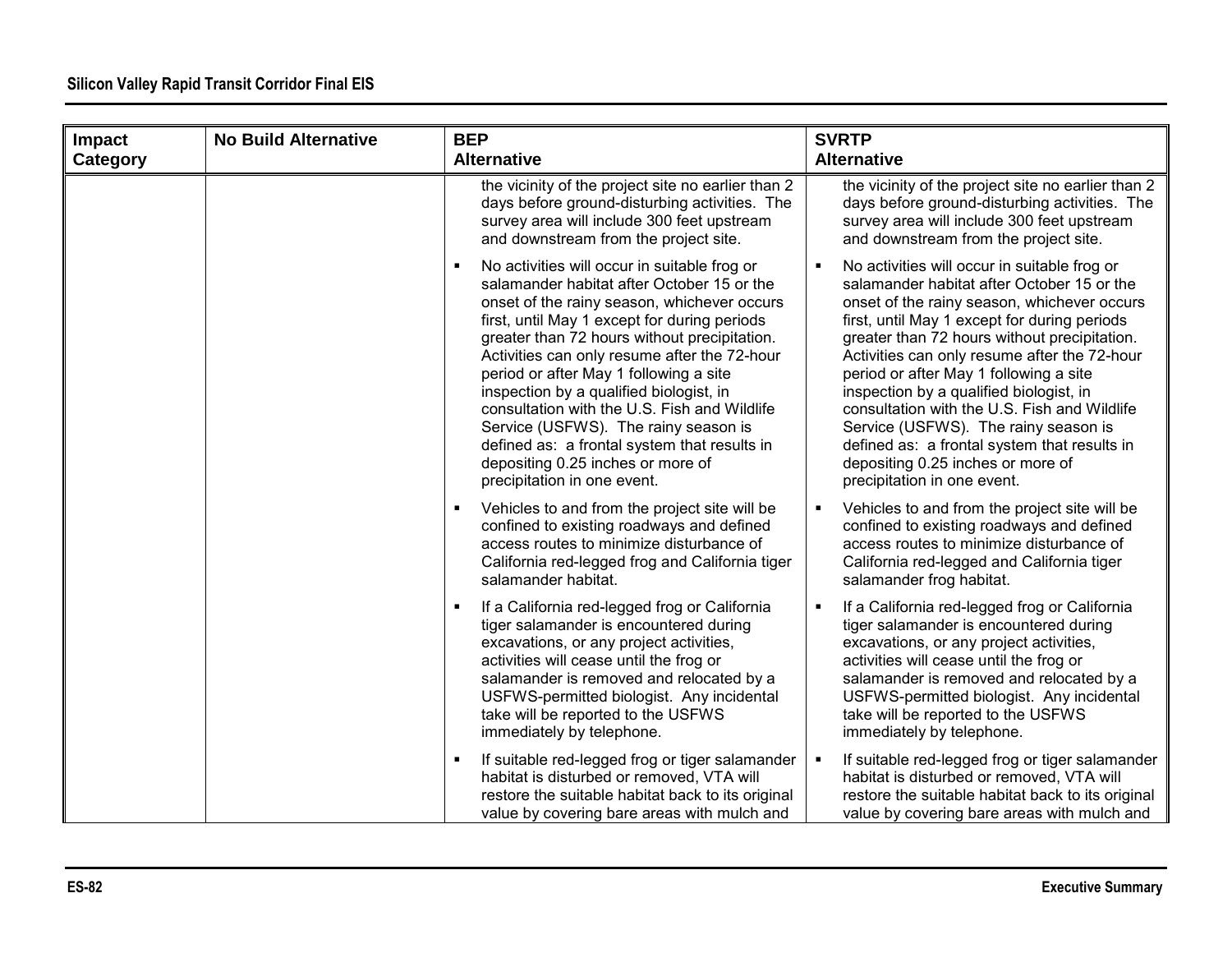| Impact                            | <b>No Build Alternative</b>                                      | <b>BEP</b><br><b>Alternative</b>                                                                                                                                                                                                                                                                                                                                                                                                                                                                                                                                                                                                                                                                                                                                                                                                                                                                                                                                                                                                                             | <b>SVRTP</b><br><b>Alternative</b>                                                                                                                                                                                                                                                                                                                                                                                                                                                                                                                                                                                                                                                                                                                                                                                                                                                                                                                                                                                                                           |
|-----------------------------------|------------------------------------------------------------------|--------------------------------------------------------------------------------------------------------------------------------------------------------------------------------------------------------------------------------------------------------------------------------------------------------------------------------------------------------------------------------------------------------------------------------------------------------------------------------------------------------------------------------------------------------------------------------------------------------------------------------------------------------------------------------------------------------------------------------------------------------------------------------------------------------------------------------------------------------------------------------------------------------------------------------------------------------------------------------------------------------------------------------------------------------------|--------------------------------------------------------------------------------------------------------------------------------------------------------------------------------------------------------------------------------------------------------------------------------------------------------------------------------------------------------------------------------------------------------------------------------------------------------------------------------------------------------------------------------------------------------------------------------------------------------------------------------------------------------------------------------------------------------------------------------------------------------------------------------------------------------------------------------------------------------------------------------------------------------------------------------------------------------------------------------------------------------------------------------------------------------------|
| Category                          |                                                                  |                                                                                                                                                                                                                                                                                                                                                                                                                                                                                                                                                                                                                                                                                                                                                                                                                                                                                                                                                                                                                                                              |                                                                                                                                                                                                                                                                                                                                                                                                                                                                                                                                                                                                                                                                                                                                                                                                                                                                                                                                                                                                                                                              |
|                                   |                                                                  | re-vegetating all cleared areas with plant<br>species that are currently found in the project<br>site or as negotiated with USFWS.                                                                                                                                                                                                                                                                                                                                                                                                                                                                                                                                                                                                                                                                                                                                                                                                                                                                                                                           | re-vegetating all cleared areas with plant<br>species that are currently found in the project<br>site or as negotiated with USFWS.                                                                                                                                                                                                                                                                                                                                                                                                                                                                                                                                                                                                                                                                                                                                                                                                                                                                                                                           |
|                                   |                                                                  | Any permanent loss of aquatic habitat in<br>$\blacksquare$<br>Upper Penitencia Creek or Lower Silver<br>Creek will be compensated through protection<br>or enhancement of degraded aquatic and<br>riparian habitat at either an onsite or an offsite<br>location. The location and total amount of the<br>compensation habitat will be determined in<br>consultation with USFWS.                                                                                                                                                                                                                                                                                                                                                                                                                                                                                                                                                                                                                                                                             | Any permanent loss of aquatic habitat in<br>Upper Penitencia Creek or Lower Silver<br>Creek will be compensated through<br>protection or enhancement of degraded<br>aquatic and riparian habitat at either an onsite<br>or an offsite location. The location and total<br>amount of the compensation habitat will be<br>determined in consultation with USFWS.                                                                                                                                                                                                                                                                                                                                                                                                                                                                                                                                                                                                                                                                                               |
|                                   |                                                                  | Mitigation Measure CNST-BIO-17: A qualified<br>biologist will conduct a pre-construction survey for<br>western pond turtles in all suitable aquatic<br>habitats. The survey area will include 300 feet<br>upstream and downstream from the project site.<br>This survey will be conducted no more than 24<br>hours prior to the onset of in-water construction<br>activities. If individual pond turtles are located,<br>they will be captured by a qualified biologist and<br>relocated to the nearest suitable habitat upstream<br>or downstream of the project site. If individuals<br>are relocated, then the contractor will install<br>barrier fencing along each side of the work area<br>to prevent individual turtles from re-entering the<br>work area. In the event barrier fencing is<br>installed, the qualified biologist will conduct<br>relocation surveys for three consecutive days to<br>ensure that all animals are removed from the<br>disturbance area.<br>Effects would not be substantial with the above<br>mitigation incorporated. | Mitigation Measure CNST-BIO-17: A qualified<br>biologist will conduct a pre-construction survey for<br>western pond turtles in all suitable aquatic<br>habitats. The survey area will include 300 feet<br>upstream and downstream from the project site.<br>This survey will be conducted no more than 24<br>hours prior to the onset of in-water construction<br>activities. If individual pond turtles are located,<br>they will be captured by a qualified biologist and<br>relocated to the nearest suitable habitat upstream<br>or downstream of the project site. If individuals<br>are relocated, then the contractor will install<br>barrier fencing along each side of the work area<br>to prevent individual turtles from re-entering the<br>work area. In the event barrier fencing is<br>installed, the qualified biologist will conduct<br>relocation surveys for three consecutive days to<br>ensure that all animals are removed from the<br>disturbance area.<br>Effects would not be substantial with the above<br>mitigation incorporated. |
| Community                         | <b>Impacts Community services</b>                                | Impacts: No adverse effects are anticipated.                                                                                                                                                                                                                                                                                                                                                                                                                                                                                                                                                                                                                                                                                                                                                                                                                                                                                                                                                                                                                 | Impacts: No adverse effects are anticipated.                                                                                                                                                                                                                                                                                                                                                                                                                                                                                                                                                                                                                                                                                                                                                                                                                                                                                                                                                                                                                 |
| Services and<br><b>Facilities</b> | and facilities construction<br>effects typically associated with | Mitigation Measures: None required.                                                                                                                                                                                                                                                                                                                                                                                                                                                                                                                                                                                                                                                                                                                                                                                                                                                                                                                                                                                                                          | Mitigation Measures: None required.                                                                                                                                                                                                                                                                                                                                                                                                                                                                                                                                                                                                                                                                                                                                                                                                                                                                                                                                                                                                                          |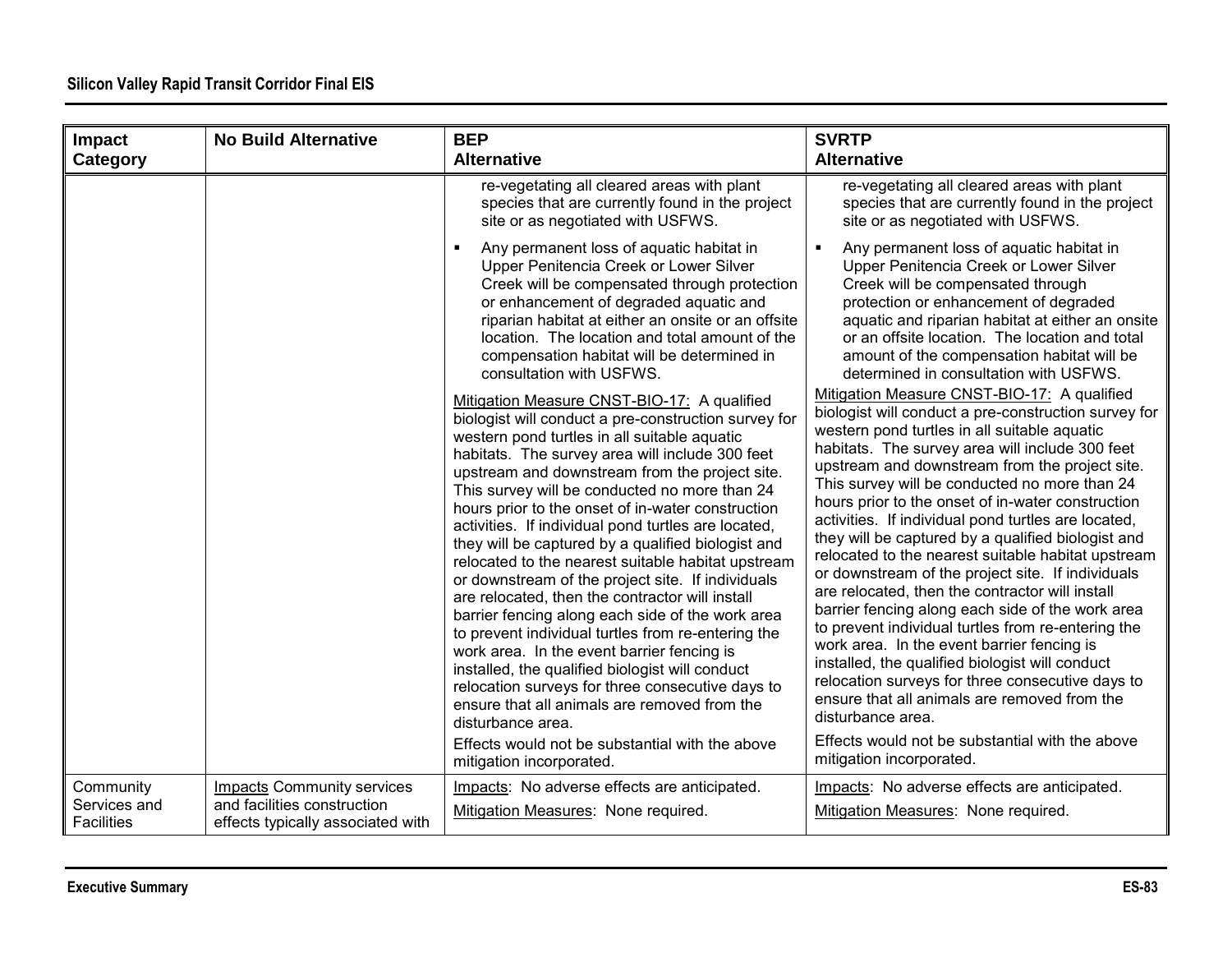| Impact                                         | <b>No Build Alternative</b>                                                                                                                                                                                                                                                                                     | <b>BEP</b>                                                                                                                                                                                                                                                                                                                                                                                                                                                                                                                                                                    | <b>SVRTP</b>                                                                                                                                                                                                                                                                                                                                                                                                                                                                                                                                                                                   |
|------------------------------------------------|-----------------------------------------------------------------------------------------------------------------------------------------------------------------------------------------------------------------------------------------------------------------------------------------------------------------|-------------------------------------------------------------------------------------------------------------------------------------------------------------------------------------------------------------------------------------------------------------------------------------------------------------------------------------------------------------------------------------------------------------------------------------------------------------------------------------------------------------------------------------------------------------------------------|------------------------------------------------------------------------------------------------------------------------------------------------------------------------------------------------------------------------------------------------------------------------------------------------------------------------------------------------------------------------------------------------------------------------------------------------------------------------------------------------------------------------------------------------------------------------------------------------|
| Category                                       |                                                                                                                                                                                                                                                                                                                 | <b>Alternative</b>                                                                                                                                                                                                                                                                                                                                                                                                                                                                                                                                                            | <b>Alternative</b>                                                                                                                                                                                                                                                                                                                                                                                                                                                                                                                                                                             |
|                                                | transit, facilities, and roadway<br>projects. Projects would<br>undergo separate<br>environmental review to<br>determine community services<br>and facilities construction<br>effects and mitigation<br>measures.                                                                                               |                                                                                                                                                                                                                                                                                                                                                                                                                                                                                                                                                                               |                                                                                                                                                                                                                                                                                                                                                                                                                                                                                                                                                                                                |
| Cultural and<br>Historical<br><b>Resources</b> | Impacts: Cultural and historic<br>resources construction effects<br>typically associated with transit,<br>facilities, and roadway projects.<br>Projects would undergo<br>separate environmental review<br>to determine cultural and<br>historical resources construction<br>effects and mitigation<br>measures. | <b>Archaeological Resources</b><br>Impacts: May disturb archaeological resources<br>as described above under the specific topic area<br>for Cultural and Historical Resources.<br>Mitigation Measures: None required beyond<br>those already included in Mitigation Measure<br>CUL-1 described above under the specific topic<br>area for Cultural and Historical Resources.<br><b>Historic Architectural Resources</b><br>Impacts: There are no historic architectural<br>resources that would be affected by the BEP<br>Alternative.<br>Mitigation Measures: None required. | <b>Archaeological Resources</b><br>Impacts: May disturb archaeological resources<br>as described above under the specific topic area<br>for Cultural and Historical Resources.<br>Mitigation Measures: None required beyond<br>those already included in Mitigation Measure<br>CUL-1 described above under the specific topic<br>area for Cultural and Historical Resources<br><b>Historic Architectural Resources</b><br>Impacts: No construction phase adverse effects<br>to historic resources identified within the project<br>APE are anticipated.<br>Mitigation Measures: None required. |
| Electromagnetic<br>Fields (EMF)                | Impacts: No effects anticipated.<br>Projects would undergo<br>separate environmental review<br>to determine EMF construction<br>effects and mitigation<br>measures.                                                                                                                                             | Impacts: No adverse effects are anticipated.<br>Mitigation Measures: None required.                                                                                                                                                                                                                                                                                                                                                                                                                                                                                           | Impacts: No adverse effects are anticipated.<br>Mitigation Measures: None required.                                                                                                                                                                                                                                                                                                                                                                                                                                                                                                            |
| Energy                                         | Impacts: Projects planned<br>under this alternative would<br>undergo separate<br>environmental review to<br>determine energy effects<br>related to construction and to                                                                                                                                          | Impacts: No adverse effects are anticipated.<br>Mitigation Measures: None required.                                                                                                                                                                                                                                                                                                                                                                                                                                                                                           | Impacts: No adverse effects are anticipated.<br>Mitigation Measures: None required.                                                                                                                                                                                                                                                                                                                                                                                                                                                                                                            |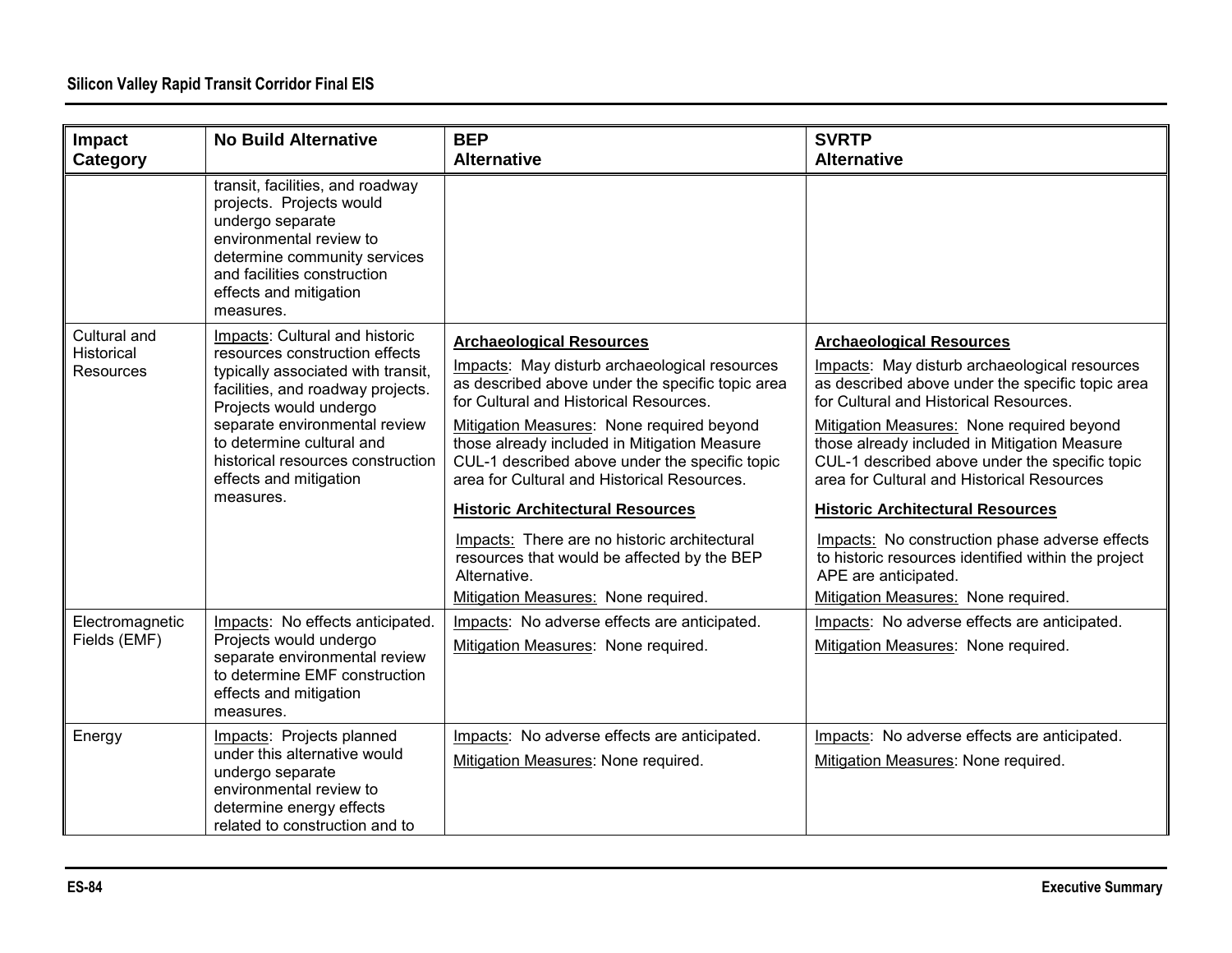| Impact<br>Category        | <b>No Build Alternative</b>                                                                                                                                                                                                                                                                    | <b>BEP</b><br><b>Alternative</b>                                                    | <b>SVRTP</b><br><b>Alternative</b>                                                                                                                                                                                                                                                                                                                                                                                                                                                                                                                                                                                                                                                                                                                                                                                                                                                                                                                                                                                                                                                                                                                                                                                                                                                                                                                                                                                                                                                                                                                                                                                                                                                          |
|---------------------------|------------------------------------------------------------------------------------------------------------------------------------------------------------------------------------------------------------------------------------------------------------------------------------------------|-------------------------------------------------------------------------------------|---------------------------------------------------------------------------------------------------------------------------------------------------------------------------------------------------------------------------------------------------------------------------------------------------------------------------------------------------------------------------------------------------------------------------------------------------------------------------------------------------------------------------------------------------------------------------------------------------------------------------------------------------------------------------------------------------------------------------------------------------------------------------------------------------------------------------------------------------------------------------------------------------------------------------------------------------------------------------------------------------------------------------------------------------------------------------------------------------------------------------------------------------------------------------------------------------------------------------------------------------------------------------------------------------------------------------------------------------------------------------------------------------------------------------------------------------------------------------------------------------------------------------------------------------------------------------------------------------------------------------------------------------------------------------------------------|
|                           | determine appropriate<br>mitigation measures.                                                                                                                                                                                                                                                  |                                                                                     |                                                                                                                                                                                                                                                                                                                                                                                                                                                                                                                                                                                                                                                                                                                                                                                                                                                                                                                                                                                                                                                                                                                                                                                                                                                                                                                                                                                                                                                                                                                                                                                                                                                                                             |
| Geology and<br>Seismicity | Impacts: Geology and<br>seismicity construction impacts<br>typically associated with transit,<br>facilities, and roadway projects.<br>Projects would undergo<br>separate environmental review<br>to determine geology, soils, and<br>seismicity impacts and<br>mitigation during construction. | Impacts: No adverse effects are anticipated.<br>Mitigation Measures: None required. | Impacts: Potential surface settlement and ground<br>movements during construction of the tunnel and<br>cut-and-cover stations may cause effects to<br>structures, facilities, and utilities.<br>Mitigation Measure CNST-GEO-1: Pre-<br>construction condition surveys of the interiors and<br>exteriors of select structures within the settlement<br>trough along the tunnel alignment and within the<br>limit of influence around the cut and cover<br>excavations will be conducted by independent<br>surveyors to assess the condition of each<br>property. These surveys will include written and<br>photographic (video and still) records. The<br>results of these surveys will be compared with<br>post-construction condition surveys so that any<br>effects of tunneling and cut and cover<br>construction on structures can be assessed. For<br>the tunnel activity, surveys will occur as close to<br>the planned dates of tunneling as possible so that<br>the results are as current as possible. Therefore,<br>surveys will be performed prior to passage of the<br>tunnel boring machines with some surveys<br>conducted once tunneling has commenced.<br>Mitigation Measure CNST-GEO-2: For the<br>tunneling activity, ground surface monitoring will<br>be performed prior to and during construction.<br>Instrumentation will be installed to monitor ground<br>movements and effects of tunnel boring on<br>structures and utilities. Monitoring can be used to<br>direct real-time modifications, as appropriate, to<br>tunneling practices and procedures to assist in<br>minimizing effects along the tunnel alignment.<br>Mitigation Measure CNST-GEO-3: Monitoring |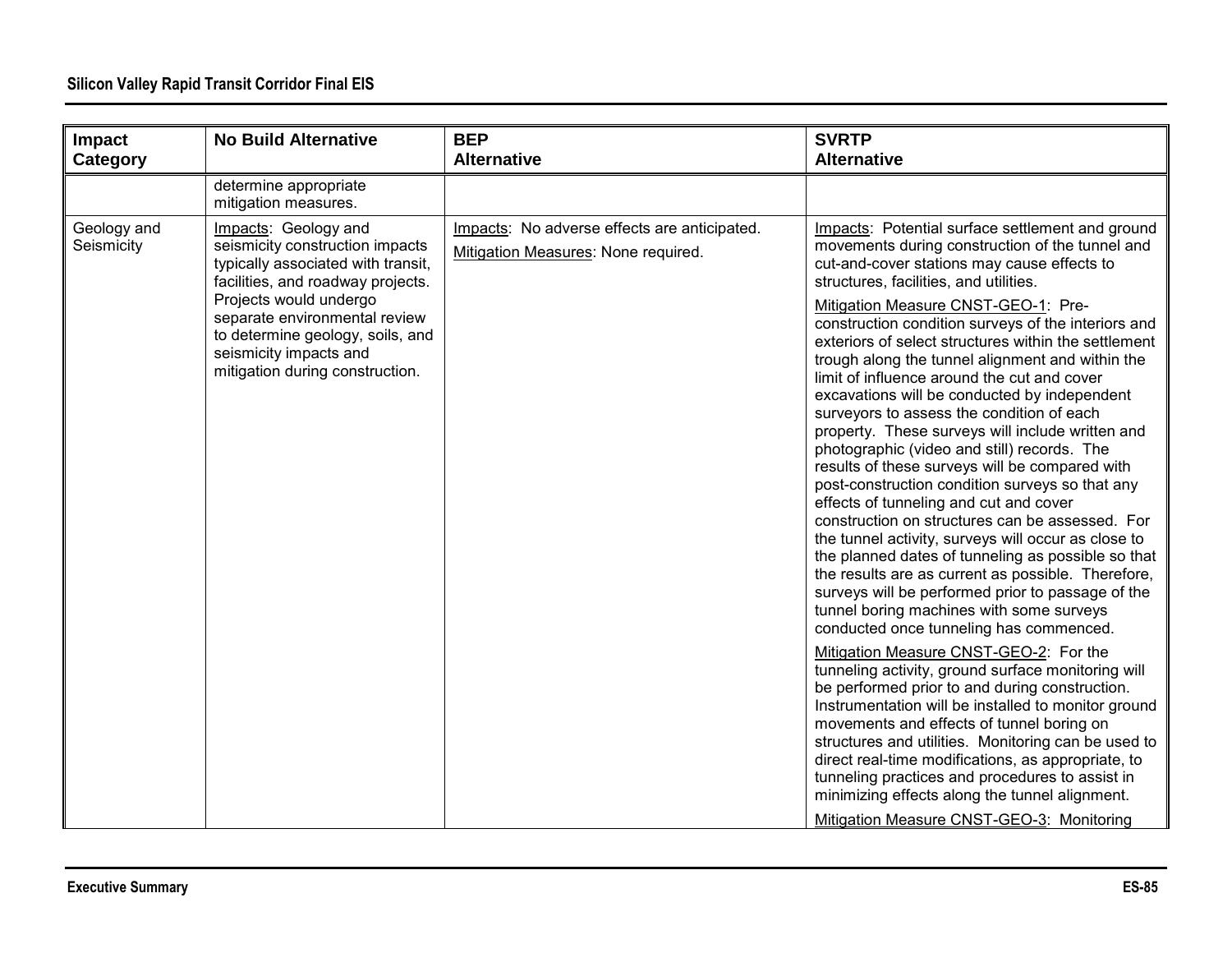| Impact          | <b>No Build Alternative</b>                                                                                                                                                           | <b>BEP</b>                                                                                                                                                                                                                                                                                                                                                                                 | <b>SVRTP</b>                                                                                                                                                                                                                                                                                                                                                                                 |
|-----------------|---------------------------------------------------------------------------------------------------------------------------------------------------------------------------------------|--------------------------------------------------------------------------------------------------------------------------------------------------------------------------------------------------------------------------------------------------------------------------------------------------------------------------------------------------------------------------------------------|----------------------------------------------------------------------------------------------------------------------------------------------------------------------------------------------------------------------------------------------------------------------------------------------------------------------------------------------------------------------------------------------|
| Category        |                                                                                                                                                                                       | <b>Alternative</b>                                                                                                                                                                                                                                                                                                                                                                         | <b>Alternative</b>                                                                                                                                                                                                                                                                                                                                                                           |
|                 |                                                                                                                                                                                       |                                                                                                                                                                                                                                                                                                                                                                                            | points will be mounted on select structures within<br>the settlement trough along the tunnel alignment<br>and within the limit of influence around the cut<br>and cover excavations to monitor any effects of<br>settlement.                                                                                                                                                                 |
|                 |                                                                                                                                                                                       |                                                                                                                                                                                                                                                                                                                                                                                            | Mitigation Measure CNST-GEO-4: A pre-<br>construction condition survey will be conducted of<br>utilities deemed to be potentially at risk due to<br>surface settlement or ground movement. Major<br>utilities deemed to be at risk will be monitored<br>during construction. Coordination with utility<br>providers will be conducted prior to installation of<br>utility monitoring points. |
|                 |                                                                                                                                                                                       |                                                                                                                                                                                                                                                                                                                                                                                            | Mitigation Measure CNST-GEO-5: The option of<br>post construction repair is based on the<br>probability of damage, predicted degree of<br>damage, sensitivity of the structure or facility, and<br>cost and ease of repair. If repair is not feasible,<br>compensation may be necessary.                                                                                                     |
|                 |                                                                                                                                                                                       |                                                                                                                                                                                                                                                                                                                                                                                            | Effects would not be substantial with the above<br>mitigation incorporated.                                                                                                                                                                                                                                                                                                                  |
| Hazardous Waste | Impacts Depending on the<br>transit, facilities, and roadway<br>project location and past and<br>present land uses, hazardous<br>materials may be encountered<br>during construction. | Impacts: Potential for exposure of construction<br>workers and the public to hazardous materials<br>including soil and ballast, groundwater as part of<br>dewatering, and building materials due to<br>excavation, demotion, stockpiling, transport, and<br>other construction activities.                                                                                                 | Impacts: Potential for exposure of construction<br>workers and the public to hazardous materials<br>including soil and ballast, groundwater as part of<br>dewatering, and building materials due to<br>excavation, demotion, stockpiling, transport, and<br>other construction activities.                                                                                                   |
|                 | Projects would undergo<br>separate environmental review<br>to determine hazardous<br>materials construction effects<br>and mitigation measures.                                       | Mitigation Measure CNST-HAZ-1: The project-<br>wide Contaminant Management Plan dated and<br>approved by the RWQCB on October 21, 2008<br>and mitigation measures included in the Plan will<br>be implemented during construction of the Build<br>Alternatives. The mitigation measures detail<br>requirements for the management for soil and<br>railroad ballast, groundwater as part of | Mitigation Measure CNST-HAZ-1: The project-<br>wide Contaminant Management Plan dated and<br>approved by the RWQCB on October 21, 2008<br>and mitigation measures included in the Plan will<br>be implemented during construction of the Build<br>Alternatives. The mitigation measures detail<br>requirements for the management for soil and<br>railroad ballast, groundwater as part of   |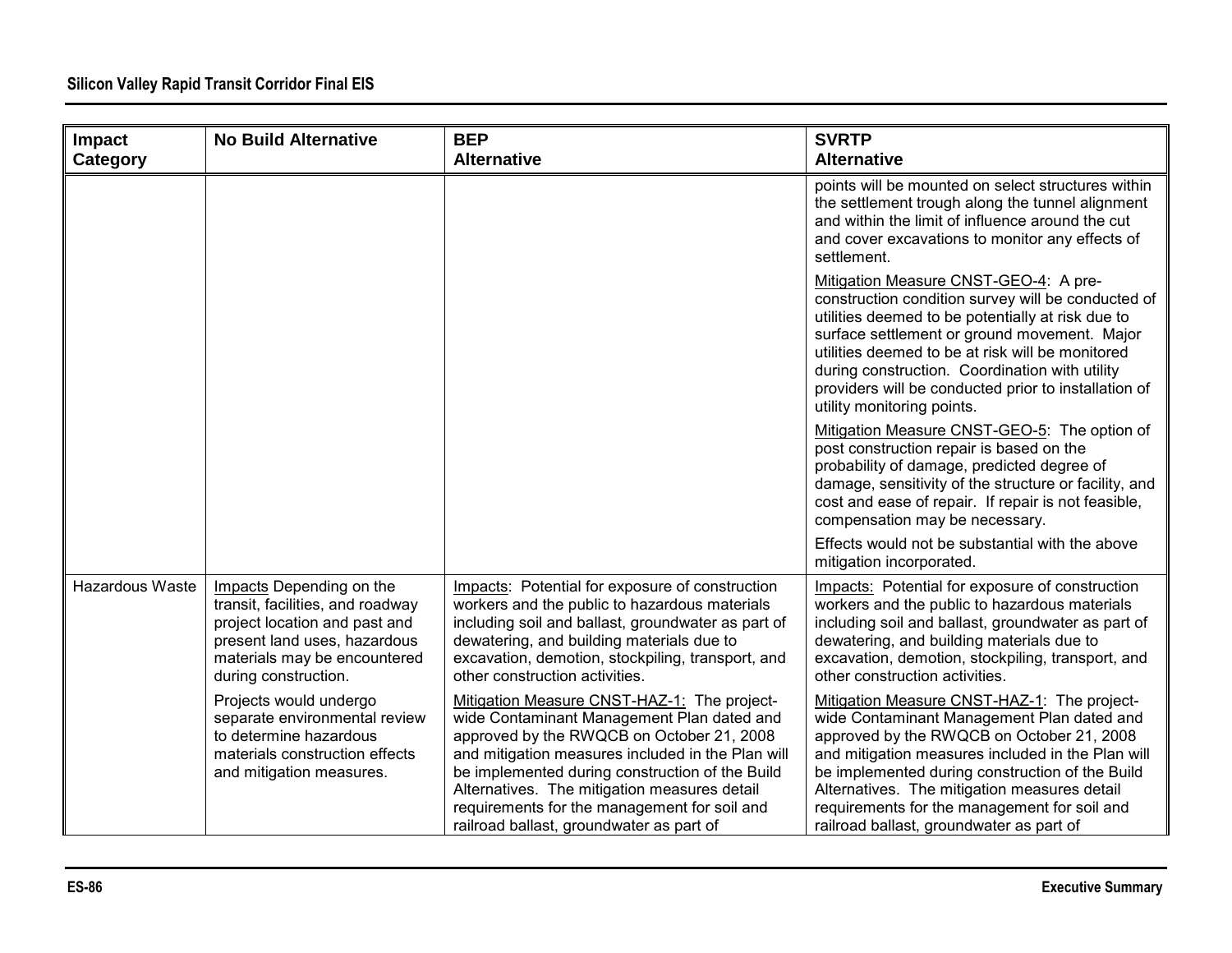| Impact   | <b>No Build Alternative</b>                                                                             | <b>BEP</b>                                                                                                                                                                                                                                                                                                                                                                                                                                                                                                                                                                                                                                                                                                                                                                                                                                                                                                                          | <b>SVRTP</b>                                                                                                                                                                                                                                                                                                                                                                                                                                                                                                                                                                                                                                                                                                                                                                                                                                                                                                                        |
|----------|---------------------------------------------------------------------------------------------------------|-------------------------------------------------------------------------------------------------------------------------------------------------------------------------------------------------------------------------------------------------------------------------------------------------------------------------------------------------------------------------------------------------------------------------------------------------------------------------------------------------------------------------------------------------------------------------------------------------------------------------------------------------------------------------------------------------------------------------------------------------------------------------------------------------------------------------------------------------------------------------------------------------------------------------------------|-------------------------------------------------------------------------------------------------------------------------------------------------------------------------------------------------------------------------------------------------------------------------------------------------------------------------------------------------------------------------------------------------------------------------------------------------------------------------------------------------------------------------------------------------------------------------------------------------------------------------------------------------------------------------------------------------------------------------------------------------------------------------------------------------------------------------------------------------------------------------------------------------------------------------------------|
| Category |                                                                                                         | <b>Alternative</b>                                                                                                                                                                                                                                                                                                                                                                                                                                                                                                                                                                                                                                                                                                                                                                                                                                                                                                                  | <b>Alternative</b>                                                                                                                                                                                                                                                                                                                                                                                                                                                                                                                                                                                                                                                                                                                                                                                                                                                                                                                  |
|          |                                                                                                         | dewatering activities, and building materials. The<br>Plan is included in Appendix I in the EIS.                                                                                                                                                                                                                                                                                                                                                                                                                                                                                                                                                                                                                                                                                                                                                                                                                                    | dewatering activities, and building materials. The<br>Plan is included in Appendix I in the EIS.                                                                                                                                                                                                                                                                                                                                                                                                                                                                                                                                                                                                                                                                                                                                                                                                                                    |
|          |                                                                                                         | Mitigation Measure CNST-HAZ-2: In addition to<br>implementation of the project-wide Contaminant<br>Management Plan, the measures included in the<br>"Site Management Plan - Former Ford<br>Automobile Assembly Plant Formerly 1100 South<br>Main Street, Milpitas, California" (March 1997)<br>and the RWQCB's letter dated April 16, 2001 for<br>this property will be implemented during<br>construction of the selected Build Alternative at<br>the Great Mall. These documents include<br>measures for: review of historic environmental<br>data and further investigation, if necessary;<br>performance of a human health risk assessment;<br>development of a project-specific site<br>management plan and health and safety plan;<br>and requirements for notification and disclosure,<br>construction safety, soil management, and use of<br>shallow groundwater. These documents are<br>included in Appendix I in the EIS. | Mitigation Measure CNST-HAZ-2: In addition to<br>implementation of the project-wide Contaminant<br>Management Plan, the measures included in the<br>"Site Management Plan - Former Ford<br>Automobile Assembly Plant Formerly 1100 South<br>Main Street, Milpitas, California" (March 1997)<br>and the RWQCB's letter dated April 16, 2001 for<br>this property will be implemented during<br>construction of the selected Build Alternative at<br>the Great Mall. These documents include<br>measures for: review of historic environmental<br>data and further investigation, if necessary;<br>performance of a human health risk assessment;<br>development of a project-specific site<br>management plan and health and safety plan;<br>and requirements for notification and disclosure,<br>construction safety, soil management, and use of<br>shallow groundwater. These documents are<br>included in Appendix I in the EIS. |
|          |                                                                                                         | Mitigation Measure CNST-HAZ-3: To protect the<br>health and safety of construction workers, the<br>public, and the environment, and to ensure the<br>proper management of hazardous materials, a<br>Health and Safety Plan for the selected Build<br>Alternative that meets Occupational Safety and<br>Health Administration requirements will be<br>prepared, CERCLA certified, and implemented<br>during construction.<br>Effects would not be substantial with mitigation<br>incorporated.                                                                                                                                                                                                                                                                                                                                                                                                                                       | Mitigation Measure CNST-HAZ-3: To protect the<br>health and safety of construction workers, the<br>public, and the environment, and to ensure the<br>proper management of hazardous materials, a<br>Health and Safety Plan for the selected Build<br>Alternative that meets Occupational Safety and<br>Health Administration requirements will be<br>prepared, CERCLA certified, and implemented<br>during construction.<br>Effects would not be substantial with mitigation<br>incorporated.                                                                                                                                                                                                                                                                                                                                                                                                                                       |
| Land Use | Impacts: Land use construction<br>effects typically associated with<br>transit, facilities, and roadway | Impacts: No adverse effects are anticipated.<br>Mitigation Measures: None required.                                                                                                                                                                                                                                                                                                                                                                                                                                                                                                                                                                                                                                                                                                                                                                                                                                                 | Impacts: No adverse effects are anticipated.<br>Mitigation Measures: None required.                                                                                                                                                                                                                                                                                                                                                                                                                                                                                                                                                                                                                                                                                                                                                                                                                                                 |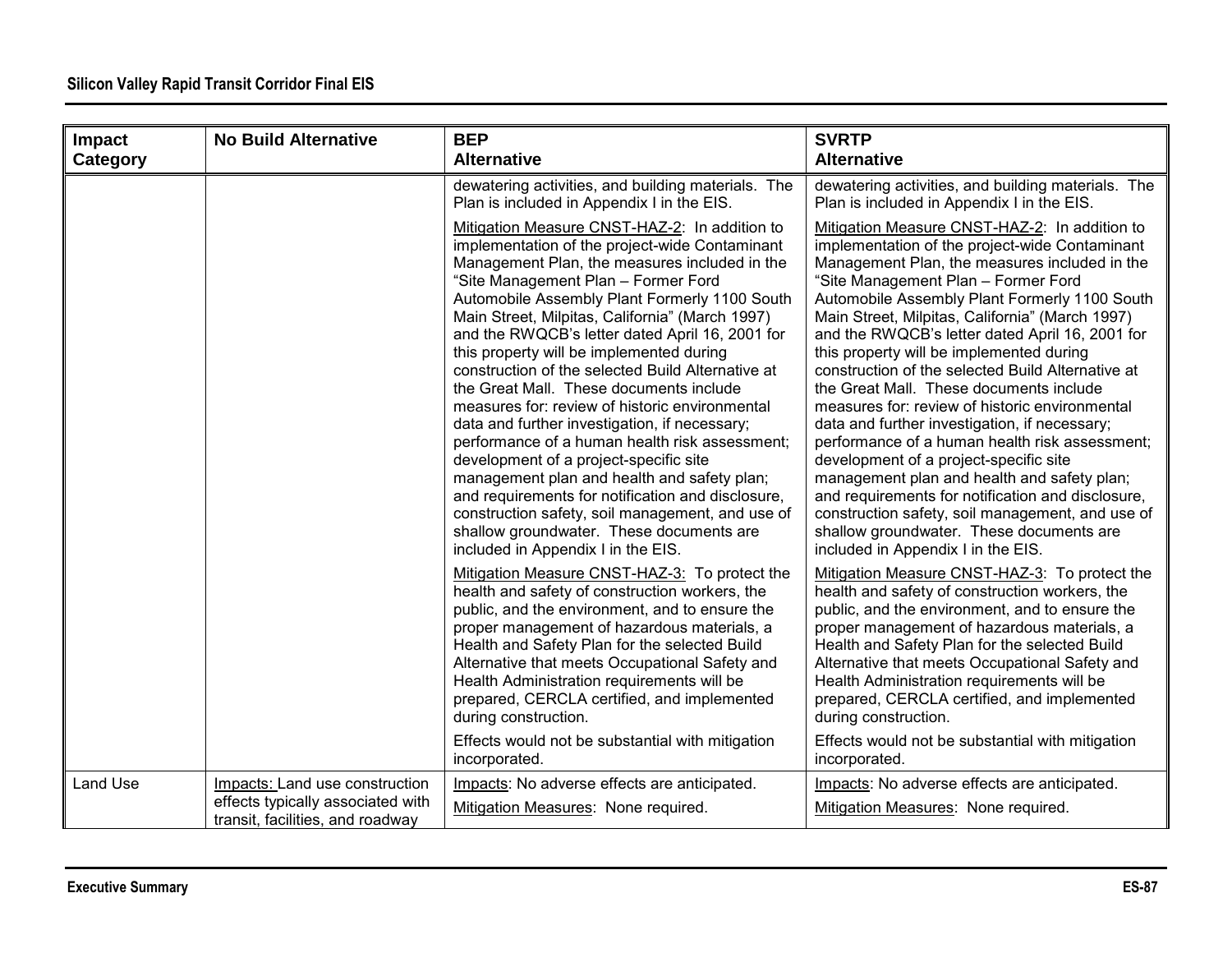| Impact    | <b>No Build Alternative</b>                                                                                                                                                                                                                        | <b>BEP</b>                                                                                                                                                                                                                                                                                                                                                                | <b>SVRTP</b>                                                                                                                                                                                                                                                                                                                                                                |
|-----------|----------------------------------------------------------------------------------------------------------------------------------------------------------------------------------------------------------------------------------------------------|---------------------------------------------------------------------------------------------------------------------------------------------------------------------------------------------------------------------------------------------------------------------------------------------------------------------------------------------------------------------------|-----------------------------------------------------------------------------------------------------------------------------------------------------------------------------------------------------------------------------------------------------------------------------------------------------------------------------------------------------------------------------|
| Category  |                                                                                                                                                                                                                                                    | <b>Alternative</b>                                                                                                                                                                                                                                                                                                                                                        | <b>Alternative</b>                                                                                                                                                                                                                                                                                                                                                          |
|           | projects. Projects would<br>undergo separate<br>environmental review to<br>determine land use construction<br>effects and mitigation<br>measures.                                                                                                  |                                                                                                                                                                                                                                                                                                                                                                           |                                                                                                                                                                                                                                                                                                                                                                             |
| Noise and | Impacts: Noise and vibration                                                                                                                                                                                                                       | Impacts:                                                                                                                                                                                                                                                                                                                                                                  | Impacts:                                                                                                                                                                                                                                                                                                                                                                    |
| Vibration | construction impacts typically<br>associated with transit, facilities,<br>and roadway projects. Projects<br>would undergo separate<br>environmental review to<br>determine noise and vibration<br>construction impacts and<br>mitigation measures. | <b>Construction Noise</b>                                                                                                                                                                                                                                                                                                                                                 | <b>Construction Noise</b>                                                                                                                                                                                                                                                                                                                                                   |
|           |                                                                                                                                                                                                                                                    | The BEP Alternative would result in substantial<br>adverse effects due to construction noise which<br>would occur during site clearing, preparation of<br>subgrade, retaining wall and aerial construction,<br>layout of sub-ballast, and track installation for the<br>line portion and during tunnel portal, station vent<br>shaft and auxiliary facility construction. | The SVRTP Alternative would result in substantial<br>adverse effects due to construction noise which<br>would occur during site clearing, preparation of<br>subgrade, retaining wall and aerial construction,<br>layout of sub-ballast, and track installation for the<br>line portion and during tunnel portal, station vent<br>shaft and auxiliary facility construction. |
|           |                                                                                                                                                                                                                                                    | Affected areas where construction activities are<br>expected to exceed the FTA noise criteria along<br>the above ground segment for the BEP<br>alternative are provided in Table 6-7 (Section 6.3,<br>of the Construction Chapter).                                                                                                                                       | Affected areas where construction activities are<br>expected to exceed the FTA noise criteria along<br>the above ground segment for the SVRTP<br>alternative are provided in Table 6-7 (Section 6.3,<br>of the Construction Chapter).                                                                                                                                       |
|           |                                                                                                                                                                                                                                                    | <b>Construction Vibration</b>                                                                                                                                                                                                                                                                                                                                             | Adverse noise effects related to tunnel below                                                                                                                                                                                                                                                                                                                               |
|           |                                                                                                                                                                                                                                                    | Vibration effects would occur from the use of pile                                                                                                                                                                                                                                                                                                                        | ground construction activities.                                                                                                                                                                                                                                                                                                                                             |
|           |                                                                                                                                                                                                                                                    | driving, large tracked dozers, compactors and<br>other heavy equipment.                                                                                                                                                                                                                                                                                                   | <b>Construction Vibration</b>                                                                                                                                                                                                                                                                                                                                               |
|           |                                                                                                                                                                                                                                                    | <b>Mitigation Measures:</b><br><b>Construction Noise</b>                                                                                                                                                                                                                                                                                                                  | Vibration effects would occur from the use of pile<br>driving, large tracked dozers, compactors and<br>other heavy equipment.                                                                                                                                                                                                                                               |
|           |                                                                                                                                                                                                                                                    | Mitigation measures CNST-NV-1 through CNST-                                                                                                                                                                                                                                                                                                                               | <b>Mitigation Measures:</b>                                                                                                                                                                                                                                                                                                                                                 |
|           |                                                                                                                                                                                                                                                    | NV-17, CNST-NV-19 through CNST-NV-21, and                                                                                                                                                                                                                                                                                                                                 | <b>Construction Noise</b>                                                                                                                                                                                                                                                                                                                                                   |
|           |                                                                                                                                                                                                                                                    | CNST-NV-24 through CNST-NV-27, such as<br>temporary sound walls, noise control curtains,<br>restrictions on work hours, or temporary<br>relocation of impacted residents are found in                                                                                                                                                                                     | Mitigation measures CNST-NV-1 through CNST-<br>NV-27, such as temporary sound walls, noise<br>control curtains, restrictions on work hours, or                                                                                                                                                                                                                              |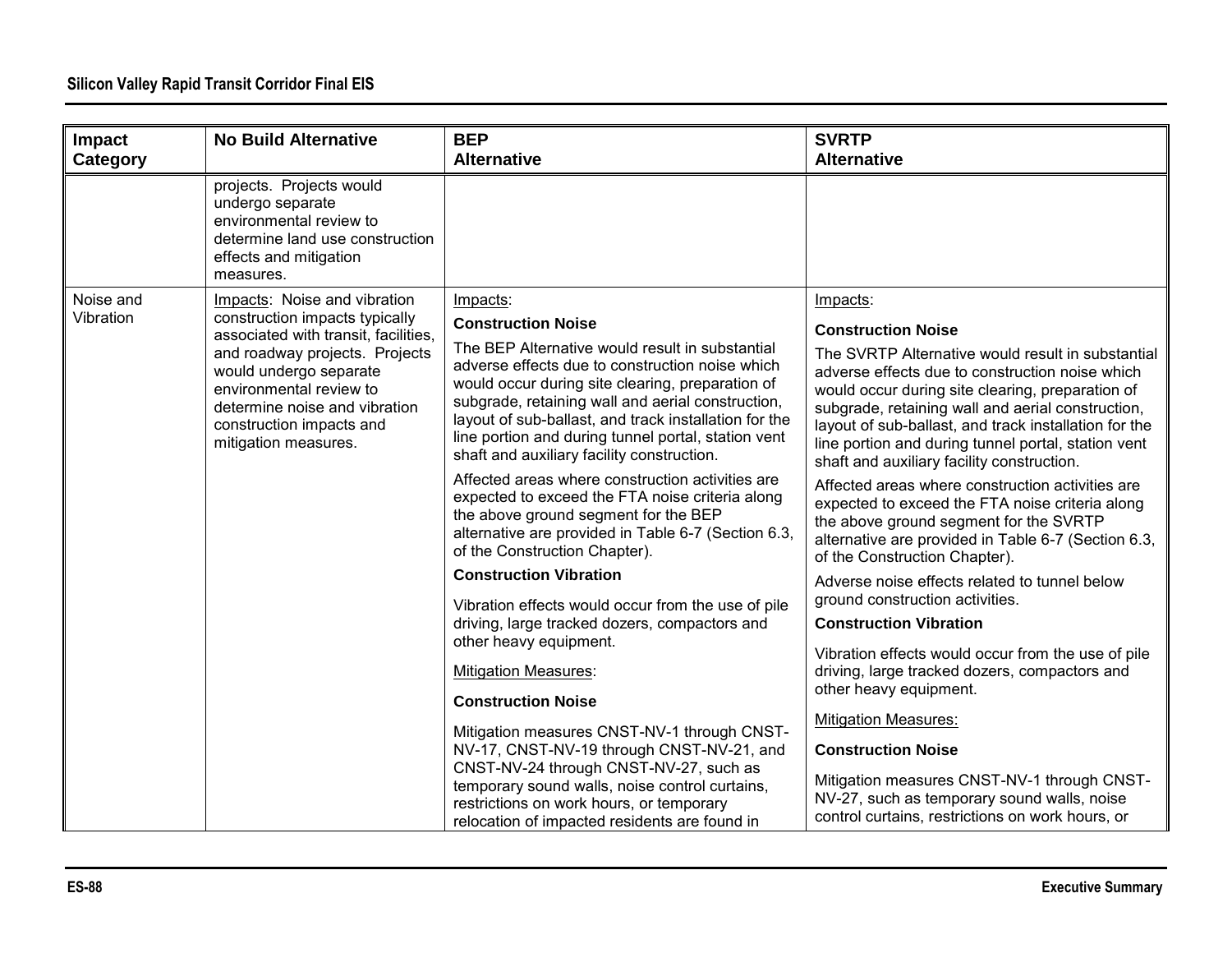| Impact               | <b>No Build Alternative</b>                                                                                                                                                                                                                                            | <b>BEP</b>                                                                                                                                                                                                                                                                                         | <b>SVRTP</b>                                                                                                                                                                                                                                                                                                                 |
|----------------------|------------------------------------------------------------------------------------------------------------------------------------------------------------------------------------------------------------------------------------------------------------------------|----------------------------------------------------------------------------------------------------------------------------------------------------------------------------------------------------------------------------------------------------------------------------------------------------|------------------------------------------------------------------------------------------------------------------------------------------------------------------------------------------------------------------------------------------------------------------------------------------------------------------------------|
| Category             |                                                                                                                                                                                                                                                                        | <b>Alternative</b>                                                                                                                                                                                                                                                                                 | <b>Alternative</b>                                                                                                                                                                                                                                                                                                           |
|                      |                                                                                                                                                                                                                                                                        | Section 6.3.11 Noise and Vibration. These<br>mitigation measures have been identified to<br>minimize impacts but do not reduce noise levels<br>to acceptable levels. Therefore, substantial<br>adverse effects from noise are anticipated during<br>construction.<br><b>Construction Vibration</b> | temporary relocation of impacted residents are<br>found in Section 6.3.11 Noise and Vibration.<br>These mitigation measures have been identified<br>to minimize impacts but do not reduce noise<br>levels to acceptable levels. Therefore, substantial<br>adverse effects from noise are anticipated during<br>construction. |
|                      |                                                                                                                                                                                                                                                                        |                                                                                                                                                                                                                                                                                                    | <b>Construction Vibration</b>                                                                                                                                                                                                                                                                                                |
|                      |                                                                                                                                                                                                                                                                        | The use of "resonant-free pile drivers" (Mitigation<br>Measure CNST-NV-5) would be required if<br>vibration levels exceed the criteria. Vibration<br>monitoring during construction is proposed to<br>ensure compliance. With mitigation, construction<br>vibration effects would not be adverse.  | The use of "resonant-free pile drivers" (Mitigation<br>Measure CNST-NV-5) would be required if<br>vibration levels exceed the criteria. Vibration<br>monitoring during construction is proposed to<br>ensure compliance. With mitigation, construction<br>vibration effects would not be adverse.                            |
| Security and         | Impacts: Security and system                                                                                                                                                                                                                                           | Impacts: No adverse effects are anticipated.                                                                                                                                                                                                                                                       | Impacts: No adverse effects are anticipated.                                                                                                                                                                                                                                                                                 |
| <b>System Safety</b> | safety construction effects<br>typically associated with transit,<br>facilities, and roadway projects.<br>Projects would undergo<br>separate environmental review<br>to determine security and<br>system safety construction<br>effects and mitigation<br>measures.    | Mitigation Measures: None required.                                                                                                                                                                                                                                                                | Mitigation Measures: None required.                                                                                                                                                                                                                                                                                          |
| Socioeconomics       | Impacts: Socioeconomic<br>construction effects typically<br>associated with transit, facilities,<br>and roadway projects. Projects<br>would undergo separate<br>environmental review to<br>determine socioeconomic<br>construction effects and<br>mitigation measures. | Impacts: No adverse effects are anticipated.<br>Mitigation Measures: None required.                                                                                                                                                                                                                | Impacts: No adverse effects are anticipated.<br>Mitigation Measures: None required.                                                                                                                                                                                                                                          |
| <b>Utilities</b>     | Impacts: Utility construction<br>effects typically associated with                                                                                                                                                                                                     | Impacts: No adverse effects are anticipated.                                                                                                                                                                                                                                                       | Impacts: No adverse effects are anticipated.                                                                                                                                                                                                                                                                                 |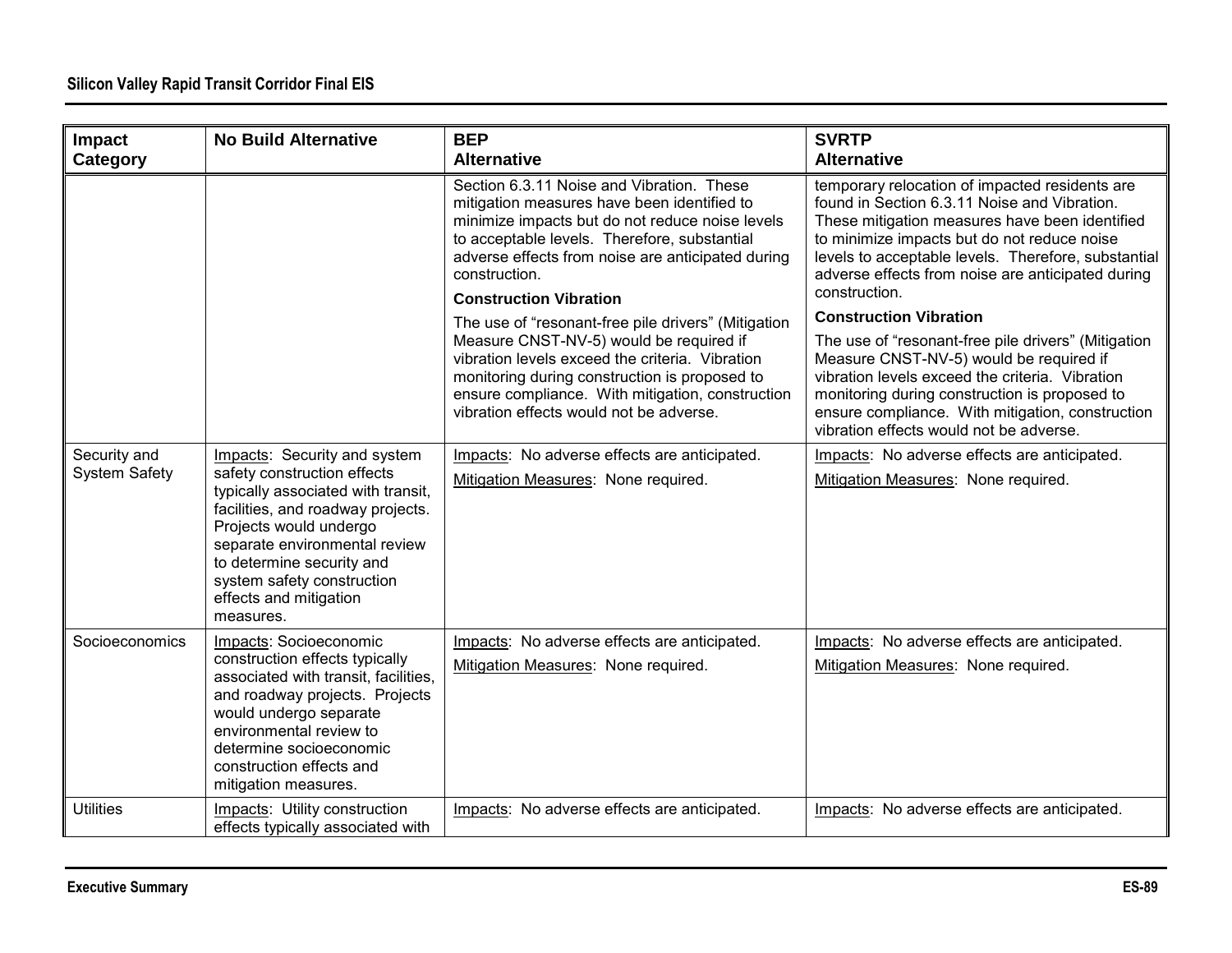| Impact<br>Category                                    | <b>No Build Alternative</b>                                                                                                                                                                                                                                                                                                                    | <b>BEP</b><br><b>Alternative</b>                                                    | <b>SVRTP</b><br><b>Alternative</b>                                                  |
|-------------------------------------------------------|------------------------------------------------------------------------------------------------------------------------------------------------------------------------------------------------------------------------------------------------------------------------------------------------------------------------------------------------|-------------------------------------------------------------------------------------|-------------------------------------------------------------------------------------|
|                                                       | transit, facilities, and roadway<br>projects. Projects would<br>undergo separate<br>environmental review to<br>determine utility construction<br>effects and mitigation<br>measures.                                                                                                                                                           | Mitigation Measures: None required.                                                 | Mitigation Measures: None required.                                                 |
| <b>Visual Quality</b><br>and Aesthetics               | Impacts: Visual quality and<br>aesthetic construction effects<br>typically associated with transit,<br>facilities, and roadway projects.<br>Projects would undergo<br>separate environmental review<br>to determine visual quality and<br>aesthetic construction impacts<br>and mitigation measure.                                            | Impacts: No adverse effects are anticipated.<br>Mitigation Measures: None required. | Impacts: No adverse effects are anticipated.<br>Mitigation Measures: None required. |
| Water Resources,<br>Water Quality,<br>and Floodplains | Impacts: Water resources,<br>water quality, and floodplain<br>construction effects typically<br>associated with transit, facilities,<br>and roadway projects. Projects<br>would undergo separate<br>environmental review to<br>determine water resources,<br>water quality, and floodplain<br>construction effects and<br>mitigation measures. | Impacts: No adverse effects anticipated.<br>Mitigation Measures: None required.     | Impacts: No adverse effects anticipated.<br>Mitigation Measures: None required.     |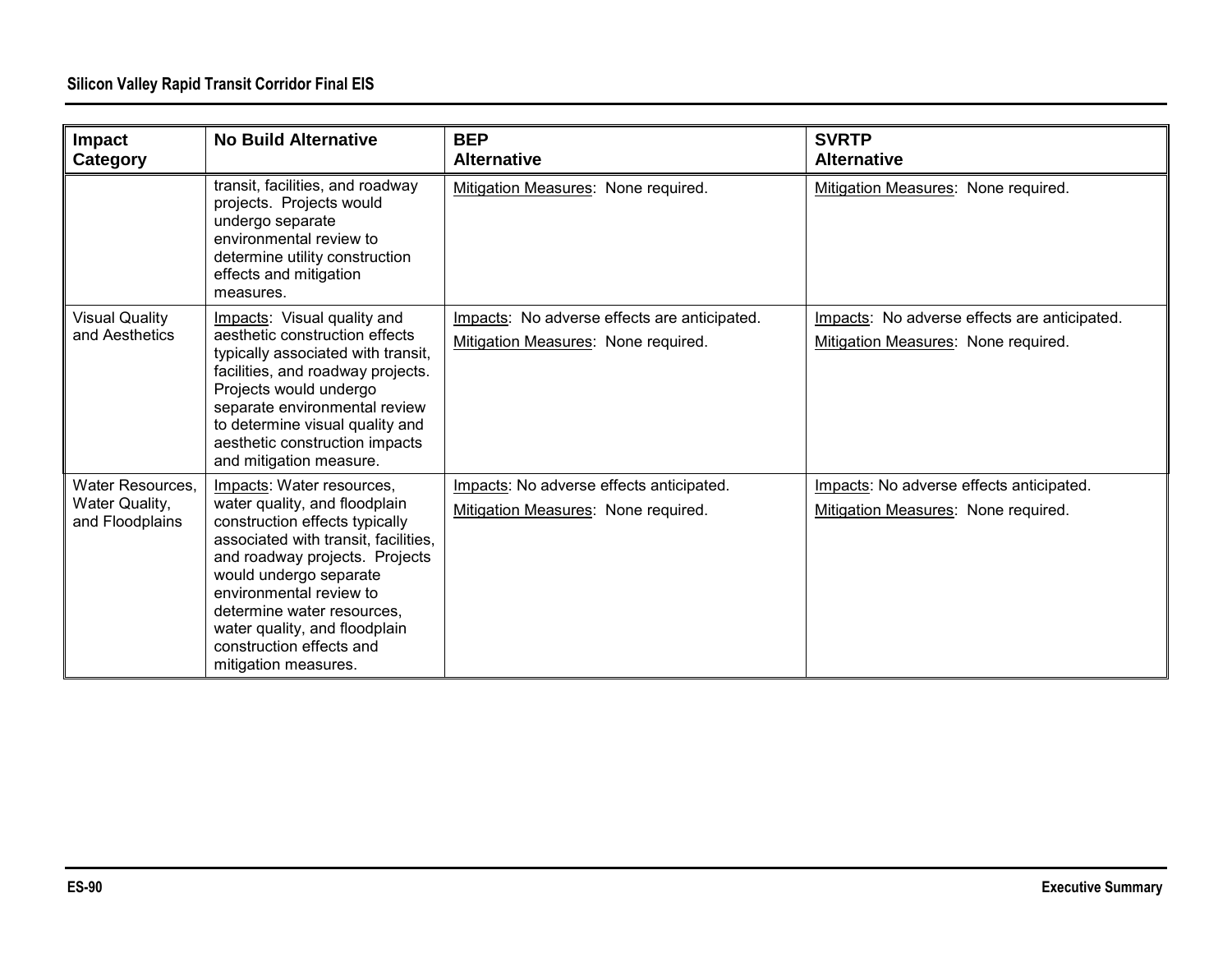# **PUBLIC AND AGENCY INVOLVEMENT**

The original Draft EIS/EIR was released for public comment on March 16, 2004. However, no action was taken to finalize the federal document. Meanwhile, state environmental documentation and clearances have been concluded through both the 2004 Final EIR and 2007 Supplemental EIR. In mid 2007, VTA requested FTA approval to begin the NEPA process again and FTA concurred. On September 21, 2007, FTA published in the Federal Register a Notice of Intent to Prepare a Revised EIS for the Silicon Valley Rapid Transit Project in Milpitas, San Jose, and Santa Clara, California. VTA and FTA held three public scoping meetings in October 2007 to solicit comment on the scope of project improvements and issues for evaluation as part of the environmental studies.

This Revised EIS was prepared on the basis of consultation and coordination with federal, state, and local agencies and with elected officials, community leaders, organizations, and other individuals from the neighborhoods and communities within Milpitas, San Jose, Santa Clara, and the SVRTC.

In addition, in accordance with the Federal Safe, Accountable, Flexible, Efficient Transportation Equity Act: A Legacy for Users (SAFETEA-LU 6002), Section 6002, a Coordination Plan has been prepared. The Coordination Plan is designed to promote an efficient and streamlined environmental review process and good management through coordination, scheduling, and early identification and resolution of issues. The draft Coordination Plan was circulated to federal, state, regional, and local public agencies for a 30-day review beginning September 28, 2007. Several agencies expressed an interest in continuing to be participating agencies. There were no comments submitted on the Plan itself.

## **NEXT STEPS**

## **PUBLIC CIRCULATION OF DRAFT EIS**

Notice of the Draft EIS was published in the Federal Register on March 13, 2009. The public comment period ended May 8, 2009. However, the request by City of San Jose Councilmember Chu for an extension until May 15 was granted to accommodate a Berryessa Community Meeting on May 6, 2009. Public hearings were held on April 6, 13, and 20 at the locations noted below to take comments from interested parties and the public regarding the alternatives, impacts, and proposed mitigation measures. The times and locations of the public hearings were announced in direct mailings, in display advertisements in local newspapers of general circulation in the SVRTC, and in the Federal Register. All substantive comments received in writing prior to the close of the public comment period or entered into the public record at the public hearings resulted in written responses in the Final EIS. VTA and FTA considered all of the public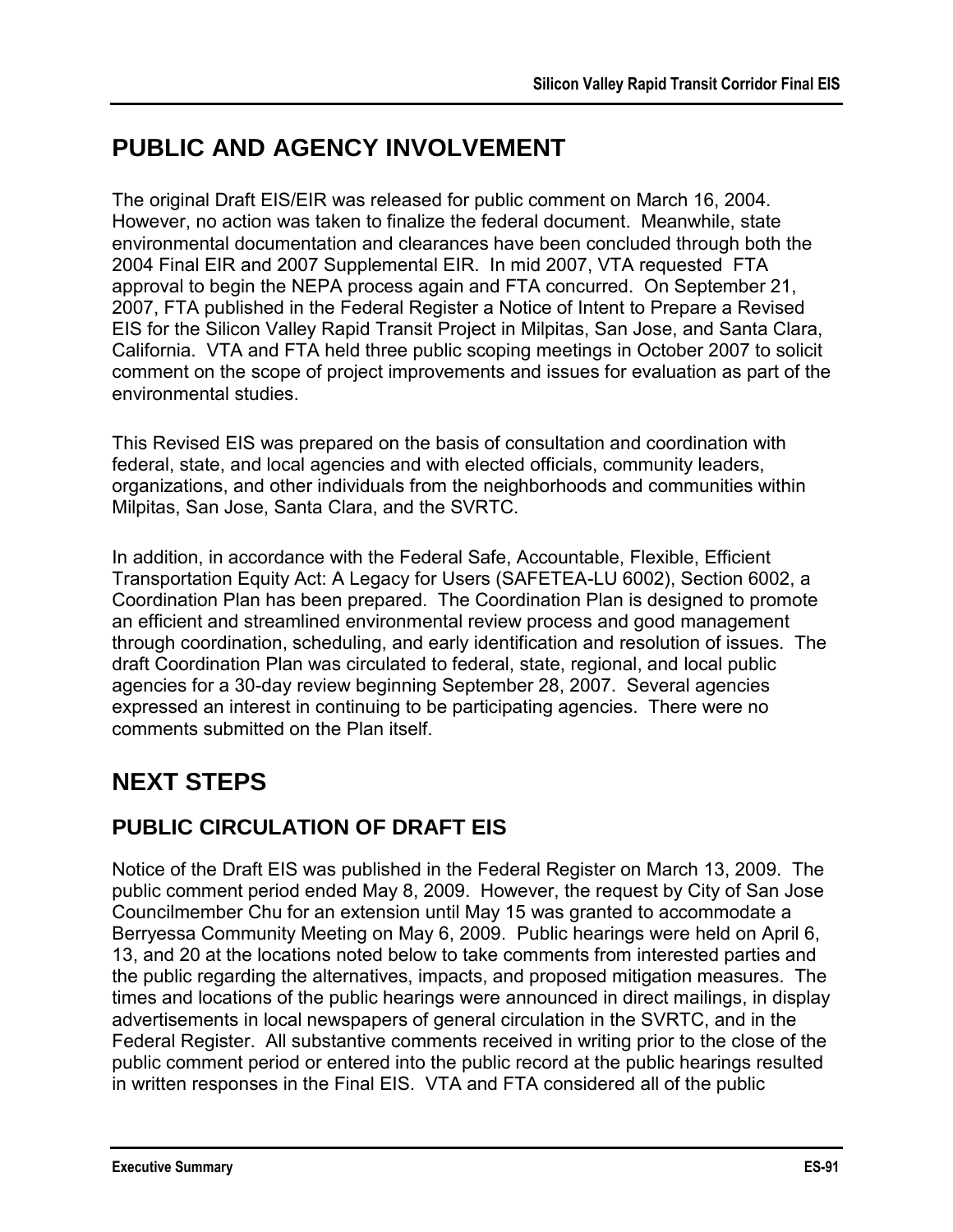comments in concert with the information presented in this document prior to approval of a Preferred Investment Strategy/Recommended Project for the SVRTC.

The dates, times, and locations of the public hearings were:

San Jose City Hall Committee Rooms W118-120 200 E. Santa Clara Street San Jose, CA 95113 Monday, April 6, 2009 6:00-8:00 pm

Milpitas Unified School District Board Room 1331 E. Calaveras Boulevard Milpitas, CA 95035 Monday, April 13, 2009 6:00-8:00 pm

Santa Clara Senior Center, Auditorium 1303 Fremont Street Santa Clara, CA 95050 Monday, April 20, 2009 6:00-8:00 pm

### **PREFERRED INVESTMENT STRATEGY/RECOMMENDED PROJECT**

Information reported in this document will enable decision makers, interested parties, and the public to evaluate and identify a preferred alternative for addressing the project purpose and needs in Chapter 1. This document will be used by federal, state, regional, and local agencies to assess the environmental impacts of the Build Alternatives on resources under their jurisdiction or to make discretionary decisions regarding the project. FTA, the State of California, and the San Francisco Bay Area"s metropolitan planning organization, the Metropolitan Transportation Commission, will use this document in deciding whether and how to fund the project. This Final EIS will close the identification of a Recommended Project. When the FTA Regional Administrator signs this document, NEPA scoping will be concluded. At that time, VTA will apply to FTA to advance the Recommended Project into the New Starts phase of preliminary engineering. Advancing into preliminary engineering will further inform NEPA evaluation.

Once the Preferred Investment Strategy/Recommended Project is identified by VTA and FTA and FTA approves the Final EIS, the agencies listed in Chapter 11, Agency and Community Participation, can use the EIS as the basis for their decisions to issue permits and other approvals necessary to construct the project. The FTA will use this document when preparing the Record of Decision (ROD). The ROD formalizes the final selection of the preferred alternative. It is a written public record explaining why an agency has taken a particular course of action, and it must include the following: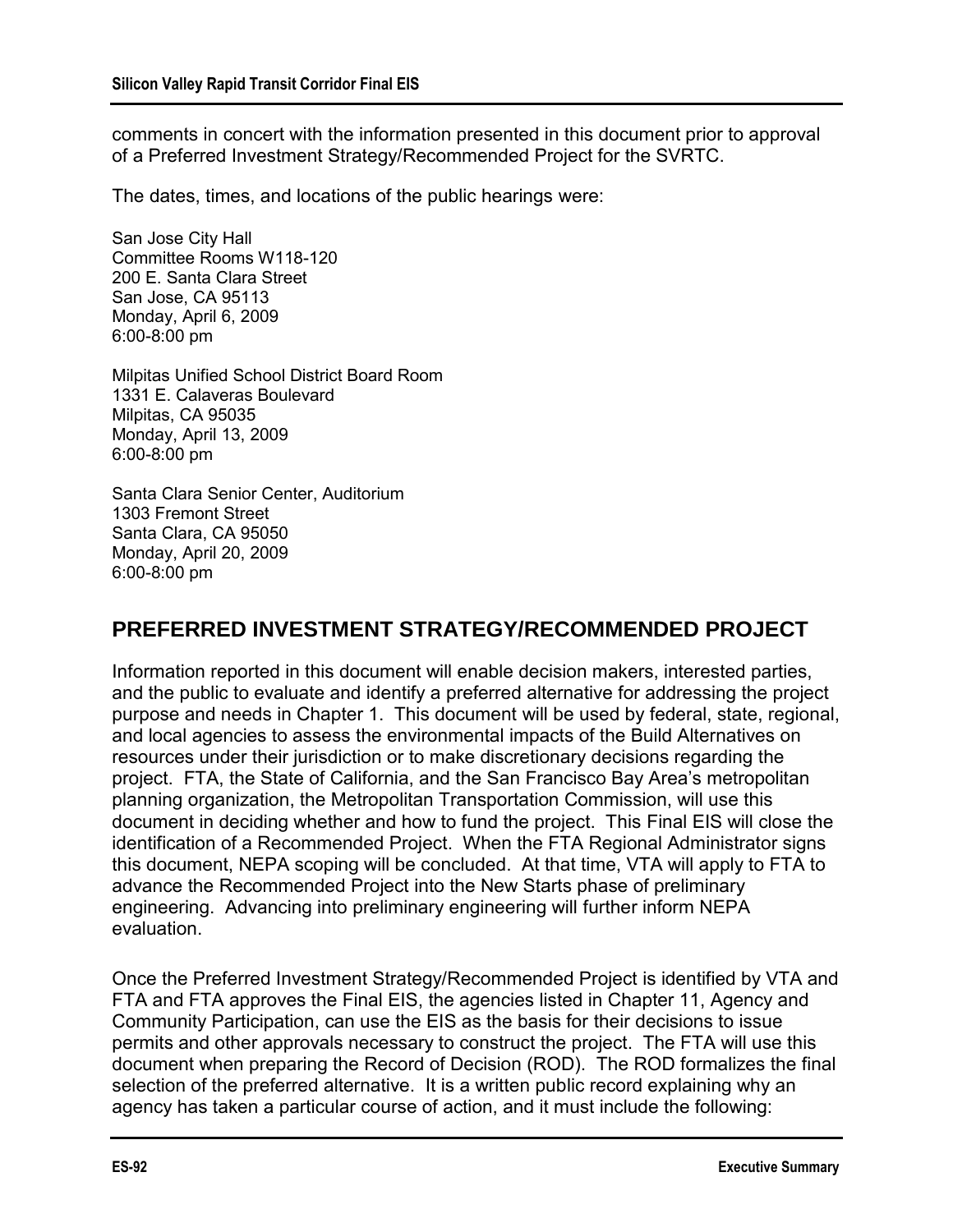- Statement explaining the decision;
- Explanation of alternatives that were considered and those that are environmentally preferable;
- Factors considered by the agency in making the decision;
- Explanation of which mitigation measures, if any, were adopted, and if mitigation measures were not adopted, an explanation of why not; and
- Monitoring and enforcement program for any adopted mitigation measures.

When the ROD is issued, VTA would be able to proceed with final design, right-of-way acquisition, and construction of the federally funded portion of the Build Alternative, subject to federal funding requirements. VTA intends to complete the NEPA process through issuance, certification of the Final EIS, and issuance of the ROD by FTA before proceeding with any portion of the Build Alternatives.

### **PROJECT IMPLEMENTATION**

Upon FTA"s ROD on the EIS, VTA would continue with the Preliminary Engineering phase, during which the facilities for the preferred alternative would be engineered with more precision. VTA could also begin to acquire ROW for the preferred alternative. Following Preliminary Engineering, VTA would initiate the Final Design phase. Once the project is fully designed, FTA and VTA would negotiate and execute a Full Funding Grant Agreement for the preferred alternative.

VTA would continue to coordinate with local cities, other jurisdictional entities, and the public in developing the preferred alternative throughout the EIS, Preliminary Engineering, Final Design, and construction phases of the project.